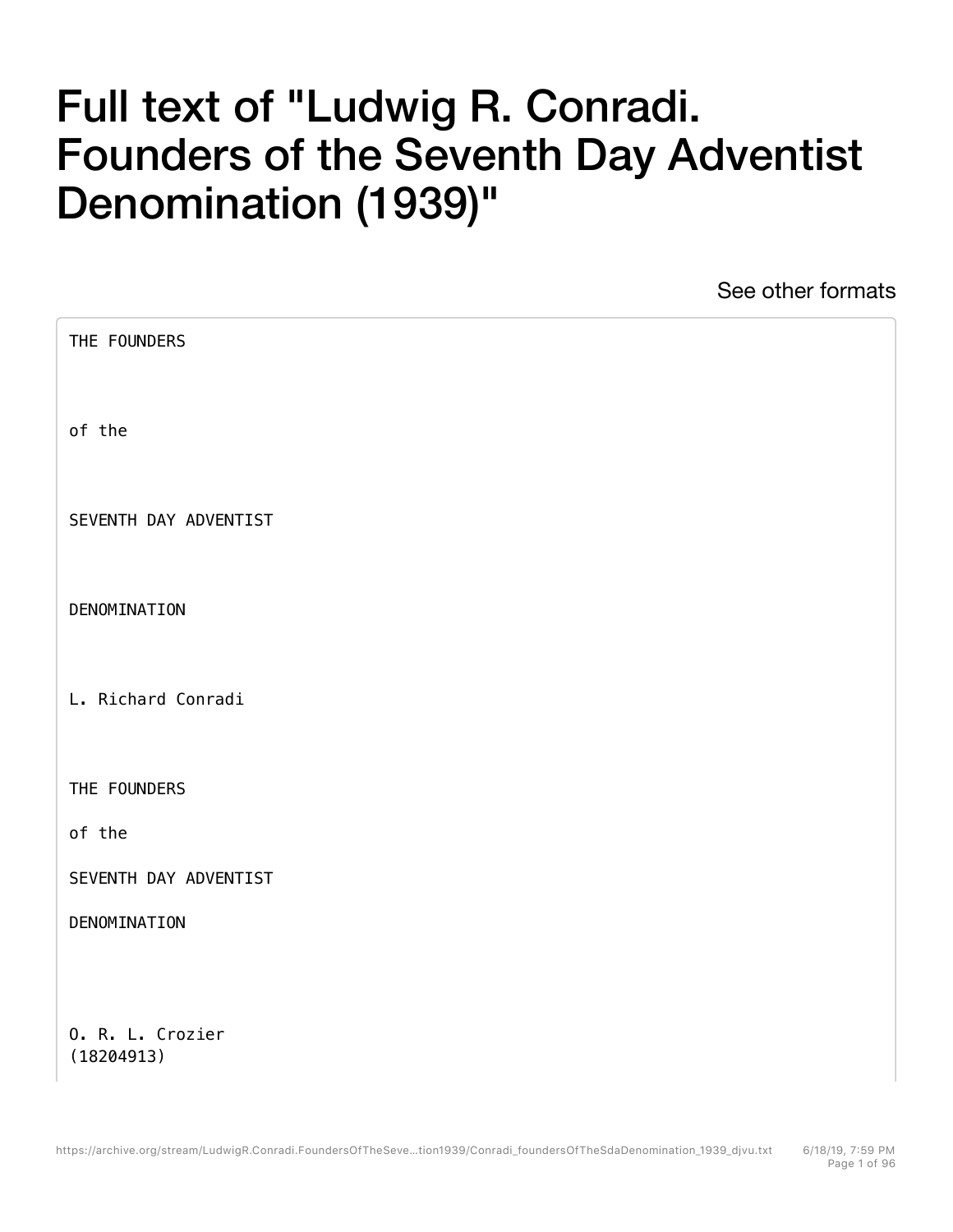```
TABLE OF CONTENTS 
Printed for The Author 
by 
The American Sabbath Tract Society 
(Seventh Day Baptist) 
Plainfield, N. J. 
1939 
Copies of this booklet may 
be obtained from 
Rev. L. Richard Conradi 
Iloheluftchausse 82 
Hamburg AO 
Germany 
or 
in care of 
American Sabbath Tract Society 
Plainfield, New Jersey 
U. S. A. 
Single copies 15 cents each 
Ten or more copies 10 cents each 
Introduction 5 
The True And A False Advent Hope 5
```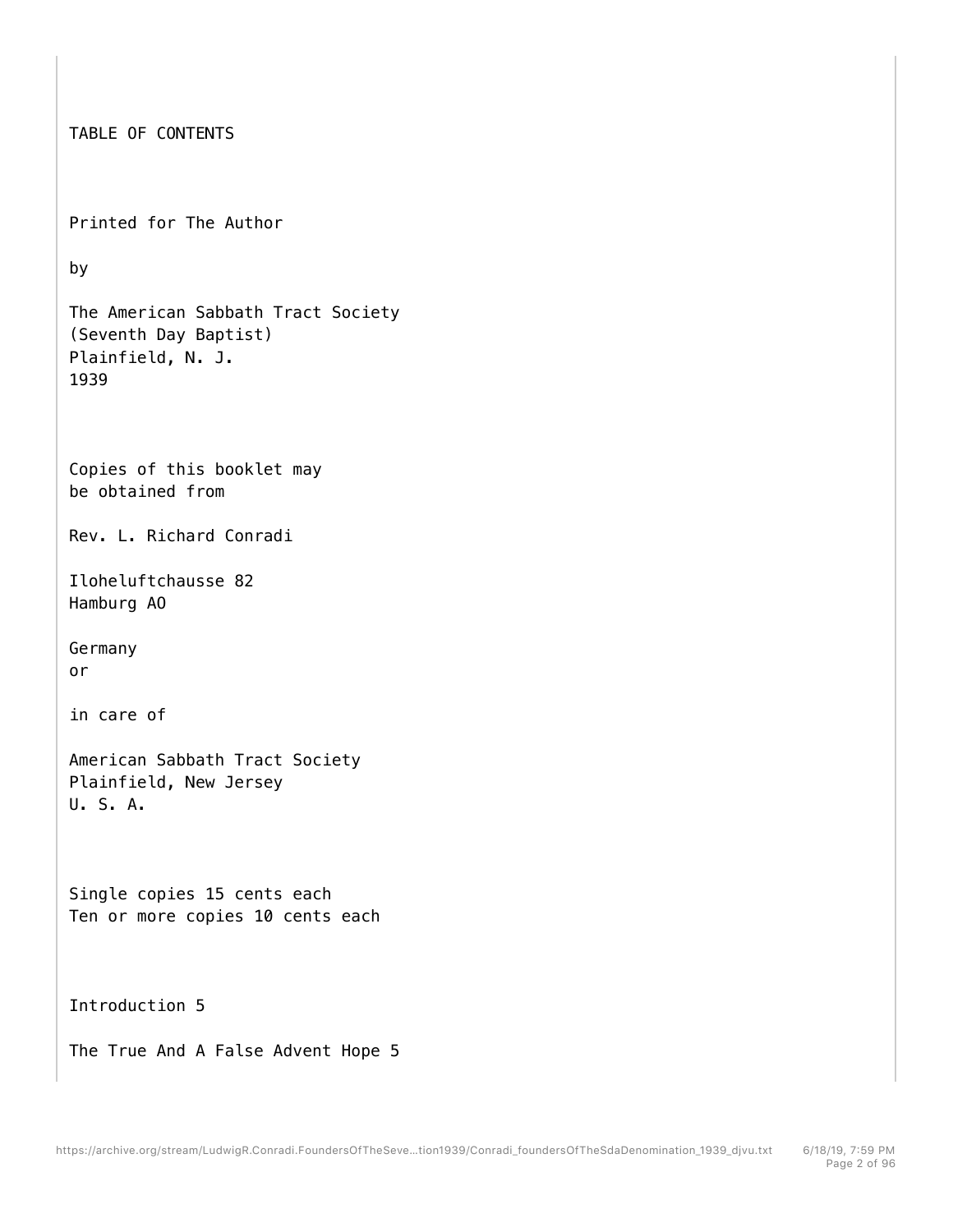Unscriptural Definite Day Movements 6 The Separation Between The Sober Majority of Adventists and The Fanatical Minorities 9 The First Vision of Ellen G. Harmon-White Confirms Snoiv's "True Midnight Cry" as "The Work of God" U Mrs. White's Success in Relating Her Vision at Portland The Stimulus to Similar Attempts Elsewhere 13 Snow Fixes The Jewish Atonement Day in 1845 as the "Blessed" Day of Christ's Advent; And James White, with many others, Announces it • • 14 Crozier, Since 1845, Editor of The "Day-Dawn" at Canandaigua, Nezv York ■ IS When and Why Was Mrs. White's First Vision Printed in The "Day Star"? 16 Crozier 's Complete Pamphlet for 70 Years A Riddle, But Urged By Mrs. White And Seventh Day Adventists As Infallible Light 17 Vain Pretence of A Supplement and of An Earlier Vision 20 Letter from Sister Harmon 20 Examination of Both Original Letters 22 James White Launches The First Vision of Mrs. White as an Experiment 23 "The Opening Heavens", By Joseph Bates 25 Hozv Did The Sabbath Gain A Footing Among The Seventh Day Adventists? 26 "The Seventh Day Sabbath A Perpetual Sign" 27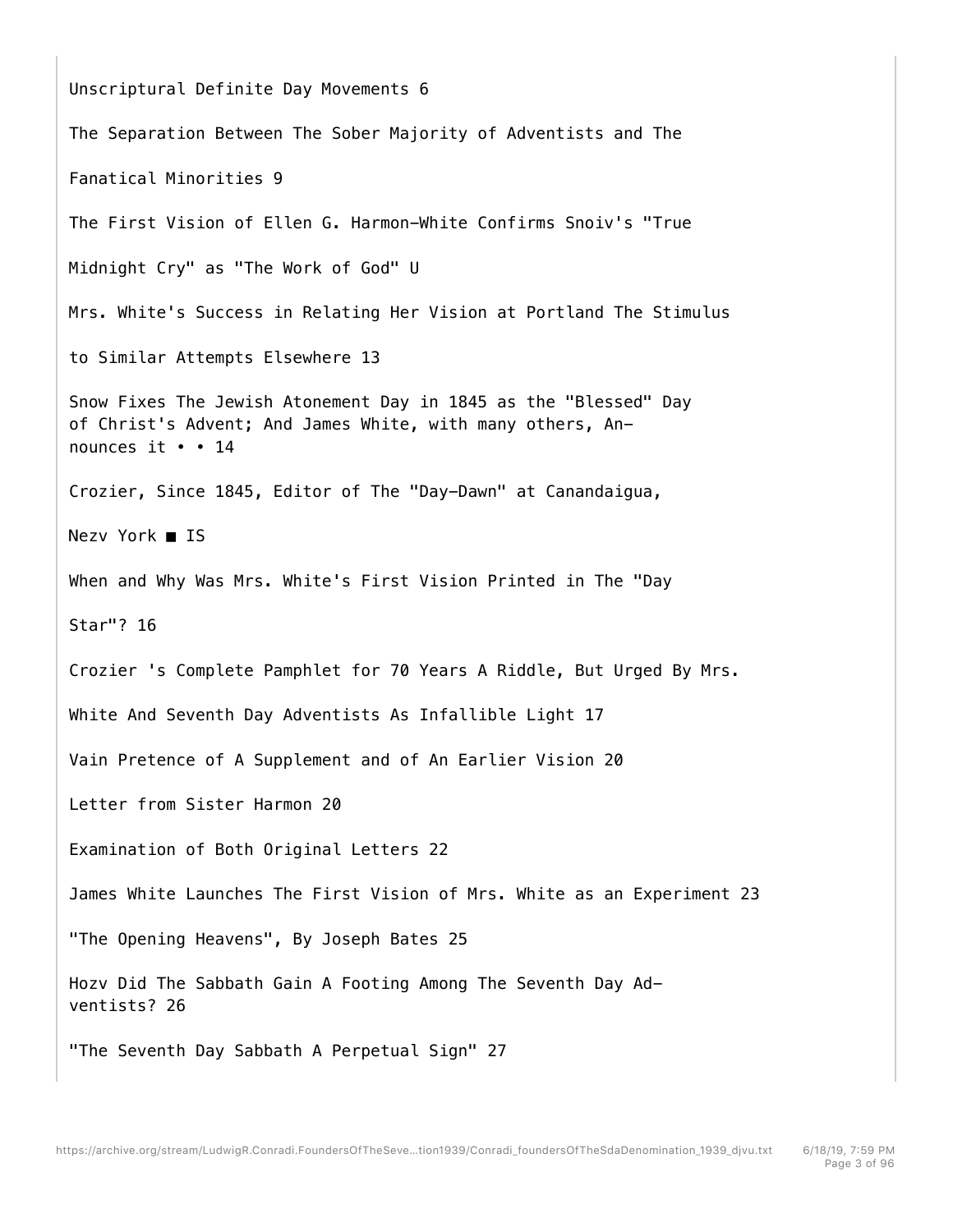Unbelieving Bates Deceived By A Made-Up Vision of Mrs. White 29 Bates Becomes Crown Witness For The Genuineness of Mrs. White's Visions 30 Eli Curtis Questions Mrs. White's Visions 31 Misapplication of The Threefold Message, by Bates • 32 Crozier and Edson Separate 33 Mrs. White's Visions The Final Umpire 35 "In Striking Against The Vision, They Strike Against The Holy Ghosf 36 "A Seal of The Living God. A 144,000 of The Servants of God Being Sealed. Rev. 7: 1 //.; Eze. 9: 2." . 37 "The Open and The Shut Door" 38 "The Present Truth" 39 "Seventh Day Adventist Time-setting Culminates in the Beginning of 1851" ' .'. 40 A Shrewd Process of Omission, Combination, and Fanciful Interpretation 42 Crosier\* s Mutilated Tract Misused by Seventh Day Adventists as Bait, since 1850 . . 44 James White's Difficult Situation During 1850-1851 , 45 James. White's Duplicity Regarding the Visions 46 /. N. Andrews, The New Editor 47 The "Advent Review" Issued in Saratoga Springs, New York 48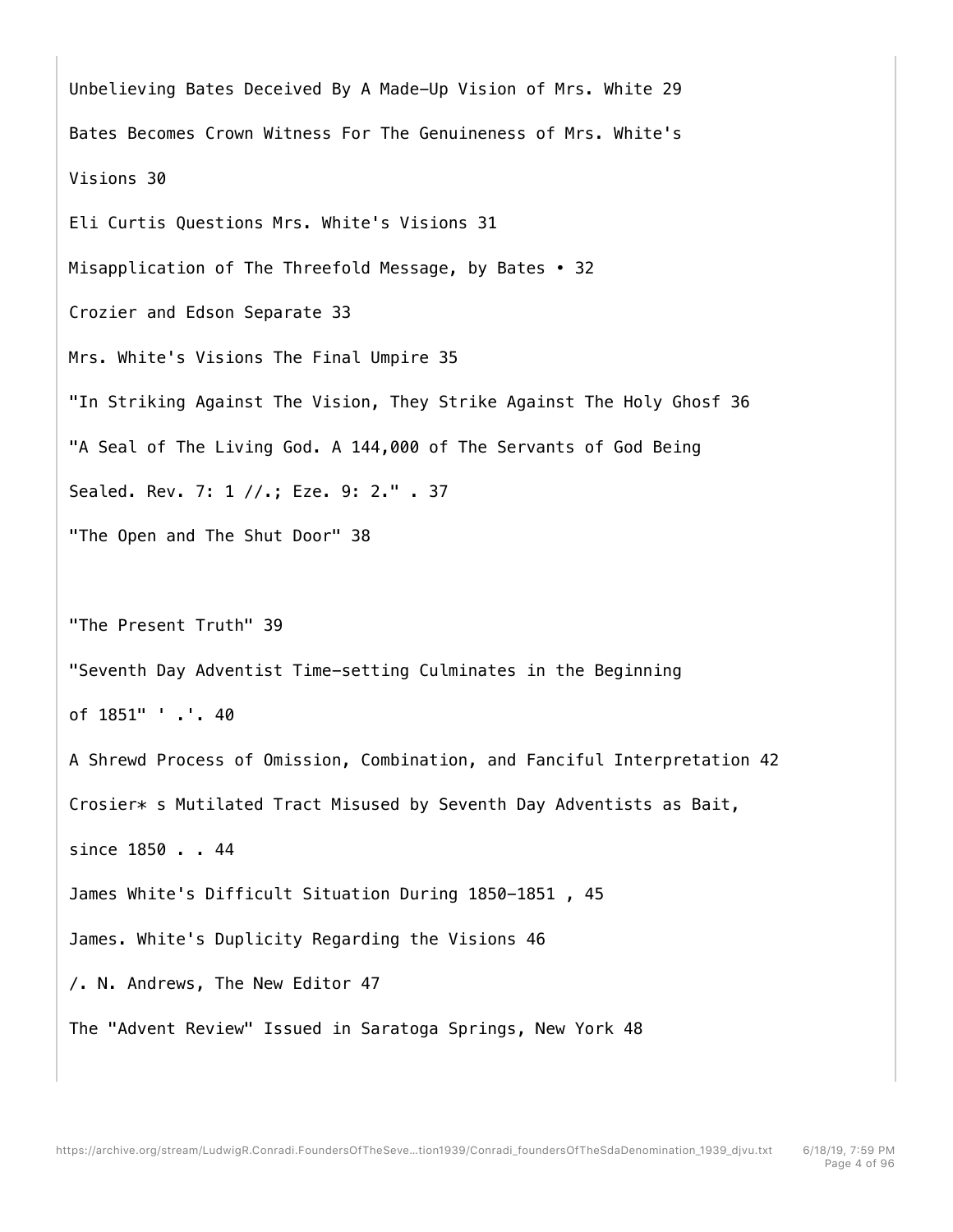"Our Present Work" 49 How James White Glosses Over "The Seven Years" of Bates 50 "The Three Angels of Revelation 14" 51 "Pious Fraud!" 53 Seventh Day Adventists Secure Their Own Publishing Plant in Rochester, In 1852 54 "Crozier's Mutilated Tract Still Recommended by White in 1852" 55 Cr osier's Own "Reminiscent Sketch", in 1900 56 As A Main Evidence, Andrews Misuses A statement Never Made by Luther 57 "The Impelling Force of Prophetic Truth" 59 Martin Luther and the Gospel of the Reformation 62 The Visions Questioned, and Finally Made A "Test" 64 The Misleading I^reface of the Publishers, in 1881 66 Human Unscriptural Fallacies 68 Divine Prophecies and Their Exact Fulfilment 69 Index of Authorities 75 ILLUSTRATIONS Portrait of 0. R. L. Crosier Frontispiece, Candlestick of True Religion 61

THE FOUNDERS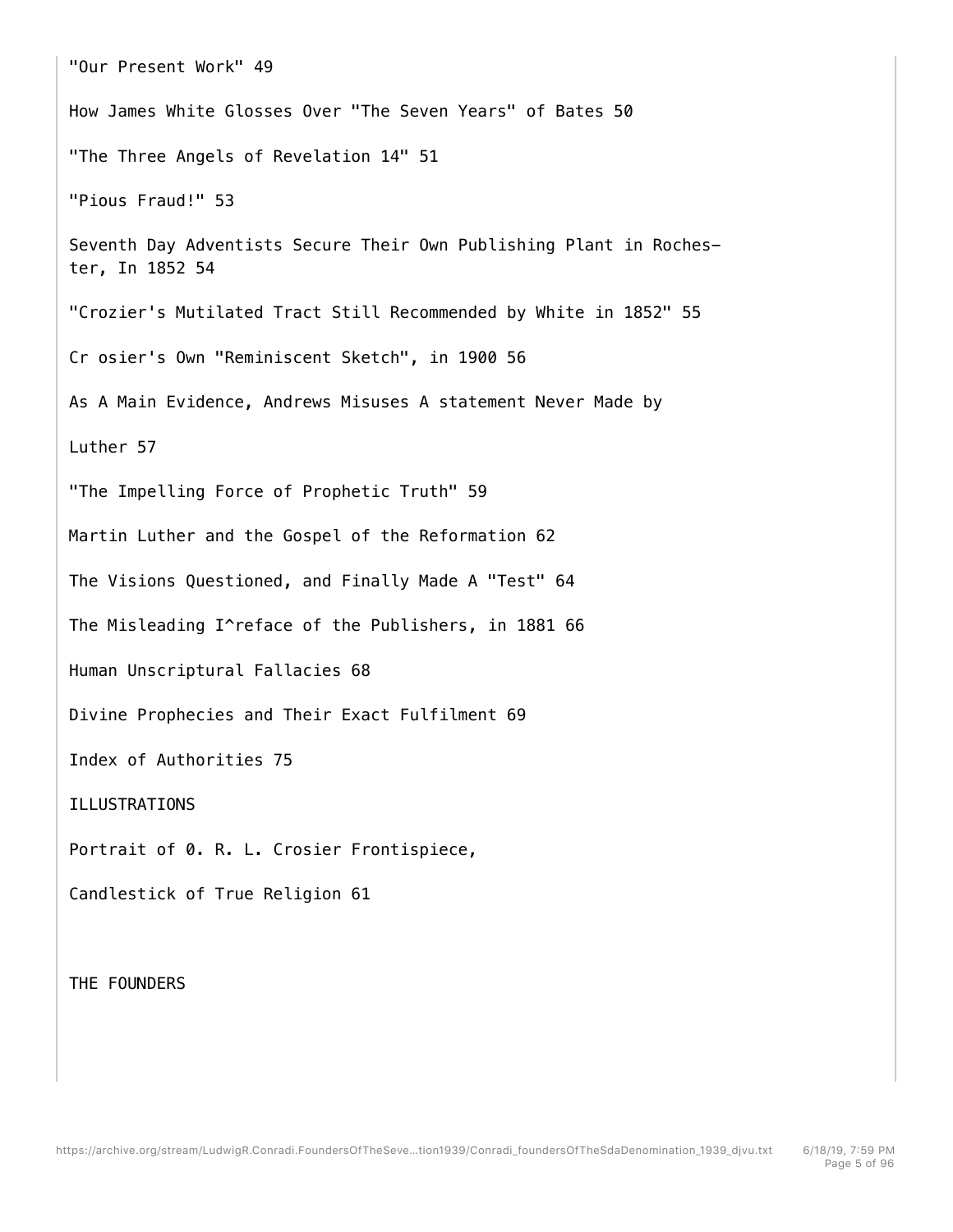of the

SEVENTH DAY ADVENTIST

DENOMINATION

By L. RICHARD CONRADI

Introduction

Divine truth rests upon the Bible, and if it alone is the rule and expositor, its sanctifying influence is quickly apparent in unity. Seventh Day Adventism is a rather strange mixture of a varied character, aris' ing between 1840 and 1847. Its founders were William Miller, S. S. Snow, Joseph Bates, James White, Mrs. Ellen G. White, and— against his protest — O. R. L. Cromer, also. The most perplexing part lies in the visions of Mrs. Ellen G. White in which she quotes Christ and angels, and asserts herself as an infallible authority.

From a small beginning in the eastern part of the United States, the Seventh Day Adventist denomination has spread world-wide, now numbering about 425,000 members, and has a very extended literature in many languages. Personal and careful research among their own documents has fully persuaded me, after a long, active leadership among them, that it is my duty as a Christian and lover of divine truth to show the danger of their blending truth with error.

The True And A False Advent Hope

To look for the appearing of the great God and of our Saviour Jesus Christ is a "blessed hope", which redeems us from all iniquity, and purifies unto Christ as a peculiar people, jealous of good works (Titus 2: 1345). The Lord has charged his disciples to watch, pray, and be at all times prepared for his blessed return in glory.

Regarding the long time of waiting, which Jesus well fore-knew, he gave them sober, practical information in the parable of the Ten Talents, or Pounds. They should, in the most diligent manner, try to increase the talents entrusted to their care, so that when their master "after a long time" returns and makes a reckoning with them, they might be found

5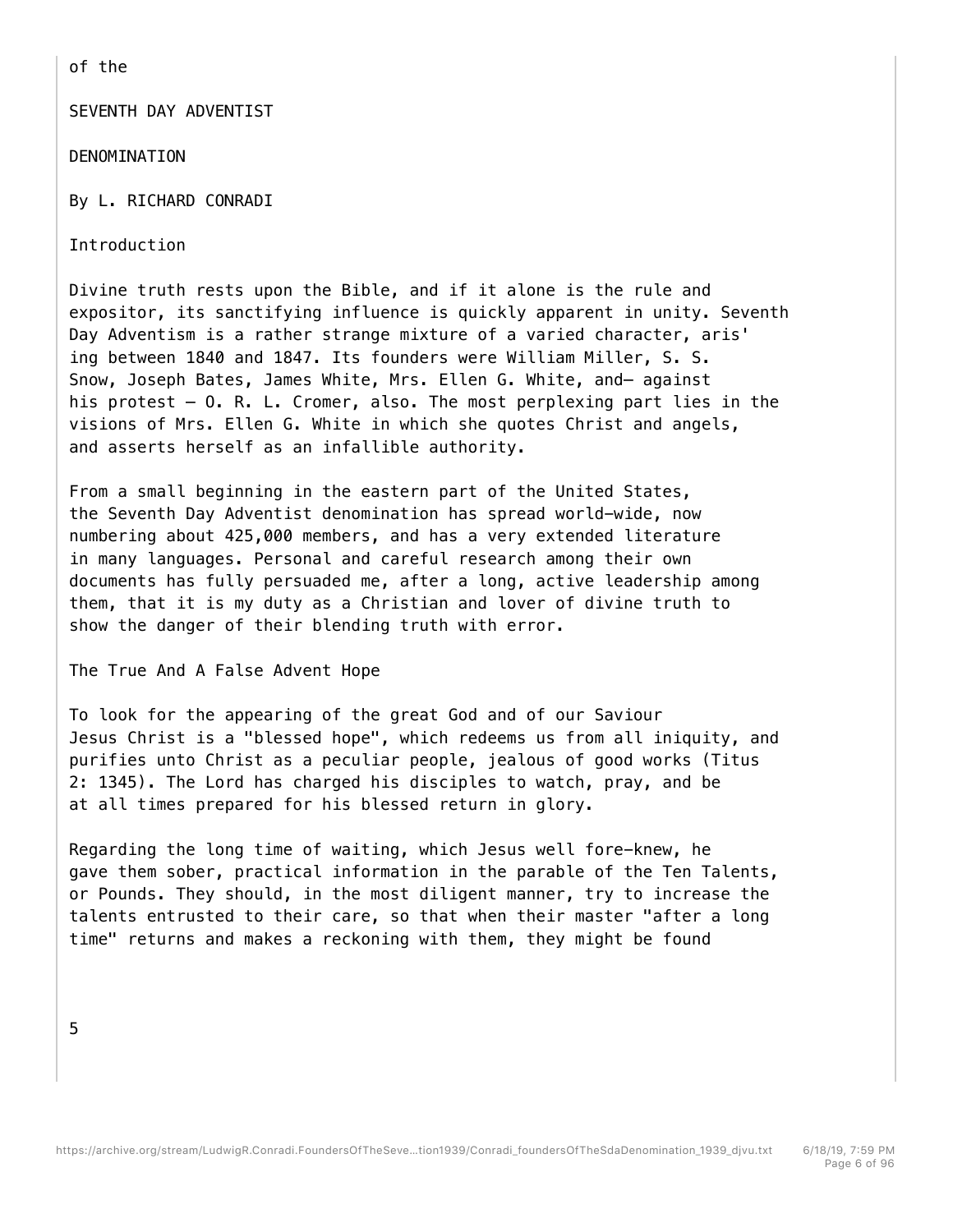faithful. (Luke 19: 11; Matthew 25: 19.) For certain events in the New Testament, the Lord has indeed given prophetic dates, but never for the advent of Christ. (Mark 13: 32.) Thus the 1260 days in Daniel and Revelation play quite an important role. A century before the French Revolution, Bishop Fleming foretold, in 1701, that at their termination God's judgments would begin to fall on the papal Babylon, and first on France, the eldest daughter of the Roman Catholic Church. When this was actually realised, Terry in London simply republished in 1793 the original edition as the best evidence. The spiritual leaders of Great Britain, convinced by the events in France of the certainty of the prophetic word, concluded that the downfall of the papacy would be followed by a similar wasting of the Turkish power, and thus a door would be opened for the circulation of the Bible in all tongues, and for the spread of the gospel in all the world. As precious fruit of this true advent movement in Great Britain, the nineteenth century became gen' erally noted as "The Great Missionary Age. 11 By referring to the ful' filment of prophetic time, proved by historic events, the true advent hope in Great Britain produced most precious fruits of sanctifying in' fluence. When William Miller, in New England, felt himself justified in fixing at the close of the 2300 year days the coming of Christ "about the year 1843," the opposite was the case, and great disappointment the grave result. Friends of prophecy in Great Britain warned Miller in vain. The Miller movement in the United States of America was in itself un'Biblical; because, according to the definite declarations of our Lord Jesus, not the year, day, nor hour of his advent should ever be made known.

## Unscriptural Definite Day Movements

Miller's "about the year 1843 11 was already a serious blunder, do' ing much harm to the advent hope. As partial justification, he remarked in his Apology, of April 1, 1847, that some of his brethren had urged him to state the date more definitely, and had tried to make him feel that it was his duty to call the churches Babylon and to exhort men to come out of them.

"With this I was much grieved, as not only was the effect very bad, but I regarded it as a perversion of the word of God — a wresting of Scripture. But the practice spread extensively, and from that time the churches, as might have been expected, were closed against us." "On the passing of my published time, I frankly acknowledged my disappointment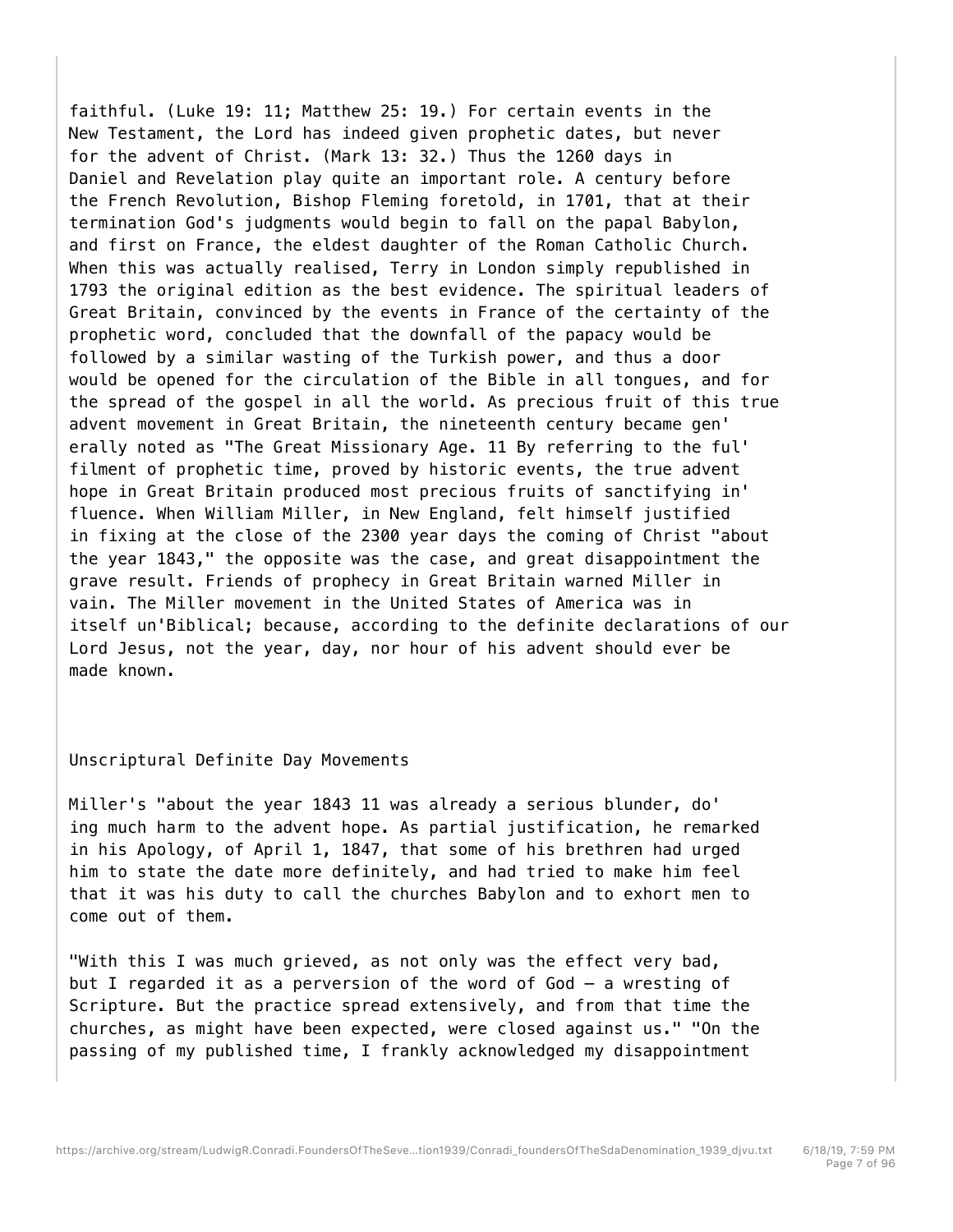to the exact period, but my faith was unchanged in any essential feature."

6

>

Accordingly, in the summer of 1844, he toured the middle west with Editor Himes, who published the Advent Herald in Boston; and, with E. Jacobs, The Western Midnight Cry in Cincinnati. Eld. S. S. Snow used the occasion of their absence to launch for tarrying time a new slogan, 'The Tenth Day of the Seventh Month, Year of Jubilee!" In his "True Midnight Cry" of August 22, 1844, (A Word to The Little Floc){, p. 5) Snow perverted the sense of Mark, 13: 22, so that the Father would make known October 22nd (Karaite reckoning), as the date of Christ's coming. As Ezra arrived on the first day of the fifth month at Jerusalem, it would leave him over two months for building preparations before the day of atonement; or, altogether, seven months of tarrying. (Olsen, p. 152.) How Snow secured his mistranslation, The Advent Harbinger and Midnight Alarm (Vol II, No. 1), edited by R. Winter and F. Gunner in London, explains. Before I would state that Doctor Jarvis hailed from Middletown, Connecticut.

Under "Knowledge Shall be Increased," Winter asserts :

"In a late work of Dr, Jarvis's (an acknowledged linguist), in opposition to our views, he gives the following, correction of the English translation of Matt, xxiv, 36, 'But of that day and hour maketh known, no man (instead of knoweth) no not the angels of heaven, but my father only.' We have also consulted other unquestionable authorities, which confirm this criticism. This reading entirely alters the meaning of the passage, which has been the great weapon, offensive and defensive, of unbelievers. It is exactly opposite to the almost universal sentiment, that no one can ever know anything about the day or the hour, and unbelief which has been too long cherished, even by Adventists." (August 14, 1844, Vol. II, p. 7.)

Then Winter continues on the same pages, 7-8, under the heading "The Seventh Month" :

"Since our devoted Bro. Snow has been with us, I have been led more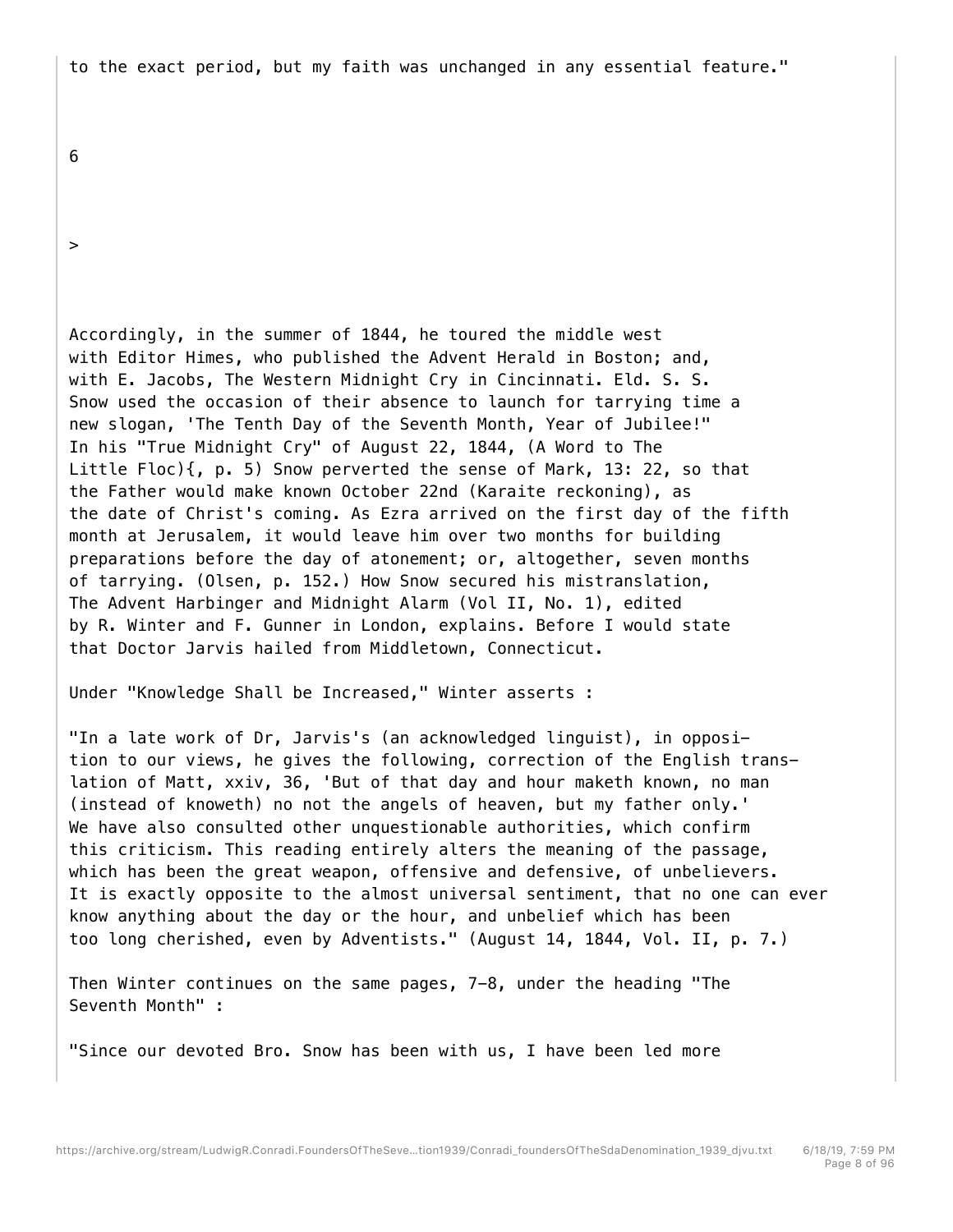seriously to consider the meaning of these shadows of things to come, and to understand that the body, or substance, is of Christ. When he was with his disciples, he taught them, that he came to fulfil the law, and that every jot and tittle must have its accomplishment. We find that the time and circumstances of his death, minutely correspond with the type of the paschal lamb, even unto the day, and the hour of the day, in which it was slain. If he accomplished such a definite fulfilment in his first Advent of the type before given, why should we doubt the conclusion that the types of the seventh month 'CAN only have their fulfilment at his second coming?' We have believed and fully expressed that the TIME is RE-VEALED, and that it is the duty of every one to search and understand, as the ancient prophets did. (See 1 Peter, i, 11.) We should therefore, submit to the leadings of the Father's unerring providence and follow Christ and his truth, and not settle down in the error of our opponents, and say the exact time is sealed, the prophetic mine exhausted, and wisdom

7

must die with us. No, truly, for God hath appointed a day, in which he will judge the world, and of that day and hour maketh known, none save the Father, and the wise shall understand. Let us, then, look not back into Egypt, but listen to the voice from the pillar of fire, which reproves our sadness, saying, 'wherefore criest thou unto me? speak unto the children of the Advent, that they go forward.'

"What shall we say then, if God and his truth are with us, who shall prevail against them? If these shadows are of Christ, his body will soon appear. Let us then follow on to know the truth, and if the vision tarry from the first, until the seventh month, let us wait for it, knowing assuredly that at the end, it will speak and not lie."

Then closing his chronology, Winter states :

"To fall of Papal Rome A. M, S9SS, B. C. 1798

To fall of Mohammedan Power ..A. M, 5997, B. C. 1840 To the End A. M. 6000, B. C. 1843-4"

When, on the 14th of September, Miller and Himes arrived from Ohio, they were hailed by 50,000 Adventists with the cry "The Tenth Day of the Seventh Month!" Fields were left imharvested, businesses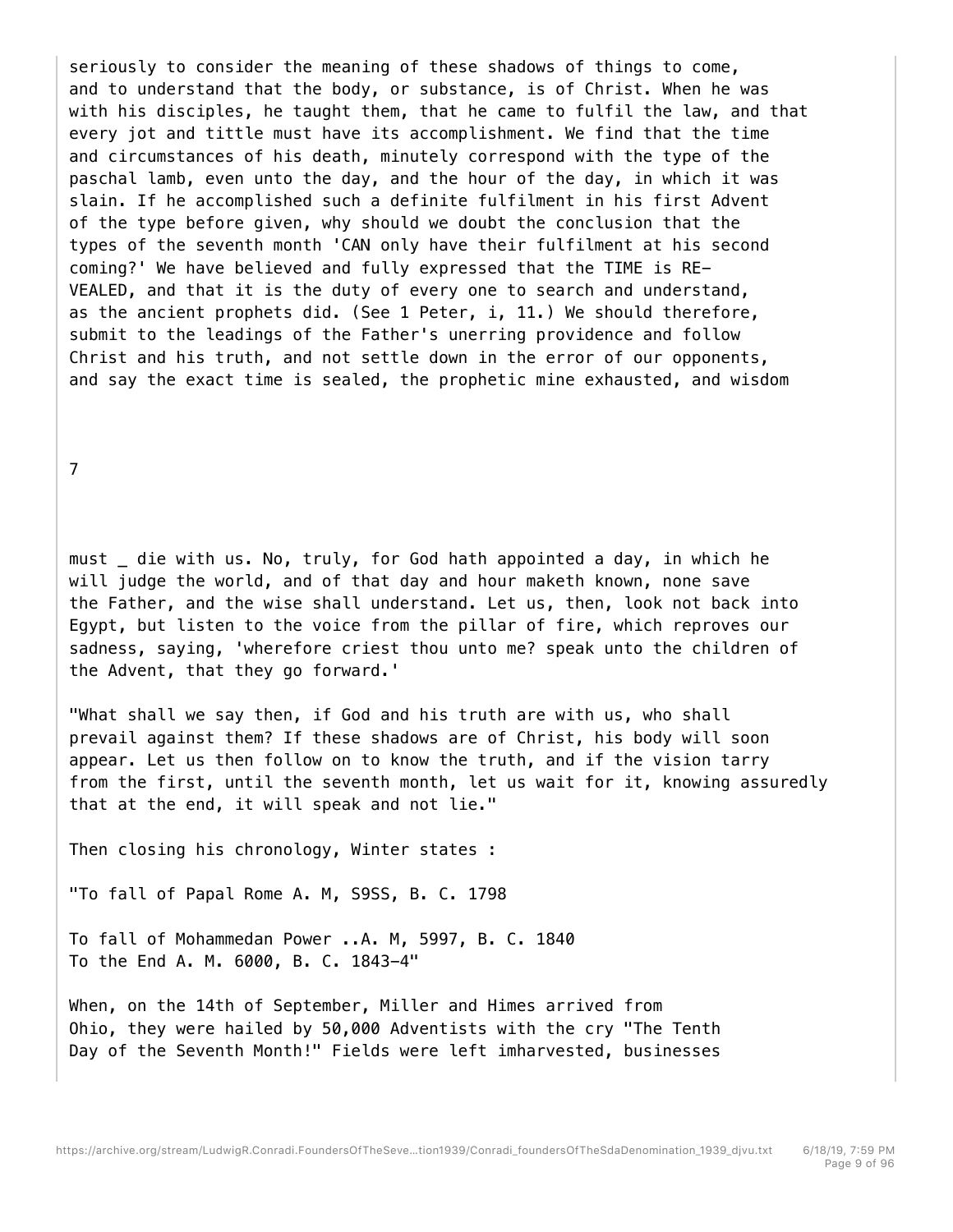were closed, trade neglected, and properties and belongings given away. Influenced by Snow, thousands had left their churches and were now indeed left in Babylon! In vain did Miller and Himes protest against Snow's definite date. During the last two weeks they also yielded, so that on the 12th of October, Miller wrote to Himes:

"I see a glory in the seventh month which I never saw before. Let Br. Snow, Br. Storrs, and others be blessed for their instrumentality in opening my eyes ! Christ will come on the Seventh Month and bless us all. Oh, glorious hope!" (Days of Delusion, by Clara Scars, p. 164, ff.)

As Miller had never planned to create a new denomination, the 50,000 Adventists were, on the 22nd of October, 1844, indeed as sheep without a shepherd. The Advent movement in Great Britain had, indeed, realised its noble object; namely, to increase spiritual life, to lead thousands to accept Christ as their Saviour, to fulfil Matthew 24: 14 by calling into life Bible and mission societies, to make the best use of the open door (made free by the wasting of the papal and Turkish powers), and to strengthen faith in the prophetic word by pointing to the real fulfilment. The counterfeit American movement, proclaiming the door of grace shut forever, resulted, on the contrary, in disappoint' ment and confusion as at the Tower of Babel, and did untold harm to faith in the prophetic word.

8

The Separation Between The Sober Majority of Adventists and

The Fanatical Minorities

With the passing of the 22 nd of October without the appearing of Christ, the influence of the fanatical Snow waned, because his "True Midnight Cry" had proven false. Most of the Adventists turned again to Miller, who at once exhorted them to stand fast, and showed his true greatness in the hour of failure. Himes, Bliss, and Hale, the edi' tors of the Advent'Herald, tried on the 1 3th of November, 1844, to vindicate their position regarding 1843, and the tenth day of the seventh month in 1844, as far as possible.

" 'As the law was a shadow of good things to come,' as the crucifixion of Christ— the Paschal Lamb — 'our passover', was on the very day of the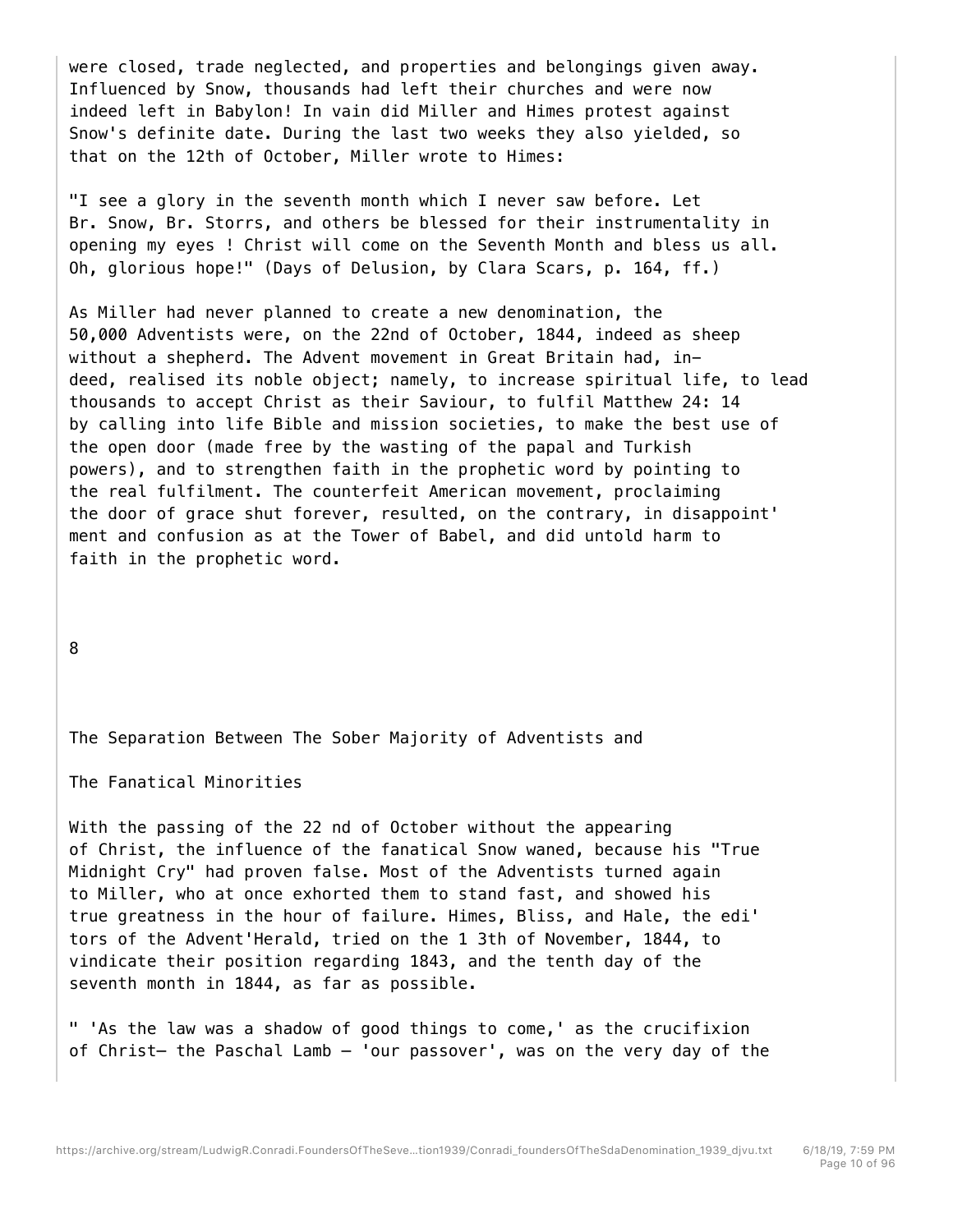Jewish Passover, as he arose the first fruits of those that slept on the day the priest waved before the Lord the first fruits of the earth for a wave offering, and as the Holy Spirit descended on the day of Pentecost — the feast of weeks; so we believed that our great High Priest, having entered the holy of holies, and sprinkled it with his blood, might come out of the same to bless his people, on the day that this great antitype was shadowed forth by the observances of the Jewish law. It being also at a point of time to which all the various periods might extend, and where they might terminate — we could not resist the conviction that it was the true view of the time. . . . And yet we are disappointed. ... As great a paradox as it may be to our opponents, yet we can discern in it the leadings of God's providence ... we regard it as another and a more searching test than the first proclamation of the time." (Advent Reviezv, 1850, No. 1, pp. 4-5.)

The Advent'Herald of October 30, 1844, says,

"We must still regard it as the true midnight cry. And if we have a few days in which to try our faith, it is still in accordance with the parable of the ten virgins; for when they had all arisen and trimmed their lamps, there was still to be a time when the lamps of the foolish virgins would be gone out. This could not be without a passing by of the tenth day. ... A little delay is, therefore, no cause for discouragement, but shows how exact God is in the fulfilment of his work. Let us therefore hold fast the profession of our faith without wavering, for he is faithful who has promised."

Even with the majority of faithful Adventists and with William Miller himself, it took some months before they fully recovered from their erroneous views, that they had sounded the "true midnight cry." In the Morning Watch, the successor of the Midnight Cry, Eld. J. V. Himes presented in its issue of February 20, 1845, under the title "Is the Door Shut?" an able argument of six points against this theory; and the article was reprinted in the Advent Herald of February 26. In the Advent Herald of March 5, Elder Himes wrote of the open door in

9

Canada, stating, "Our brethren in this region are publishing a free and full salvation to sinners." (Advent Christian History, Johnson, p. 194).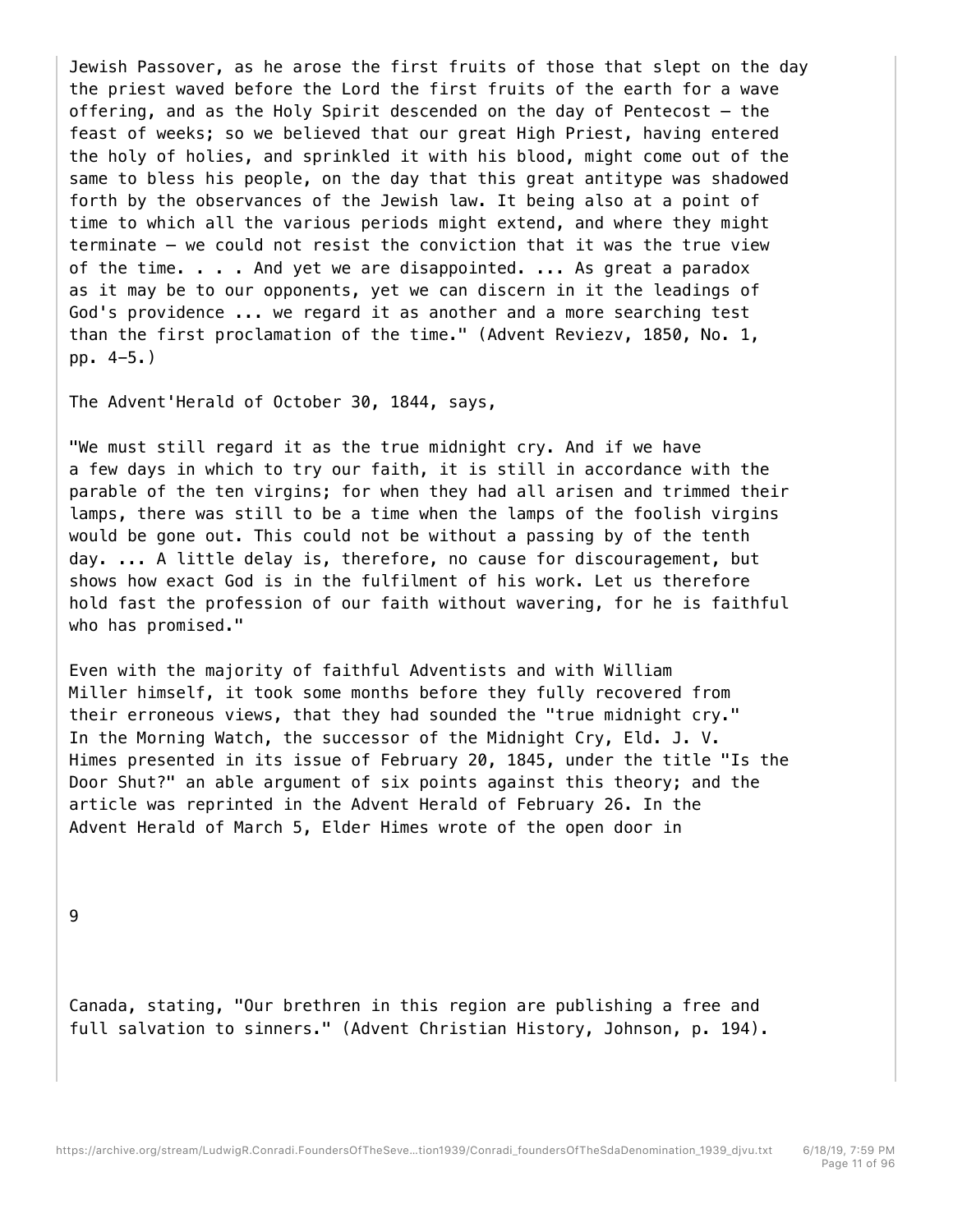But in order to give a firm foundation again to the many Adven^ tists who had been urged to come out of Babylon, a conference was called on April 29, 1845, at Albany, N. Y., William Miller being in the chair, the conference agreed that one of the most important duties of the ministers was "to preach the Gospel to every creature even unto the end. 1 ' As early as 1846, Elders Himes, Brown, and Hutchinson made an extended tour in Great Britain and formed an extensive acquaintance with the English leaders of the advent movement. Thus at an early date the "Advent Christians" turned their attention to soulwinning and missionary work, stressing especially the doctrine of conditional immortality, or immortality only by faith in Christ.

\* A minority of Adventists still maintained that the call to come out of Babylon, stressed by S. S. Snow, was to be upheld, and that there was no salvation for sinners any more. As an additional proof, they pointed to the Levitical type in Leviticus 25: 9-14, showing that after the sounding of the jubilee trumpet on the day of atonement, some time passed ere the captives were set free. Elder J. Marsh, who in his Voice of Truth maintained this view still longer, declared on November 7, 1844, that

"We cheerfully admit that we have been mistaken in the n a t u r c of the event we expected would occur on the tenth day of the seventh month ; but we can not yet admit that our great High Priest did not o n that very day, accomplish all that the type would justify us to expect. We now believe he did."

About that time there appeared in the Voice of Truth a poem, entitled, "The Seventh Month" signed by C. S. M.

Upon the eternal rock among raging waves, ia remnant, held, as it were, by an unseen power, 'braved the storm. But in a wild attempt to save their lives :

"Some, that had been the foremost in the train,

Rushed o'er the beetling verge of that high rock, And loudly called upon the rest to turn."

The application is very evident from the- protest of Editor Marsh, which he published on May 7 and 21, (Advent Review, Auburn, August, 1850, No. 2, pp. 607) against the proceedings of the Albany Conference forming a new sect, as follows:

"From this fallen city, brethren, we have fled, in obedience to the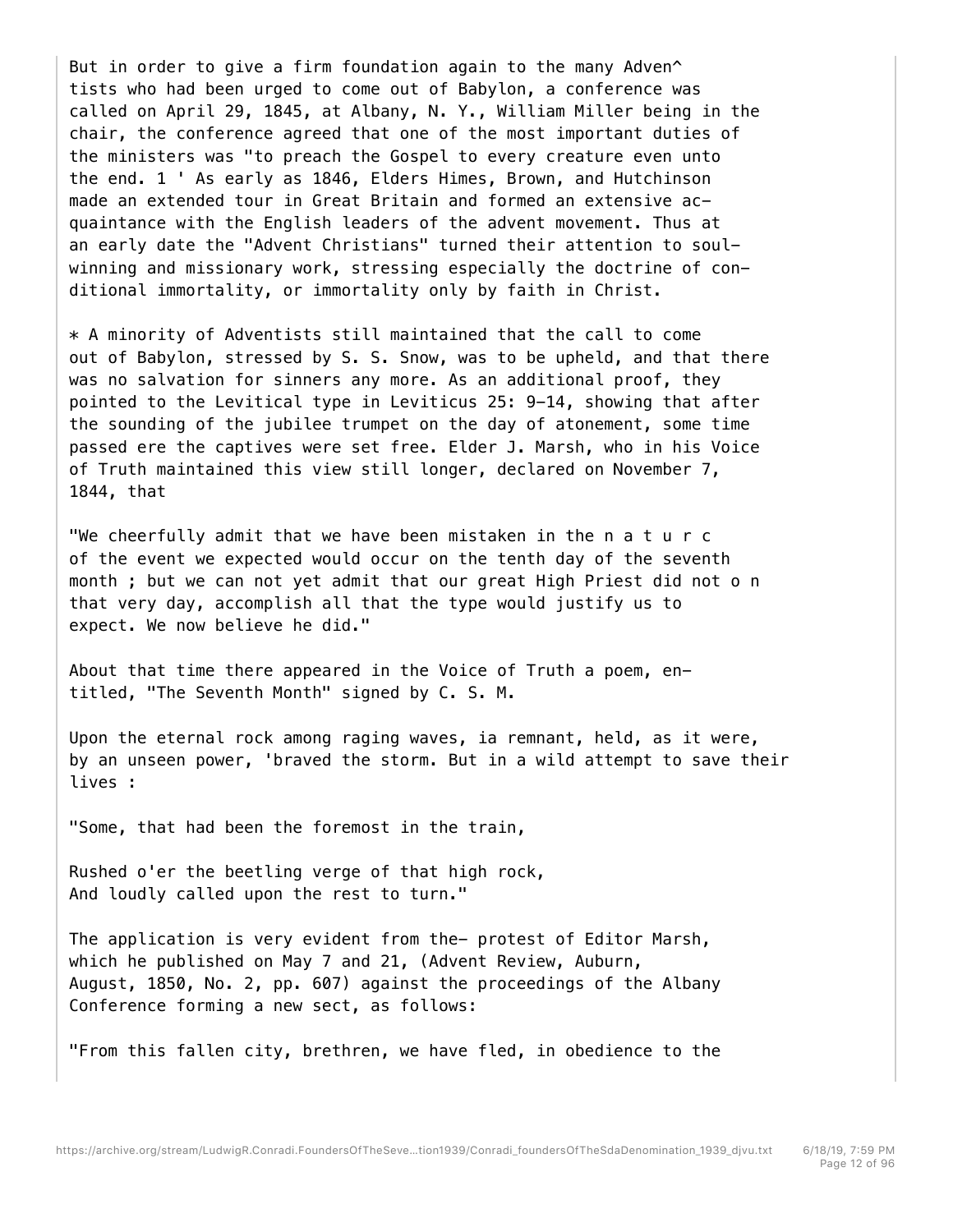command, 'Come out of her.' Let us not go back to her polluted temples, nor build one of our own after any of her patterns. Obey Christ and his

10

word, and you have nothing to fear; but if you depart from him, like the examples 'before us, he will cast us off forever."

That S. S. Snow shared the views of Editor Marsh, we can infer from the title of his own paper, The Jubilee Standard. But what preposterous claims Snow put forth after his "True Midnight Cry" had proved false, statements in his book, The Voice of Elias, or Prophecy Restored, published August 5, 1863, clearly show. First regarding his own mission in the summer of 1844, then afterward, as follows:

"But while they were slumbering on the subject of time, which was then so important and not realizing the nearness of the great event; in the summer of 1844, the midnight cry was sounded — 'Behold, the bridegroom cometh, go, ye out to meet him. 5 But who gave the cry? Not the virgins, wise and foolish, for they were slumbering. It could have been no other voice but that of Elias, the watchman, (Snow) who did not sleep upon his post. The time as proclaimed by that messenger, and proved by scripture and historical facts, was the tenth day of the Jewish month the day of atonement and of the sounding of the trumpet of Jubilee in 1844. And true to that appointed time, the bridegroom came to the marriage. Our Lord and Saviour took the throne of his everlasting kingdom, and is now the King of kings and Lord of lords. By the power of that cry the virgins were roused from their slumber, and arose and trimmed their lamps. In other words, the adventists, as they were called, began to prepare themselves, spiritually, for the Lord's coming. While those elder brethren were going to get ready, the Master of the house arose and closed the door of the gospel dispensation. The only saving grace that can $\sim$  be ""obtained by God, since the passing of that great crisis is through the dispensation of the fullness of times, or the restoration of all things, in the mission of Elias." (pp. 114-115.)

In these words, Snow not only tried to vindicate his Midnight Cry as the true one, but claimed that the bridegroom came to the marriage

at the "appointed time," October 22, 1844, and that the adventists as wise virgins prepared themselves "spiritually," and with lamps trimmed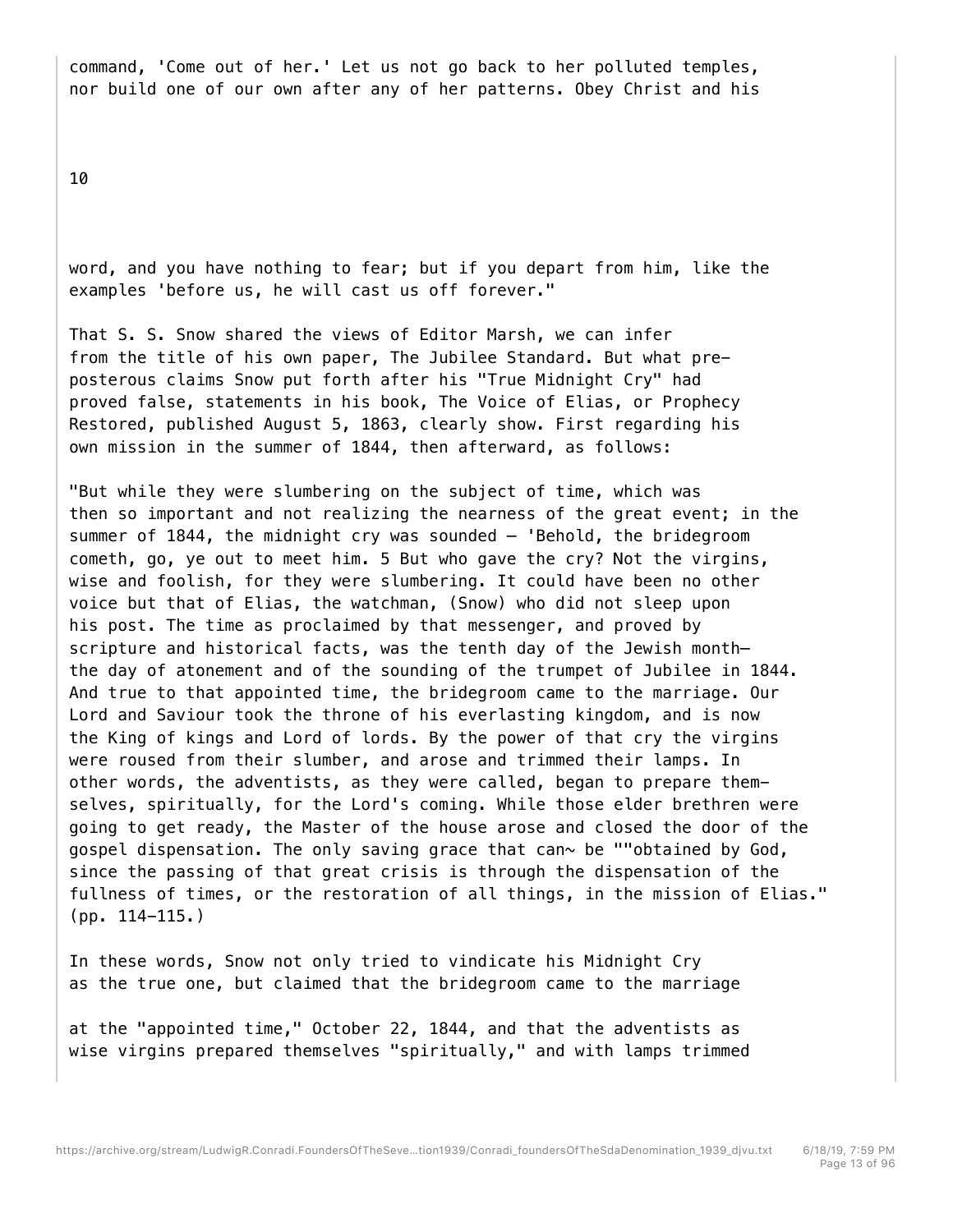went into the marriage, but the door was henceforth "shut" for all the foolish.

The First Vision of Ellen G. Harmon-White Confirms Snow's "True Midnight Cry" as "The Wor\ of God"

This vision of December 22, 1844 is given in full in Elder E. S. Ballenger's reprint A Word to The Little Floc\. Therefore, it suf' fices to take from it her statements, and to quote the testimony of James White (p. 22) regarding the effect of her first vision. William Miller had given a second course of lectures in Portland, Maine, already in 1842, with great success; and, among others, he won the hat'maker Harmon and his family, who had been formerly Methodists. Their

11

daughter, Ellen, born November 27, 1827, being disabled by a stone in 1836, had but little schooling. Being of an hysterical nature, all the disappointments of 1843-44 had full effect upon her.\* She had followed all the vindications of Snow's "True Midnight Cry" by various writers ever since November 7, and considered them with her most intimate friend, Mrs. Haines. That the whole band at Portland lost faith in Snow's "Midnight Cry" is easy to understand; also how this hysterical girl, reading these vindications, should again come under Snow's influence. But that her fanciful vision, which this seventeen year old jirl claimed to have, while praying with four other women on the morning of December 22, 1844, at Mrs. Haines home, should exert such an influence upon the whole band, causes serious reflection. Notice the following points in her vision (A Word to The "Little Floc\" 1847, p. 14) :

1. The bright light, enlightening the Advent path ever since October 22, was according to the statement of an angel, Snow's midnight cry.

2. She makes use of Snow's perversion of Mark 13: 32, as Bible proof that the Father, with his own voice, will make known to the living saints the day and hour of Jesus' coming.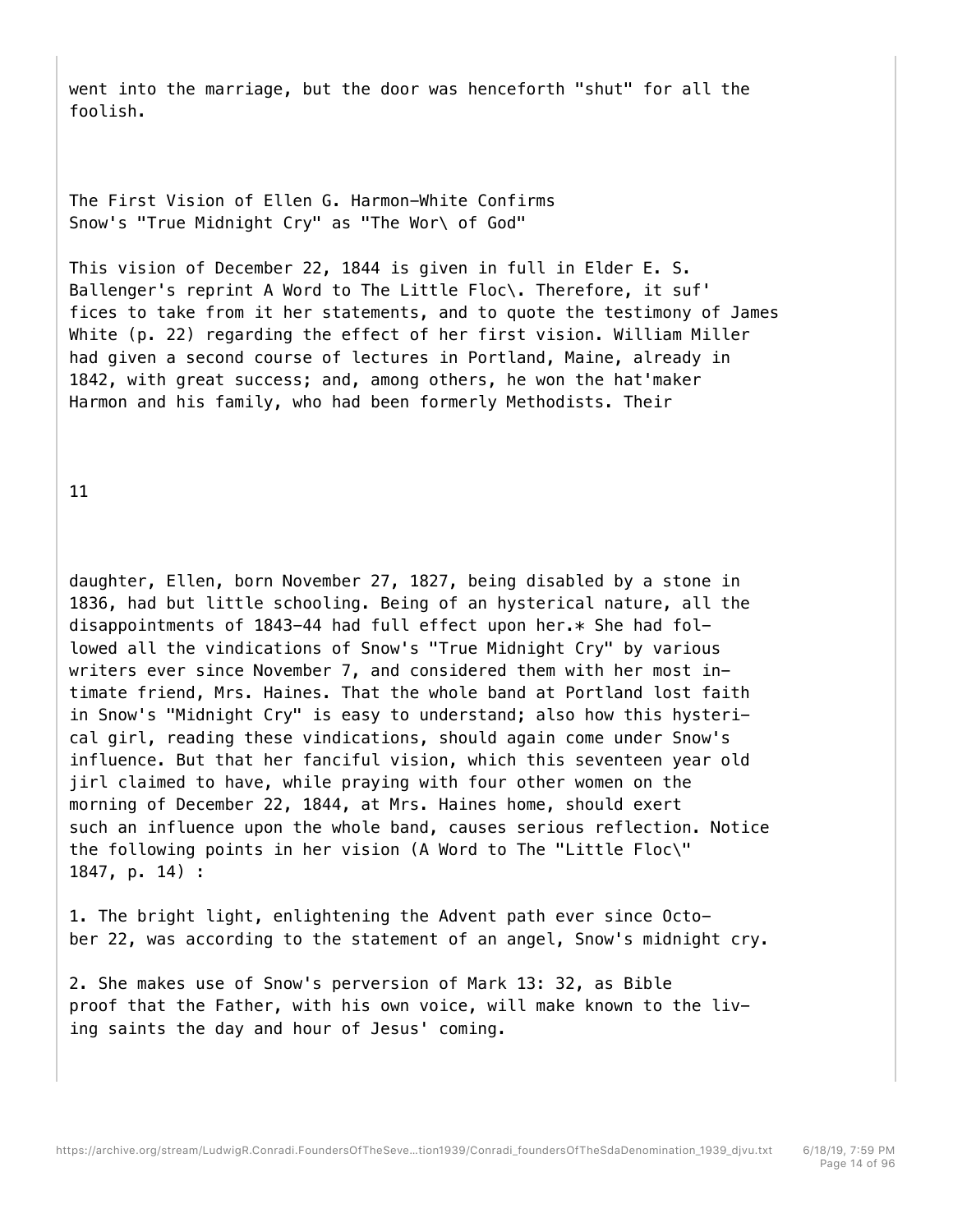3. In harmony with Snow, only the 144,000 saints— including her  $-$  remaining on the path to the city, will see Jesus coming without seeing death. Only these 144,000 are allowed to enter the temple; their names only are engraved in letters of gold on tables of stone.

4. Again, in full harmony with Snow's teachings, the 144,000 were "by this time all sealed and perfectly .united."

5. But the seal upon the whole evidence, James White furnishes in stating the result of the vision, as follows (p. 22) :

"When she received her first vision, December, 1844, she and all the band in Portland had given up the midnight cry, and shut the door, as being in the past. It was then that the Lord showed her in a vision, the error into which she and the entire band in Portland had fallen. She then related her vision to the band, and about sixty confessed their error, and acknowledged their seventh month experience to be the work of God."

\* "Ellen Gould Harmon was born at Gorham, Maine, November 26, 1827. Her parents, who were members of the Methodist Church, moved to Portland when she was quite young, and were living there when she first made her appearance in the religious world. .

"When she was about nine years old, a school girl threw a stone at her, hitting

her in the face, crushing her nose, and causing a serious disfigurement. This cruel blow made her unconscious, and left her in a stupor for three weeks, and was probab ly the provoking cause of weakness and disease through many years." (E. P. VVoodward, in The Safeguard and Armory, January, 1903, p. 19.)  $---$ 

"That she suffered for years with a severe form of epilepsy is not generally known; but such is the case." (Life of Mrs. E. G. White, by 1). M. Canright, p. 59.)

12

Mrs. White's Success in Relating Her Vision at Portland

The Stimulus to Similar Attempts Elsewhere

The unexpected success of relating her fancied vision at Portland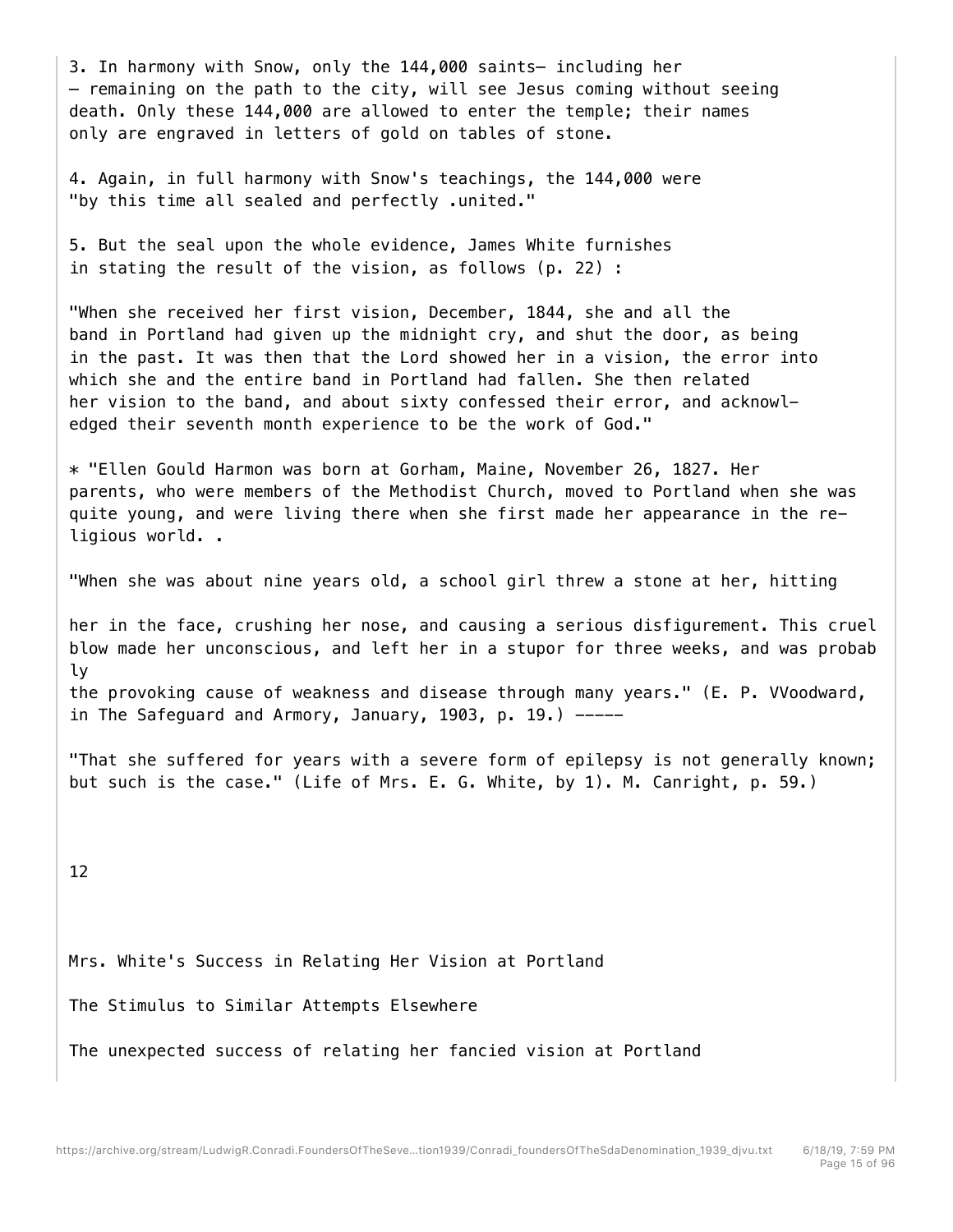in reviving the lost faith in Snow's Midnight Cry, and the shut door, in the hearts of sixty believers, naturally strengthened her own belief that "the power attending them could only emanate from the divine/ 1 and that she was the chosen instrument of God to restore this confidence elsewhere. This is evident from her own statement under the heading "Call to Travel," as follows:

"I related this vision to the believers in Portland, who had full confidence that it was from God." "An unspeakable awe filled me that I, so young and feeble, should be chosen as the instrument by which God would give light to his people." "In a second vision, which soon followed the first, I was shown the trials through which I must pass, and that -it was my duty to go, and to relate to others what God had revealed to me." "The way providentially opened for me to go to the eastern part of Maine.  $\ldots$ . At Orrington, I met Elder J. White." (Testimonies, Vol. I, pp. 62, 65.)

At an early date, Mr. and Mrs. White supplied their biographies in various books. Later, J. N. Loughborough wrote a history of the Rise and Progress of The Seventh Day Adv entists\* in which both Elder and Mrs. White play the prominent role; and finally, Professor M. E— Olsen, under the careful supervision of Elder Spicer, has filled a volume "of 768 pages, describing the Origin and Progress of the Seventh Day Adv entists. In this work is fully stated that Elder White was born at Palmyra, Maine, August 4, 1821, that Miss Ellen G. Harmon, who sub' sequently became his wife, met him during the early part of 1845, at Orrington, Maine; also, that in the spring of 1845, they had a won' derful experience together in the house of Elder Curtis, in Topham,

Maine; and that both traveled together a great deal during 1845, in Maine, New Hampshire, and Massachusetts.f

According to Life S\etches, pp. 126427, James White first met Miss Harmon in Portland in 1843. "Although but sixteen, she was a

 $l, -- -I$  .\* i

\* Hereinafter cited as Loughborough.

t "While traveling in obedience to this 'Commission/ she met Eld. James White, who had just begun to preach among the Second Adventists. A short time after this, she began to travel in company with Eld. White, creating considerable 'talk $* -$  so m uch

so that her own mother wrote her, entreating her to leave him and return home. This she did not do, but continued to travel and labor with him, even after the 'disappo int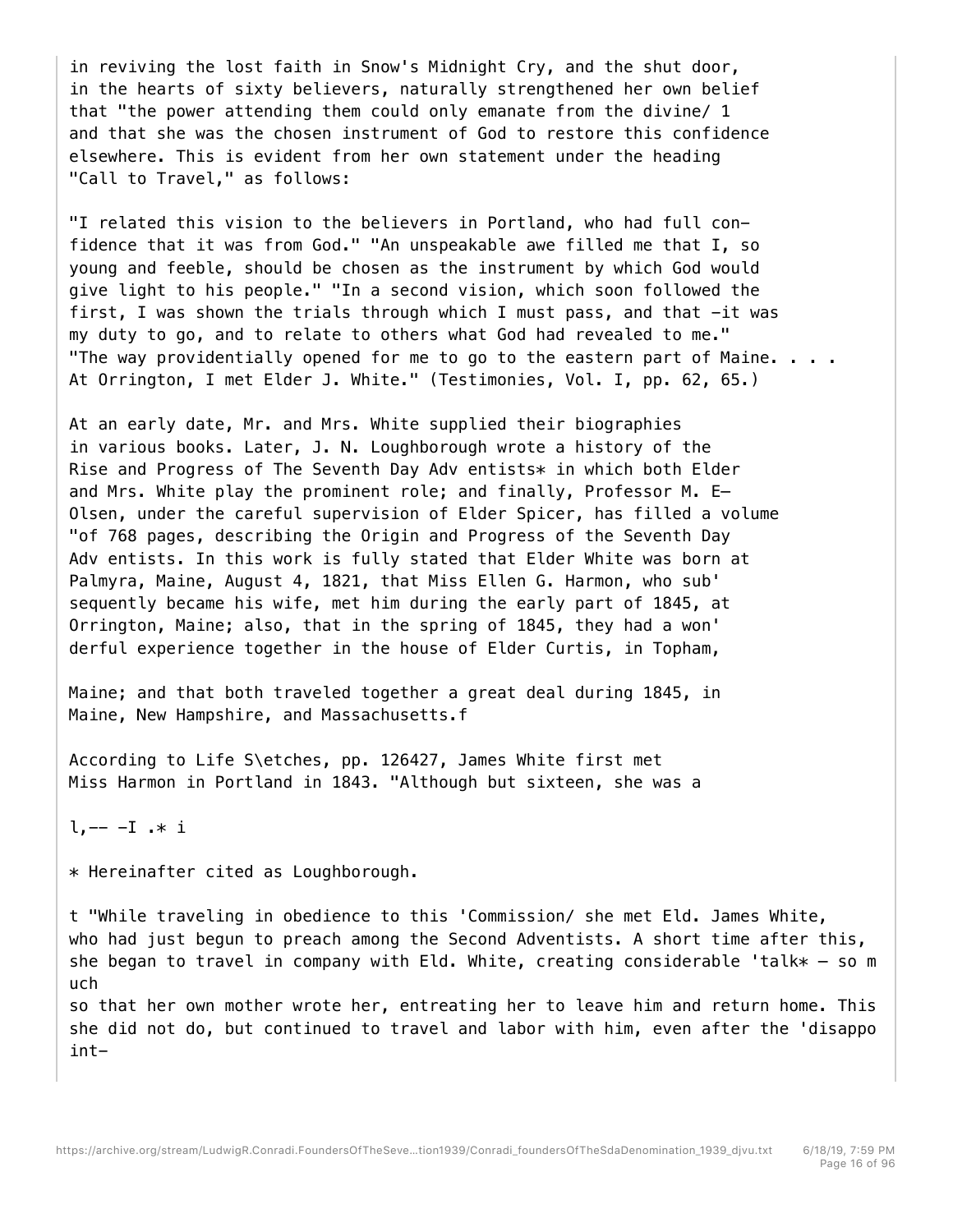ment' in 1844. , . . There is no evidence of wrong relations with Eld. White. . . .

"In 1846, Aug. 30, at nineteen years of age, while still very feeble and apparently in consumption, she was married to Eld. James White. . . .

"James White was born at Palmyra, Me., Aug. 4, 1821, of 'Pilgrim\* stock. . . . He was a man of great energy and activity. . . , Elder White was naturally a leader among men. He had the courage of a lion/'

E. P. Woodward, in The Safeguard and Armory, January, 1903, pp. 20, 21, 23, 24.

13

labourer in the cause of Christ in public and from house to house. She was a decided Adventist. Our meetings were usually conducted in a manner so that both of us took part. I would give a doctrinal discourse, then Mrs. White could give an exhortation of considerable length, melting her way into the tenderest feelings of the congregation."

Snow Fixes The Jewish Atonement Day in 1845 as the "Blessed" Day of Christ's Advent; And James White, with Many Others, Announces It

By what means Snow extended the advent beyond October 22, 1844, his notes on Daniel 12: 1142, show:

\*

"Paganism was removed when the barbarians turned Christian in name, and began to unite in giving their power in support of the papacy. Clovis, the king of the Franks, was the first of the kings who was baptized into the Romish religion. He was made consul of Rome by the pope in A.D. 510, and from that time onward the kingdom of France had been called the 'Eldest Son of the Church/ Daniel 12: 12. This period dates from the same point as the other, for that is the only point given. And from 510 A.D,, the latter reaches to 1845. And what then? The next verse informs us what then begins ; namely, the manifestation of the Children of God, of whom there are two classes - the First fruits, and the full ingathering of the harvest,"

"This great work of manifestation began in the autumn of 1845, when the leader of the living church, who is sent in the spirit and power of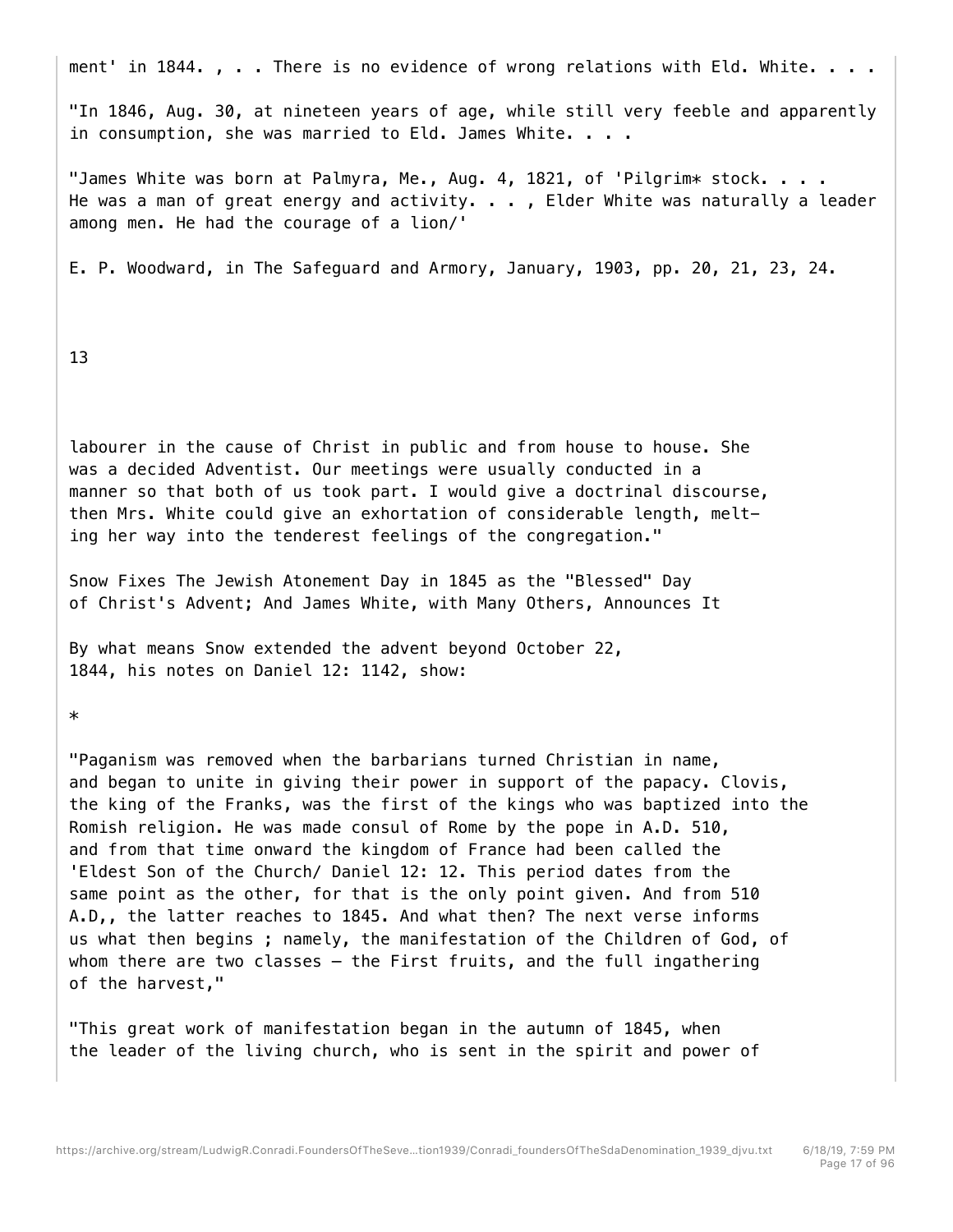Elias to prepare the way of the Lord before him, was first made manifest to the true Israel of God. ... A 144,000 living saints will stand on Mount Zion, singing the new song, which none can learn to sing but they; and all will be waiting for that blessed Jesus." (The Voice of The Prophet Elijah, New York, 1864, pp. 79-80.)

Then again, on p. 157, he says,

"Therefore this sealing process speedily followed the close of the gospel age. Or, to be more definite, all the times given in prophecy had closed in the seventh month of 1844 with the single exception of the 1335 days of Daniel 12: 12, which ended at the commencement of the seventh Jewish month 1845. Within the year elapsing between those two points of time, the sealing was accomplished; and then immediately began the manifestation of those sealed ones who are to be alive and remain until our Lord's personal appearing."

But did James White, with many other Adventists, accept this view of Snow: and what evidence does he simply give that he himself proclaimed such a message?

Note the following:

14

"It is well known that many were expecting the Lord, to come at the seventh month, 1845. That Christ would then come, we firmly believed. A few days before the time, I was at Fairhaven and Dartmouth, Massachusetts, with a message on this point of time." (A Word to The Little Flock, p. 22.)

This short statement, purporting to be a proof in favor of Mrs. White's visions, never appears after May 30, 1847, in any of the books or papers published by the Seventh Day Adventists. According to it, Eld. James White, in full harmony with Snow, was announcing in Dartmouth and Fairhaven (where Bates lived) that within a few days all those who awaited the Lord would see their expectation realised. His beloved Ellen is relating, at the same time, her visions at Carver, Massa' chusetts, with the usual success. Only "a few days" remain before this new date would expire. But no voice of God had thus far announced the definite day to the saints, no special tribulation had befallen them; and, in view of all this, she dares to inform him that he would, with all the many other Adventists, again be disappointed! Why did she not, long before this, tell him and all those others who were again deceived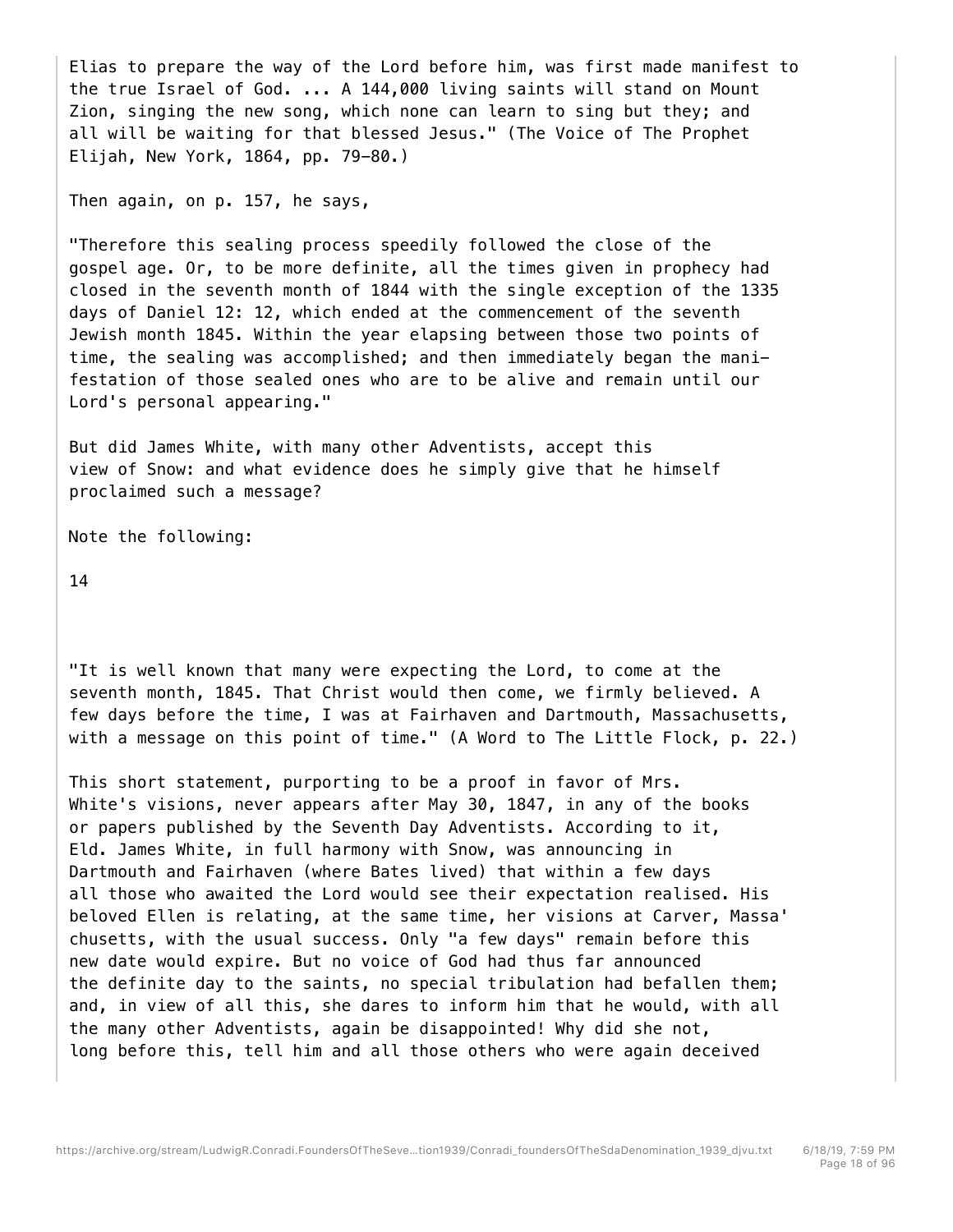by Snow that the Saviour had denounced time-setting? Simply because she herself believed that Snow's perversion of Mark 13: 32 was justi' liable. Even as late as May 30, 1847, James White endorsed Snow's statement in the 'True Midnight Cry" of August 22, 1844, as follows:

"I believe the above, to be a fair and correct view of the subject, and that the Father will make known the true time of the advent without the agency of men, angels, "or the Son." (A Word to the Little Flock, p. 5.)

When, in spite of all the results of her pretended visions  $-$  which were published by Jacobs in January, 1846, she found herself in this new dilemma; it was then and there that Crosier, by his hypothesis in the Day Star of February 7, 1846, supplied the much desired remedy.

Crozier, Since 1845, Editor of The "DayDawn" at Canandaigua,

l^ew Tor\

■

Beginning with February 18, 1845, E. Jacobs, of Cincinnati, changed the title of his paper, which had been The Western Midnight Cry. On the strength of 2nd Peter, 1 : 19, he henceforth called it The Day 'Star. In this first number, he published his letter to Elder G. Storrs, one of the advent leaders, who was extensively known for his six sermons on conditional immortality. He chided Storrs for suddenly turning about after the disappointment, and pronouncing the fixing of a definite day or year for the advent, a delusion. At that time, Jacobs

## 15

himself, with others, still clung to the idea that the delay of the advent might be explained by the tarrying of the year of jubilee. In his number of April 15, 1845 (p. 36), he writes, as follows:

"The first number of a second Advent paper has come to hand, called the Day-Dawn. It is published at Canandaigua, N. Y., by Franklin B. Hahn, and edited by O. R, L. Crozier. It is written in a good spirit, — the sentiments differing but a little from those of Br. Hale, The Jubilee Standard, and The Hope of Israel"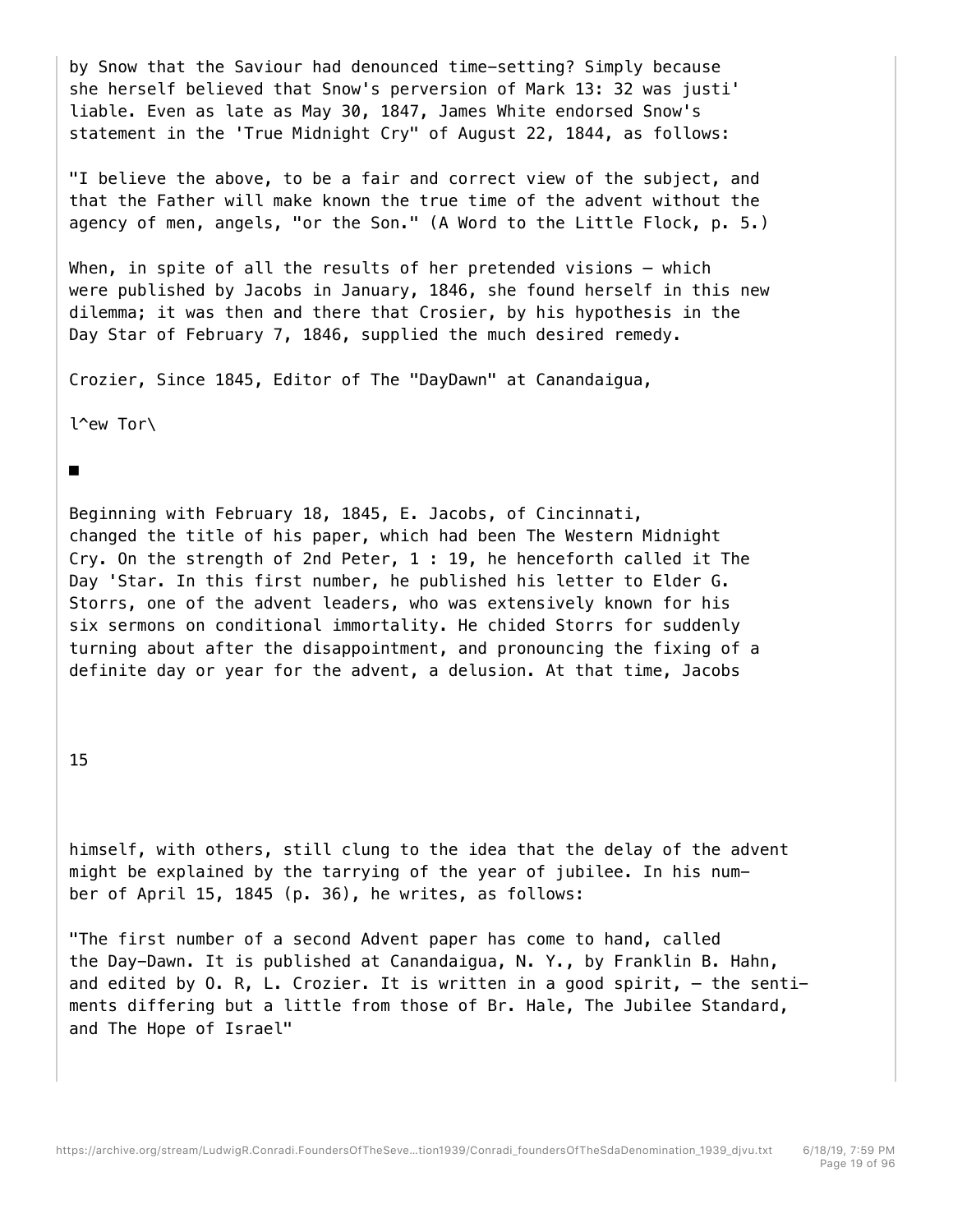My research in the library at Canandaigua, in August, 1930, brought no result, not a copy of the Day -Dawn could be found. But the favorable editorial of Jacobs concerning the first number justifies the conclusion that, in the beginning of 1845, Crosiers train of thought coincided with that of Hale, Marsh, Snow, and White. This is con' firmed by the fact that, as late as 1850, White and Edson published in the Advent-Review all these "Thrilling testimonies," as they also published Jacobs' letter to Storrs, all to justify their own view. After the disappointment in the fall of 1845, many were tempted to "believe that Christ's second coming at the end of 2300 days was a spiritual coming," (Loughborough, p.. 108.) Among these, was E. Jacobs, also, who gradually turned Shaker. In their Testimony of Christ's Second Appearing, the Shakers teach that Christ was incarnated in their prophetess, Ann Lee, who called herself "Ann the Word." The Shakers practice celibacy, and have formed a number of settlements in Mount Lebanon, Oneida, etc.

When and Why Was Mrs, Whites First Vision Printed in

The "Day 'Star"?

To this pertinent question, James White gives the desired answer in his pamphlet (p. 13) of May 30, 1847, as follows:

"The following vision was published in the Day-Star more than a year ago. By the request of friends, it is republished in this little work, with scripture references, for the benefit of the little flock."

Ellen G. Harmon, evidently a reader of the Day-Star, and per" ceiving that E. Jacobs, in his paper, showed a tendency towards Shakerism, sent her first vision (which she had on December 22, 1844) to him, hoping that thereby she might influence him to believe her visions, rather than those of "Mother Ann." It was altogether a private matter. She had not the least thought that her, thus far, unpublished vision would be printed by Jacobs in the Day-Star, of January 24, 1846, and thus any

16

future change of the wording would be detected at once. But how little effect her first vision had upon Bro. Jacobs as a "Testimony from God," her own words (Early Writings, pp. 66-67) demonstrate, as follows: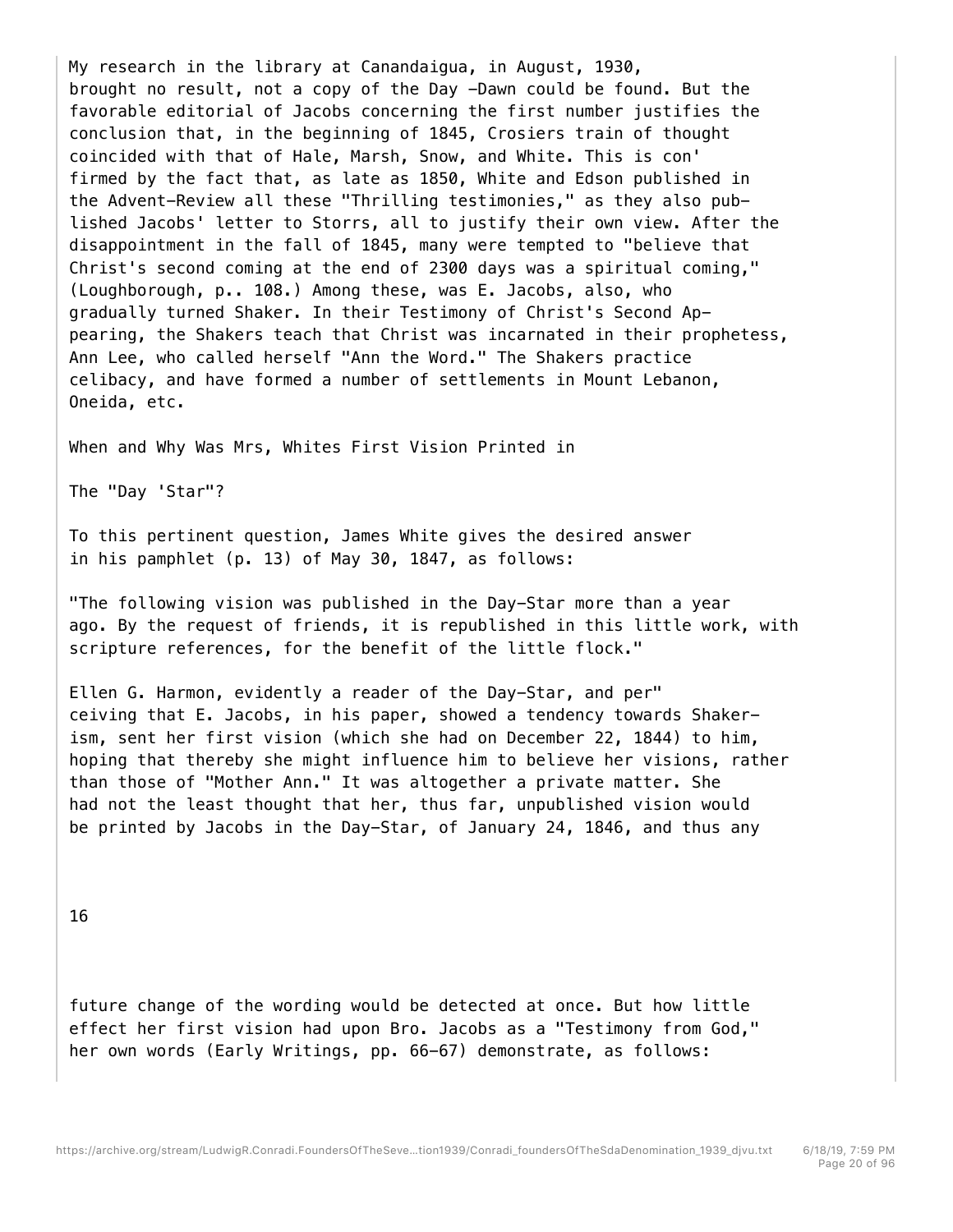"I have frequently been falsely charged with teaching views peculiar to spiritualism. But before the editor of the Day-Star ran into that delusion, the Lord gave me a view of the sad and desolating effects that would be produced upon the flock by him and others, in teaching the spiritual views. I have often seen the lovely Jesus, that he is a person. I asked him if his Father was a person and had a form like himself. Said Jesus, 'I am in the express image of my Father's person/

"I have often seen that the spiritual view took away all the glory of Heaven, and that in many minds the throne of David and the lovely person of Jesus have been burned up in the fire of spiritualism."

This statement is very strange indeed; because, in her first vision which she sent to Jacobs on December 24, 1845, she does not reprove him in any wise, nor point out "the sad and desolating effects of his spiritualism." Her pretension to have 'often 11 seen that Jesus is a "p e r s o n," written so shortly after sending him her first vision, is surely exaggeration. But when she directed her closing words to the, "Dear Reader" in 1851, the editor of the Day-Star had already become a Shaker; for, since the fall of 1846, his paper had appeared in the Shaker settlement of Oneida, not far from Canandaigua; and he had succeeded in drawing after him a considerable number of Adventists. Thus, in 1851, she clothes her first vision with the appearance of a testimony for Jacobs, of which not the least trace exists. Barely had she sent her first vision to Jacobs to enlighten him; and scarcely had he, altogether unexpected by her, printed it in the Day-Star of January 24, 1846, when, on February 7, following, to her great embarrassment, the hypoth' esis of Crosier appeared in the same paper, suggesting an altogether different solution of the disappointment of 1844" 1845.

Crozier' \$ Complete Pamphlet for 70 Tears A Riddle, But Urged By Mrs. White And Seventh Day Adventists As Infallible Light.

Strange things happen also in the religious world. A simple Bible study demonstrates, that when Christ did reconcile the sin'Cursed world with o n e sacrifice at the cross, and ascended to the right hand of the divine majesty as Lord and high priest after the everlasting order of Melchisedek, the most holy in the heavens was forever cleansed and justified. (Lev. 16: 1549; Dan. 9: 24; Hebr. 9: 26; 1.0: 19-20). This was the general belief of all sincere Christians. When in Great Britain, after the expiration of the 1260 years, about 1793, and also the expira-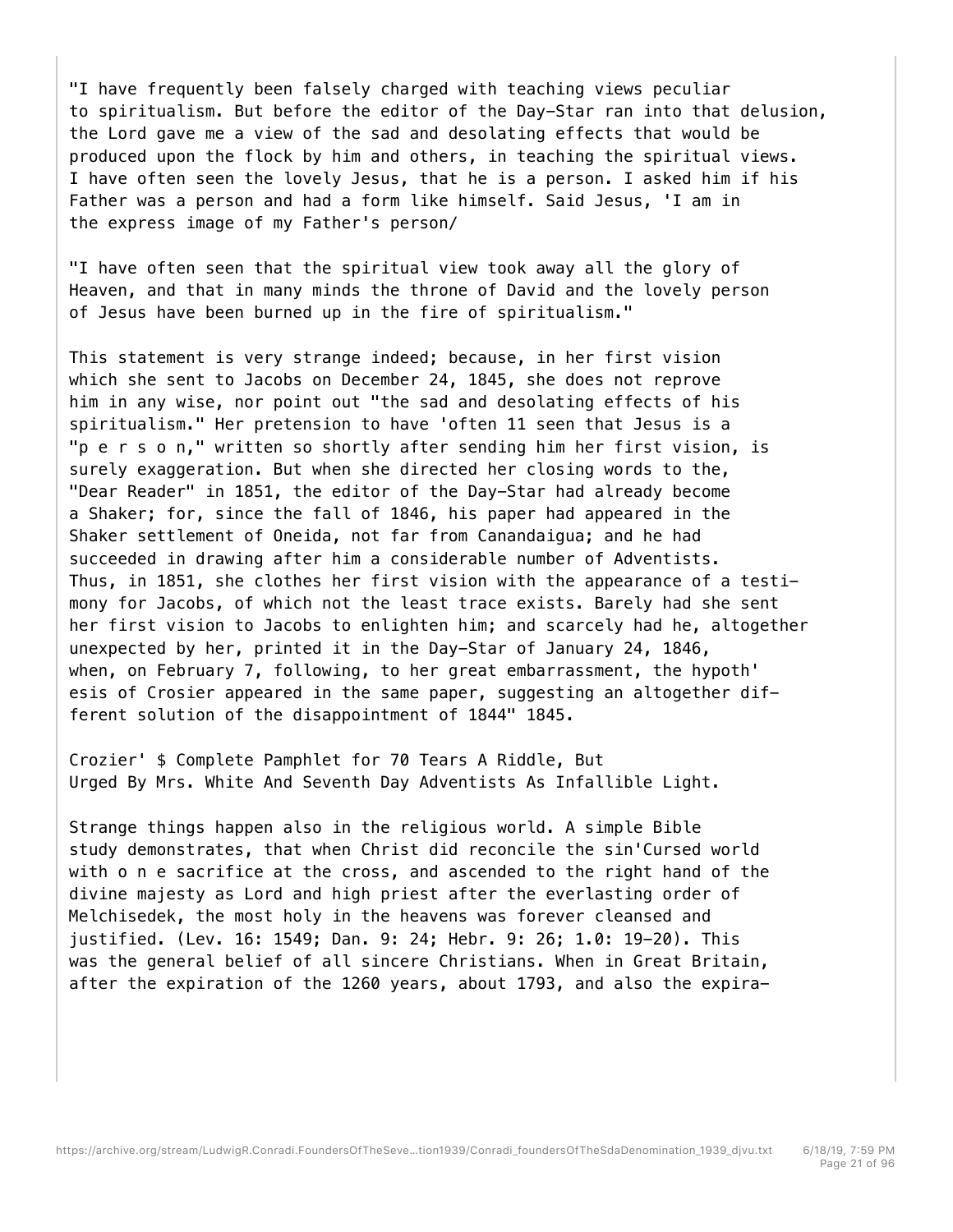tion of the 2300 years about 1844, were urged, it was ever in the sense that the sanctuary would be "justified 11 , its honor saved against perverted use (niphal from tsdak, to be made righteous; see Melchisedek, king of righteousness) . William Miller, on the other hand, not knowing Hebrew, taught that in 1843 the world would be cleansed by fire. As that prophecy failed, £.\_S. Snow taught that on October 22, 1844, Christ would come, after having entered the most holy at that time. As 50,000 Adventists erred in 1844/45, finally Mrs. White, in her

letter to Eli Curtis, on April 21, 1847, made this wild assertion as an infallible vision:

"I believe the sanctuary, to be cleansed at the end of the 2300 days, is the New Jerusalem Temple, of which Christ is a minister; The Lord shew me in vision, more than one year ago, that Bro. Crozier had the true light, on the cleansing of the sanctuary etc.; and that it was his will, that Br. C. should write out the view which he gave in the Day-Star, Extra, Febr. 7, 1846. I feel fully authorized by the Lord, to recommend that Extra to every saint." (A Word to The "Little Flock"  $\setminus$  p. 12).

After such an introduction, under the conviction that the reprint in the Review was "reliable and quite complete 11 , as editor of the German Seventh Day Adventist Adventbote, I published it during the winter of 1929-30. When, in the second reprint, I found one important paragraph missing, I notified Eld. W. C. White of the fact, who in 1931, sent out, from "The Elmshaven Office 11 , St. Helena, California, this reprint with this paragraph as "The Article Unabridged." But some omissions marked by stars towards the end caused me to hunt for the original, but in vain. However I found other important material, also Crosier s photograph, and an article written by him as late as 1900. Encouraged by my researches, Eld. L. E. Froom (editor of The Ministry, Advent Review Office, Washington, D. C), having more time, finially succeeded in finding an original copy in the library at Cleveland, Ohio.

From Elder Froom, I learned the following important facts about Crosiers life:

"O. R. L. Crozier was born February 2, 1820, at Chapinville, Ontario County, New York. He attended the Genesee Academy two years, the Wesleyan Seminary at Lima two years, and the University of Rochester two

17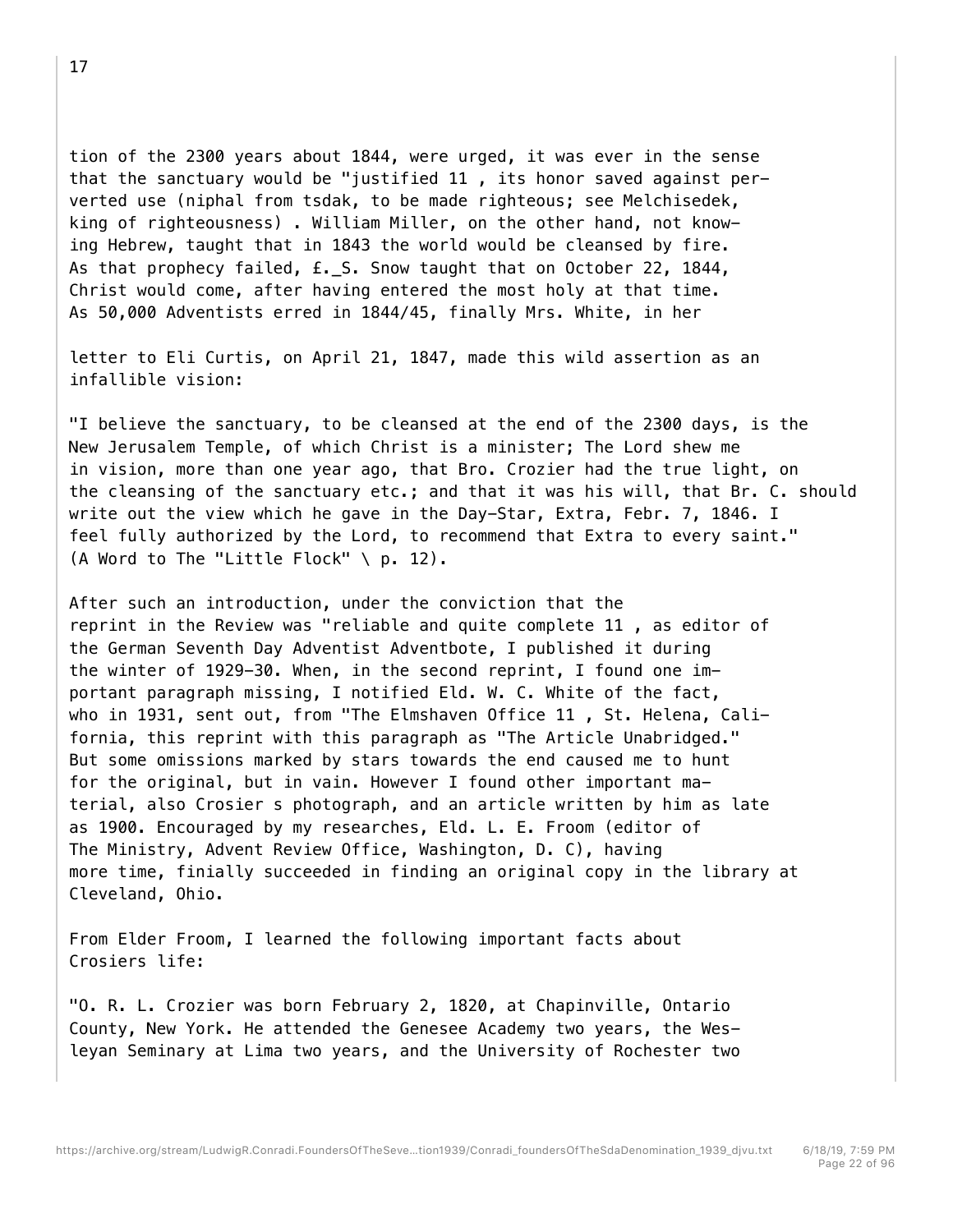years. He became a teacher, holding different positions until he joined the Miller movement. Following 1846, he preached in New York, Canada, Michigan, Ohio, and Indiana, at various times. This information is based upon the story of his life that he wrote ten years before his death, which occurred in 1913."

IS

After a carefully corrected copy of Crosiers pamphlet was finally

found, Elder Ballenger kindly supplied me with a photographic reprint

of it. It is found as "Extra" in Vol. IX of the Day Star, pp. 37'44.

Upon each page there are 3 columns, but upon the last page only 2.

Instead of being headed "Sanctuary", it is headed: "The Law of Moses,

Mai. 4: 4." As the Day Star of Jacobs had a far greater circulation

than the small sheet the Day Dawn, Crosier, after finishing the mami'

script on January 17, sent it on to Jacobs, who published it as a Day Star, Extra, on February 7. Note the following:

"Remember ye the law of Moses, my servant, which I commanded unto him in Horeb for all Israel, with the statutes and judgments." Malachi 4:4.

■ "The Law should be studied and 'remembered' as a simplified model of the great system of redemption, containing symbolic representations of the work begun by our Saviour at his first advent when he 'came to fulfil the law\* and to be completed in 'the redemption of the purchased possession unto the praise of his glory." Redemption is deliverance purchased by the payment of a ransom, hence it can not be complete till man and the earth shall be delivered from the subjection and consequences of sin ; the last act of deliverance will be at the end of 1000 years. To this the shadow of the law extended. That the significancy of the Law reaches beyond the first advent is evident from these considerations :

"1. The cleansing of the sanctuary formed a part of the legal service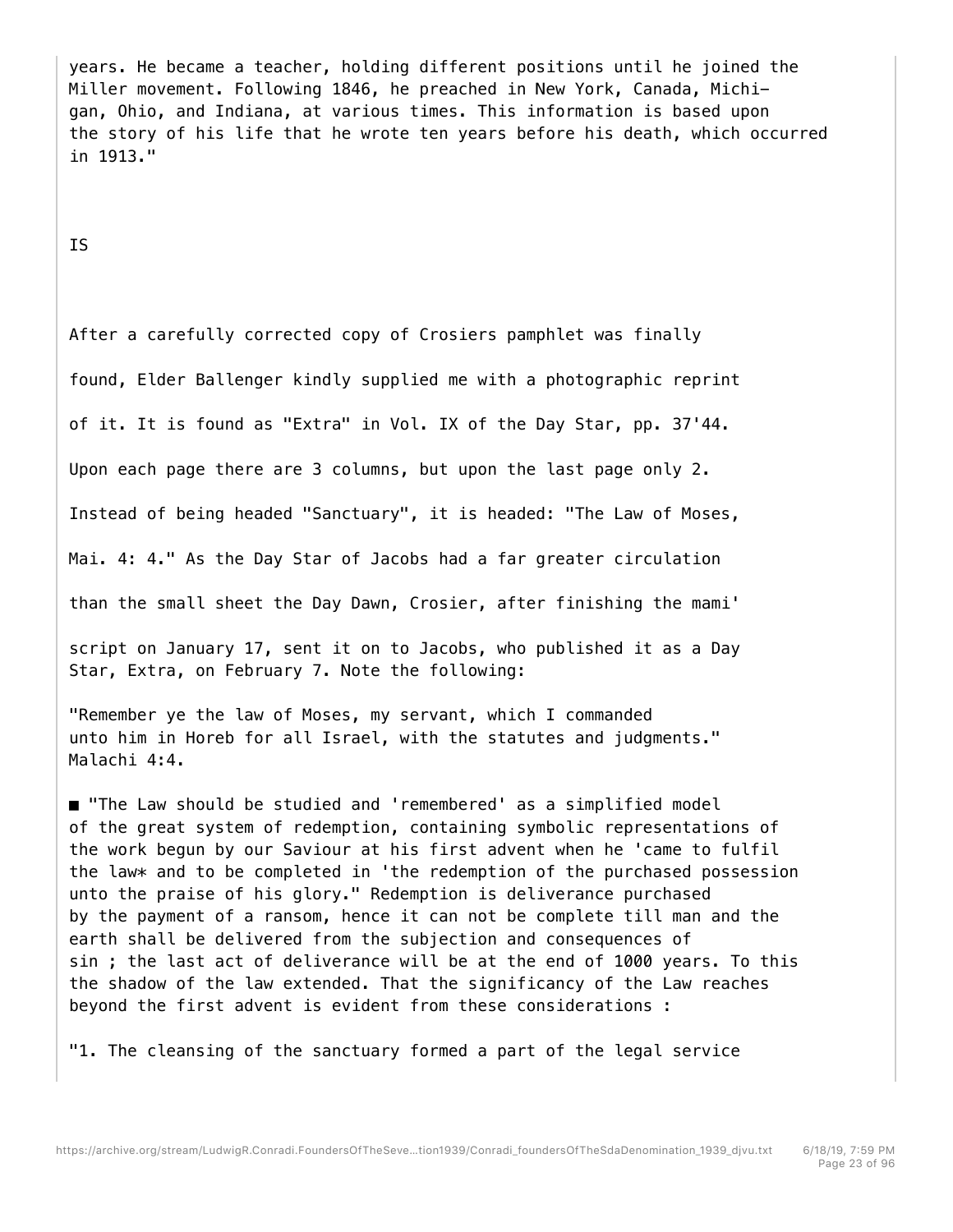(Leviticus 16: 20, 33) and its antitype was not to be cleansed till the end of the 2300 days, Daniel 8 : 14.

"2. The Sabbaths under the Law typify the great Sabbath, the seventh Millennium. Hebrews 4: 3,

"3. The Jubilee typifies the release and return to their possessions of all captive Israel; this can not be fulfilled till the resurrection of the just.

"4. The autumnal types were none of them fulfilled at the first advent.

"5. The legal tenth day atonement was not, neither could it be, fulfilled at that time. Although he blotted out the handwriting of ordinances that were against us . . . and took it out of the way, nailing it to his cross, yet, after his resurrection, both he and his apostles made use of the law in proof of his Messiah-ship. He was buried and arose, and shed down the Holy Ghost in direct fulfilment of the types."

After showing the fulfilment of the vernal types, Passover and Pentecost, in the days of Christ, he next claims that the period of the fulfilment of autumnal types "must constitute a dispensation of many years," the principal fulfilment taking place in the "age to come" during the millennial reign of Christ with his saints upon this earth. Imbued already with the fake premises of the whole Miller movement, that the time prophecy in Daniel 8: 14 was identical with the typical annual

19

cleansing of the earthly sanctuary, he draws from it his false hypothesis: That at the end of 2300 evenings and mornings the final atonement and cleansing would take place as antitype; but links with it the idea that with the first resurrection the jubilee year would set in, and the millennial reign of Christ upon this earth. With these false premises, Croz,ier began his arguments, from which he drew his false conclusion at the end, if all the autumnal typical Sabbaths did not meet their antitype until many years after, even in the "age to come," then so also would the Sabbath of atonement. It was a 1 1 or none! Crosier had, with his article in the Day-Star of February 7, 1846, found a way out of the dilemma, but on such a questionable hypothesis that James White and Hiram Edson, in 1850, had to cut off its head and tail before it suited their perverted purpose!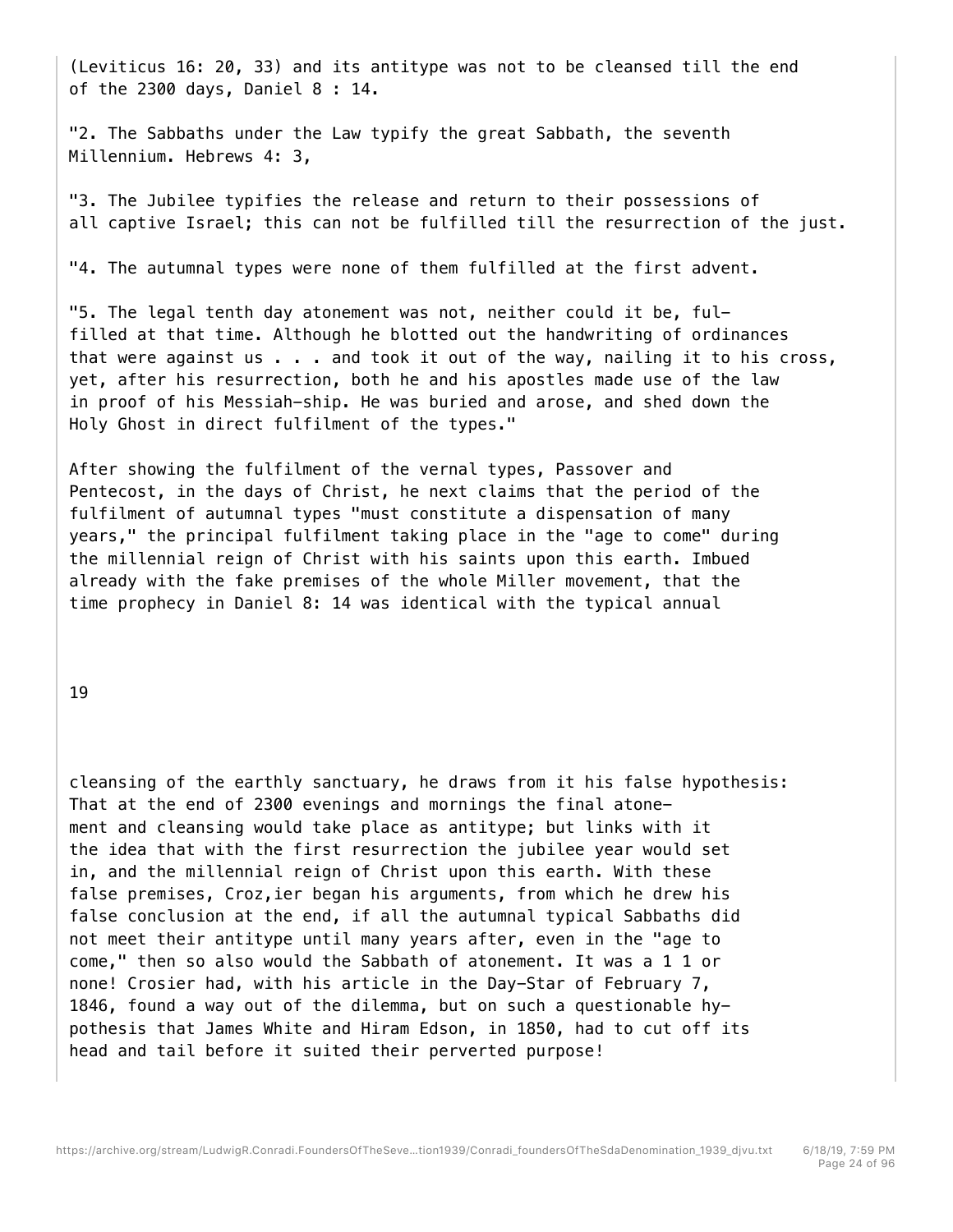Vain Pretence of A Supplement and of An Earlier Vision

On January 24, 1846, Jacobs published the first vision of Ellen G. Harmon-White. On February 7, following, he published Crosier's hypothesis, and on February 15, Miss Ellen G. Harmon, in consultation with her fiance, James White, had fully decided how to word the document which should save her reputation as a prophetess, in the eyes of Jacobs and the readers, of the Day-Star. As valid proof, I publish in full her second letter which she sent to Jacobs. I found it after a second visit to Cincinnati, September 24, 1932, in the Archaeological Library (University) . In order that it may be easily seen how Mrs. White later mutilated part of that letter, making an actual vision, but without date (Experiences and Views, pp. 45-46), out of it, the omissions are in black face type, her reprint in the usual type!

Letter from Sister Harmon

"Falmouth, Mass., Febr. 15, 1846.

"Bro. Jacobs,

"My vision which you published in the Day-Star was written under a deep sense of duty to you, not expecting you would publish it. Had I for once thought it was to be spread before the many readers of your paper, I should have been more particular and stated some things which I left out. As the readers of the Day-Star have seen a part of what God revealed to me, and as the part I have not written is of vast importance to the Saints; I humbly request you to publish this also in your paper. God showed me the following, one year ago this month: I saw a throne and on it sat the Father and his Son Jesus Christ. I gazed on Jesus' countenance and admired his lovely person. The Father's person I could not behold, for a cloud of glorious light covered him. I asked Jesus if his Father had a form like himself. He said he had, but

20

I could not behold it; for, said he, if you should for once see the glory of His person, you would cease to exist. Before the throne was the Advent people, the Church and the World. I saw a company bowed down before the throne, deeply interested, while most of them stood up disinterested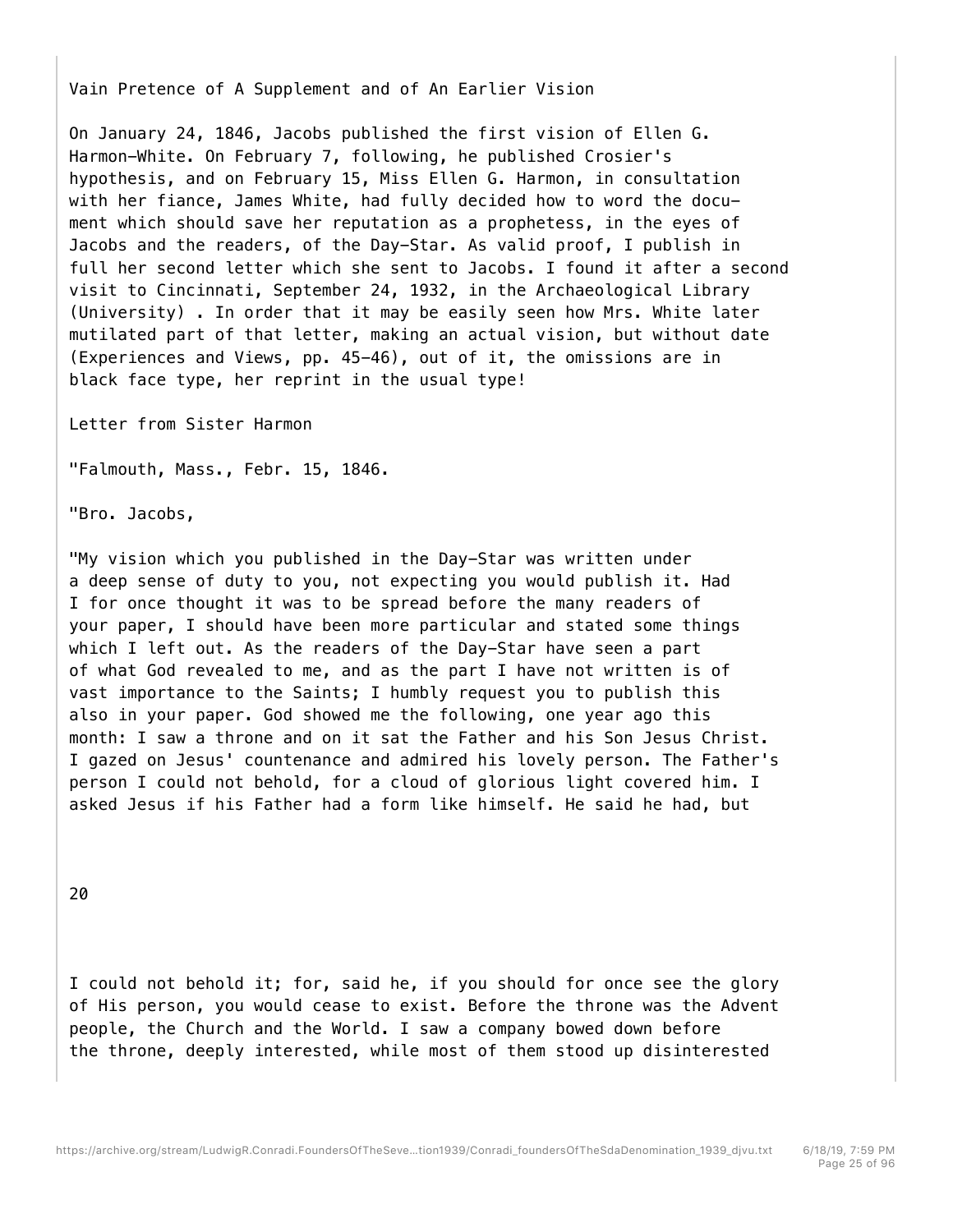and careless. Those who were bowed down before the throne would offer up their prayers and look to Jesus, then he would look up to his Father and appeared to be pleading with him. Then a light came from the Father to his Son and from him to the praying company. Then I saw an exceeding bright light come from the Father to the Son and from the Son it waved over the people before the throne. But few could receive^ this great light. Many came out from under it and immediately resisted it. • Others were careless and did not cherish the light and it did move off from them. Some cherished it and went and. bowed down before the throne with the little praying company. This company all received the light, and rejoiced in it, as their countenances shone with its glory. # Then I saw the Father rise from the throne and in a flaming chariot go into the Holy of Holies within the vail, and did sit. There I saw thrones which I had not seen before. Then Jesus rose up from the throne, and most of those who were bowed down rose up with him. And I did not see one ray of light pass from Jesus to the careless multitude after he rose up, and they were left in perfect darkness. Those who rose up when Jesus did, kept their eyes fixed on him as he left the throne, and led them out a little way, then he raised his right arm and we heard his lovely voice saying, Wait yet, I am going to my Father to receive the kingdom ; keep your garments spotless and in a little while I will return from the wedding and receive you to myself. And I saw a cloudy chariot with wheels like flaming fire. Angels were all about the chariot as it came where Jesus was; he stepped into it and was borne to the Holiest where the Father sat. Then I beheld Jesus as he was before the Father a great High Priest. On the hem of his garment was a bell and a pomegranate. Then Jesus shoived me the difference between faith and feeling. And I saw those who rose up with Jesus send up their faith to Jesus in the Holiest and praying : Father, give us thy spirit. Then Jesus would breathe on them the Holy Ghost. In the Breatn was light, power and much love, joy and peace. Then I turned to look at the company who were still bowed before the throne. They did not know that Jesus had left it. Satan appeared to be by the throne trying to carry on the work of God. I saw them look up to the throne and pray : My Father give us. thy spirit. Then Satan would breathe on them an unholy influence. In it there was light and much power, but no sweet love, joy and peace. Satan's object was to keep them deceived and to draw back and deceive God's children. I saw one after another leave the company who were praying to Jesus in the Holiest, go and join those before the throne and they at once received the unholy influence of Satan.

"About four months since, I had a vision of events, all in the future And I saw the time of\* trouble, such as never was,  $-$  Jesus told me it was the time of Jacob's trouble and that we should be delivered out of it by the voice of God. Just before we entered it, we all received the seal of the living God. Then I saw the four angels cease to hold the four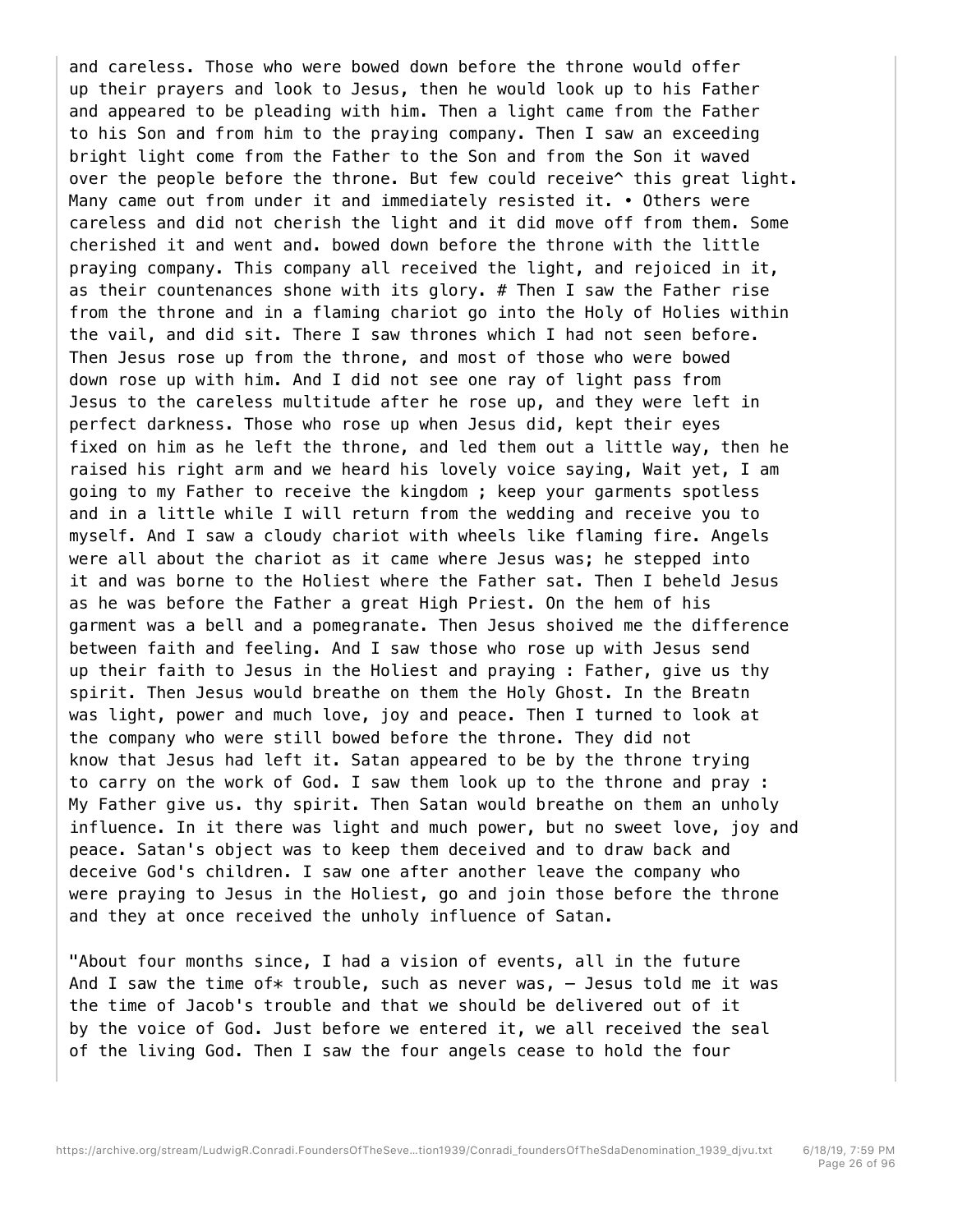winds. And I saw famine, pestilence and sword rose against nation, and the whole world was in confusion. Then we cried to God for deliverance day and night till we began to hear the bells on Jesus' garment. And

21

I saw Jesus rise up in the Holiest, and knew our High Priest was coming out. Then we heard the voice of God which shook the heavens and earth, and gave the 144,000 the day and hour of Jesus' coming. Then the saints were free, united and full of the glory of God, for he had turned their captivity. And I saw a flaming cloud come where Jesus stood and he laid off his priestly garment and put on his kingly robe and took his place on the cloud, which carried him to the east where it first appeared to the saints on earth, a small black cloud, which was the sign of the Son of Man. While the cloud was passing from the Holiest to the East which took a number of days, the synagogue of Satan worshipped at the Saints' feet.

"Ellen G. Harmon."

Examination of Both Original Letters

The first original letter of Miss Ellen G. Harmon to Jacobs is contained in Elder E. S. Ballenger s reprint (A Word to The Little Flock, pp. 14-16), where also all later omissions are shown in different type. She had her first vision of a heavenly sanctuary on December 22, 1844; and, according to this vision of February 15, 1846, the Father and Son had moved their thrones from the holy to the most Holy already on October 22; and, according to the later visions, the solemn investigative judgment was in full operation. But somehow Jesus had ample time to take her about the City, to lift the curtain hiding the most Holy. There she beholds two bright angels over the ark, Jesus lifts the cover. She sees nothing but manna and various well tasting fruits, which, after Jesus bore a part to the City, was fully replaced! That such a tale sent by her to Jacobs on December 20, 1845, and published by him in the Day Star of January 24, 1846 did need a supplement from her pen on February 15, after Crozier's article had appeared on February 7, nobody doubts! She was in a great predicament, and her second original letter shows how quickly, with the counsel of her fiance, she found a way out.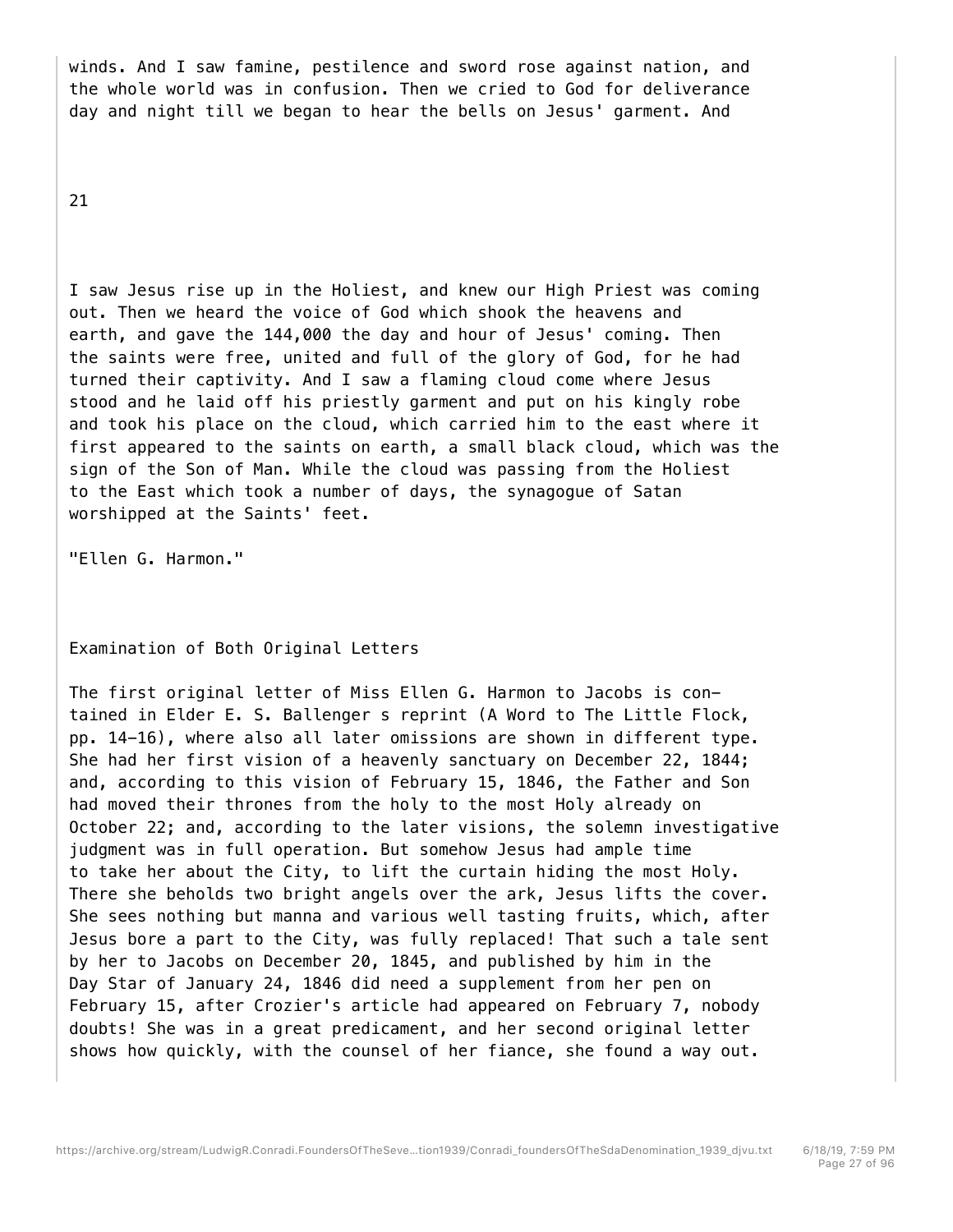By calling attention to several different points, the examination will be helped, as follows:

1. The decisive vision, entitled "End of the 2300 Days," does, not only lack the date, but appears among visions of as late a date as Sep' tember, 1850. Only the finding of the date in the original print enabled me to ascertain that, .at the earliest possible moment after reading Crosiers article, she wrote the supplement, and sent it to Jacobs at once. Not only ,was the date omitted later; but every clue, also, that it was indeed a supplement.

2. If Miss Harmon had already seen in a vision a year previous, i. e., February, 1845, Christ entering the Most Holy, why did she with'

hold such important light from her fiance and from all other Adventists, who expected their Saviour anew in October, 1845, and thereby avoided another bitter disappointment?

3. Why does she mention this vision only in this original letter, in order to make Jacobs think that she had the light on the sanctuary be' fore Crosier, and yet in all her numerous later writings never mentioned such an important vision at such an early date? Simply because it was a false vision, invented by her to fit the hypothesis of Crosier.

4. Matters of vast importance to the Saints, which she withheld in the wording of her first vision, had thus to be supplemented.

5. Where is it written in the Levitical law that, while the service in the Holy Place was going on, the mercy seat and God's throne be' tween the Cherubim (Exodus 25: 18'22) stood in the Holy Place; and then, on the day of atonement, were removed by chariots to the Most Holy?

6. That Satan could dare to take possession of the throne left empty, and could deceive most of the Adventists, puts the Adventists in the worst light; for, since Christ's ascension, all Christians direct their petitions to a Saviour who sits in royal majesty at the right hand of God. As king, priest, after the order of Melchisedek, since his ascen' sion, he wears the royal purple, and needs no change of garment.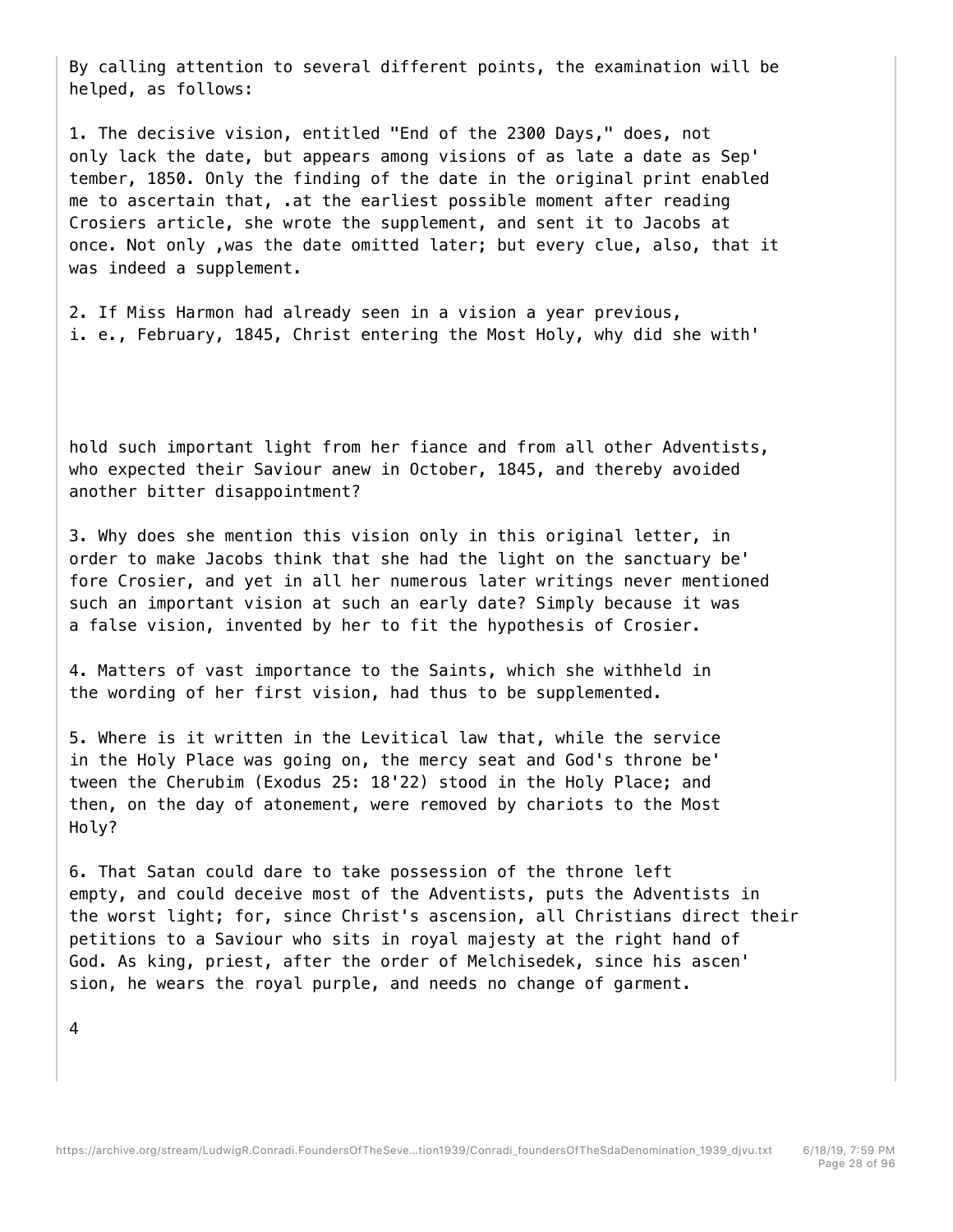7. The real fact is, that Miss Harmon, with her fiance, ingeniously so mutilated the wording of the original that, as a result, only a vision, entitled "End of The 2300 Days," was cut out, without date and with' out clue to the circumstances of its peculiar origin. Immediately fol' lowing the second letter of Miss Harmon in the Day Star of March 14, there follows a letter written by Crosier under date of February 21, wherein he acknowledges the receipt of the Day-Star Extra, and says, "We are suited. It however has several typographical errors."

James White Launches The First Vision of Mrs. White as an

## Experiment

As both letters of Ellen G. Harmon- White, with her first vision and with the additional vision in the supplement, had been printed in January and February, 1846, in the Day Star, there existed no actual reason to publish 250 copies of her first vision in April. From the statement, however, of Brother Gurney, who shared the expense with James White, made in the Review in 1891, it is evident that it was an experi-

23

ment to settle how the visions of his fiancee would he looked upon; and for such a test, the contents of her first vision seemed the better adapted. H. S. Gurney stated,

"A small edition of about 250 copies was printed in Portland, Me., on a foolscap sheet, and circulated among the few believers and honest ones. The last page of the sheet was left partly blank, so that those receiving this document should have a place to write out their opinion of the same whether favorable or unfavorable, and then return to the publisher, if they wished. Eld. J. White was the publisher, and Br. H. S. Gurney (this writer), now at Memphis, Mich., stood half of the expense of printing. (The total cost was \$15XX).)

"(Signed) H. S. Gurney."

Whilst the small circle was sounded by James White regarding their attitude to the visions of his fiancee, Crosier wrote a letter to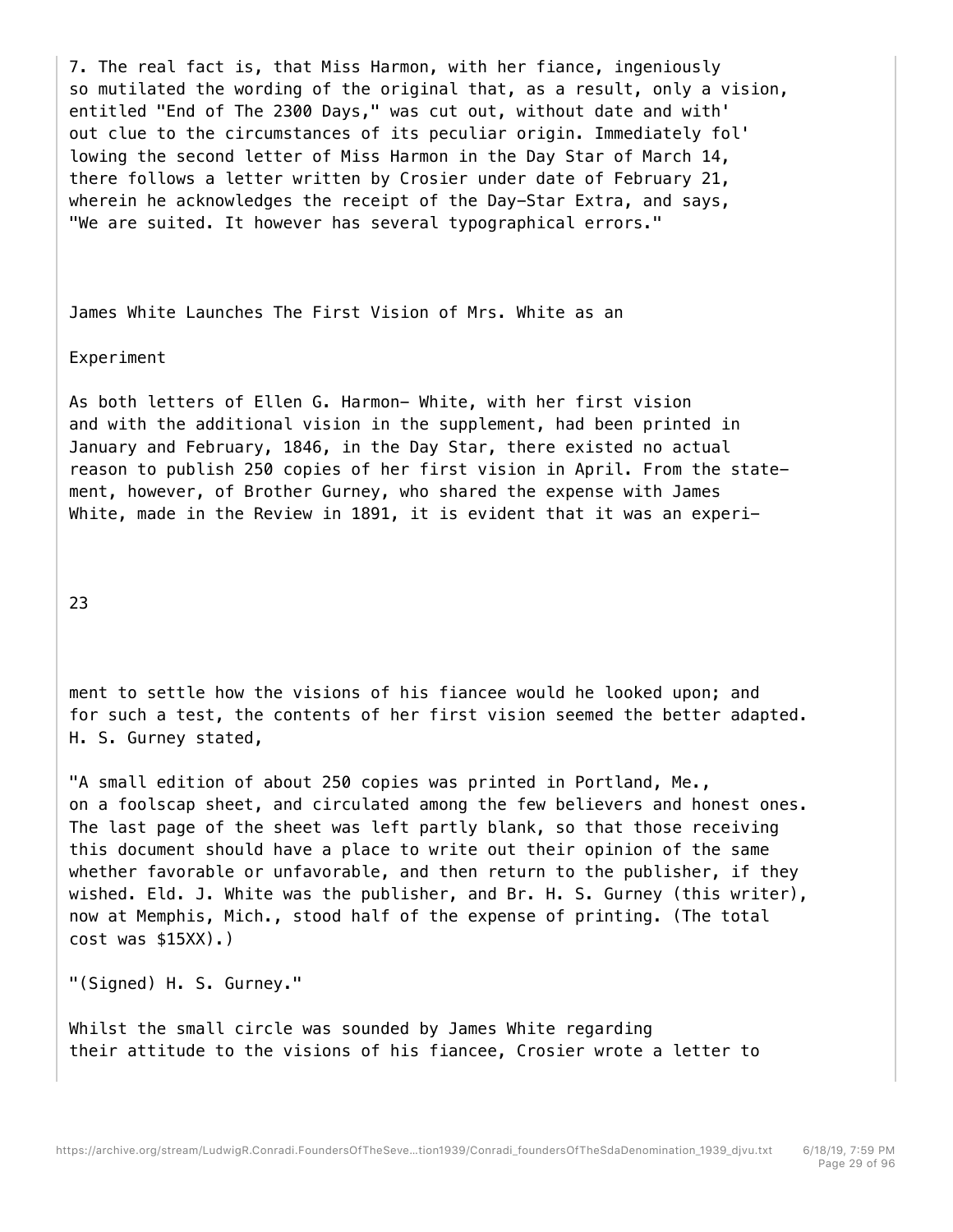Jacobs from Oswego on March 31, showing great concern that his treatise might be correctly understood. Jacobs published his letter in the Day-Star of April 18, as follows:

"Many seem not to have discovered that there is a literal and a spiritual temple, the literal being the Sanctuary in New Jerusalem (literal city) ; and the spiritual the church — the literal occupied by Jesus Christ, our King and Priest (John 14: 2; Hebr. 8: 2; 9: 11) — the spiritual by the Holy Ghost (1 Cor. 3: 17; 6: 19; Eph. 2: 20, 22). Between these two there is a perfect concert of action, as Christ 'prepares the place,' the Spirit does the people. When he came to his temple, the Sanctuary, to cleanse it ; the Spirit commenced the special cleansing of his people. Mai. 3: 1-3. It is no marvel to my mind that many of our dear brethren and sisters in the absorbing sweetness and glory of the latter house, have lost sight of the former. Yours in love, O. R. L. Crazier."

How near Crosier approached to the right explanation of Daniel 8 : 11 ff.; 11: 30 ff., to the effect that the question at issue in Daniel 8: 14 was not an antitypical atonement, answering to the typical of Leviticus 16, but the cleansing of an earthly temple, polluted by idolatry, corre' sponding with 2nd Chronicles, 29, is seen from that paragraph of his treatise which the Seventh Day Adventists intentionally left out without any asterisks, as follows:

"In this sense this 'politico-religious beast' polluted the Sanctuary (Rev. 13: 6) and cast it down from its place in heaven (Ps. 102: 19; Jer. 17: 12; Hebr. 8: 1-2) when they called Rome the holy City, (Rev. 21: 2) and installed the Pope there with the titles 'Lord God the Pope,' 'Holy Father,' 'Head of the Church,' and there in the counterfeit 'temple of God,' he professes to do what Jesus actually does in his Sanctuary ; (2nd Thess. 2: 1-8). The Sanctuary has been trodden under foot (Dan. 8: 13), and the same as the Son of God has (Heb. 10: 29)."

24

How anxiously Doctor Hahn, and Crosier still more, endeavored in April, 1845, to impress the brethren with the continuation of all the ceremonial Sabbaths as stressed on the first four pages of his treatise, and not only of the atonement Sabbath, is attested by a letter which Doctor Hahn sent from East Hamilton, New York, under date of April 15, as follows: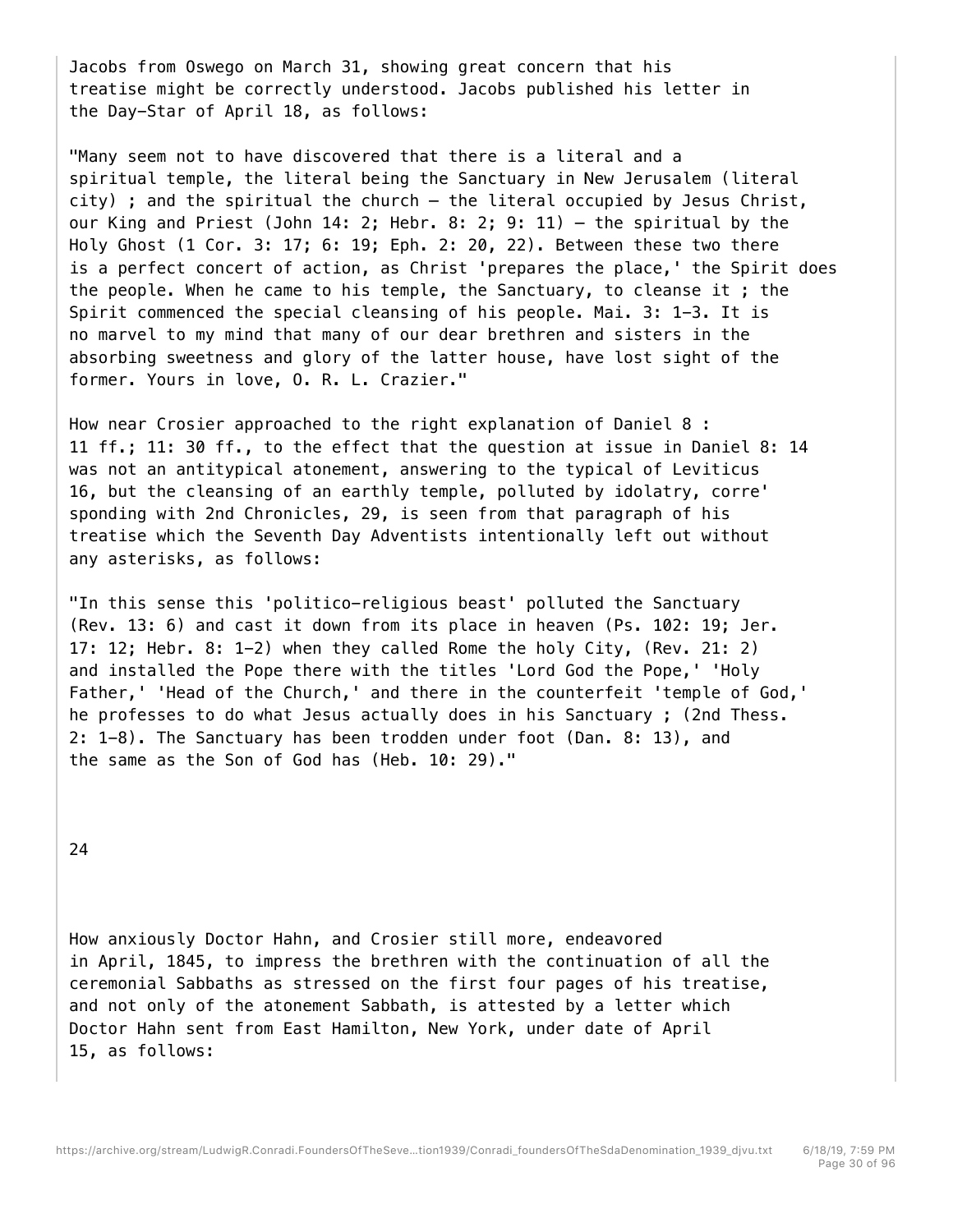"Dear Br. Jacobs: If there is room in your little sheet, I wish to lay before the brethren a few thoughts on the antitypes of the autumnal type: the memorial of trumpets, the tenth day of the seventh month, the trumpet of the jubilee on the 49th day of atonement, the jubilee year during the 1000 years and the feast of tabernacles."

Jacobs fulfilled the wish in the Day-Star of May 16 (p. 46 f.). By August, 1846, Jacobs, on his way to the Shakers, stopped at Canan' daigua, where he was entertained by Dr. W. C. Sweet. A meeting was called to consider the difference between Jacobs and Crosier, to which "a number of brethren came from a distance." Doctor Hahn, as chair' man, stated that the meeting was free to all. Jacobs then pleaded for a union with the Shakers, causing quite a split; but "most of the brethren stood upon the same ground with Crosier." He then issued a second number of the Day-Dawn, seemingly after a long interruption; and, in a lengthy article, entitled "Visit to the Shakers," warned against the pernicious influence of Jacobs.

"The Opening Heavens" By Joseph Bates

Two leading motives guided Bates in publishing this pamphlet of forty pages in New Bedford, Maine, by Lindsay.

First. The truth of God to encourage the believer; and Second. To rebuke the spiritual views of Christ's advent.

After twentyone years of observation and experience, but especially during the last seven years as an associate of William Miller making great sacrifices, he felt it his duty to send forth this tract, May 8, 1846, after having read Cromer's article in February, and after hearing of Jacobs tendency to Shakerism. As a sea captain, he had become a lover of astronomy. As to the contents of the pamphlet, the following short survey will give us an insight, and the first pages will demonstrate that he differed widely from the present views of Seventh Day Adventists:

25

Pp. 1-5. The Opening Heavens proven from John 1 : 51. Christ come from the same place as that he went to, and he stands in the same place.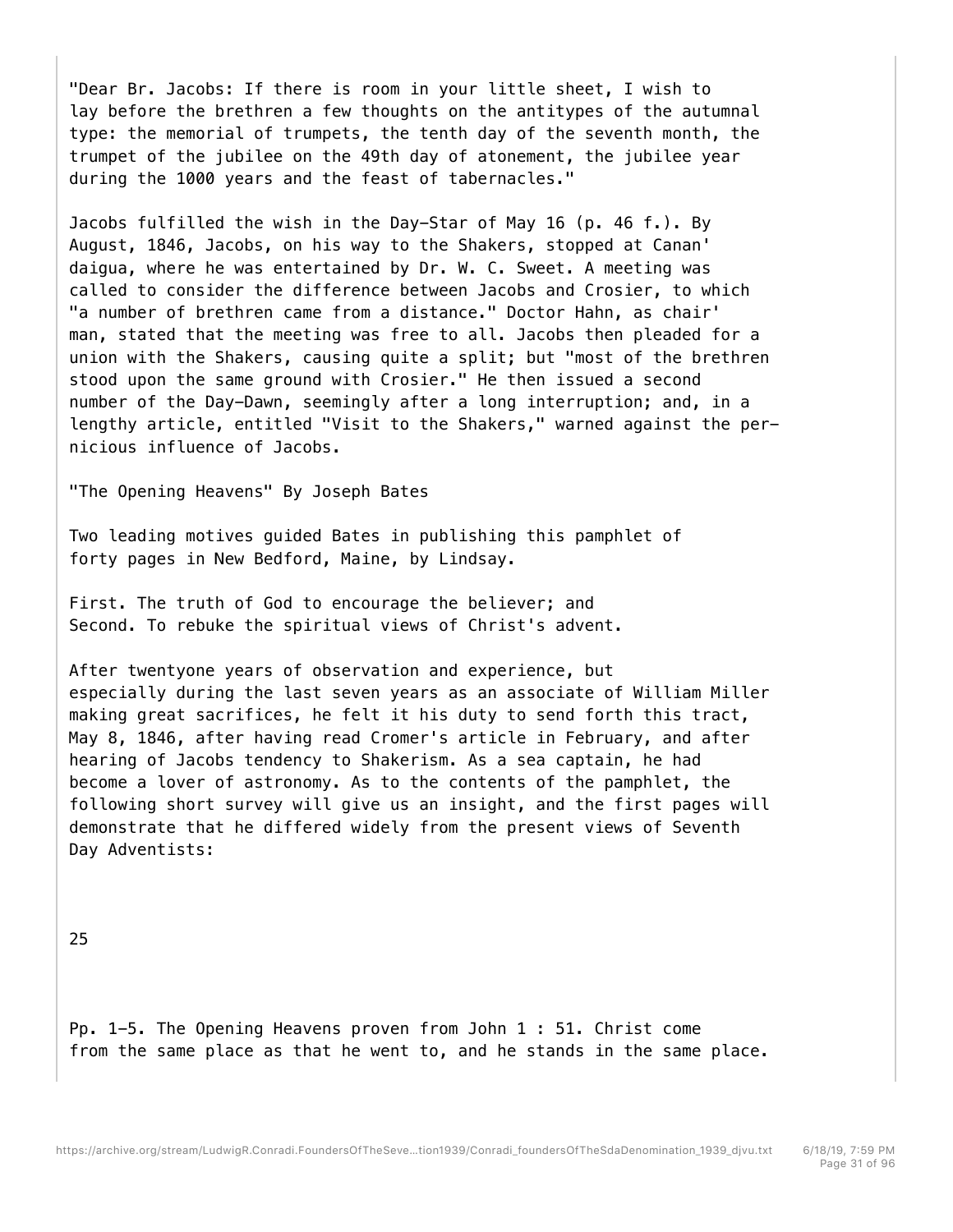He is now about to come with the Holy City, the capital of his everlasting kingdom, and locate in the 'midst' of the promised land, where he was crucified.

Pp. 6-12. Astronomical view : Ferguson, Huyghens, William Herschel, Lord Rosse's monster telescope.

Pp. 12-23. Bible view : "Then God and Christ and immortal saints constitute the Temple in this glorious City of Zion."

Pp. 23-25. The Heavenly Jerusalem. The City lies 1500 miles square. Before he begins to consider the Sanctuary, pp. 25 onward, he recommends Crozier's article, as follows :

"But allow me first to recommend to your particular attention, O. R. L. Crozier's article in the Day-Star Extra, for the 7th of February, 1846, from the 37-44th page. Read it again. In my humble opinion, it is superior to anything of the kind extant."

■

After having considered the Daily and the 2300 days, he devotes nearly the whole of p. 35 to the Sabbath question. He says,

"I wish here to ask a few questions on one of the greatest errors that the world ever embraced, first established by Pope Gregory, A.D. 603. I mean the changing of IGod's seventh day Sabbath, (for it is sheer sophistry to call it the Jews' Sabbath, as Jesus, our divine Lord, says 'it was made for man'), to the first day of the week."

In closing, he declares that, when the sealing angel will have done his work, God will roar out of Zion, and Jerusalem, according to Joel 3: 16-17,

"will be cleansed from every impurity. This, I think, will be the shaking of the powers of heaven; for then will God's people know that he dwells in Zion, not in the Shakers' camp, but in his heavenly sanctuary."

"This then is the capacious and glorious 'golden city' ; 'the new Jerusalem' ; 'The heavenly Sanctuary' ... the Capital of our coming Lord's everlasting kingdom, which is now about to descend from the 'third heaven' by way of the open door, down by the 'flaming sword' of Orion !"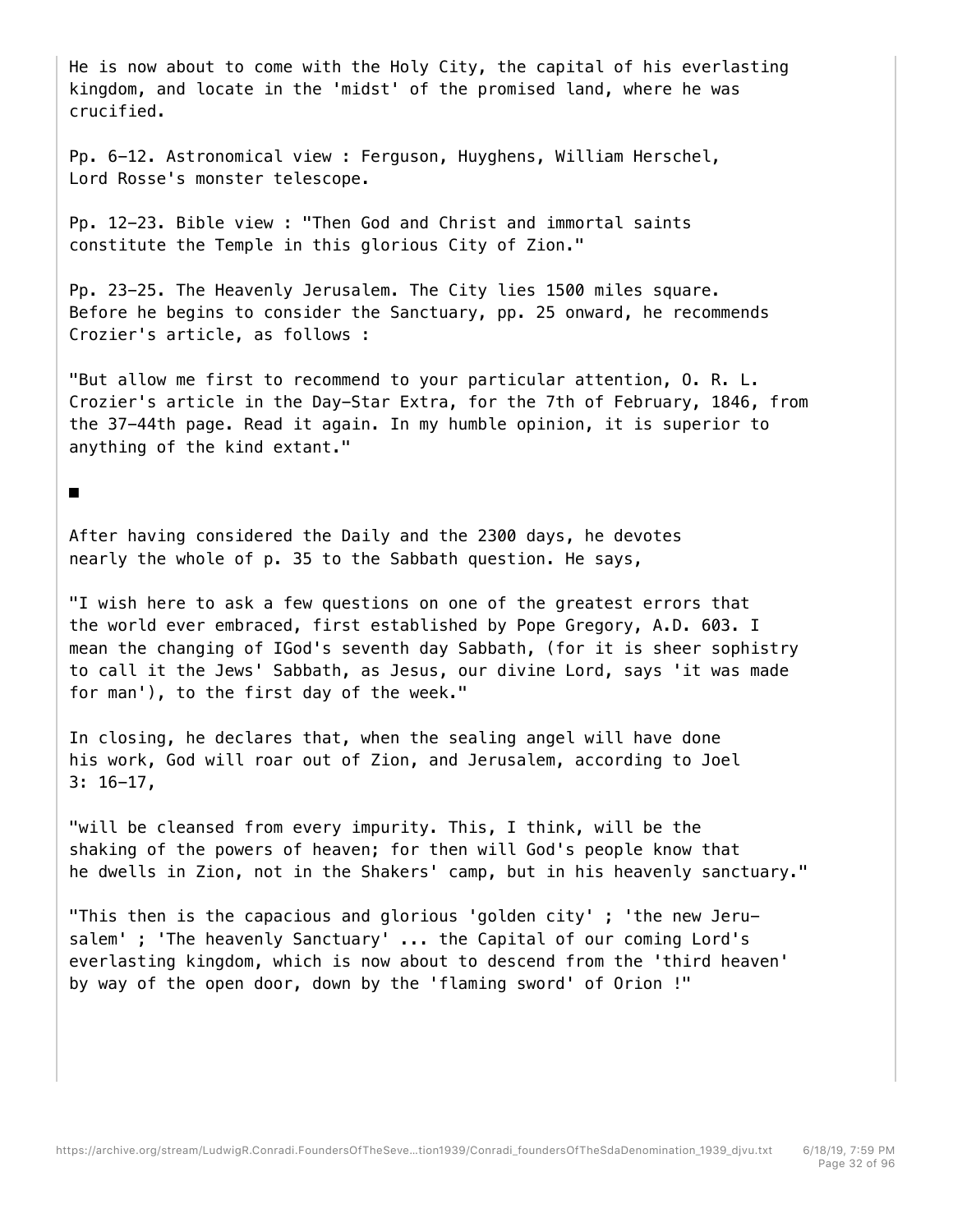How Did The Sabbath Gain A Footing Among The Seventh

Day Adventists?

Already the first tract of Bates deals (p. 35) with the Sabbath question. According to the admission of Seventh Day Adventists (Loughborough, p. 109; Olsen,\* pp. 182 ff.), Sabbath tracts distributed by a Seventh Day Baptist sister among the Adventists in the spring of 1844, were the first cause. Throughout the Christian Era, there have always been Christians, who in the light of their Bibles felt under obligation to keep the Sabbath instituted by Christ at creation.

\* Origin and Progress, by M. E. Olsen, Washington, D. C. Hereinafter cited as Olsen.

26

During the Reformation, a considerable number of Baptists began to defend the Sabbath truth in spite of the most severe persecution. After some of them had found a place of refuge in Rhode Island, the first Seventh Day Baptist Church in America was founded in Newport, on December 21, 1671, (Old Style). German believers began to observe the Sabbath in Germantown, Pennsylvania, as early as 1694. In 1728, the first German tract on the Sabbath was printed by Beissel, in Philadelphia. About the year 1800, there were 1200 Seventh Day Baptists, in the eastern states; but, by 1841, their numbers had increased to 5319 members (Seventh Day Baptists in Europe and America, Vol. II, p. 1312), and they were so active that, in 1843, it was voted to "send an address to our brethren of the Baptist denomination, urging them to examine the subject of the Sabbath, " and, in 1844, "to all First'day Evangelical denominations in America." In March, 1844, Rachel Preston, a Seventh Day Baptist, visited her brother'hvlaw, C. Farns' worth, in Washington, New Hampshire, and her Sabbath tracts caused forty Adventists to keep the Sabbath. On February 23, 1843, in Hope of Israel, the Adventist preacher, T. M. Preble, began to defend the Sabbath, as did J. B. Cook in Advent Testimony about the same time; but both soon ceased such efforts. However, J. Bates had his attention directed, by Preble's article, to Tract No. 4, published by the Seventh Day Baptist Tract Society. Finding that Pope Gregory had urged the change of the Sabbath, he touched upon the Sabbath in his first tract, Opening Heavens, and led out in its defense. He tells how he related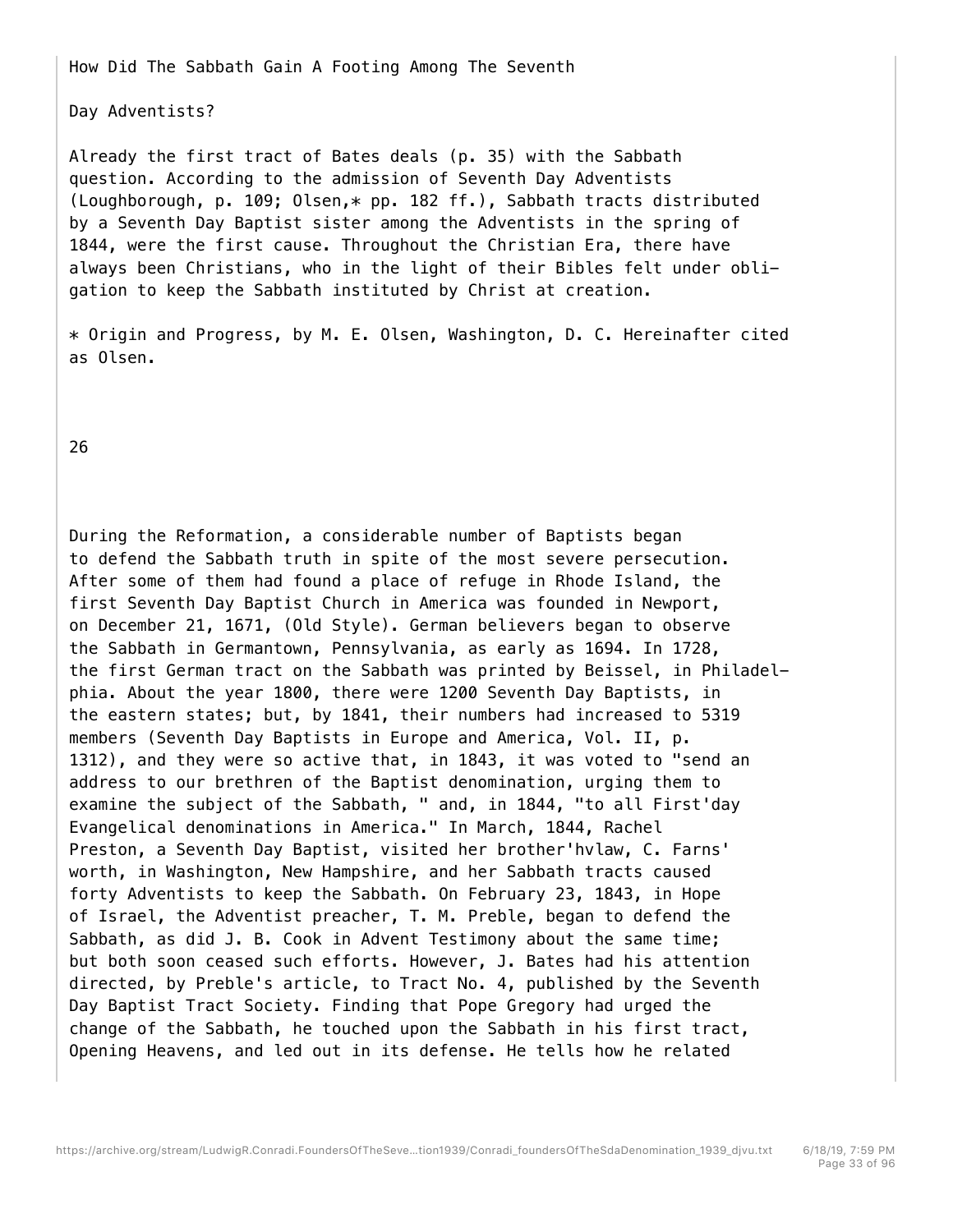himself to the visions of Ellen G. Harmon, (A Word to The Little Floc\, p. 21), as follows:

"It is now about two years since I first saw the author, and heard her relate the substance of her visions as she has since published them in Portland (April 6, 1846). Although I could see nothing in them that militated against the word, yet I felt alarmed and tried exceedingly, and for a long time unwilling, to believe that it was anything more than what was produced by a protracted debilitated state of her body." "During the number of visits she has made to New Bedford and Fairhaven since, while at our meetings I have seen her in vision a number of times, and also in Topsham, Me.; and those who were present during some of these 1 exciting scenes know well with what interest and intensity I listened to every word, and watched every move to detect deception or mesmeric influence."

\*

"The Seventh Day Sabbath A Perpetual Sign'

In August, 1846, Bates published a treatise of 48 pages, wherein, in detail, he considered the institution of the Sabbath in paradise, its continuation, and the difference between the Moral and the Ceremonial

27

\*

Law. In this treatise he also touches the threefold message, (p. 24) in the following statement:

"In Rev. 14: 6-11, he saw three angels following each other in succession: 1. One preaching the everlasting Gospel (Second Advent doctrine) ; 2. Announcing the fall of Babylon; 3. Calling God's people out of Babylon by showing the awful destruction that awaiteth all such as did not obey." "Now it seems to me that the seventh day Sabbath is more clearly included in these commandments than Thou shalt not steal, kill, nor commit adultery, for it was the only one that was written at the Creation or in the beginning. He allows no stopping place this side of the gates of the City."

On p. 32, Bates stresses that the Sabbath begins at 6 o'clock in the evening; and that this day might also have its full twenty- four hours,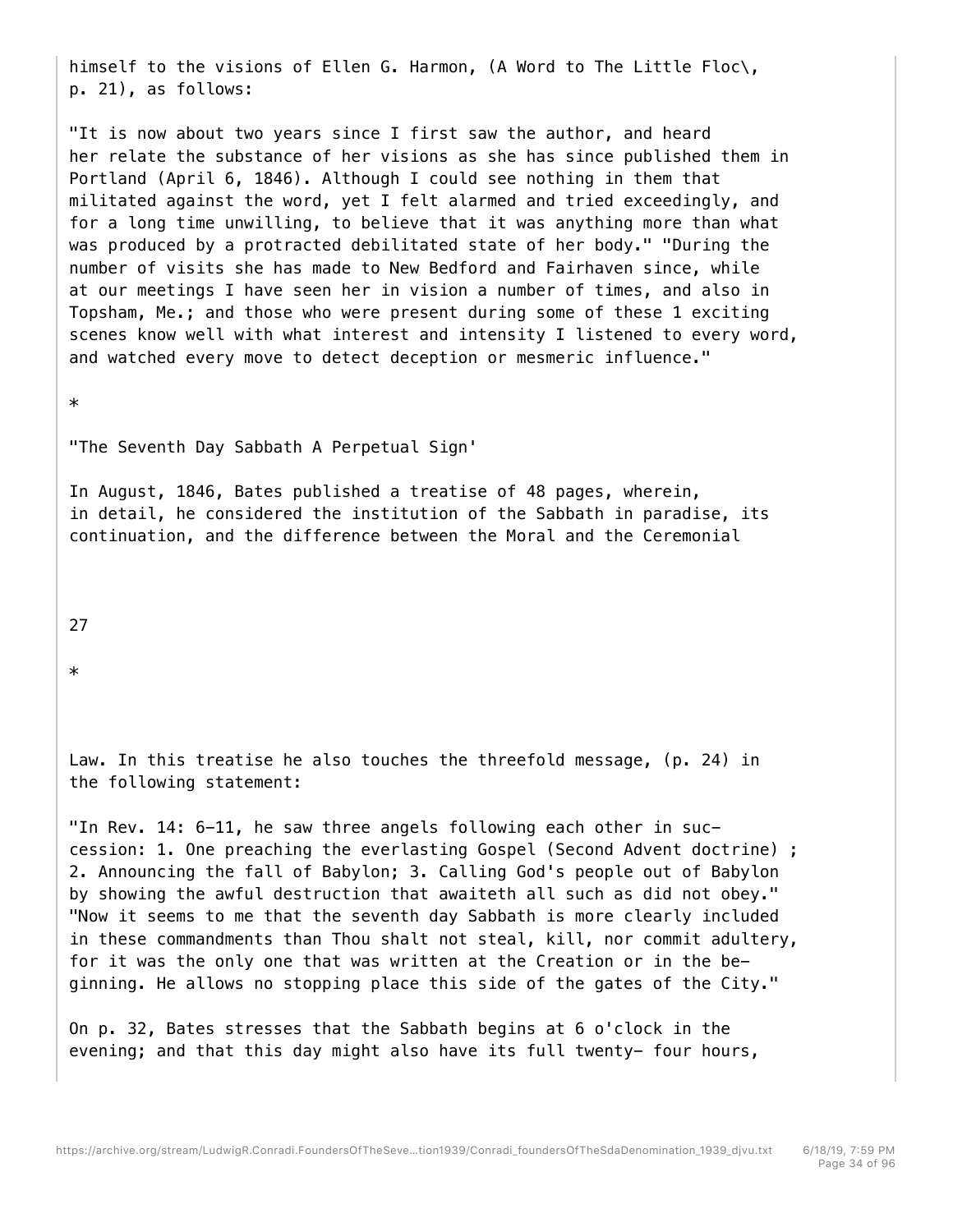the time must be established "from the center of the earth, the equator, where the sun rises and sets at 6 o'clock. 11 As a result the Seventh Day Adventists, for quite a number of years, thus kept the Sabbath, differing from the Seventh Day Baptists, who keep it from sunset to sunset. On p. 34, he expresses his great regret that Father Miller, from whom he had received such a flood of light, should have declared in his lecture on the great Sabbath, "That the proper Creation Sabbath to man comes on the first day of the week." On p. 40, he states that Brother Marsh, in his Voice of Truth, takes the ground with the infidel that there is no Sabbath. After having on p. 36 shown what a strange position Snow took in 1845 in his Jubilee Standard, he reveals his character, on p. 40, thus:

"Br. S. S. Snow of N. Y., late editor of the Jubilee Standard, publishes to the World that he is the Elijah, preceding the advent of our Saviour, restoring all things: (the seventh clay Sabbath must be one of the all things), and yet he takes the same ground with Br. Marsh."

Shortly after the publication of this Sabbath pamphlet, James White and Ellen G. Harmon were married, on August 26, 1846. At that time scarcely one hundred Adventists kept the Sabbath. How she related herself to the Sabbath at first, her own words prove (Testimon $*$ ies, Vol. I, p. 76), as follows:

"Eld. Bates was keeping the Sabbath, and urged its importance. I did not feel its importance, and thought that Eld. Bates erred in dwelling upon the fourth commandment more than upon the other nine. But the Lord gave me a view of the heavenly sanctuary."

From the above statement, one might conclude that, not until after her vision of the heavenly sanctuary, on April 3, 1847, with her hus-

band she began to keep the Sabbath. But in reality, both began to keep

28

the Sabbath in the fall of 1846, as the result of Brother Bates' efforts. There is a constant attempt to ascribe to her visions that honor, which is only due to God's word as the only rule of faith.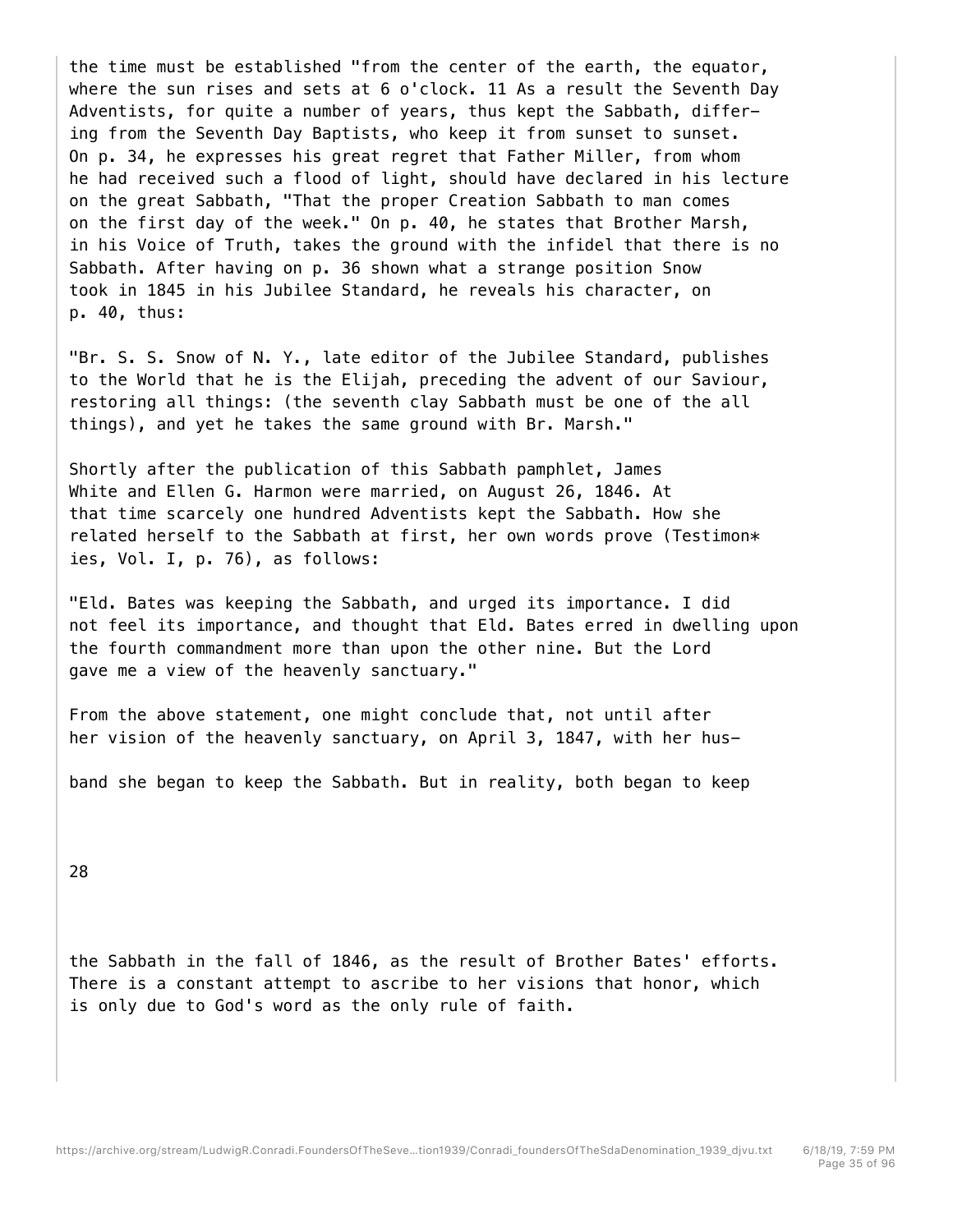Unbelieving Bates Deceived By A Made-Up Vision of Mrs. White

Bates had succeeded in convincing both the Whites of the Sabbath by the Bible. Now came their turn, to create faith in her gift of prophecy by her visions. Both had made a number of visits to the home of Bates, both were well acquainted with his love for astronomy, and both had also learned that, in May, he devoted his first publication to reviewing the sanctuary question in the light of astronomy, and thereby touched the Sabbath. Knowing all this, they proceeded. The tract was fully sufficient to give them the necessary knowledge for a description of the planets and the wonderful opening in heaven; and to make full use of it in a feigned vision. She could easily deny that she had ever studied astronomy, and he could profess ignorance as to who Lord Rosse was. In November, 1846, she had her vision in the home of Eli Curtis, at Topsham. Loughborough (pp. 125-128) furnishes the details, but never says one word about the tract Opening Heavens. When she saw four moons, Bates, himself, exclaimed, "She is viewing Jupiter 1 '; on her seeing eight moons, he said, "She is describing Saturn;" and when she then described the glory of the opening "into a region more

enlightened, 11 he excitedly exclaimed, "O how I wished Lord Rosse was

here tonight. 11 James White could easily dupe him with the question, "Who is Lord Rosse?" As astronomy was Bates 1 leading theme, Mrs. White, with other sisters, did gain sufficient knowledge from his own words and writings for their purpose, as the very letter of an eye witness, Mrs. Truesdail, written under date of January 27, 1891, gives us to understand:

"We all knew that Capt. Bates was a great lover of astronomy, as he would often locate many of the heavenly bodies for our own instruction. When Sr. White replied to his questions, after the vision, saying that she had never studied or otherwise received knowledge in this direction, he was filled with joy and happiness. He praised God, and expressed his belief that this vision concerning the planets was given that he might never again doubt."

Bates was ensnared, even though Mr. and Mrs. White had to make him believe that they had no knowledge of his tract, published six months before. But in this deception, Loughborough snared by never mentioning the tract; and also Professor M. E. Olsen, who reproduces, on p. 190, of Origin and Progress, the title page of the pamphlet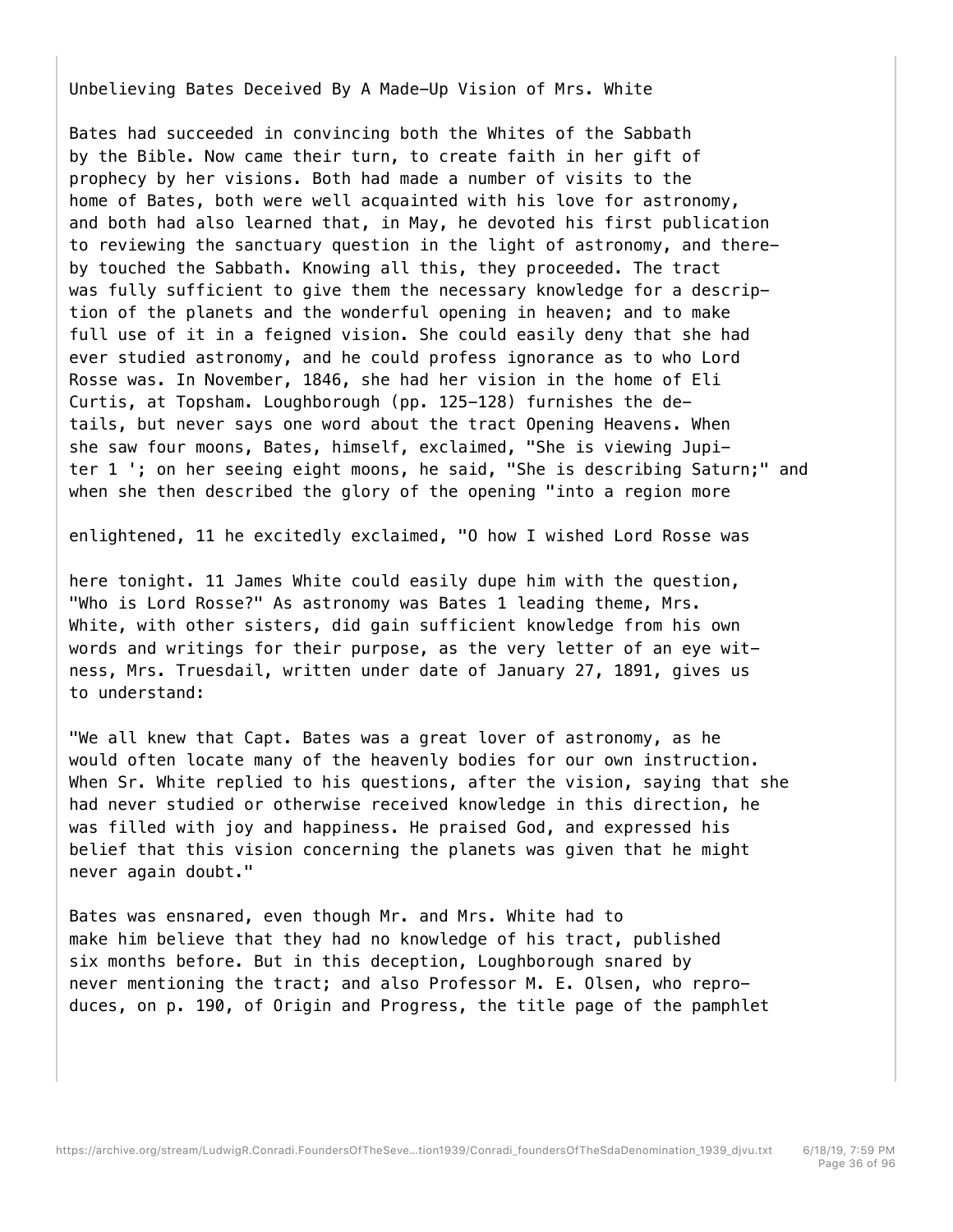printed by Bates, in August, 1846, and writes on the bottom "Our first Sabbath Tract." The tract Opening Heavens he does not mention until p. 199, withholding the month of its issue, also the fact that this tract was Bates' first challenge regarding the true Sabbath. When, in 1930, I found this tract of Bates 1 , with the exact date, in the fire-vault of the Seventh Day Adventist General Conference Office, light dawned on my mind as to how both the Whites, after having read the tract, had ensnared Bates, by their pretended ignorance, and why both Loughborough and Olsen avoided mentioning the exact date, even though they had to suppress the fact of Bates' challenge about the true Sabbath. Since that time, more powerful telescopes have demonstrated the fact that Jupiter has nine moons and Saturn ten; but Mrs. White's knowledge was confined to the tract of Bates, mentioning four and eight moons!

Bates Becomes Crown Witness For The Genuineness of

Mrs. White s Visions

During 1846-1847, James White received, from a number of Adventists, the requested opinions concerning his wife's visions. In order to meet their objections, and to bring her statements into apparent harmony with the Bible, he not only published several of her first visions, on May 30, 1847, but he himself, under eight different headings, undertook their defence in A Word to the Little Floc\. How fully Bates was ensnared by Mrs. White by that time, becomes evident from the fact that, after hearing her relate her vision of April 3, 1847, in the home of Brother Howland, at Topsham, regarding the Sabbath in the heavenly sanctuary, he published it in a special fly-leaf. Quite different from her first vision, in which she saw the temple above the city, she now saw it in the city; and, - instead of again seeing Manna, Aaron's rod, and fine tasting fruit in the ark; now, since keeping the Sabbath herself, in harmony with Bates, she sees "the tables of stone, which folded together like a book" in the ark. She says:

## \* ■

"Jesus opened them, and I saw the ten commandments written on them with the finger of God. On one table are four, and on the other six. The four on the first table shone brighter than the other six. But the fourth (the Sabbath commandment) shone above them all; for the Sabbath was

29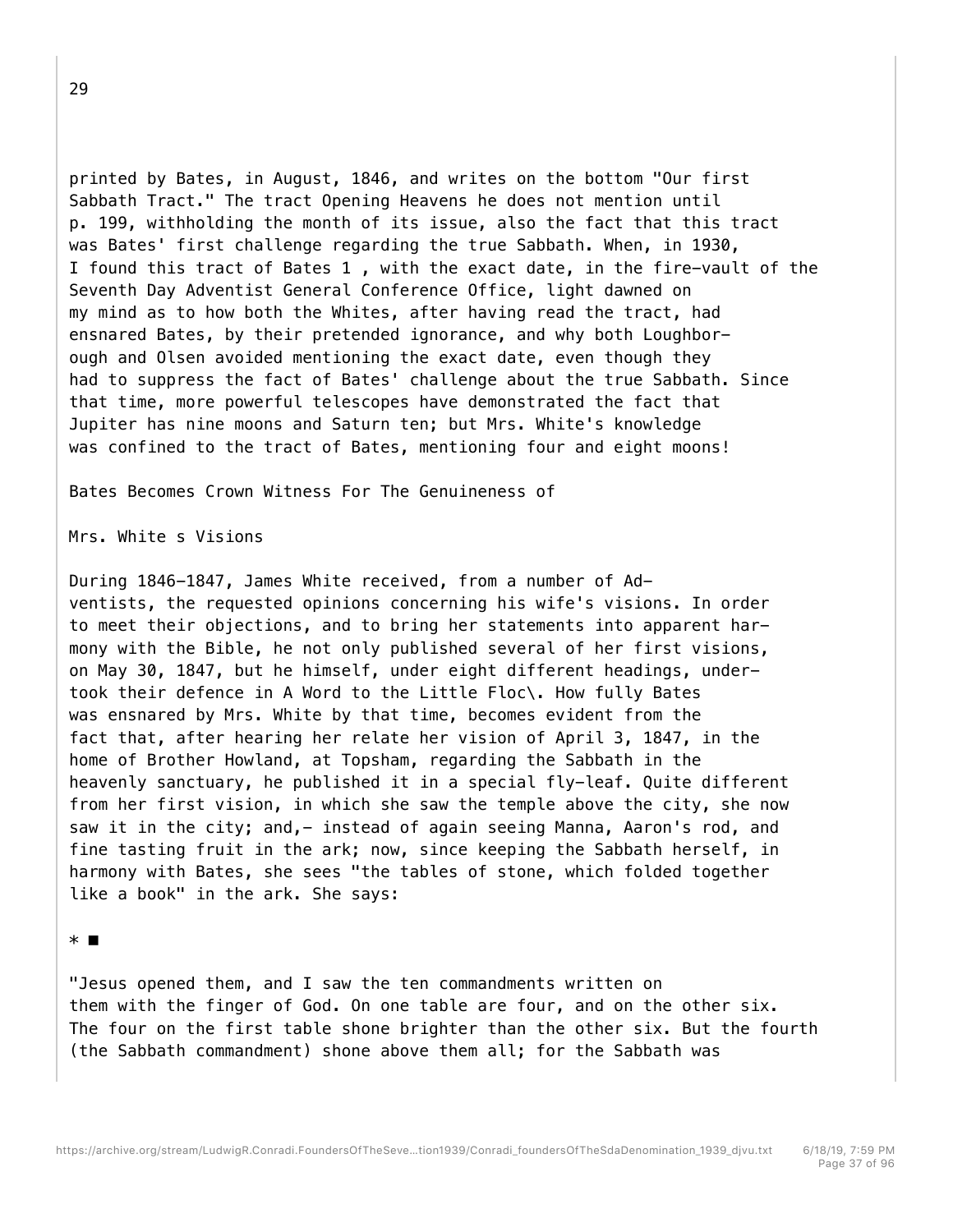set apart to be kept in honor of God's holy name. The holy Sabbath looked glorious — a halo of glory was all around it."

One part of this vision is taken from the Bible and from 2nd Esdras; but the main part from the Sabbath tract of Bates. Though she adduces here again as proof, Mark 13: 32, "That God spoke the day and hour of Jesus' coming," yet the most important factor is, not Miller nor

## 30

Snow, but the keeping of the Sabbath-commandment, in harmony with Bates. The next day after, April 7, 1847, she reports the whole vision to Bates. He at once writes out his "remark" and bears this testimony:

"I can now confidently speak for myself. I believe the work is of God, and is given to comfort and strengthen his scattered, 'torn,' and 'peeled people,' since the closing up of our work for the world in Oct. 1844. . . . I believe her to be a self-sacrificing, honest, willing child of God, and saved, if at all, through her entire obedience to his will." . . . "It may be said that I send this out to strengthen the argument of my late work on the Sabbath. I do it in the sense above stated." (A Word to The Little Flock, p. 21.)

He had already sent this out in April, as a fly leaf; but James White, writing his tract solely for the purpose of proving the divine origin of the visions of his wife, and to answer all the objections sent to him, found this fly-leaf of Bates so all important that he embodied its contents in his tract. Of the 250 copies sent out by James White in April, 1846, there is not a copy left. James White quotes, however, one brother whose statement in every way fits the case:

#### \* \*

"I think what she and you regard as visions from the Lord, are only religious reveries, in which her imagination runs without control upon themes in which she is most deeply interested. While so absorbed in these reveries, she is lost to everything around her. Reveries are two kinds . . . in either case, the sentiments, in the main, are obtained from previous teachings, or study." {A Word to The Little Flock, p. 22)

Snow's views and perversion of Mark 13: 32, caused her first,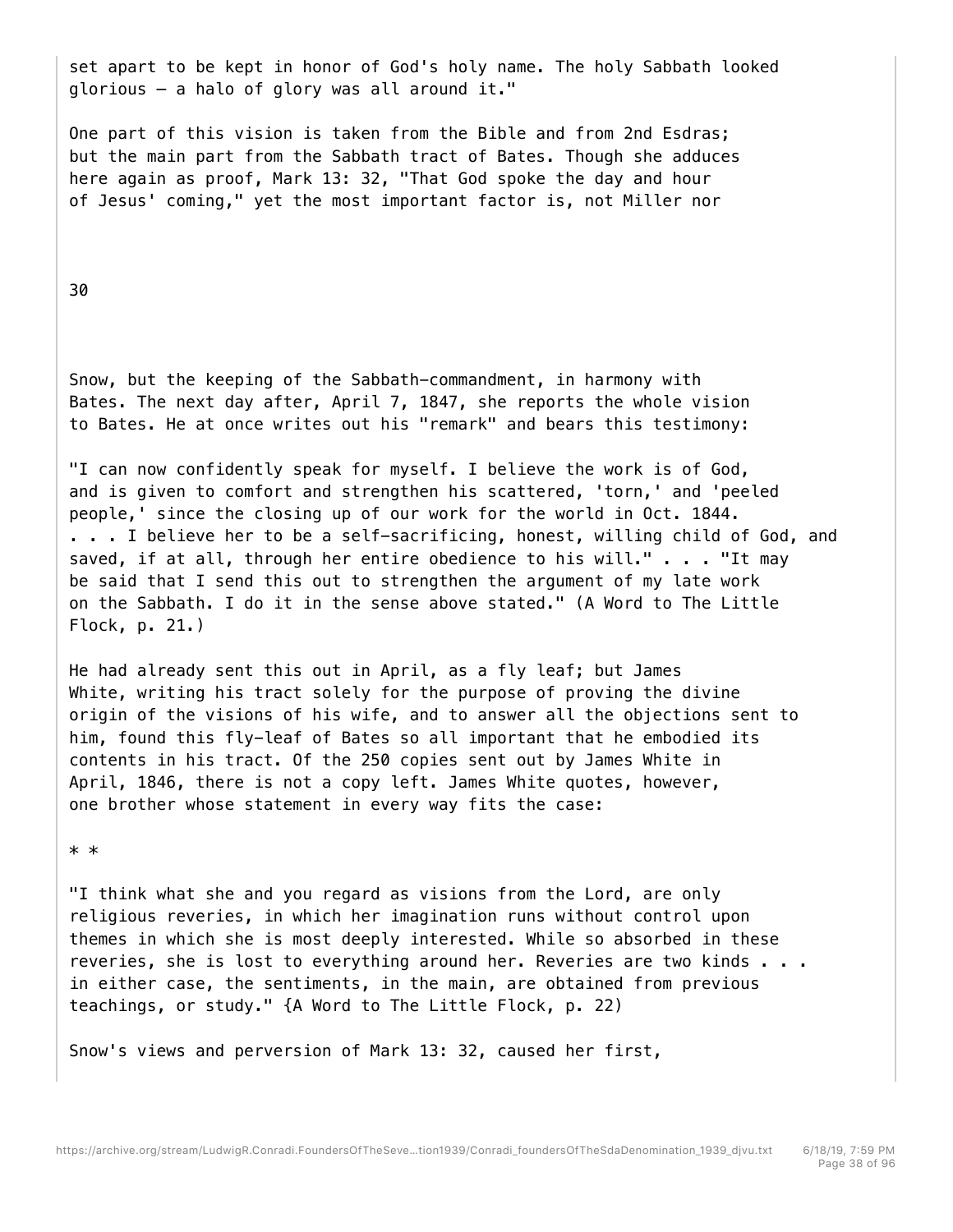vision, of December 22, 1844; her success in Portland caused her next, by the end of December; Crosiers tract of February 7, 1846, caused her vision of February 15; Bates 1 Opening Heavens, in May, 1846, caused her vision in November, regarding astronomy; and his Sabbath tract, of August, 1846, and her own Sabbath-keeping caused her last vision of April 3, 1847, when she saw the Sabbath on the Tables of Stone, sur< rounded by a halo of light. To what extent James White, as a determining factor, influenced her, his own articles — preceding and succeeding her visions- — are sufficient evidence, and it is quite significant that the first article is entitled "The seven last plagues."

Eli Curtis Questions Mrs. White's Visions

The open letter which Mrs. White addressed to Eli Curtis (A Word to The Little Floc\ t pp. U, 12), furnishes additional evidence. She had several of her first visions in Curtis' home at Topsham, and yet it is he who dares, on the strength of Revelation 3 : 9, in articles

31

published in Cromer's Day Dawn (Vol. I, Nos. 10, 11), to question that shut door of mercy to all fallen Adventists, as taught by Mrs. White in her first visions. As Crosier published Curtis's articles in two numbers of the Day Dawn, he also knew about the doubts which Curtis as an eyewitness entertained about her visions. For months she delayed her answer; and then gave it in printed form, referring to her visions as evidence. She says,

"I have been much interested in your writings in the Dawn, and Extra; and fully agree with you on some points, but on others we widely differ." "You think that those who worship before the saints' feet (Rev. 3: 9), will at last be saved. Here I must differ with you; for God showed me that this class were professed Adventists, who had fallen away and 'crucified to themselves the Son of God afresh, and put him to an open shame.' And in the 'Hour of temptation,' which is yet to come, to show out every one's true character, they will know that they are forever lost; and overwhelmed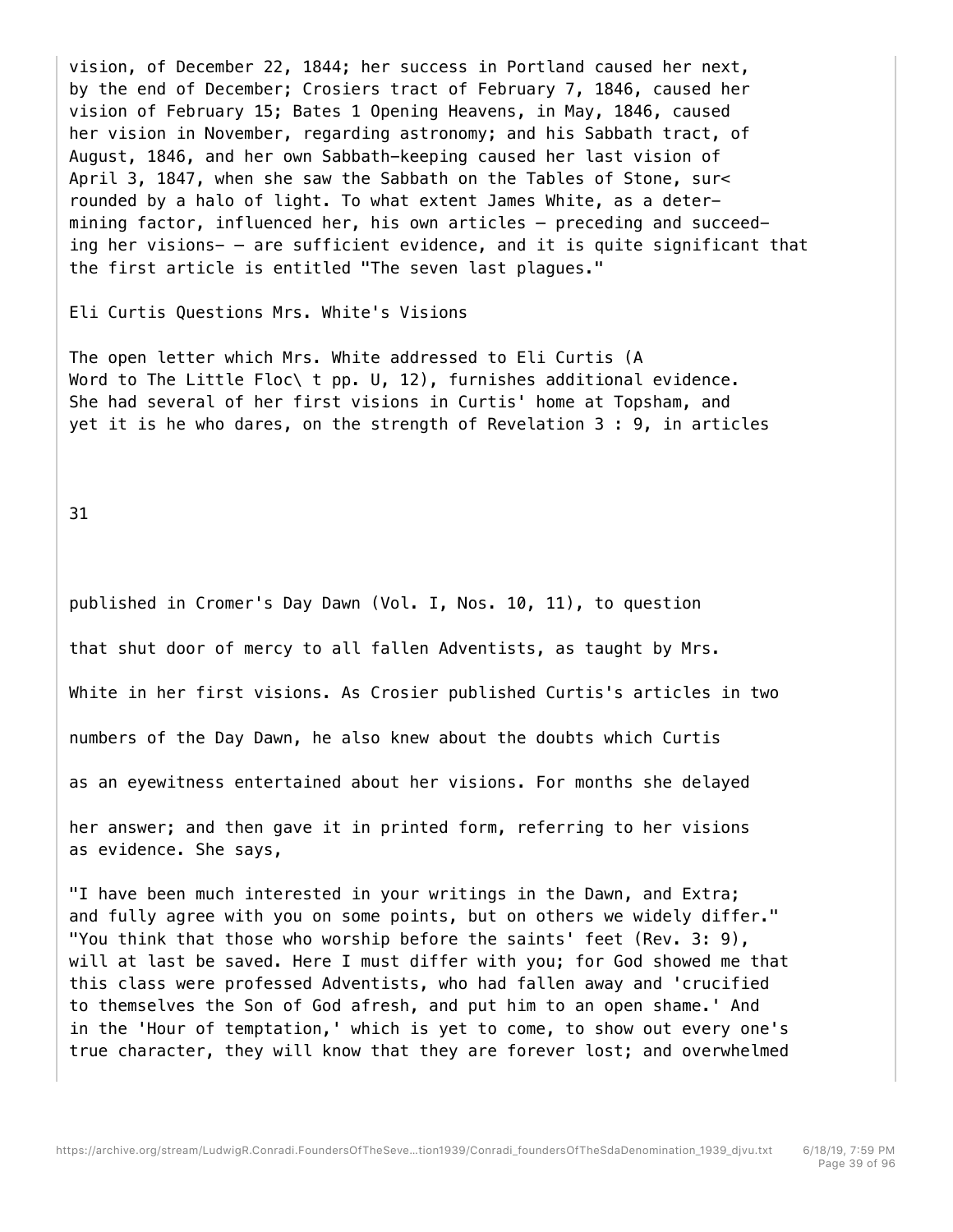with anguish of spirit, they will bow at the saints' feet. You also think, that Michael stood up, and the time of trouble commenced in the spring of 1844. The Lord has shown me in vision, that Jesus rose up, and shut the door, and entered the Holy of Holies in the seventh month, 1844, but Michael's standing up ... is in the future." "I believe the Sanctuary to be cleansed at the end of the 2300 days, is the New- Jerusalem's Temple, of which Christ is a minister. The Lord showed me in vision, more than one year ago, that Br. Crozier had the true light, on the cleansing of the Sanctuary; and that it was his will that Br. C. should write out the view which he gave us in the Day-Star Extra, Febr. 7, 1846. 1" feel fully authorized by the Lord, to recommend that Extra, to every saint."

Writing this letter on April 21, 1847, the time "more than one year ago" exactly fits to February 15, 1846, when she sent the supple ment to her first vision to Jacobs. In response to her recommendation of Crosier 's Extra, neither White's library, nor any other Seventh Day Adventist library, has one single unabridged copy! From James White's introductory remarks to A Word to The Little Floc $\setminus$ , it is apparent that, after a short life, Crosiers DayDawn ceased to appear, in 1847. White says,

"The following articles were written for the Day-Datvn. But as that paper is not now published, and as we do not know as it will be published again, it is thought best by some of us in Maine, to have them given in this form."

Misapplication of The Threefold Message, hy Bates

Already the first Protestant commentary on the Apocalypse, which Purvey wrote, in 1390, in prison, following the lectures of Wycliffe, applied Revelation 14: 6-12, to the principal task of the, then, com' mencing Reformation; namely, the proclamation of the everlasting gos'

32

pel in its purity, and to establish the law by faith. Showing the perversion of gospel and law by Papal Rome, it urged men to come out of the Roman Babylon, and warned against honoring the pope as God, and against the adoration of the wafer in the mass. Luther, receiving the manuscript from a friend, had it printed in 1528, and added quite a significant preface. Many sealed this testimony regarding the three-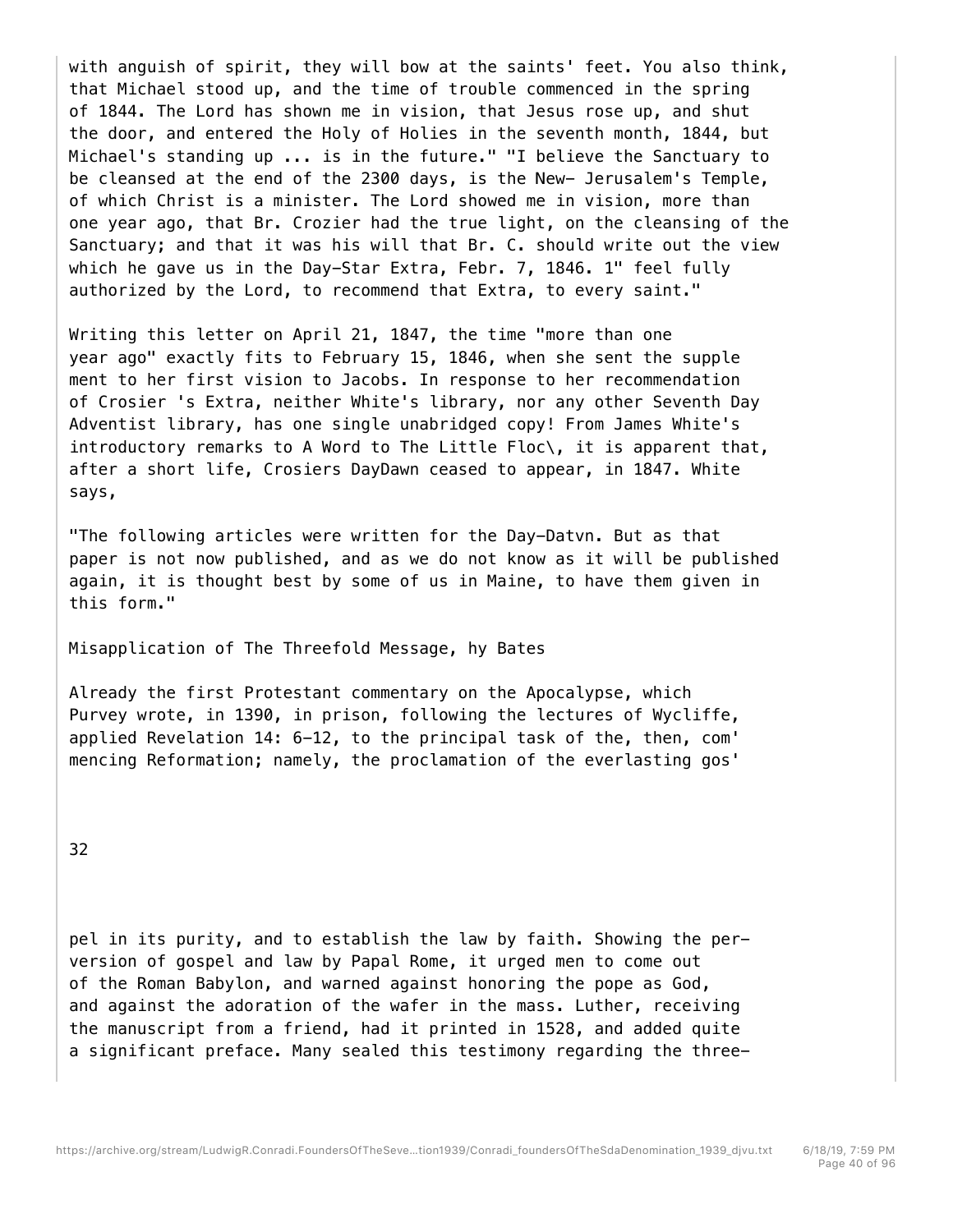fold message, with their own blood. The world-wide proclamation of the gospel in all tongues, and among all the heathen nations in our generation is the culmination of the fulfilment of Revelation 14: 6-12. By the end of April, 1847, Bates published a third pamphlet, of eighty pages, bearing the significant title of "Second Advent Waymar\s and High Heaps; or a connected view of the fulfilment of prophecy hy God's peculiar people, from the year 1840-1847."' (Jeremiah 31: 21). Miller's proclamation of the advent of Christ about the year 1843, he calls the first waymark; the tarrying until March, 1844, the second; then S. S. Snow's request to come out of the fallen Protestant churches, the third; and his mid-night cry from August 22 to October 21, 1844, the fourth:

"We have already shown that the tarrying time for the bridegroom by the prophetic periods, was six months, beginning the 19th of April down to the 22nd Oct., 1844. The midnight of this dark stupid time would be about July 20th. S. S. Snow gave the true Midnight Cry in the Tabernacle in Boston at this time, and it was received by the virgins in a different light from what it ever was before.  $\ldots$  . Now it began to move with rapid progress. . . . Christ is coming on the tenth day in the seventh month ! Time is short, get ready ! In a few weeks this waymark, like a beacon to the tempest-tossed mariner, was clearly seen in our pathway throughout New England, and onward into other parts as it moved by camp meetings, conferences and papers. Here S. S. Snow published the true midnight cry (10,000 Extras of the Voice of Truth— Aug. 22, 1844).

" 'Then all those virgins arose and trimmed their lamps,' General excitement looking ivith awful and un paralleled interest to a definite point. What a striking and perfect fulfilment."

On p. 55, Bates stressed the shut door for all Noiv Adventists; and, referring to the Sabbath closed his false interpretation; which, through the visions of Mrs. White, has been fixed as a fundamental truth among Seventh Day Adventists.

■

■

# Crozier and Edson Separate

The Day-Star, Extra caused a correspondence between Bates, White and Crosier. Bates, on the other hand, convinced him and Edson, in 1847, to keep the Sabbath. His own conviction, Crosier furnished in the Day-Dawn, December, 1845. The review of May 6, 1852, (p. 8), contains the reprint, as follows: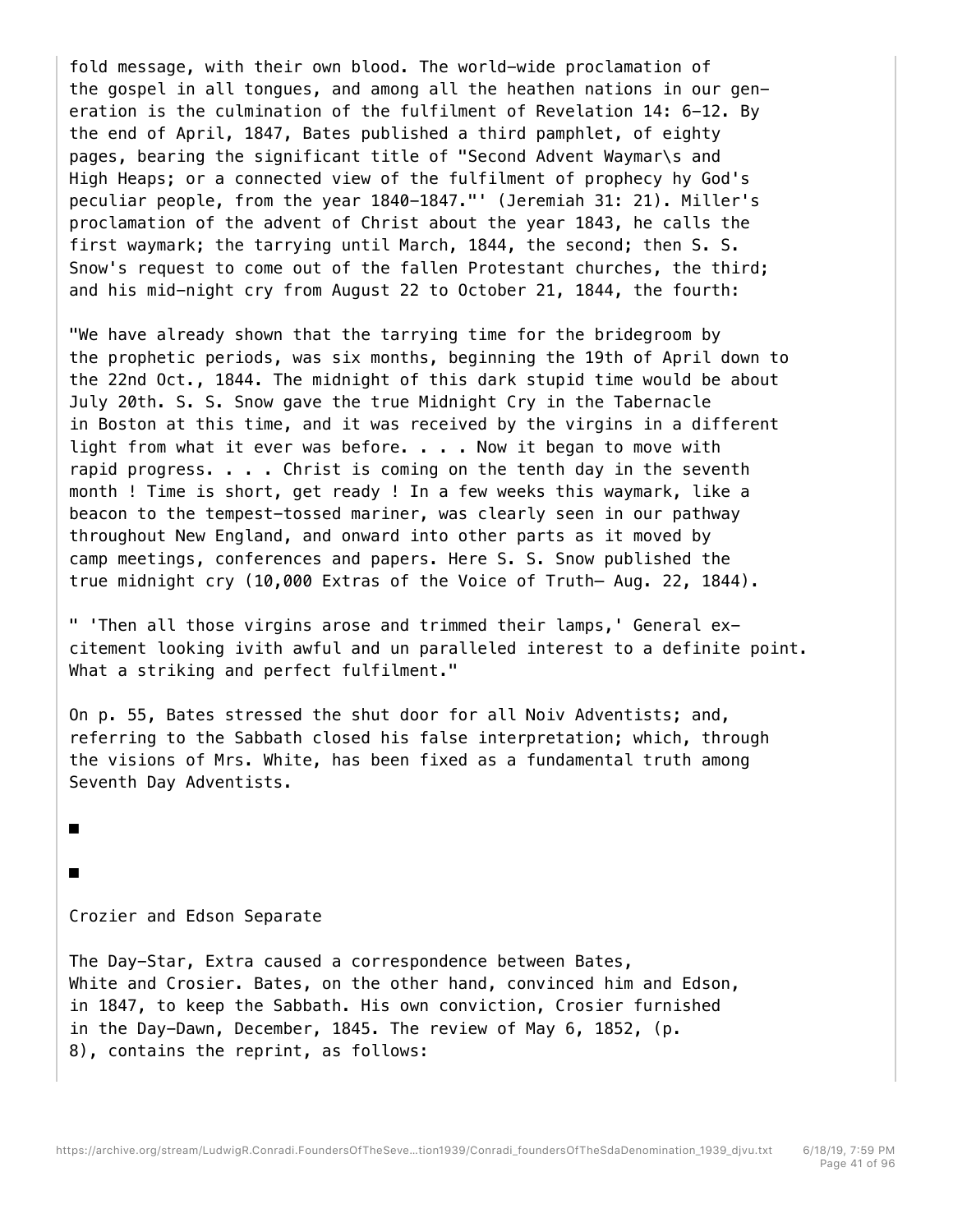"But we must take notice of the differences between the seventh-day Sabbath and the Jewish festival Sabbaths. The former originated at creation; the latter at Mt. Sinai. The former existed prior to, and independent of, the law; the latter were a part of, and inseparable from it. The incorporation of the Sabbath into the legal ceremonies does not destroy its primitive authority : it may survive the doing away of those ceremonies in all its original importance, leaving with them only what the 'School-Master' and 'tradition' had added to it. This is the only light in which I can see a harmony upon this subject. With this view it appears clear: and the Sabbath can be kept without being 'subject to ordinances' (Colossians 2: 20). All who set apart one day in seven as a day of rest, confess their belief in the necessity of the Sabbath, still. The keeping of the first day of the week as a Sabbath is without the authority of divine or apostolic command or example. The disciples met on the first day of the week to break bread; but there is no evidence that they kept that day as a Sabbath. The Bible records no such change. Therefore, if there be a Sabbath, 'the seventh day is the Sabbath.' Our Saviour said, 'The Sabbath was made for man.' If made for him, he needed it ; and unless his constitution is changed, he still needs it. To this all agree. Which day of the seven then shall we thus keep : Any one that we please ; that which rests only on the authority of human tradition and legislation ; or that which has the sanction of the great example of God, when, after he had created the world in six days, he rested on the seventh and hallowed it? The last, most certainly, is the safest; especially as it is most expressly enjoined by one of the ten commandments, through neither of which will any Christian dare to drive a nail. Its continuance into the Gospel dispensation, as a law which existed from the original constitution of the world, and needed no re-enactment, is recognized by our Saviour, not only in the declaration that it 'was made for man,' but also in directing his disciples to pray that their flight from Jerusalem at the time of its destruction, 37 years this side of the cross, might not be on 'the Sabbath day.' He speaks of the Sabbath as though it would then exist of course, as much so as 'winter.' (Matthew 24: 20.) Whatever reason they had for praying thus, does not affect the case in hand ; the Sabbath then existed, and here received the sanction of our blessed Lord." (Day-Daivn, December, 1846.)

33

■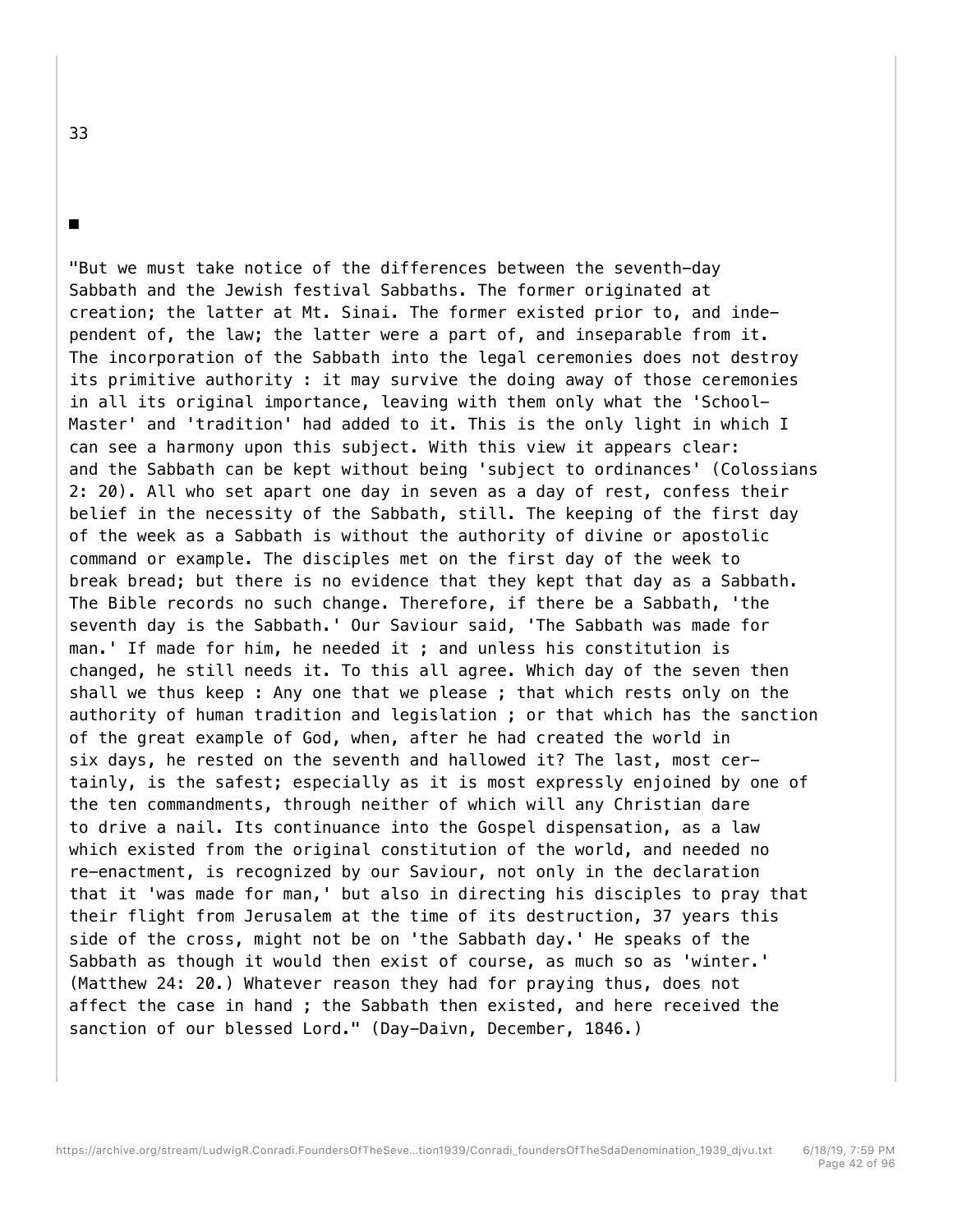In April, 1848, Edson invited Bates and White to pay a visit to western New York; but gave them to understand that the brethren there could bear only a part of the expense. Edson met the visitors at Volney, where the first meeting was held, whence they journeyed to Port Gibson. Here the meeting was held in Edson's barn, August 27'28. There is no mention made, whatever, of Crosier. By 1848, he must have given up the Sabbath, stressing also that the day of atonement, with the other autumnal Sabbaths, would not meet their antitype until the millennium, as witness his own statements:

"My views have been somewhat changed on the subject of the 'sanctuary' since 1845, when I wrote the article on the law of Moses, from which Sabbatarian Adventists quote so often. The above named persons

34

appear to me insincere in quoting from that article, because they know that it was written for the express purpose of explaining, and proving, the doctrine of the shut door, which they do now, I understand, disclaim. I think we have no means of knowing the precise time when the antitype of the ancient tenth day of the seventh month service did, or will, begin: but we have evidence that it will not close the 'door of mercy' against all the previously impenitent." (Advent Review of March 17, 1853, p. 176, taken from the Harbinger of March 5.)

"Eld. Canright:—i kept the seventh day nearly a year, about 1848. In 1846, I explained the idea of the sanctuary ... the object of that article was to support the theory that the door of mercy was shut, a theory which I, and nearly all Adventists who had adopted W. Miller's views, held from 1844-48." (Life of Mrs. E, G. White, pp. 106-107.)

. Mrs. White, in her shrewdness, endorsed, as light from God, only that inner part of Crosiers article "Law of Moses," which related to the cleansing of the sanctuary. The premises, on which Crosier based his whole argument and his conclusions, they omitted in the very first reprint, rejecting the main part as heretical; and thus are rightly charged

by Crosier as being insincere in quoting him.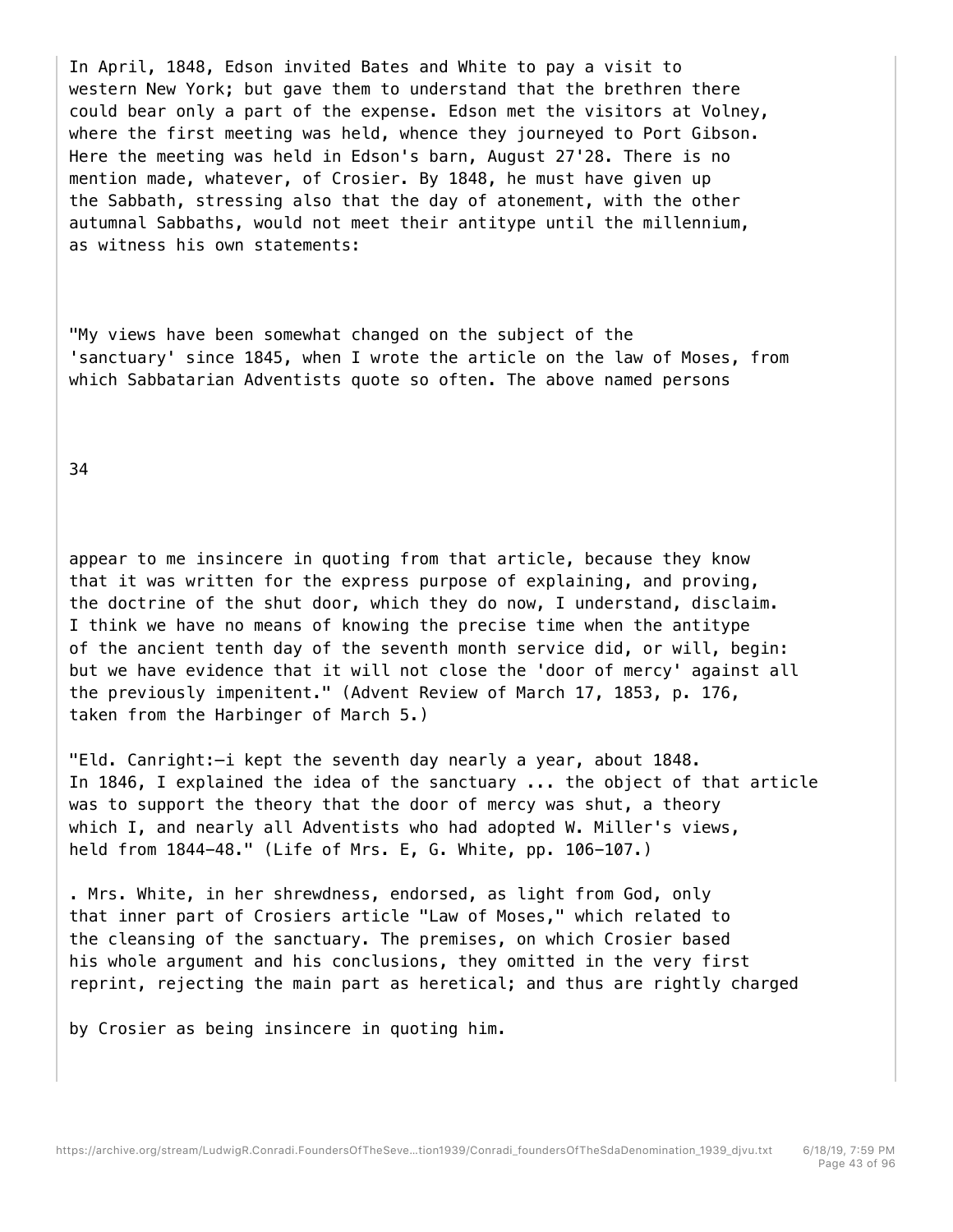Mrs. White's Visions The Final Umpire

According to Mrs. White's own statement (Testimonies, Vol. I, p. 86) "hardly two were agreed" during their meetings in Western New York. She says,

# 4

"My accompanying angel presented before me some of the errors of those present, and also the truth in contrast with their errors. These discordant views which they claimed to be according to the Bible were only according to their opinion of the Bible, and they must yield their errors and unite upon the third angel's message."

Her visions gaining in influence, she feigned one on November 18, 1848, while a few were met in Dorchester, near Boston. Different opinions had arisen regarding the sealing message in Revelation 7, be tween Brother Bates and some of the brethren, concerning the express sion "ascending from the rising. " Bates took it in a literal sense, "the sealing message going at first from the borders of the Atlantic West and North." But she, in a feigned vision, gave it quite a different turn, applying it to the Sabbath truth, as it grows in power like the rays of the sun. This is quoted by, and for, Bates out of The Seal of The Living God, pp. 24'26:

"Let thine angels teach us where the light broke out ! It commenced from a little, then thou didst give one light after another. The testimonies and the commandments are linked together, they can not be separated; that

35

comes first, the Commandments by God. . . . The commandments never would be struck against, if it were not to get rid of the Sabbath commandment. . . . Out of weakness it has become strong from searching its word. The test upon it has been but a short time. All who are saved will be tried upon it in some way. That truth arises and is on the increase, stronger and stronger. It's the seal ! It arises, commencing from the rising of the sun. Like the sun, first cold, grows warmer and sends its rays. . . . The time of tiouble has commenced, the reason why the four winds have not let go, for the saints are not all sealed. . . . Yea, publish the things that thou hast seen and heard and the blessing of God will attend. Look ye, that rising is in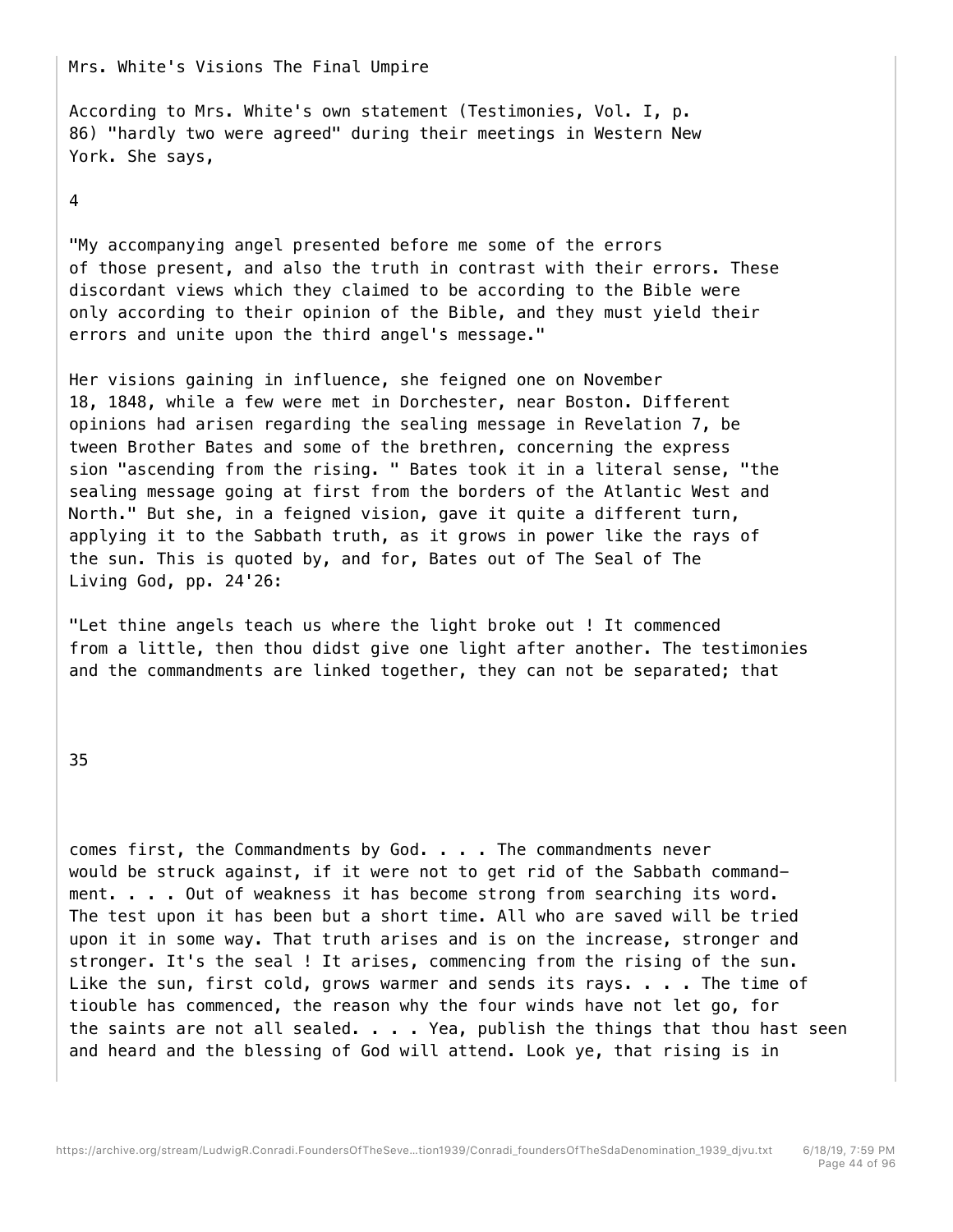strength, and grows brighter and brighter. That truth is the seal that why it comes last. The shut door we have had. God has taught and taught, but that experience is not the seal and that commandment that has been trodden under foot will be exalted. And when we get that, you will go through the time of trouble."

Not only Bates should publish what she had shown him in vision, but also her husband.

"In Stri\ing Against The Vision, They Stri\e Against The Holy Ghost"

The words in the foregoing heading are quoted from a vision which Mrs. White had on February 5, 1849, in the home of Belden, in Rocky Hill, Connecticut. This vision, its unabridged form, appeared shortly after in a newspaper. When, in July, 1849, James White began to publish Present Truth, in Middletown, eight miles from Rocky Hill, Mrs. White, in the August number (pp. 21'24), related this vision, but this most important paragraph was left out by the editor, here, and also in 1851, from which the first quotation is made. At first, she described some Adventists who had trodden the Sabbath under foot, and would be wanting on judgment day; and afterward, in the left out paragraph, another class acknowledging present truth, but discarding the visions. She said,

"I saw that Jesus would not leave the most holy place, until every case was decided either for salvation or destruction. Then I was shown a company who were howling in agony. On their garments was written in large characters, 'Thou art weighed in the balance, and found wanting.' I asked who this company were. The angel said, 'these are they who once kept the Sabbath, and have given it up.'

\* \* ■ \* hF

"I saw the state of some who stood on present truth, but disregarded the visions, the way God has chosen to teach in some cases, those who have erred from Bible truth. I saw that in striking against the visions they did not strike against the worm — the feeble instrument that God spake through; but against the Holy Ghost. I saw it was a small thing to speak against the instrument, but it was dangerous to slight the words of God. I saw if they were in error and God chose to show them their errors through visions, and they disregarded the teachings of God through visions, they

would be left to take their own way. . . . Then in the time of trouble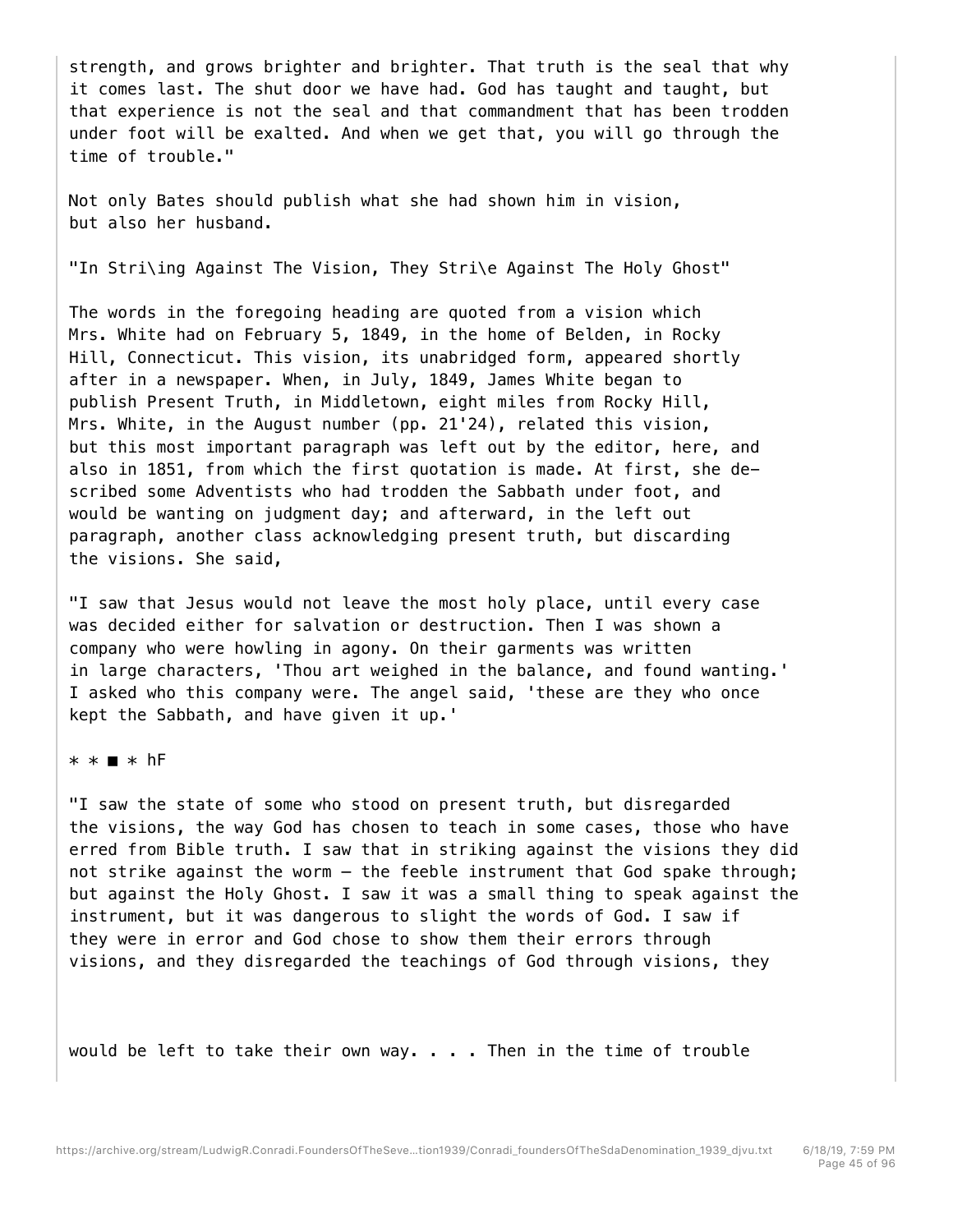I heard them cry to God in agony — 'Why didst thou not show us our wrong, that we might have got right and been ready for this time?' Then an angel pointed to them and said— My Father taught, but you would not be taught. He spoke through visions, but you disregarded his voice, and he gave you up to your own ways, to be filled with your own doings.' "

This is the first positive evidence that, as early as August, 1849, James White, as editor of the small sheet Present Truth, felt fully quali' fied to withhold some of her strongest statements — in which she placed her visions on a par with the Holy Spirit.

"A Seal of The Living God, A 144,000 of The Servants of God Being Sealed. Rev, 7: 1 Eze. 9: 2."

What James White seemingly withheld, Bates, on the other hand, abundantly supplied in his pamphlet of 72 pages, in which, faithful to the charge given him by Mrs. White as feigned prophetess, he wrote out what he heard her say in the vision on November 18, 1848, in Dorchester. Already in his preface to the little flock, he stressed that the very words of our Saviour in Luke 12: 52, were about to be realized in the Seventh Day Adventists, having the law of God in their hearts and keeping the . testimony of Jesus:

"For having these distinctive marks 'they are set at naught by the

world.' 'Thrust at,' 'pushed,' and 'scattered abroad' by the 'shepherds,'

that they once confided in. They are for signs, and wonders in Israel.

The time has now emphatically arrived in their history to mark and

number them for the kingdom. . . . Rev. 14: 12 is without the shadow of

doubt the present truth. This is that which brings us into the sealing

with a seal of the living God; the receiving of which will bear us through

the time of trouble, and forever turn our captivity at the voice of the almighty God."

His arguments applying Revelation 7 and E^ekiel 9 to the very work done by Seventh Day Adventists at that time, are quite crude in some parts; but, in substance, the same as that which the Seventh Day Adventists claim as their specific work up to the present day. It seems strange when, on pp. 4 and 40, he applied the four messengers to syra-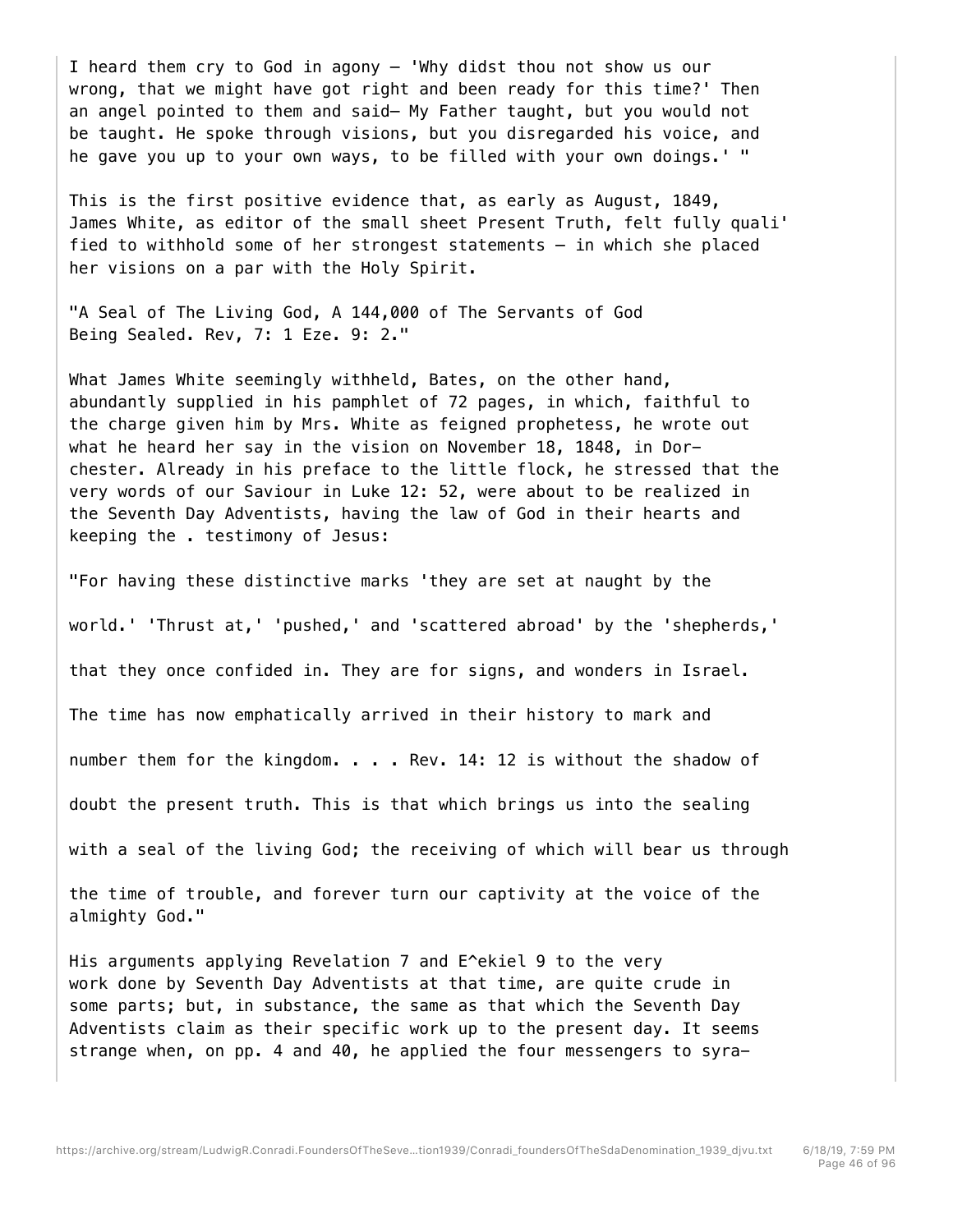bolic powers, representing Great Britain, France, Russia, and the United States, and the sealing messenger to represent "those now under the third angel's message, the true Sabbath-keepers now on earth.'" As to the seal, "the sabbath is the sign, a mark, which all may see." In May, 1849 (Advent Review II, 9, p. 72), in a small tract, Synopsis of the Seal, he corrected this part and applied it to five literal angels. But his main endeavor was to apply "the ascending from the rising of the sun,

36

37

figurative as explained in connection with Ellen G. White's Bible visions" (p. 40). To call attention to her and her vision, on pp. 3 1-32 he makes this statement:

"More than two years are now passed since I proved them true. Therefore I profess myself a firm believer in her visions as far as I have witnessed, and I have seen her have many." "As this Sr. is not known by many who read her visions and may read this sealing message, I have without her knowledge given the foregoing arguments and statements, to satisfy my readers respecting the truth of this recorded vision ; and especially to give God the glory for all the light he gave us on that memorable occasion."

On the strength of Bates's testimony, claiming Mrs. White's visions as sure evidence from God, the Seventh Day Adventists, ever since, teach, as fundamental truth, that they are the 144,000 first fruits, who are to see Christ's advent, and bearing, as a visible seal on their foreheads, the Sabbath. But, already, voices were not even then lacking who saw in the angel from the sun-rising the sunlight of the pure gospel which, in the fullness of time, dawned in the Orient; and, since the day of Pentecost, has illuminated thousands of Jews, who, as first fruits, were

baptised in the name of Christ, and were sealed by the Holy Spirit in a relatively quiet time as the precious purchase of the Lamb of God. In the centuries since then, the everlasting gospel has, under great tribulations, made its circuit around the earth, whereby a countless number of heathen have been sealed as the property of the Lamb.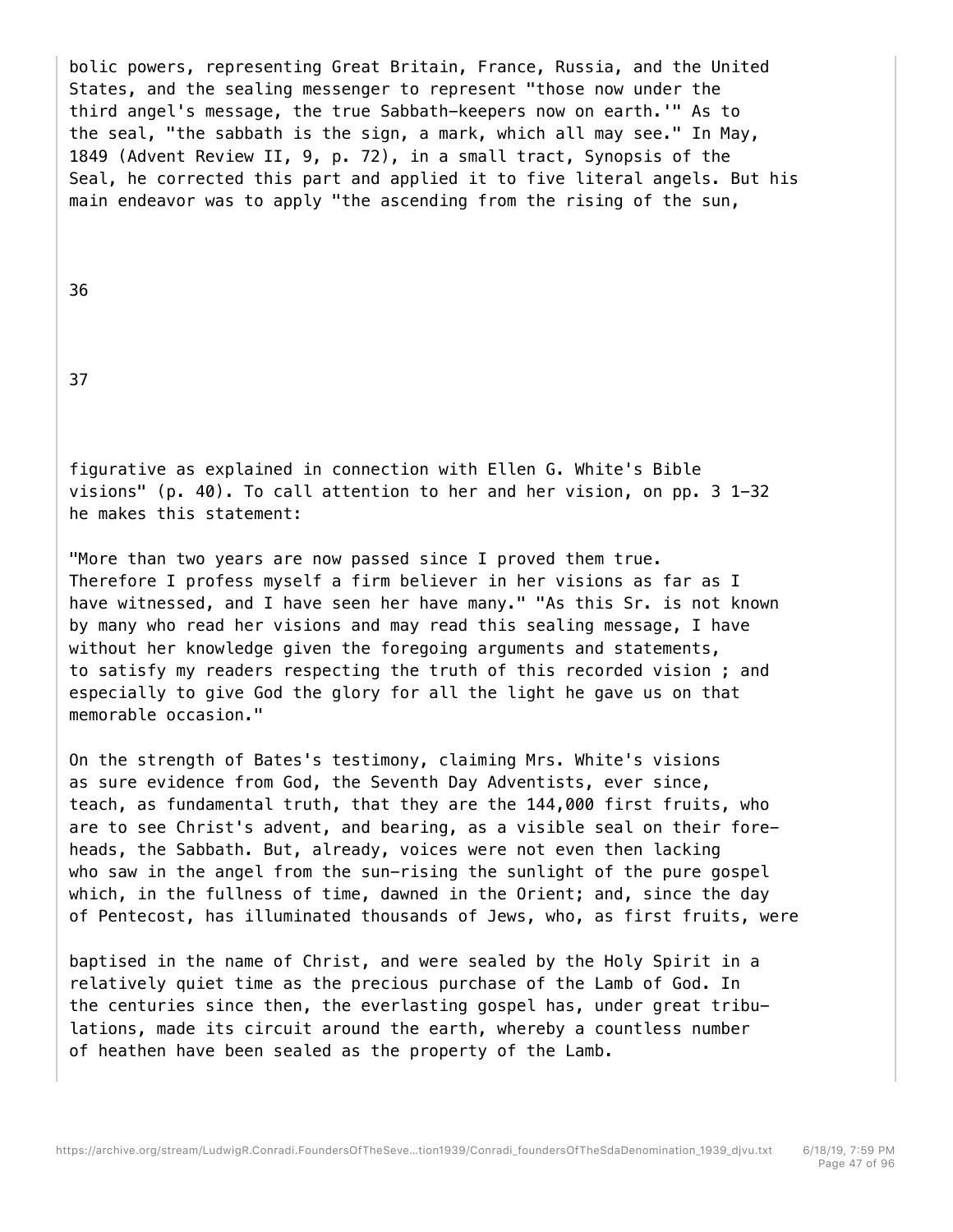"The Open and The Shut Door'

Miller and Snow, in their delusive belief that Christ would surely return in 1843-44, used Matthew 25: 10 as proof that then the door of mercy would be forever shut. After Mrs. White had read Cromer's tract, in a similar way she misapplied Revelation 3 : 7 to a shut door of grace in heaven. In her letter to Eli Curtis, in 1847, she misused this text in this sense regarding Fallen away Adventists; but, in her vision of March 24, 1849, she emphasised it as applying to all future revival efforts. All such efforts were in vain, the success being only apparent, the Sabbath question was now the great test. (Present Truth, August, 1849, p. 21-22; all in italics left out in Early Writings, p. 37) :

"There I was shown that the commandments of God, and the testimony of Jesus Christ, relating to the shut door could not be separated. . . . I saw that Jesus had shut the door in the holy place, and no man can open it; and that he had opened the door into the most holy, and no man can shut it (Rev. 3: 7, 8), and that since Jesus has opened the door in

38

the most holy place, which contains the ark, the commandments have been shining out to God's people, and they are being tested on the Sabbath question. . . . I saw that the mysterious sights and wonders, and false reformations would increase and spread. The reformations that were shown me, were not reformations from error to truth; but from bad to worse; for those who professed a change of heart, had only wrapped about them a religious garb, which covered up the iniquity of a zvicked heart. Some appeared to have been really converted, so as to deceive God's people; but if their hearts could be seen, they would appear as black as ever. My accompanying angel bade me look for the travail of soul for sinners as

used to be. I looked but could not see it; for the time for their salvation is past."

What a strange contrast appears between the visionary misapplication of Revelation 3 : 7 by Mrs. White to a shut door of grace in heaven about 1844, and the right application of sane prophetic students in Great Britain, that God at the end of the prophetic time had, in harmony with 1st Corinthians 16: 9; 2nd Corinthians 2: 12, granted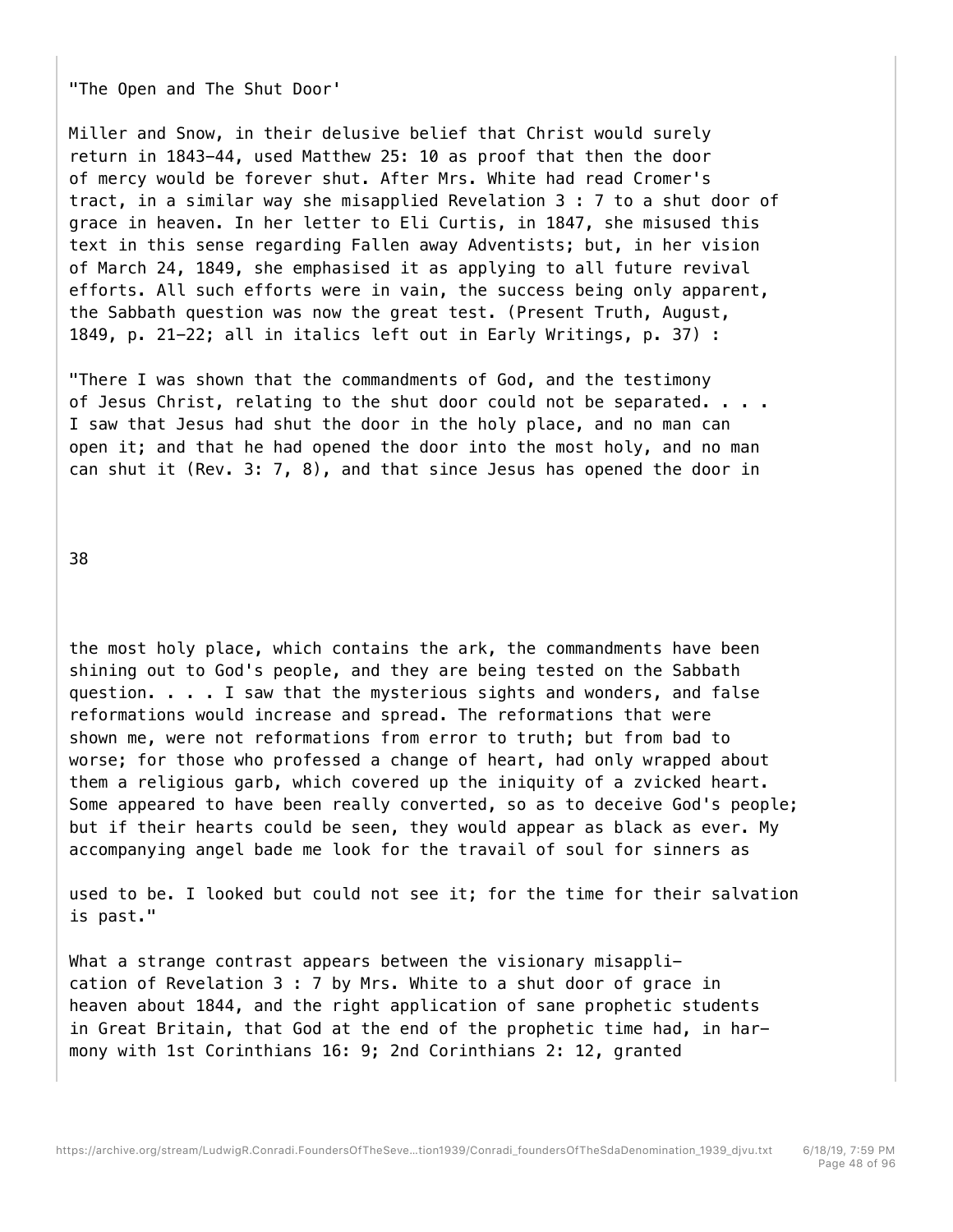Philadelphia, indeed, an open door on earth into the wide heathen world, removing all barriers! On the one hand, a vision even discrediting all revival efforts; on the other hand, the grand "Mission Century" as the glorious result!

On the heels of this vision, she had another, in 1849, entitled "Duty in view of the time of trouble 11 (Early Writings, pp. 47-49), in which she exhorted all saints to sell their property and' to devote their means "to advance the cause of present truth. 11

"Houses and land will be of no use to the saints in the time of trouble, for they will then have to flee before infuriated mobs, and at that time their possessions cannot be disposed of to advance the cause of present truth/' "I saw that the time for Jesus to be in the most holy place was nearly finished, and that time can not last but a very little longer." "Live and act wholly in reference to the coming of the Son of man. The sealing time is very short, and will soon be over."

At the time when she wrote out that vision, they had not even furniture of their own; but lived with some of the brethren, and often changed their abode and also their place of printing. After nearly a century, we may well ask, Is this very short service in the most holy place still going on?

"The Present Truth"

In answer to the charge of his wife to publish, James White from July, 1849, onward, published five numbers of a small eight-page sheet with the above title at Middletown, Connecticut, whilst they lived at

Rocky Hill. Love and duty compelled him to send it out free.

39

"The keeping of the fourth commandment is all-important present truth; but this alone will not save any one. We must keep all ten of the commandments, and strictly follow all the directions of the N. T., and have living, active faith in Jesus. This little sheet is free for all. Those who are interested in Present Truth, and esteem it a privilege, are invited to help pay the expense. I shall send out 1000 copies, (p. 6.)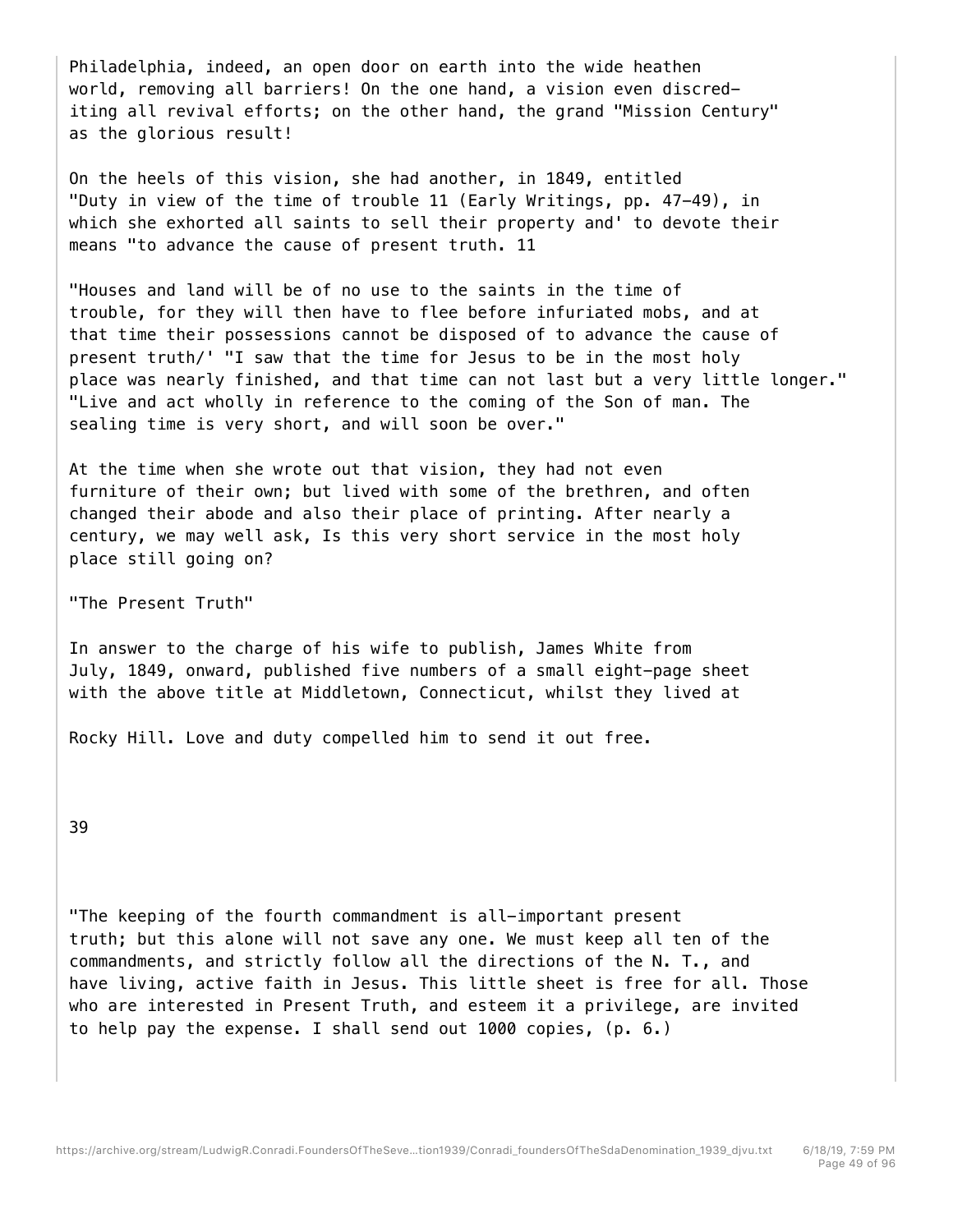From Nos. 4, 6, and 7 of the Seventh Day Baptist publications of The New York Sabbath Tract Society, he made long extracts concerning the biblical and historical development of the Sabbath, and also of its change, in fact all his articles dealing with the Sabbath and the Law, besides a few of the visions of Mrs. White. Invited by Hiram Edson, in December, 1849, James White moved to Oswego, New York; where, from December till May, following, Nos. 6-10 appeared.

''Seventh Day Adventist Time\* setting Culminates in The

Beginning of 1851"

It is rather strange how reticent Seventh Day Adventist editors can be when one of their brethren, desiring to know only the truth, asks them a straight question about early Seventh Day Adventist history. This the present writer found out, when having heard that J. Bates expected the Lord about 1851, he put the question to F. M. Wilcox. Though his lady secretary seemingly spent several days in research, no information could be gained. Scarcely an hour's research in the Review on my part, furnished ample evidence that Mrs. White, Hiram Edson, and J. Bates shared this conviction. I have in my possession a sermon written by Edson, a second edition of which was published in Auburn in 1849, entitled, The Time of The End; Its Beginning, Progressive Events and Final Termination, in which he tried, on p. 15, to fix the time:

"We heard the sound of his going in, in 1844. Behold the bridegroom cometh. And now, ivith all the confidence and positiveness with which we proclaimed the midnight cry in 1844, yes with tenfold more confidence and positiveness, we now declare that we are now beginning to hear the sound of our high priest coming out, 1810 years Jesus was employed in the holy place receiving penitent sinners, forgiving sins. The idea is plausible that he will be in the most holy as many days as he was years in the holy, which was 1810, which would be a little short of 5 years, and would terminate before the tenth of the 7th month 1849. And our past and present experience and inspiration, and the signs of the times, all conspire to declare that Michael is just on the point of standing up. But before he stands up the servants of God must all be sealed and their sins be blotted out,  $-$  the plan and work of redemption, be completed."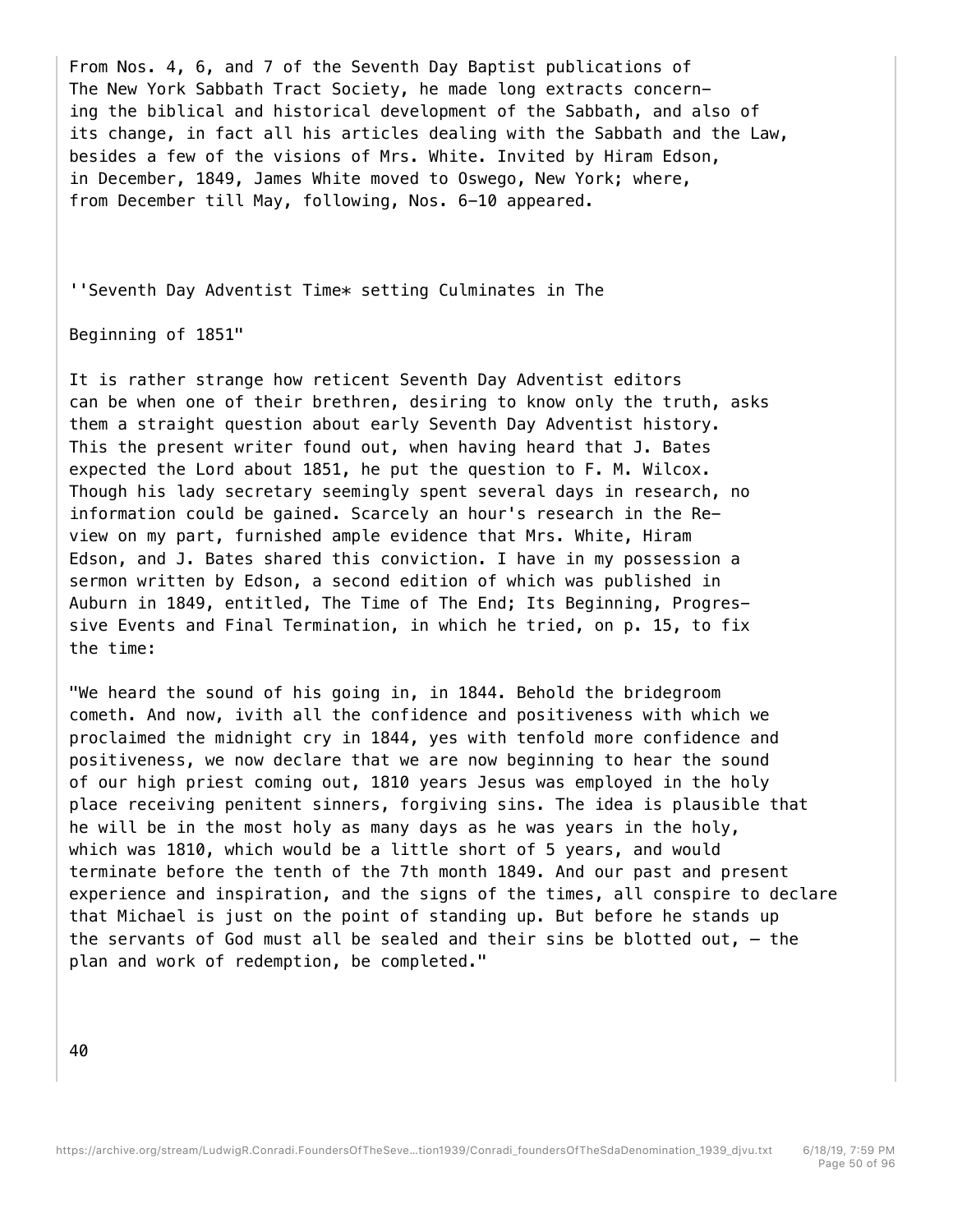\_When October passed, in January, 1850, Bates then published as his fifth tract "Explanation of The Typical and Antitvj-nca! Sanctuary 'by The Scriptures.' " After considering the 2300 days and their ending October, 1844, he declares:

"Here his work ceased : Ministering and meditating for the whole world forever; and he like the pattern in the type, entered the most holy place, bearing upon his breast plate of judgment the twelve tribes of the house of Israel ... to set in judgment; first to decide who is, and who is not worthy to enter the gates of the holy city, while the Bridegroom, High Priest, AJcdiator and crowned King of Israel stands before him, advocating the cause of all presented on his breast plate of judgment. As Daniel now sees it, the judgment is now set and the books open."

"The seven spots of blood on the golden altar, before the mercy seat, I fully believe represent the duration of the judicial proceedings on the living saints in the most holy, all of which time they will be in their affliction, even seven years, God by his voice will deliver them. For it is the blood that maketh atonement for the soul (Leviticus 17: 11). Then the number seven will finish the day of atonement, (not redemption). Six last months of this time, I understand, Jesus will be gathering in the harvest with his, sickle, on the white cloud. As soon as the day of atonement is ended, seven angels come out of the temple with the seven last

plagues. This is the duration of the third angel's message in Revelation 14: 9-13."

By this time, Bates had the utmost confidence in her visions as from God, and Mrs. White had equal confidence in his statements as based on scripture; hence her positive statement, made on June 27, 1850, in her vision concerning the "Mark of the Beast" (Early Writings, pp. 54-57), that Christ's coming was but a matter of months, was but the logical result of her former visions and Bates 1 positive statements:

"My accompanying angel said, 'time is almost finished ... get ready, get ready, get ready.' ... I saw that there was a great work to' do for them, and 'but little time in which to do it."

"Said the angel: 'Deny self; you must step fast.' Some of us have had time to get the truth, and to advance step by step, and every step we have taken has given us strength to take the next. But now time is almost finished, and what we have been years learning, they will have to learn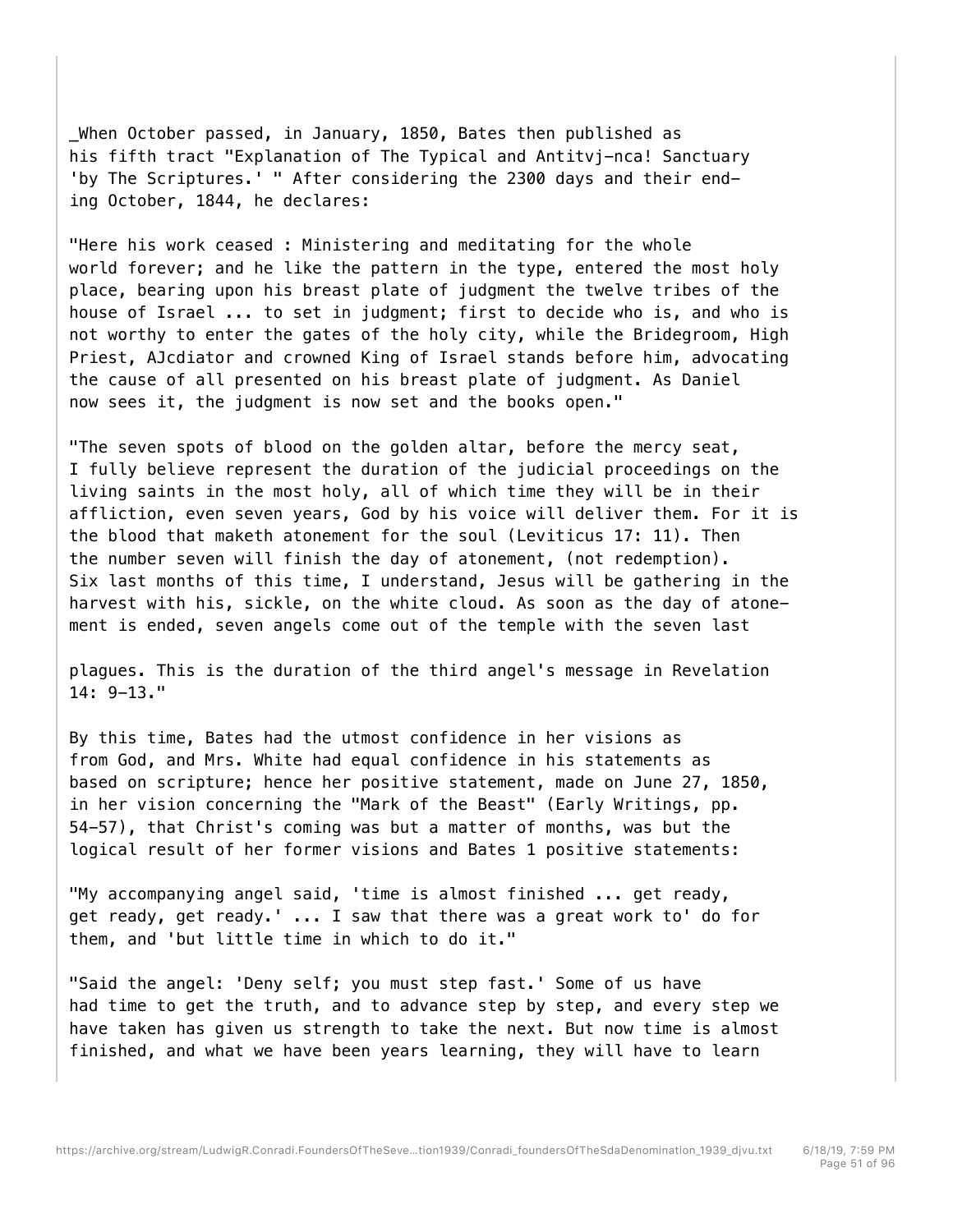in a few months. They will also have much to unlearn, and much to learn again."

In these arguments of Bates, the positive, infallible statements of angels given in several visions of Mrs. White, confirmed the expectation of a certain small number of Seventh Day Adventists that, in the beginning of 1851, the long expected Son of man would appear on the white cloud; 'and, with his sharp sickle, reap the harvest of his saints.

# ■

41

Miller, Snow, James White, and Edson were disappointed. Bates and Mrs. White shared the same fate! The "few months" in 1851 now increased to cover a thousand! Miller died without witnessing Christ's advent. Snow ended in mad ambition, of which his two tracts published in New York, in May, 1848, are the sad evidence:

1. "The Overflowing Scourge, S. S. Snow, Premier of King Jesus."

2. "By the Special Ambassador and Minister Plenipotentiary of Jesus Christ— Proclamation. Be it known 6000 years are ended. As his Prime Minister I demand of all Kings, Presidents, Magistrates and rulers, civil and ecclesiastical, a full surrender of all power and authority unto my hands on behalf of King Jesus, the Coming One."

In May, 1850, as editor of Present Truth, James White attests (P. 74) :

4. "S. S. Snow professing to be 'Elijah the Prophet.' This man in his strange and wild career, has also acted his part in this work of death, and his course has had a tendency to bring the true position for the waiting saints into disrepute, in the minds of many honest souls."

Then in July, 1852, as editor of the Advent Review (p. 40), he testified, as to the Shaker, Jacobs, and as to Snow:

"Those who have read our publications know that we have not the least sympathy for Shakerism or the heretical teachings of S. S. Snow."

As to Eli Curtis, in Present Truth (p. 80), May, 1850, Mrs. White gave this warning: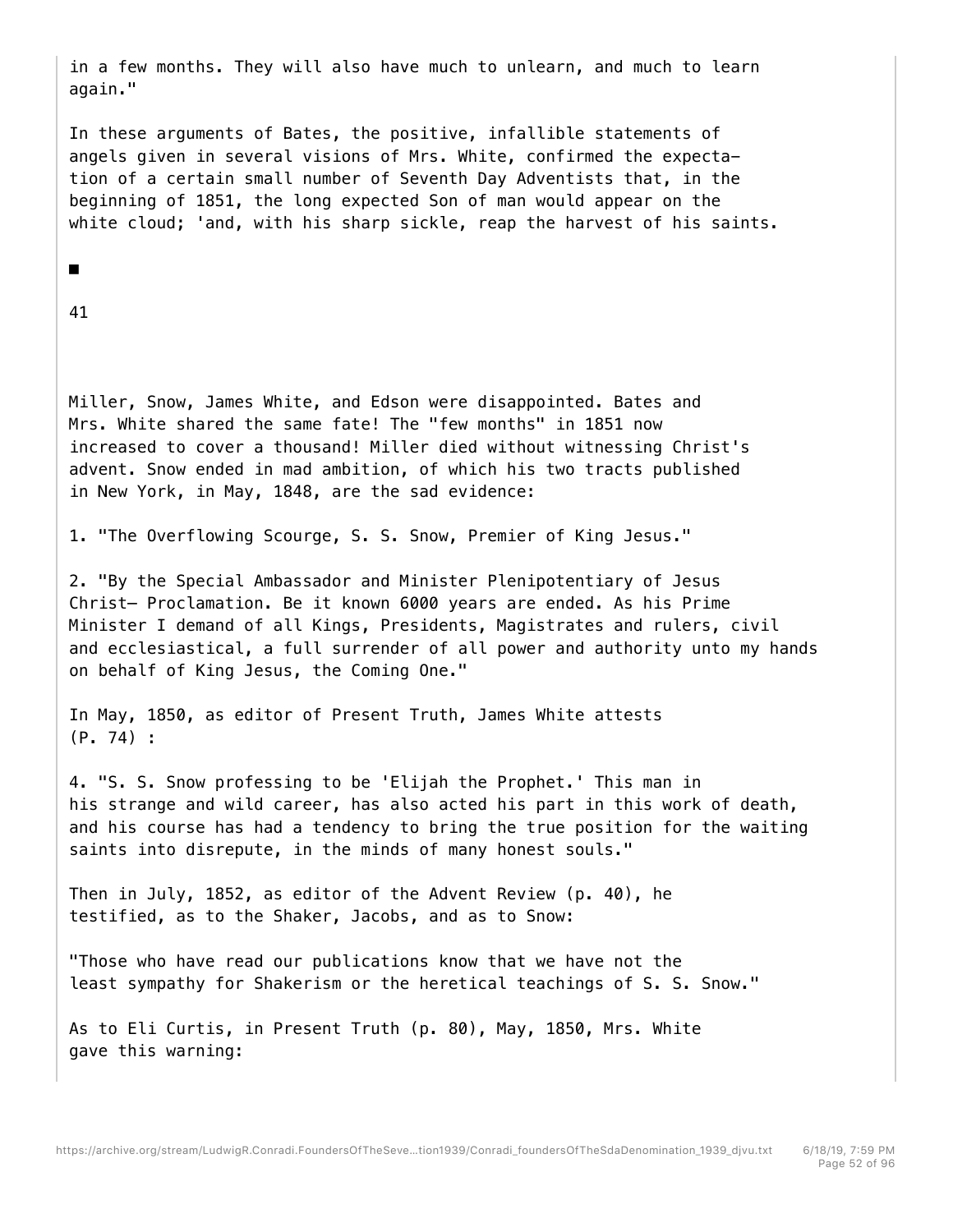"Eli Curtis,— It is well known by many of the brethren, that Eli Curtis has published many of my visions. He has pursued such an inconsistent course for some time past; and his influence on the cause of truth is such at this time that I feel it my duty to say to the brethren that I have no faith in his course; and that he has published mv visions contrary to my wishes, even after I have requested him not to publish them. E. G. White/'

A Shrewd Process of Omission, Combination, and Fanciful

Interpretation

Vol. I of Present Truth, with James White as publisher, was issued during 1849/50 at three different places. Nos. 1\*4 appeared in Middletown, Conn.; in July, then August twice, and September, Nos. 540

were issued in Oswego, N. Y.; from December 1849 until May 1850, and No. 11, as the last copy  $-$  until November  $-$  in Paris, Maine.

42

But in August and September, four numbers of a new paper,

entitled, Advent-Review, were issued in Auburn, New York, by a pub' lishing committee, composed of Edson, Arnold, Holt, Rhodes, and James White. Using as their text, Hebrews 10: 32: "Call to remem' brance the former days," the collected statements made by "many of the leaders in a second advent cause," as "thrilling testimonies, 1 1 to show what had been "the faith of the advent body," and thereby "showing its divine origin and progress." First'day Adventists, rallying around Miller, dropped the shut'door idea, kept up their large papers, and organised; whilst the Sabbath-keeping Adventists, "door'shutters," in spite of Mrs. White's visions, about 1850, passed through most trying times. Of the edition of 3000 of the Advent-Reviews, of which 1000 were printed as monthlies, and 2000 as pamphlets; but even in 1853 there was a large number left. In these, James White tipped'in a single page sheet, dated Rochester, 1853, with this recommendation:

"The work as a whole, we consider excellent" In what different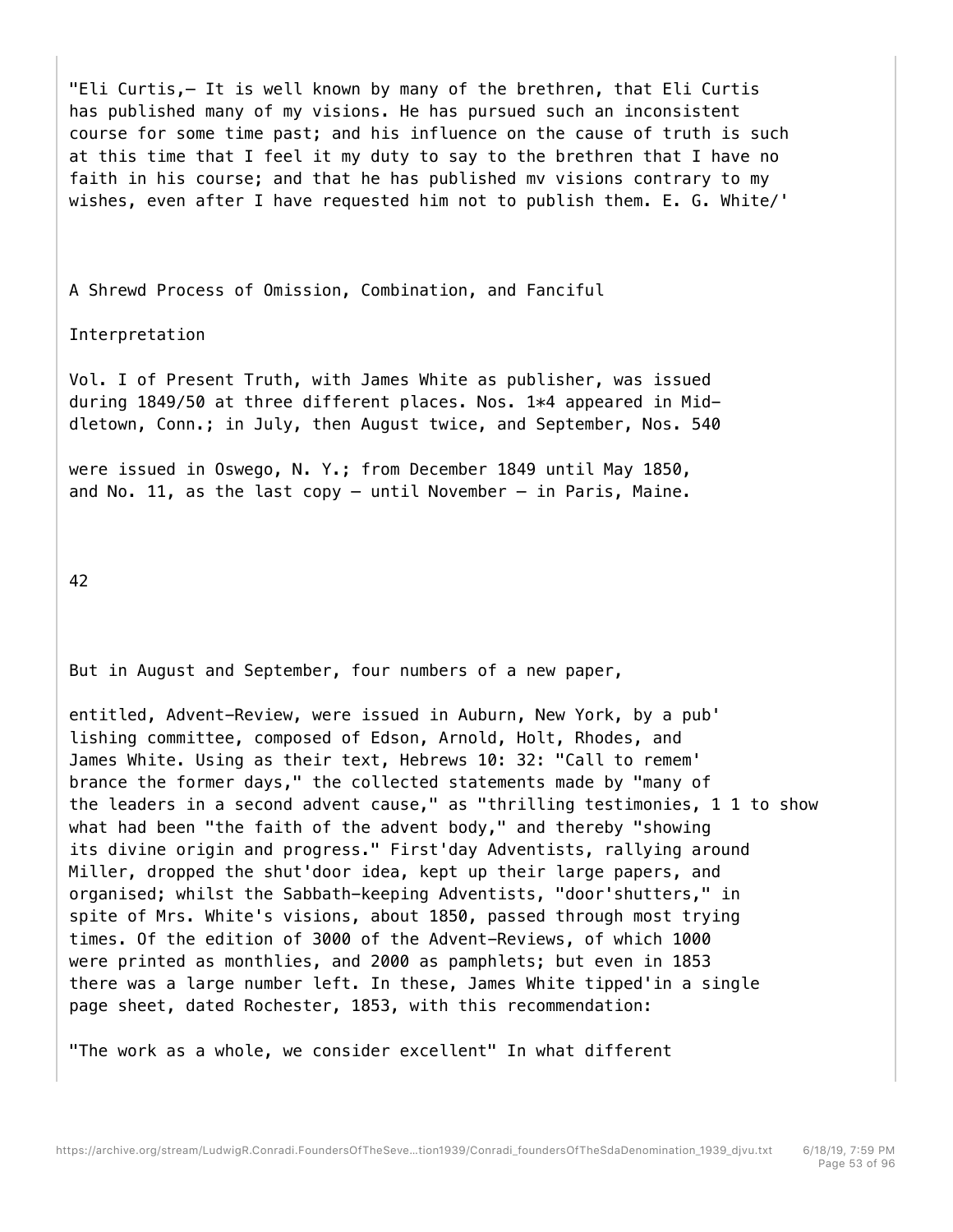light this new effort of the Seventh Day Adventists appeared to the majority of Adventists, Editor A. C. Johnson (Advent Christian History, pp. 196497) quite pointedly expresses:

From the start it was "not representative of the Advent cause in general, either Millennial or Christian, nor of those therein who adhered to the name Christian. A single page sheet bearing the name of James White and date of 1853, states that 'the testimonies in the first part of the Review, were published, more to show what had been the faith of the Advent body than to present a system of truth/ and it is further twice claimed that said portion of the Review, and the letters of Wm. Miller as reprinted were a free statement of the feelings and views of the Advent

body and brethren generally at that time — that is, following 1844. By a shrewd process of omission, combination and the use of large capitals for special emphasis, not used in the original publications, and by associating with, and following these selections with fanciful interpretations of Scripture, an entirely erroneous impression is given as to the views of the chief early leaders, and the general body of the Adventists as then known. This was plainly set forth after this manner to carry the impression that the Advent body generally endorsed or went into the shut-door and Sabbath movement", which representation was and ever has been untrue." We have seen it stated in a book by Eld. White 'that Adventists were agreed that the door was shut' — . This is a specious statement. Some Adventists were agreed thus, but the great mass were never agreed to believe it  $\ldots$  for as soon as that day passed without bringing the Lord, the mass of believers concluded it an error, which they had believed for truth. They at once

began to plan and prosecute the work of the Gospel, and to show those who had fallen into these strange views (as fast as they met them) that they were errors."

43

Croziers Mutilated Tract Misused by Seventh Day Adventists as

Bait, since 1850

Among the thrilling testimonies, the reprint of Crosier's tract played quite an important role. In the issue of the four monthlies, fill' ing 64 pages, its reprint fills 11 pages (pp. 42'47, 57-63) . In the pamph-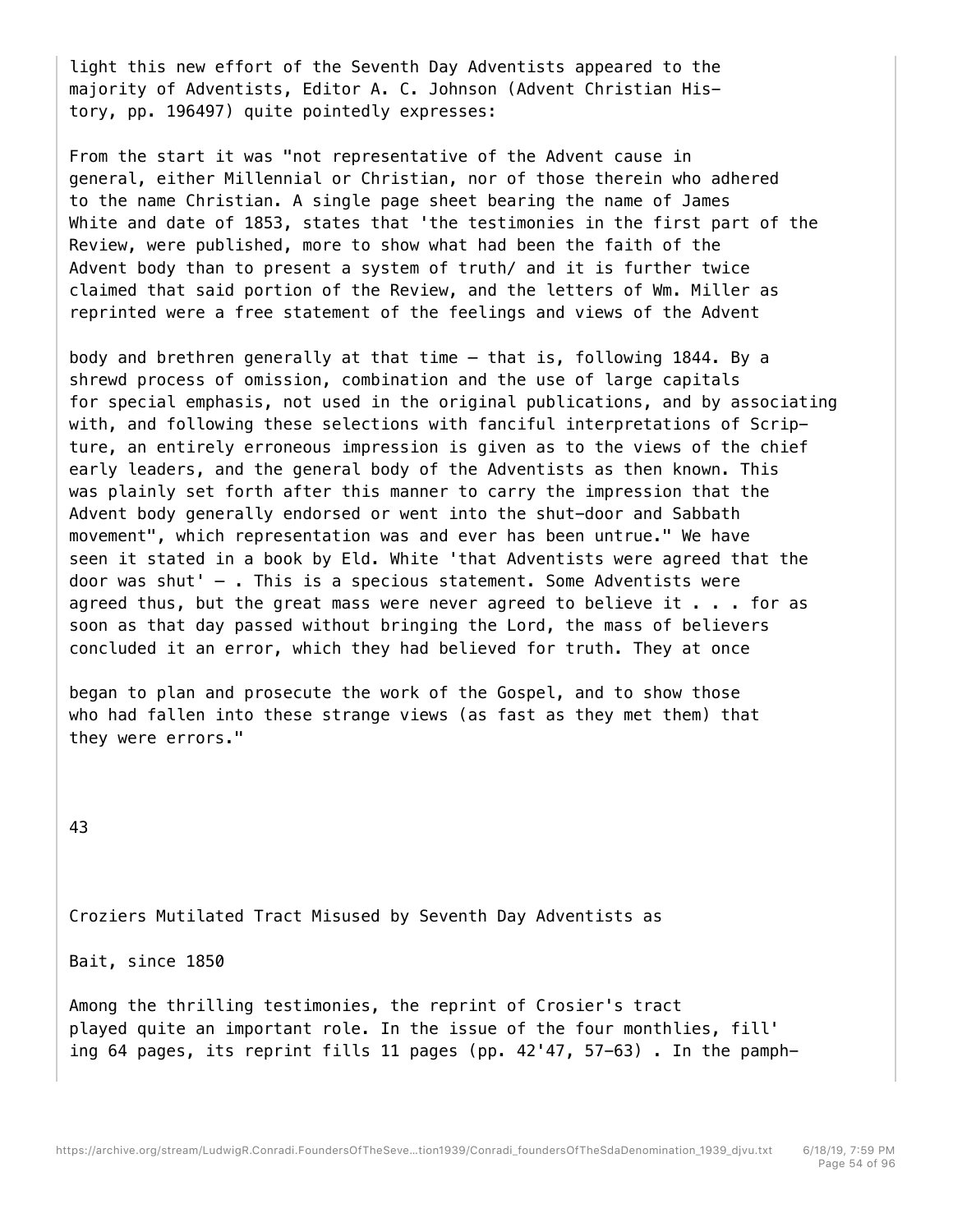let edition, it formed the closing part, filling up pp. 37-48. As early as May 8, 1846, Bates recommended Crosier 1 s article "to your particular notice, read it again s it is superior to anything of the kind extant. 11 Mrs. White informs Curtis that, in February, 1846, the Lord has shown her, in a vision, that Brother Crosier "had the true light on the cleansing of the sanctuary, etc. and, in this reprint as one of "the thrilling testimonies, 1 ' James White adds, at the very close of his recommendations, in 1853, the following recommendation:

"The article on the Sanctuary by O. L. R. Crozier is excellent. The subject of the sanctuary should be carefully examined, as it lies at the foundation of our faith and hope. James White."

After all such recommendations from the very leaders, who would dream that it has been treated exactly as all the other "thrilling testirnonies , ' > of Adventist leaders, covered up and hidden "by a shrewd process of omission, 11 head and tail, title, premises and conclusions? Nearly a century has passed, and scarcely any Seventh Day Adventist, not even Eld. W. C. White, was aware of it! Will this revelation, which Elder Froom thus far has carefully hidden from his beloved brethren, finally awaken them from their seeming stupor? But the strangest thing was yet to come. Hiram Edson, the intimate friend of Crosier, who urged Crosier to write out the Extra, shared the expense, he himself produced in September, 1850. The Advent Review Extra, of 16 pages, contained, as its main article, "An appeal to the Laodicean Church, 11 which stressed the Third Message, the Sabbath, and Spiritualism, and then fills up pp. 14-16, under the heading "Age to come, 11 with a refutation of Crosier's heretical views as expressed in the premises and conclusions of his pamphlet:

"We can have no faith -in the new doctrine, now being taught, of probation in the age to come, after the second advent. Before Christ comes in the clouds of heaven to raise the dead and change the living saints, the great plan and work of salvation by his blood, will be finished. Before our great High Priest leaves the sanctuary in Heaven, the sins of all Israel will be blotted out, and put on the head of the scapegoat, and by him borne into the land of separation or forgetfulness. . . . This new doctrine of probation in the age to come, looks to me like a device of the enemy to draw the mind away from the present sealing truth of the third angers message."

James Whites Difficult Situation During 1850-1851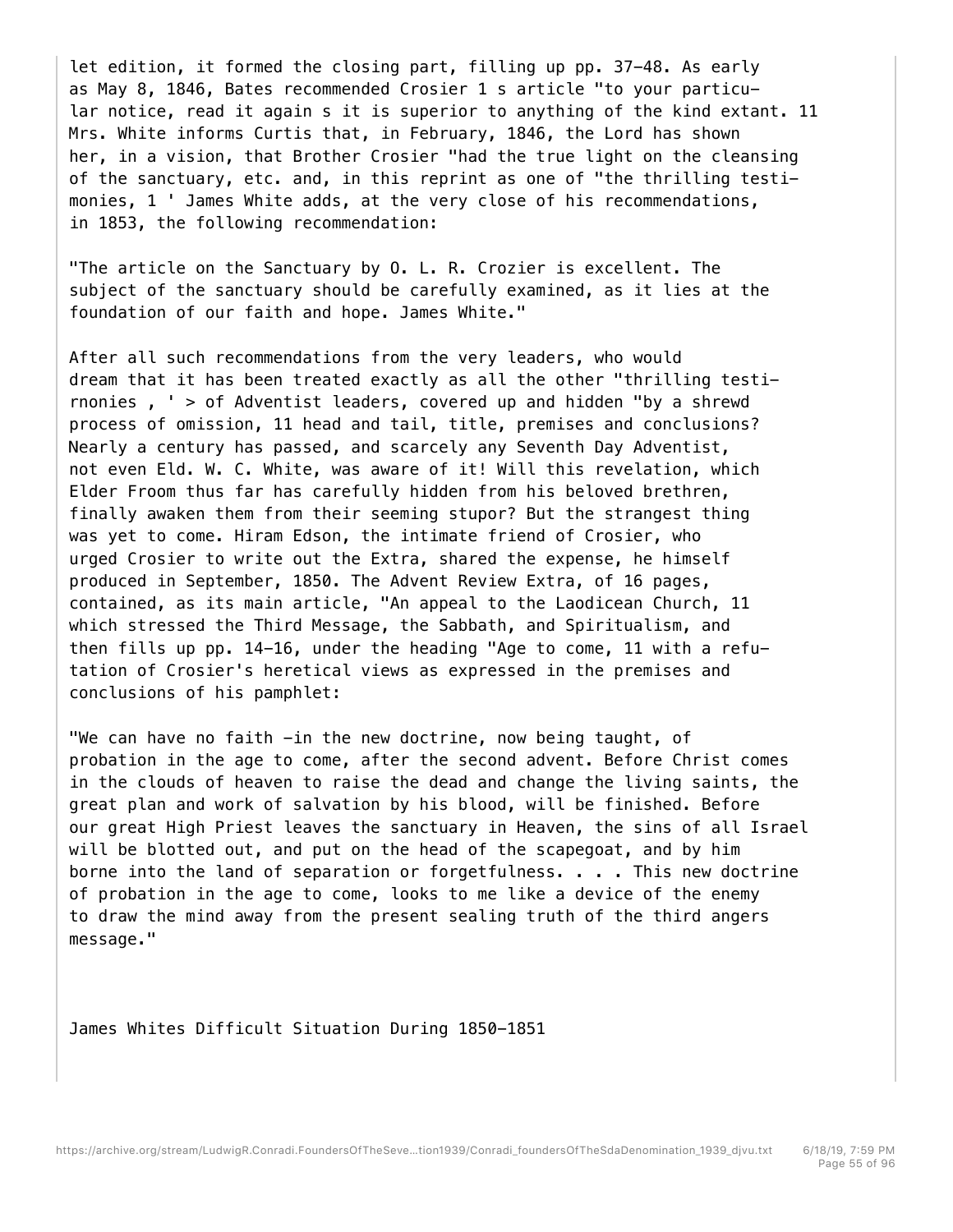When Mrs. White's false visions cause trouble, the history of Seventh Day Adventists ever excels in silence. And there was abundance of trouble brewing in Maine in the fall of 1850, where the influence of J. Bates was predominant. During the conference in Topsham, Maine, under the impression that the Lord would appear at the end of seven years early in the spring of 1851, Bates, along with others, made "The necessity of a full preparation for the day of wrath and coming of the Lord the principal theme. 11 In November, Bates experienced the joy of his wife uniting with him in Sabbath-keeping. Mrs. White in her visions stressed the same views as Bates. Western New York had become unified in the message, the trouble with Jacobs and Crozier was subsiding. Taught by former experiences, and not least by his own experience in October, 1845, White felt that his presence would be needed in Maine if there should be another disappointment; so he moved to Paris, near Portland, where, in November, No. 5 of the Review appeared. Evidently checked, his motives were misinterpreted, White had to answer "long communications occasioned by envy 11 and distrust, and finally he became so disheartened in trying to stem the tide, that only a vision of his wife prevented him from stopping his paper:

'Wife, it is no use to try to struggle on any longer. These things are crushing me and will soon carry me to the grave. I can not go any farther. I have written a note for the paper stating that I shall publish no more.' As he stepped out of the door to carry it to the printing-office, I fainted. He came back. . . . The next morning while at family prayer, I was taken off in vision, and was shown concerning these matters. I saw that my husband must not give up his paper; for such a step was just what Satan was trying to drive him to take, and he was working through agents to do this." (Testimonies, Vol. I, pp. 89-90.)

James White succeeded in getting the brethren to rally around him; and so, in November, 1850, the size of the paper Was enlarged, the title changed and Sabbath- Her aid added, and Revelation 14: 12 was made the- new motto. Knowing Bates 1 great interest in the Sabbath question, he prevailed on him to write less on the near advent, and turn his attention/ j more to the Sabbath question. In his first editorial (p. 7), White called the special attention of his readers to the articles which he had copied from Seventh Day Baptist writers:

"They are clear, comprehensive, 1 and irrefutable. We intend to enrich

the columns of the R & H. with extracts from their excellent works on the Sabbath."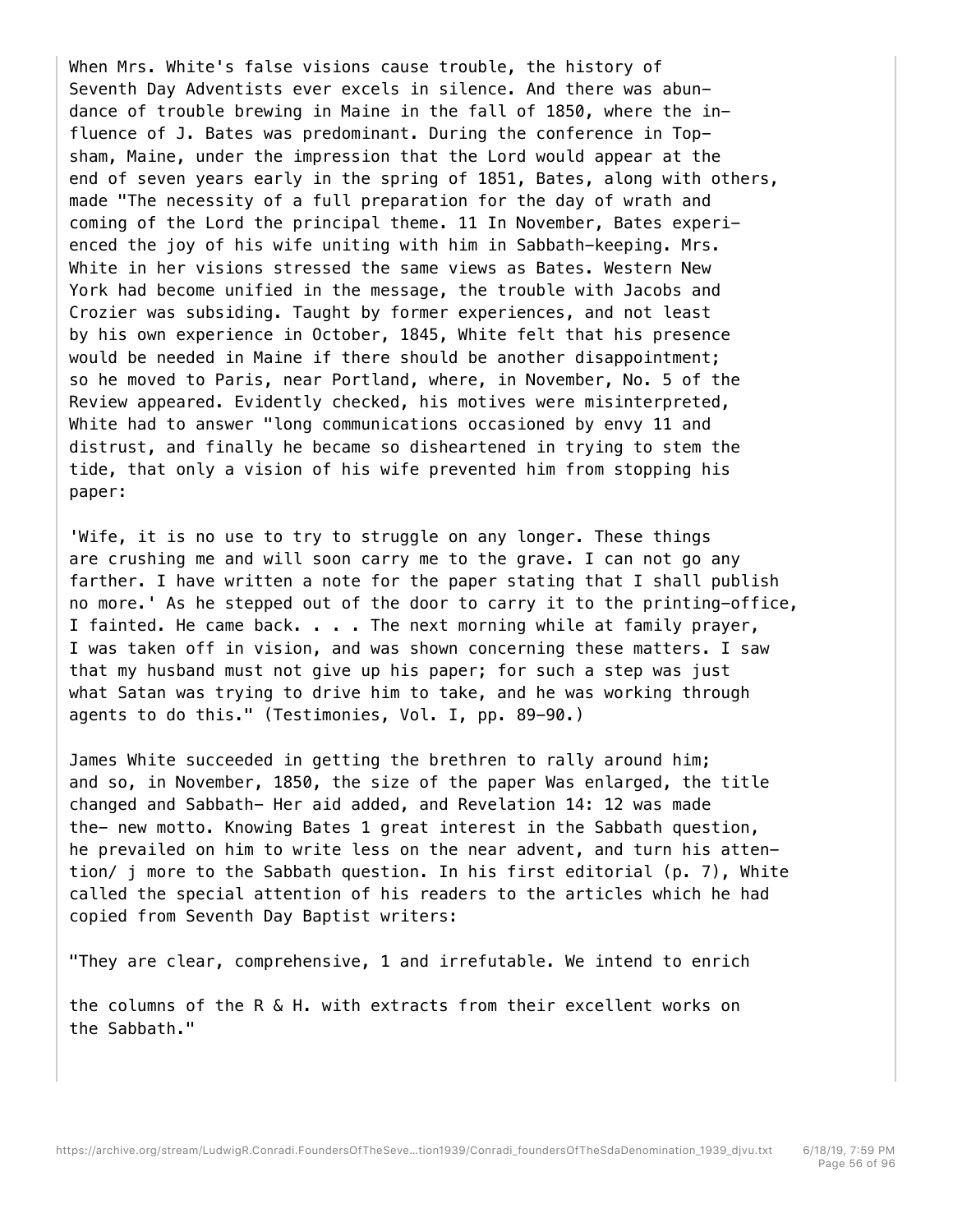45

Accordingly, J. Bates wrote, for the December number, an article concerning the binding obligation of the Decalogue and the Sabbath in the New Testament, but slipped in the following statement:

"Reader, this course is now drawing to. a close. In a fezv days more

our Advocate will have finished his pleading and God will send forth the

seven last plagues, and his four sore judgments, and utterly destroy every

soul that is found breaking his commandments. (Fairhaven, November 4, 1850.)"

James White's Duplicity Regarding the Visions

When by the spring of 1851, it became manifest that the advent of Christ would not be realized at the time predicted by Mrs. White and J. Bates, James White felt constrained to set forth in quite a long article the "Gifts of the Gospel Church" (Advent Review, 1851, pp. 69-70), as follows:

"In many cases the cry of mesmerism and fanaticism has been raised." "But it is a lamentable fact that a great portion of those who have had any of the gifts of the Spirit of God bestowed upon them, have soon become exalted and have fallen." "It has too often been the case that when the Lord has bestowed any great spiritual blessing, or gift upon his children, that the church, instead of carefully watching over them to see that they still kept humble, has heaped upon them compliments and flatteries, which in most cases has exalted and ruined the brightest lights set in the church. If the Apostle had not had such an abundance of 'visions and revelations of the Lord,' he would not have needed 'a thorn in the flesh.' This proves that those on whom' Heaven bestows the greatest blessings are in the most danger of being 'exalted,' and of falling, therefore, they need to be exhorted to be humble, and watched over carefully. But how often have such been looked upon as almost infallible, and they themselves have been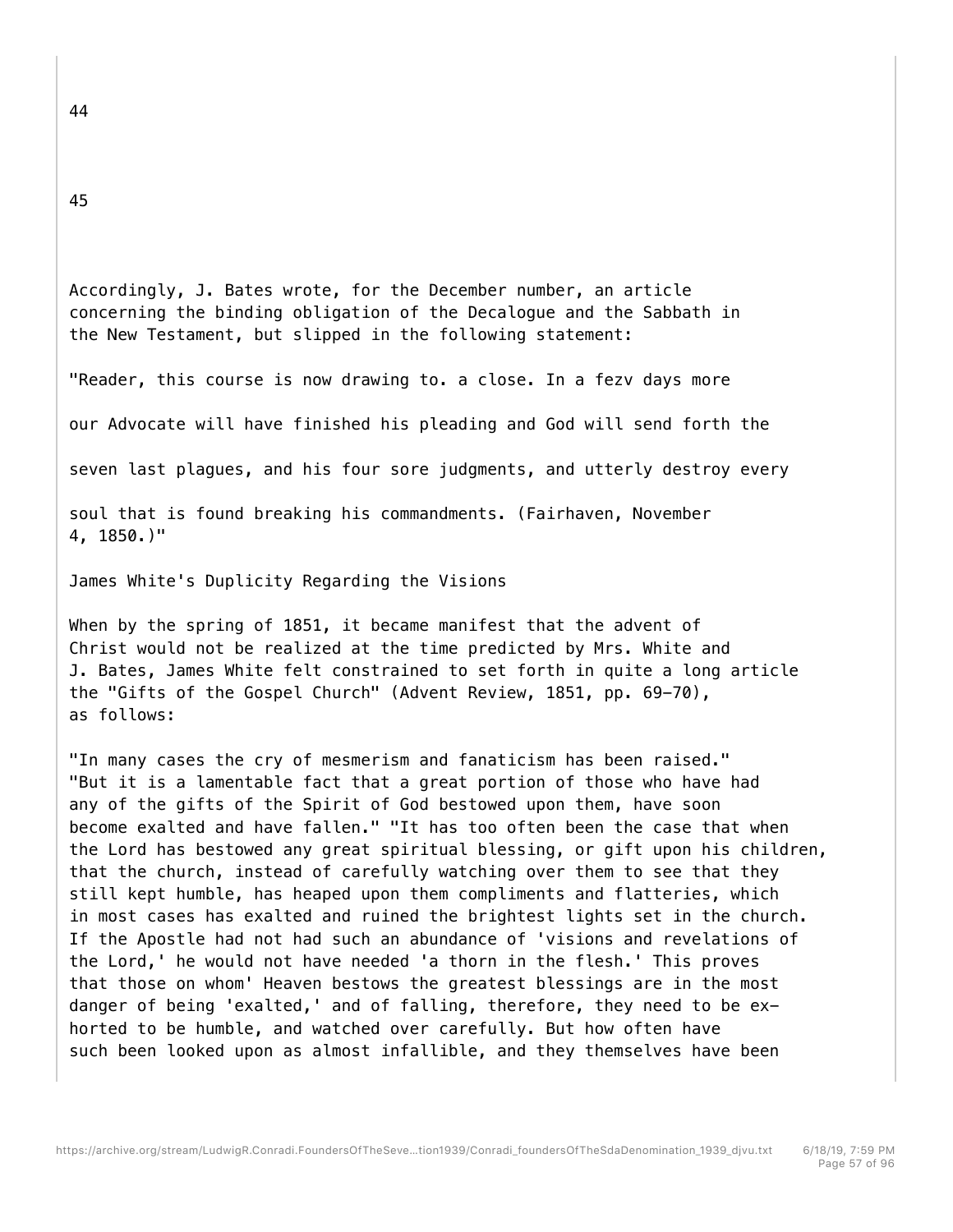too apt to drink in the extremely dangerous idea that all their impressions were the direct promptings of the Spirit of the Lord. And how often had it been the case that such have become self-righteous, pufred-up, denunciatory, and finally gross— fanatics, and the most efficient agents of the Devil to scatter wild-fire, and to divide the flock of God. 'Pride goeth before destruction, and an haughty spirit before a fall' (Proverbs 16: 18.) We think it is a fact that many of the greatest fanatics in the Land, have once shared largely in the gifts of the Holy Spirit, but by not having good instruction, they have fallen through pride. This has had a tendency to cause the skeptical and prudent to doubt all the operations of the Spirit of God. And in this last hour of Satan's triumph, when he calls to his aid mesmerism, mysterious knockings, etc., to deceive the people, if God manifests his power, and employs any of the gifts of the Spirit, we may expect that a multitude of voices will be raised pronouncing its fanaticism, or anything save the work of the Spirit." "The gifts of the Spirit should all have their proper places. The Bible is an everlasting rock. It is our rule of faith and practice. In it the man of God is 'thoroughly furnished unto all good works.' "

46

When, in 1850, Elder J. Bates, the active leader of the Seventh Day Adventist Sabbath movement, stressed the message that Christ would surely appear in the fulness of the seventh year, 1844; and Mrs. E. G. White, as prophetess, endorsed it in her vision of June 30, 1850, James White faced a serious crisis in his own family. As he no longer believed in time-setting, and had yet endorsed Mrs. White as prophetess, James White knew of but one remedy; namely, to point out the possibility that it might be but "an impression" of hers and not an infallible statement and thus save her credit as prophetess, should her expectation fail. Therefore, in the spring of 1851, the first print of his article "On the Gifts" appeared; and he reprinted it in June, 1853, and again in October, 1854. So, on the one hand he showed the importance of the spiritual gifts from Ephesians 4: 11-14. On the other hand, he emphasised the great dangers of their abuse and their over-estimation. He, like all other Seventh Day Adventists, overlooks entirely the fact that the gifts of the Apostles and prophets were special gifts for a time, when the New Testament, as such, was not written; but that, since it is written the divine revelation is perfect and closed. (Revelation 22 : 18-19). In emphasising, then, the dangerous side of claiming inspiration and vision, without intending to do so, he demonstrates where such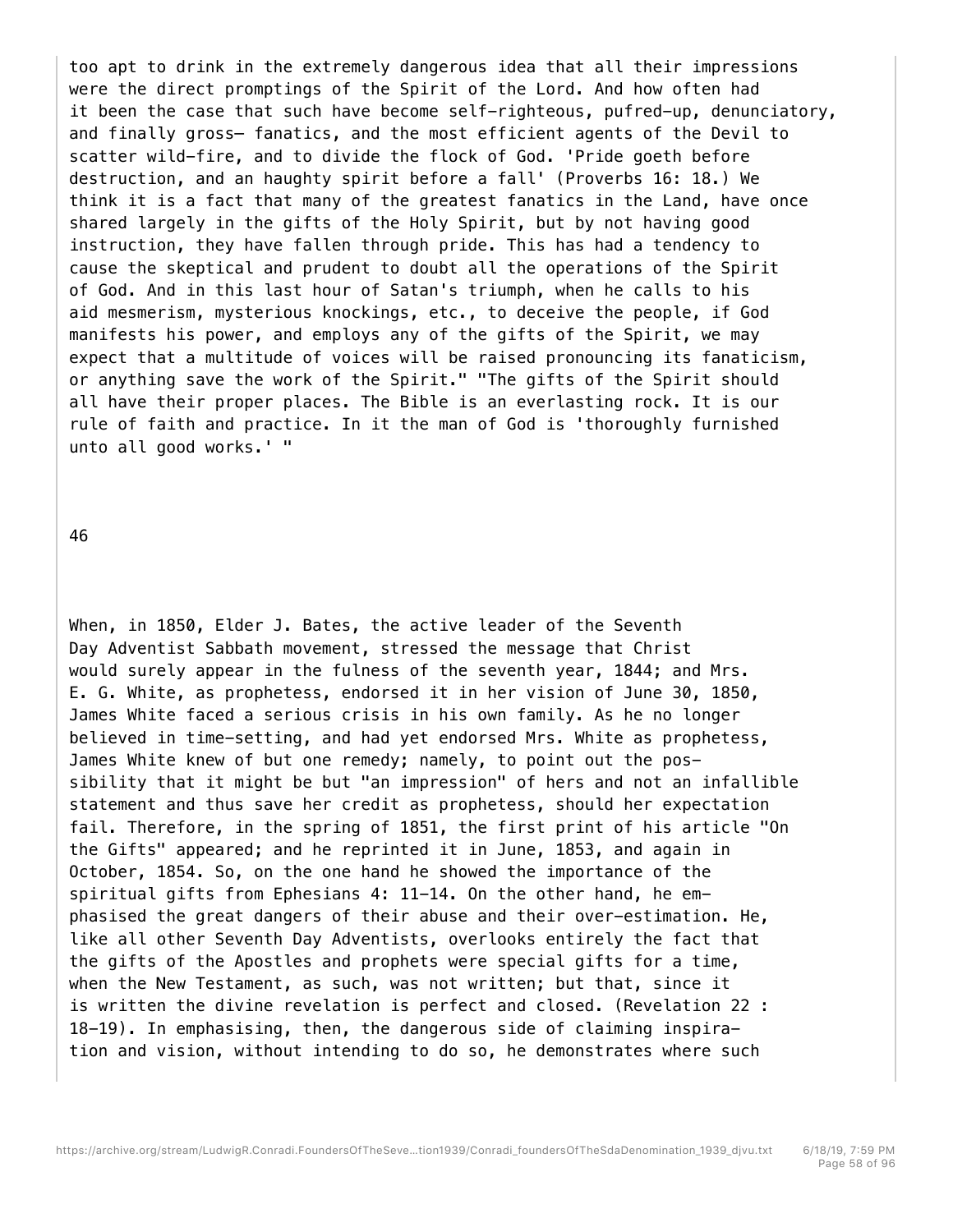claims lead to. As a striking example, without doubt he had Elder S. S. Snow in mind, to whose "True Midnight Cry" both the Whites ascribed the chief role of the second angel's message; but who since then had turned to be a gross fanatic, claiming to be the prophet Elijah and demanding that all power on earth be surrendered to him.

# J. INf. Andrews, The l^lew Editor

This youngest member of the new publishing committee was born, in 1829, in Portland, Maine. Although only twenty-one years old, already in the issue of May, 1851, he aroused interest by an article five pages in length. In it he tried to prove that the two-horned beast named in Revelation 13: 11, if., was being realised. in the United States of America, and "that the enforcement of Sunday as the Sabbath would be the point on which a union of Church and State would finally be formed in this nation." (Loughborough, p. 160). Starting with the false premise that Miller and Snow had, in 1844, proclaimed the first two messages of Revelation 14: 6-8; in his egotistical spirit, he asserted that the Seventh Day Adventists were the first to give the third message; and that the United States of America was that mysterious lamb'power in whose territory Revelation 13: 11-18 would be realised. But William Miller, fully convinced that the Reformation answered to the

47

Philadelphia age, and that from that time Revelaton 3: 9 had met its fulfilment, as well as Revelation 14: 642, had declared in his lectures that the seventh vial was about to fall (Lectures, pp. 148449, 227). Both sides, Crosier, on the one hand, believing it to have a future mil' lennial fulfilment; and the Advent Herald, on the other hand, seeing the fulfilment of the three messages realised in the Reformation, both raised voices against Andrews 1 misinterpretation.

The "Advent Review" Issued in Saratoga Springs, J^ew Yor\

The early summer of 1851 not bringing the realisation of Bates' and Mrs. White's predictons, both became more pliable again, so that-White removed the publishing centre to Saratoga Springs. Bates was made the chairman, White the editor, and Edson and Andrews addi'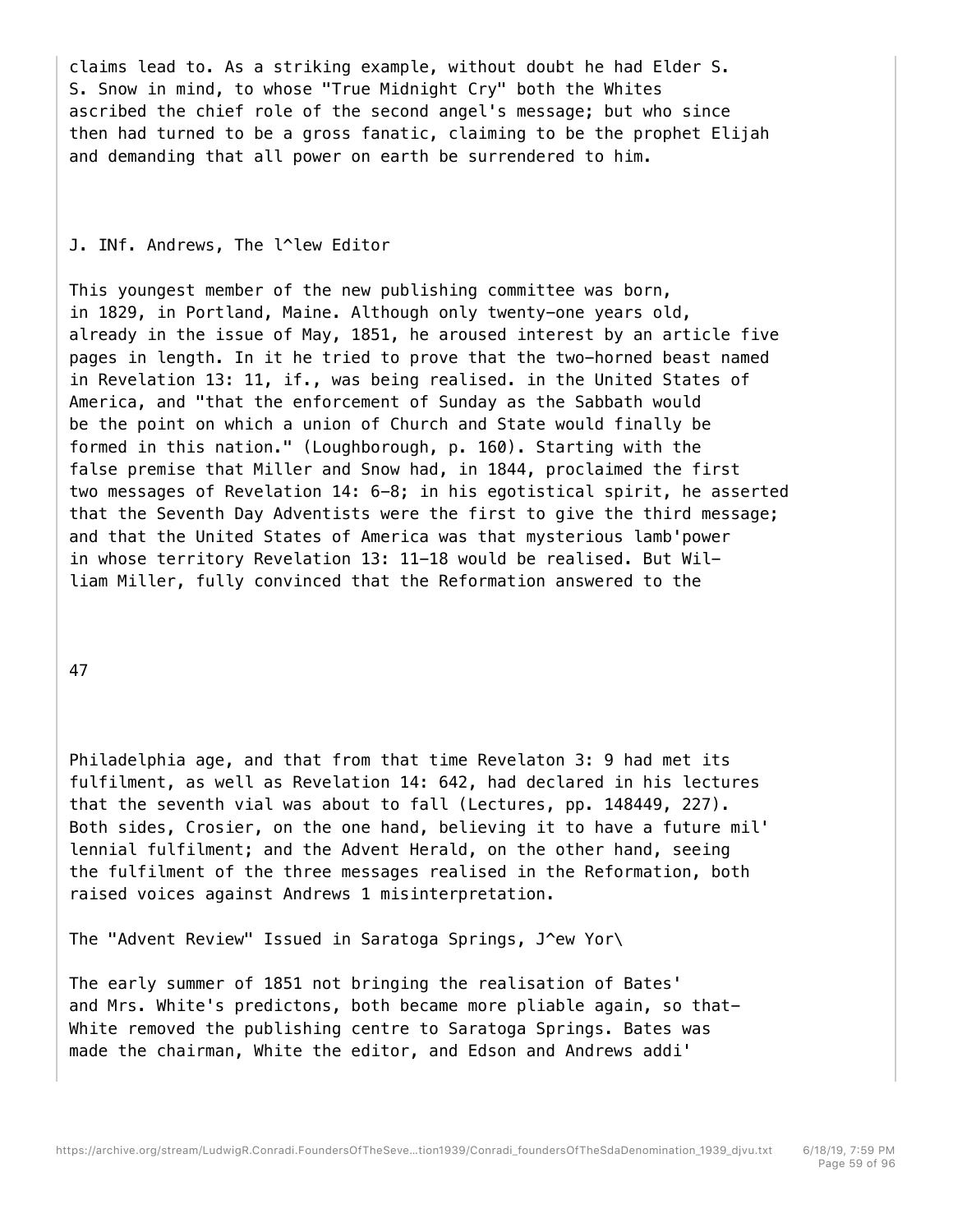tional members. The second volume, beginning with August 5, 1851, ended March 23, 1852. During this time both the Whites were busy writing an equivalent of the 1847 document, entitled, Early Writings, omitting, changing, and substituting. White reprinted some of his articles, especially "The Seven Last Plagues," wherein he differed from William Miller, as the very first thing in the August number, stating as reasons:

"The following articles treating on 'The Seven Last Plagues' and 'The Voice of God' were written in 1847, and then published in a small tract

entitled, A Word To The Little Flock. As these events are soon to be realized, these subjects are of vital importance, and should be carefully studied by the brethren. We hope to be able at some future time to present these subjects more fully, and show the harmony of future events."

With the exception that the objectionable phrase "to the shutting of the door" is replaced by "to the end of the 2300 days," the wording here agrees with that of the original articles. In his earliest writing, he emphasised from the very start that, "for more than a year, it has been my settled faith, that the seven last plagues were all in the future." The statement, "for more than one year," written under date of May 30, 1847, clearly proves that Crozier's tract caused White to differ from Miller, and the usual application. The following article, "The Beast With The Seven Heads" is written by Bates; and in it he quotes from Andrews' article as proof. But in the next number of the Review (p. 11), under the caption "The Cause Wounded," White writes:

# ! " 1 Ll b

"We see by the last Harbinger, also by a letter from Br. Rhodes, that O. K. L. Crozier and Peck have recently disturbed the Sabbath-meeting of the brethren at Oswego; and that Br. Li 11 is, by moving injudiciously, gave 'place to the devil,' (Ephesians 4: 27), so that the precious cause is wounded."

48

According to the report, Crozier desired to speak in his own defence. The church voted that he should not speak; and, as Crozier was trying to speak, Brother Lillis, as the owner of the house, threat'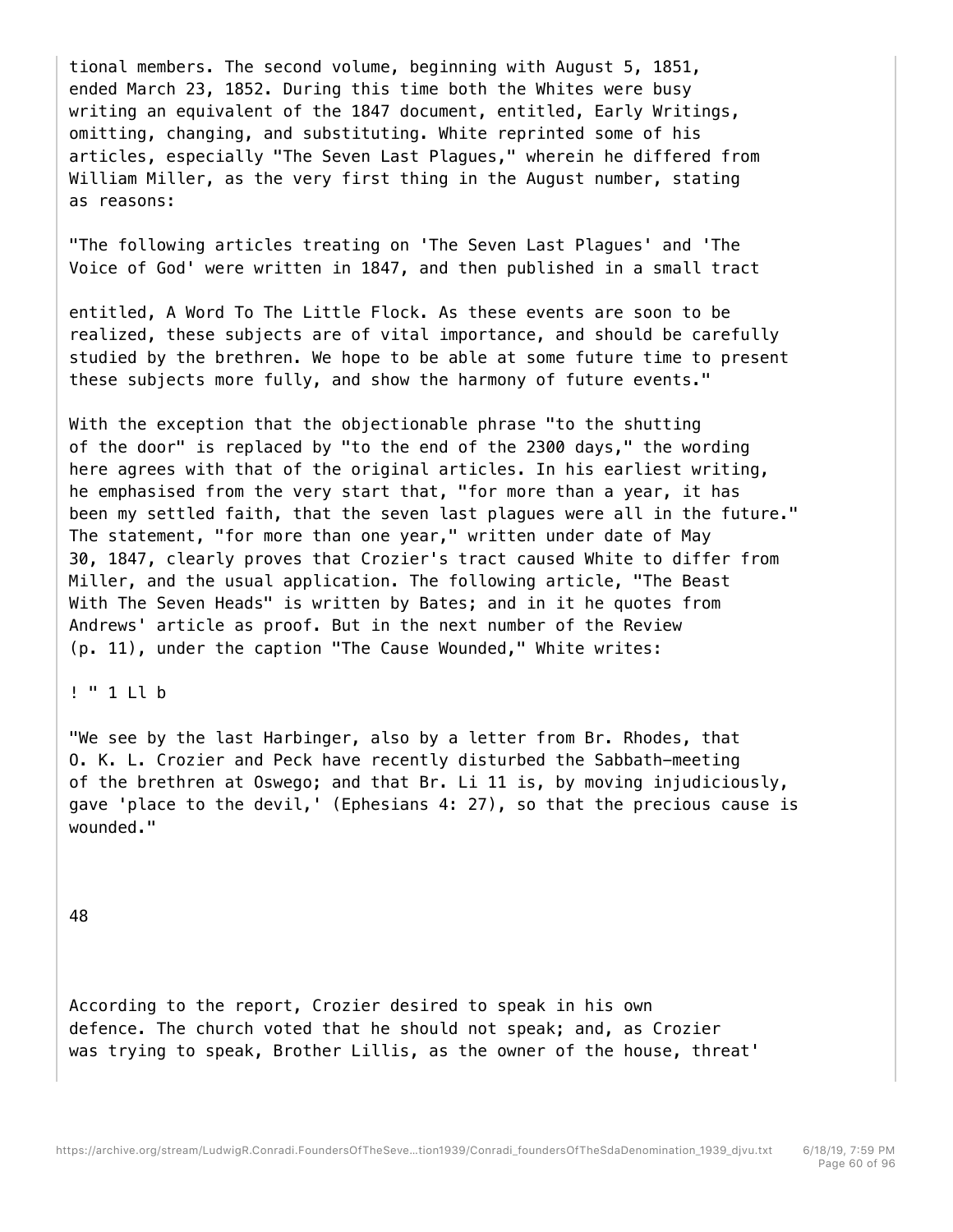ened to put Crozier out. Not only had the strife begun between Crozier and the Seventh Day Adventists; but, as the articles of James White on p. 12 prove, there was strife also between Advent Christians — those who maintained Millers views, and the Seventh Day Adventists.

"Our Present Wor\"

Under this heading, James White emphasized the new position of the Seventh Day Adventists relating to the third angel's message. White ridicules Crozier's position as to a future fulfilment of the third angel's message as "the story of Meshullam"; yet, at the same time, he commits

a far greater error by restricting the full result of the triple message in verse 12 to the third one:

"Many believe that the time has come to swell the loud cry of the third angel (Revelation 14: 9-12) and to sound the last note of warning to the scattered people of God. ... The third angel's message opens before the mind a wide field of truth, important to our present salvation. The 'patience of the saints,' the 'commandments of God/ the 'faith of Jesus' and the awfully solemn warning against the worship and mark of the beast and his image, are themes perfectly calculated to inspire faith, and lead believers to consecrate themselves and all they have to the Lord. These subjects when investigated open the plan of salvation clearly, and do not fail to show our present work.

"No other subjects will move the heart and revive the faith of tht fainting flock like these. In fact all others seem to be ineffectual.

"The story of 'Meshullam' may please the ear, and 'the age to come' occupy and divide the mind ; but we fail to see that they are accomplishing anything at this time in leading souls to 'the commandments of God and the faith of Jesus.' In fact these things are calculated to captivate the mind, and keep those from throwing their whole interest into the present work of salvation."

To proclaim the third message in Revelation 14: 941, without the everlasting gospel of verses 6 and 7 of the same chapter, would be as if a physician should warn one in severe agony against the cause of the disease, without giving him, the most important thing at the time, the necessary remedy. But, in preaching the gospel, then and there the hearer decides by his own judgment; and, by accepting the gospel by faith, it becomes to him a savor of life; but, by rejecting it, it becomes a savor of death. (2nd Corinthians 2: 16; John 12: 48). 'To preach but the message in Revelation 14: 941, without the gospel, will never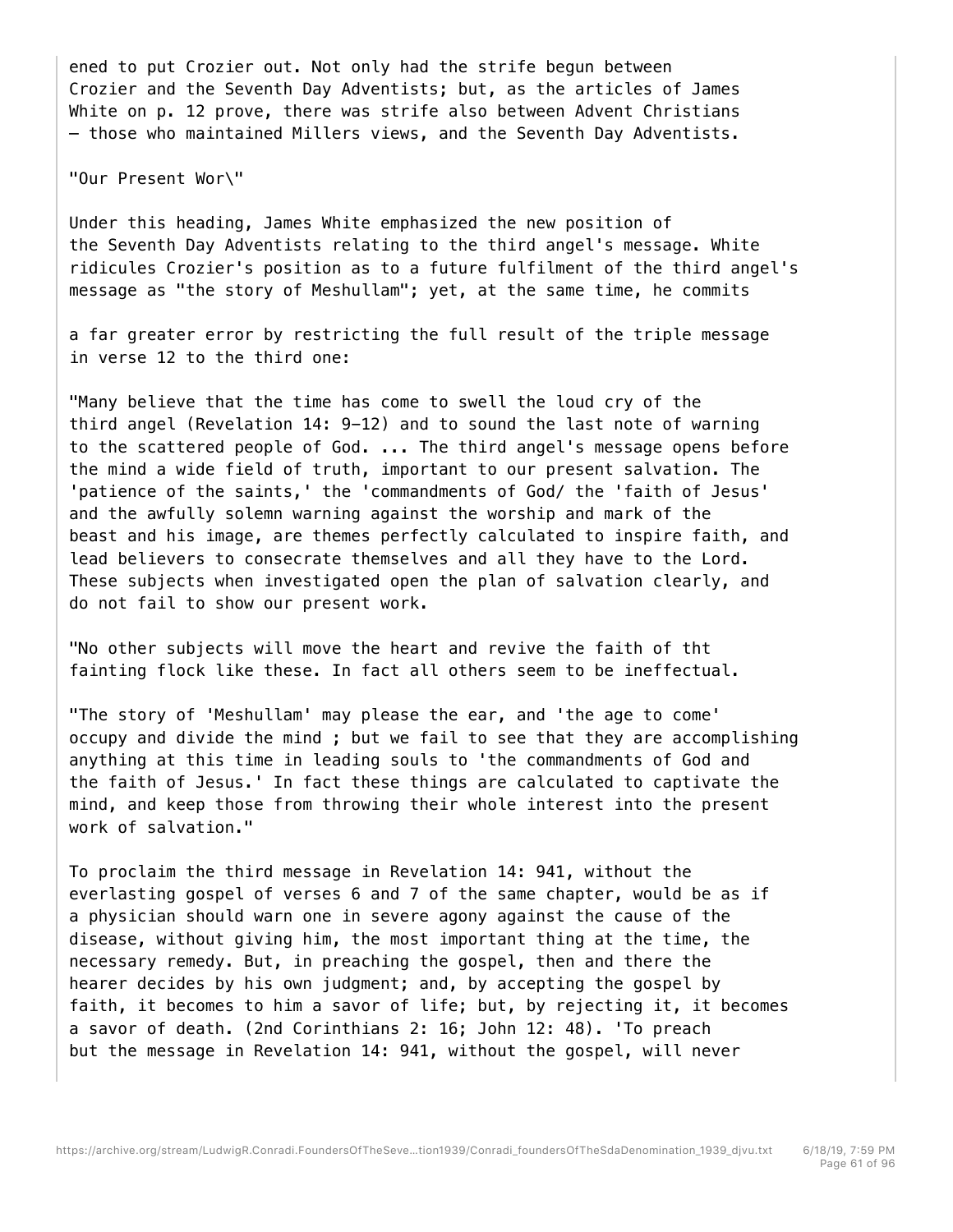create "patience of the saints," nor the "keeping of the commandments,"

49

■

nor any strength to heed the warning message. White's oveivestimation of the third angel's message is, in itself, most evident proof that, from the very start, Seventh Day Adventists have never grasped the home geneousness, the real essence, and the absolute unity of the three- fold message.

How James White Glosses Over "The Seven Tears' of Bates

Through the reprint of his own article "The Voice of God"

(1847), White had seemingly justified the time-setting of Miller, Snow, and his own in 1845, perverting Mark 13: 32. Bates's view of the "seven years" was bluntly renounced. Mrs. White had received her due for her "few months" in his article about "The Gifts." But, after all these worrying experiences, something had to be done to stop timesetting, in order to devote all the strength to the furtherance of the "Third" message. In what a shrewd manner White had planned "for

the past year" the new position, and in what clear terms he set it forth on the 19th of August, 1851, the following amply proves:

"The Time. — It is well known that some of the brethren have been teaching that the great work of salvation for the remnant, through the intercession of our great High Priest, would close in seven years from the termination of the 2300 days, in the autumn of 1844. Some who have thus taught we esteem very highly, and love 'fervently' as brethren, and we feel that it becomes us to be slow to say anything to hurt their feelings; yet we can not refrain from giving some reasons why we do not receive the time."

"1. The proof presented has not been sufficient." "We admit that there seems to be something more remarkable in the number seven than in any other number; but we are far from believing that it has anything to do in marking the time of the cleansing of the sanctuary.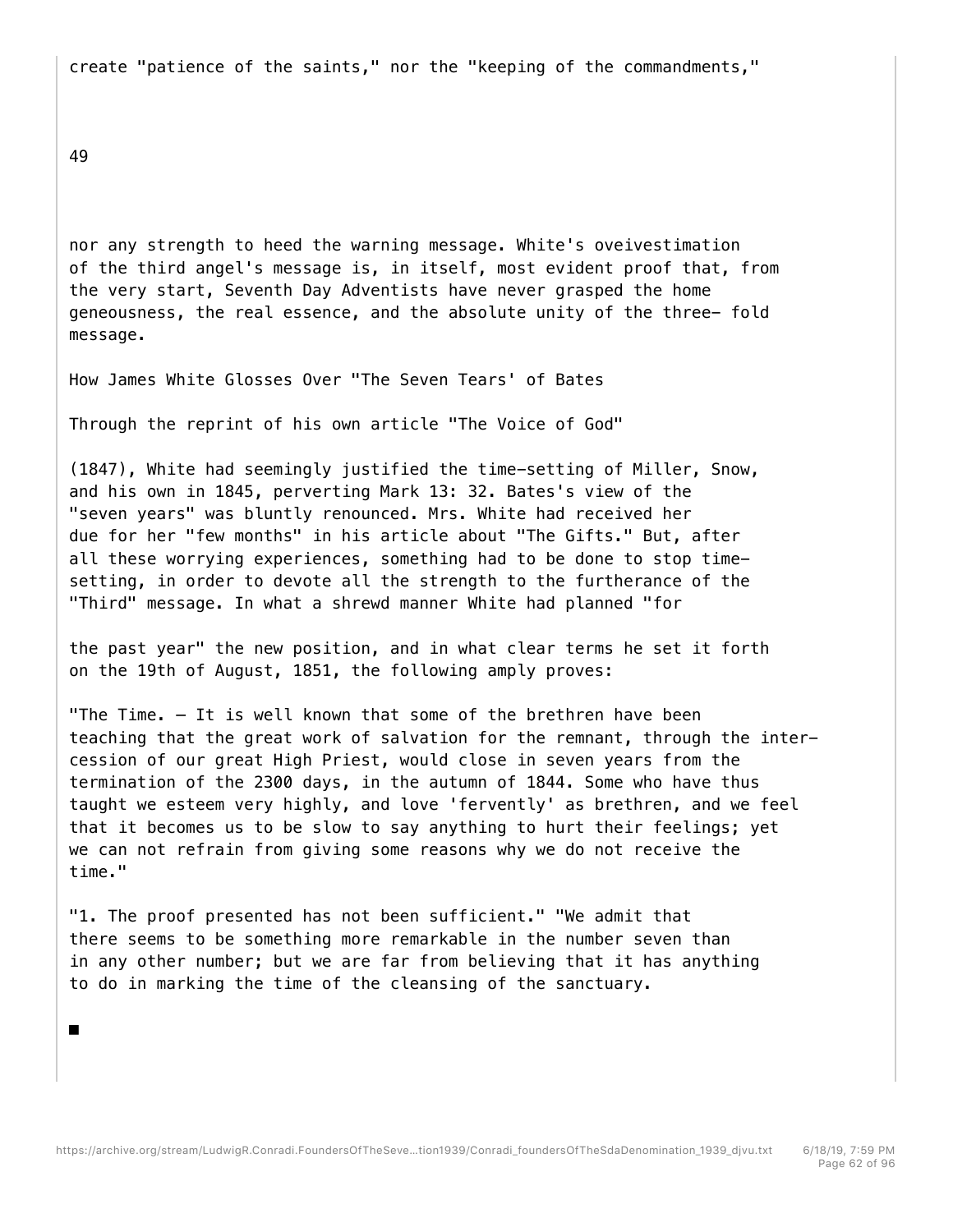"2. The message of the third angel does not hang on time.  $\ldots$ . The first cry hung on time. The hour of IGod's judgment was the burden of that message. The second closed up with definite time; but the third is so far the reverse of this, that the angel cries 'here is the patience of the saints.'

"3. We are now emphatically in the waiting time, in the time, of the 'patience of the saints.' . . . What we have witnessed, for more than six years past, of the sad results of setting different times, should teach us a lesson on this point."

"These are some of the reasons why we do not embrace the sevenyears time. We have designed to write in such a manner, on the subject of time, as not to wound the feelings of any. Let us all be patient, a few weeks will settle the question." "It has been our humble view f o r t h e past year that the proclamation of the time was no part of our present work. We do not see time in the present message; we see no necessity for it, and we do not see the hand of the, "Lord in it " ."That

50

which is to be so much lamented among us is a lack of spirituality and real interest to work for the Lord, and sacrifice for his cause in this important hour."

How, by the time of the Oswego Conference, in September, the excitement had subsided in western New York, Edson's report (Review , September 16, p. 32) shows:

"The subject of the seven-years time was not mentioned. In fact, we know of no one in this state, or in the west, who teaches it. . . . The view has been mostly confined to the state of Vermont, and we learn by Br. Holt that most of the brethren there have given it up."

"The Three Angels of Revelation 14"

As the Seventh Day Adventists denied salvation to all those Ad' ventists who did not accept their views regarding the three messages, the Advent Herald of July, 1851, published an article under this heading by one Sister C. Stowe. In this, on the strength of Isaiah 57: 14, she gave the well-meant counsel to remove such stumbling blocks. In reply, James White wrote, under a similar heading, four editorials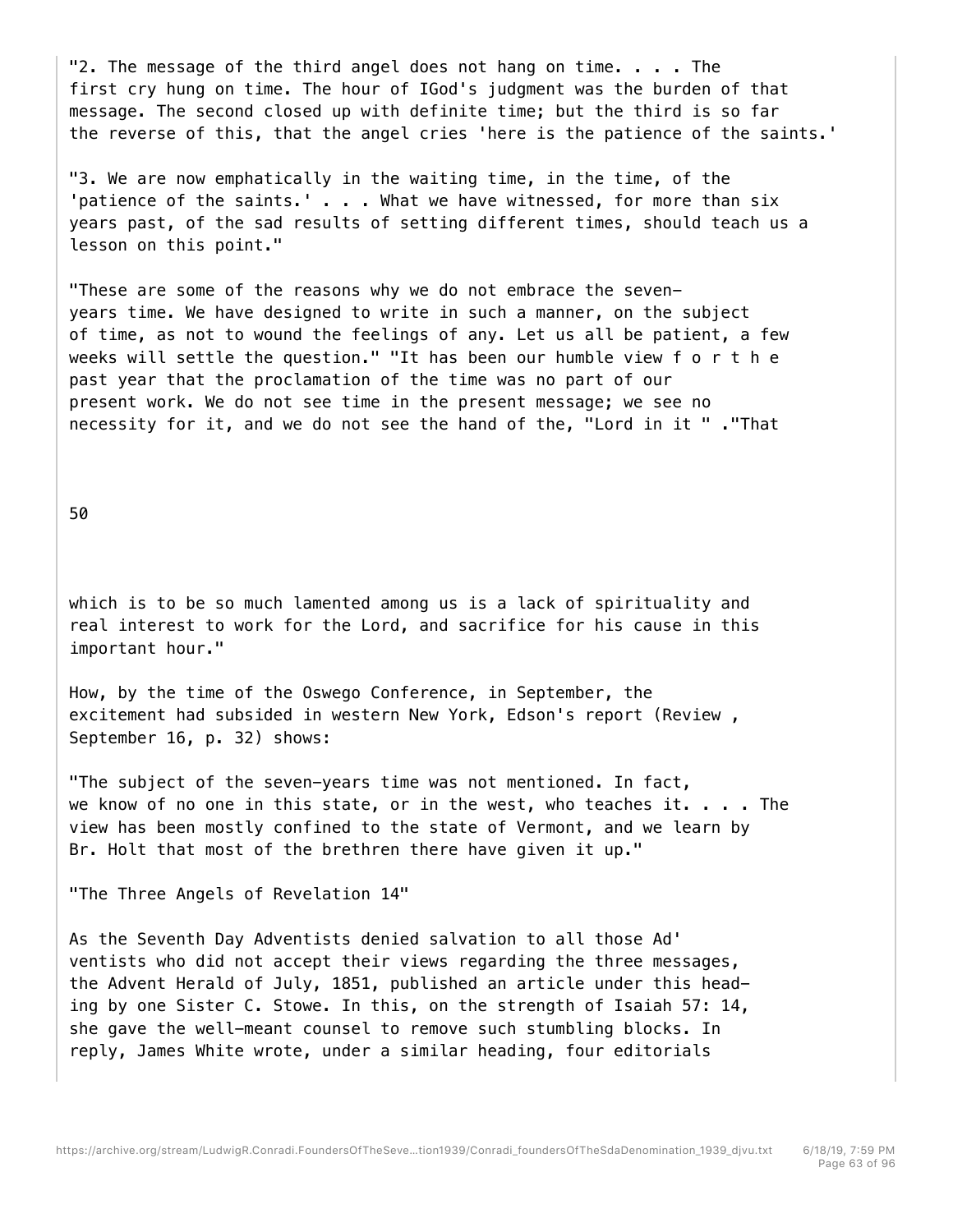(August 19, September 2, and December 9 and 23), and J. N. Andrews one, September 2. Knowing the usual Protestant interpretation, Sister Stowe asserted in substance that the first beast in Revelation 13 applied to the Roman civil power after the abrogation of the imperial civil power, whether exercised by Germanic kings or by Roman popes as worldly rulers. The two-horned beast applied to the Roman hierarchy, exercised by Roman popes, cardinals, bishops, priests, and monks. Like a lamb the hierarchy claims to take the life of no one; but, at the same time, instigates the death of millions by imperial interdict, the papal ban, and the inquisition. The imperial power having received its deadly wound A. D; 475 (Revelation 8:  $12*$  TJ: 3), the ten kings, with the papacy, persecuted the saints during 1260 years until, as a divine judgment, the pope was sent into captivity. (Revelation 13: 10). During the 1260 years, the papacy had formed an image of the ancient imperial power, and had persecuted the saints like a dragon.

Waldo, Wycliffe, and Luther had proclaimed the three messages in the centuries past. But, regarding the United States of America:.

"Neither Protestantism nor Republicanism ever exercised all the power of the first beast; never caused the earth to worship the first beast; never were on friendly terms with him ; and above all, never had power to cause that as many as would not worship the image of the beast, should be killed; nor ever made any image that exercised, or possessed that power."

White's reply (p. 20) reveals his own stupidity:

51

"On the other hand, C. Stowe, labors hard to remove the bounds, and carry the messages of the three angels back to the 12th, 14th, and 16th centuries, to the days of Waldo, Wycliffe, and Luther. But as the history cited does not at all fit the prophecy, we think the view nearly as absurd as that which places the three messages after Christ is seen coming.

"We will here give extracts from a Tract on Prophecy,' published by J. V. Himes, entitled 'Our Specific Work': 'Does this messenger symbolize a class of teachers? Such has been the general understanding of expositors. Mr. Wesley and Dr. Benson so interpret the passage. On this point there is great unanimity. It is plain from the fact that it is said to preach. . . . Mr. Wesley and Dr. Benson make this messenger symbolize the Protestant Reformers in the days of Luther. With their views agree a mass of expositors. This commission, however, can not be Luther's.' "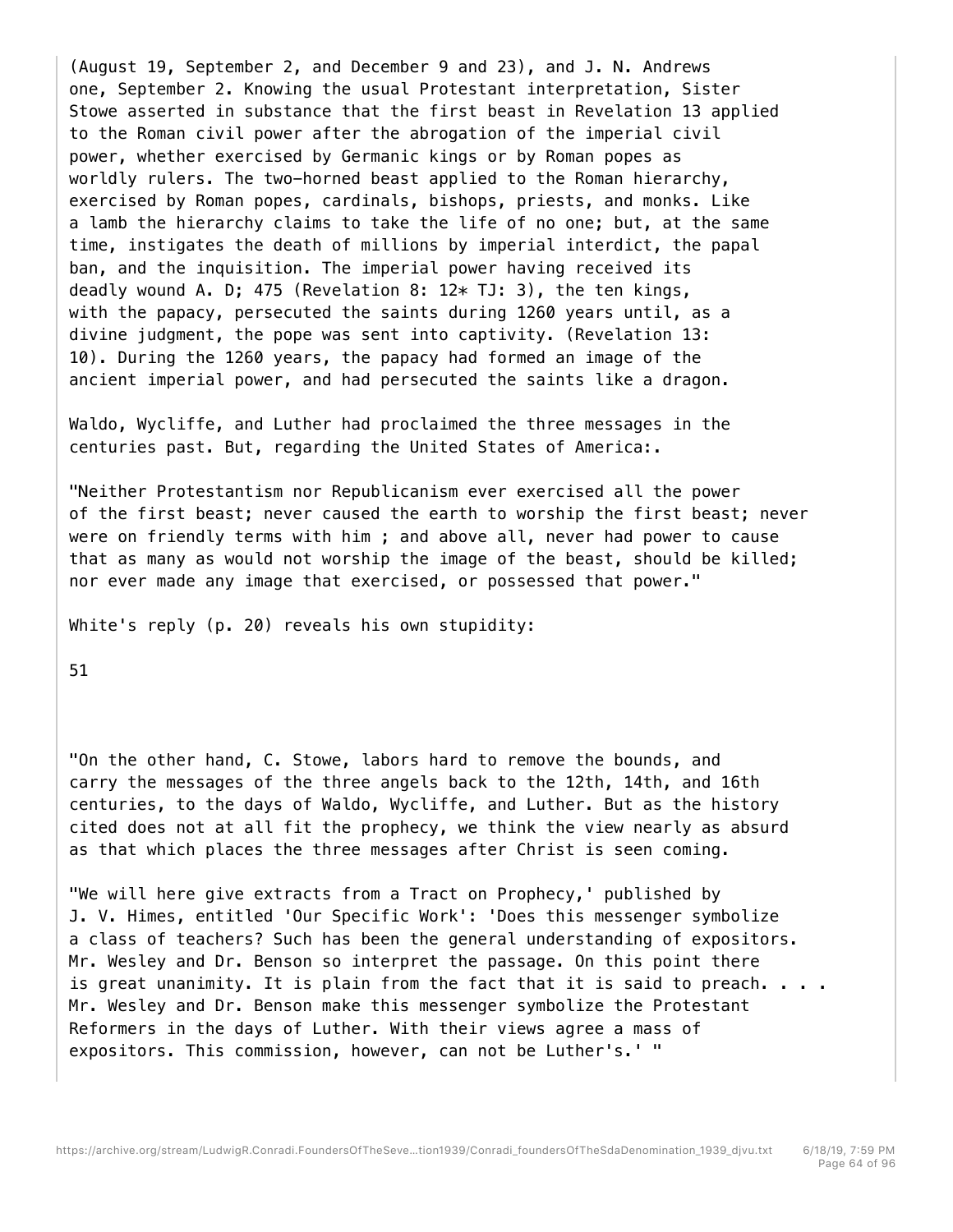When White and Andrews began to claim that the Seventh Day Adventists were the first who actually fulfilled the third message, they were well aware that a mass of expositors, among them John Wesley and Doctor Benson, placed the beginning of the fulfilment of all three messages in the time of the Reformation. Yet this claim of so large a number of expositors, according to Mr. White, is simply "absurd;" also that "the three messages are to be given at the same time is as absurd as to teach that the seven angels of Revelation all sound at once." (p 20). Andrews, a youth of twenty one years, on p. 21, dares to declare:

"It is a little short of downright folly to apply these messages to the period when the church was in the wilderness, and the witnesses were clothed in sackcloth."

Were not the 1260 years of papal supremacy, when the church of Christ had to flee into the wilderness before its persecutors, the very time during which they in sackcloth, like the ancient prophets burdened by the Lord, proclaimed the everlasting gospel in its purity, pronounced the day of the judgment of great Babylon, and warned against the worship of the beast and against receiving its mark? Or was it more proper to wait till the very end of time, when the power of the papacy was broken, and the persecution was in the past? Was the real fulfilment possible, then, when no death penalty threatened the saints? Hear Mr. Whites objection, repeated here (p. 70), as previously, in 1847, in his own article "Time of Jacob s Trouble." (A Word to The Little Floc $\backslash$ , pp. 9-10) :

"The true saints will be brought into a similar situation, at the time of the fulfilment of Revelation 13: 11-18. Not that the saints will be killed; for then none would remain till the change; but to fulfil this prophecy, a decree must go forth to kill the saints, which will cause fear and distress."

52

And hear what the prophetess White declared in her first visions (A Word to The Little Floc\, pp. 15, 19) :

"At our happy, holy state the wicked were enraged and would rush violently up to lay hands on us to thrust us in prison, when we would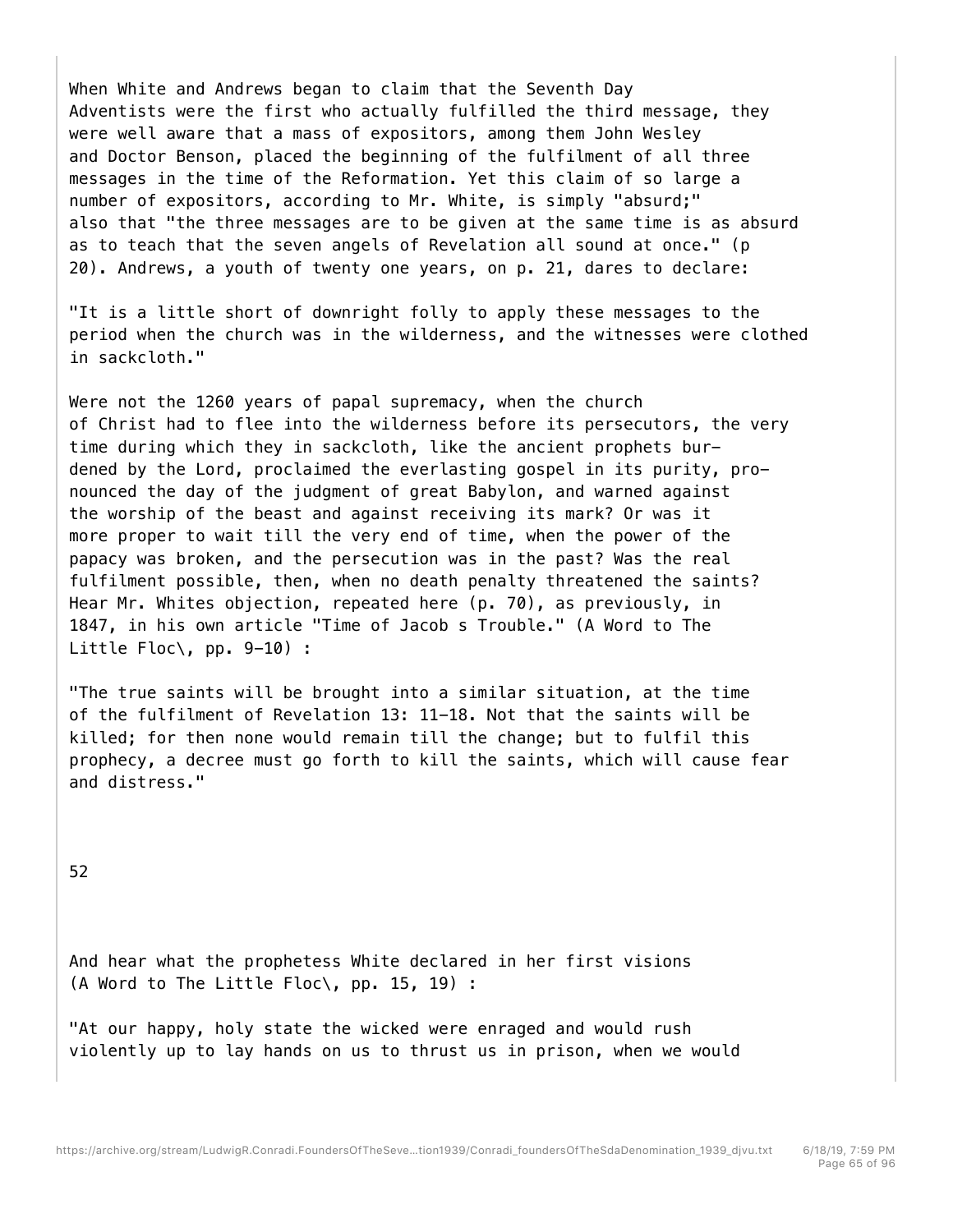stretch forth the hand in the name of the Lord, and the wicked would fall helpless to the ground." "They raised the sword to kill us, but it broke, and fell, as powerless as a straw."

In reply to these articles of White and Andrews, Sylvester Bliss, a man of great literary ability and the able editor of the "HeraW from 1842 to 1863, set forth the historic fulfilment of Revelation 14: 642 in the three articles in April and May, 1852, of that paper, proving that the preaching "must be at an epoch having a considerable period between it and the end:"

"These considerations point to the epoch of the Reformation, when the midnight darkness of the dark ages began to be scattered before the uprising and onward progress of truth and knowledge. Then appeared a body of religious teachers, aided by the then newly discovered art of printing, who so brought the scriptures out from their obscurity, opposed the pretensions of the Papal hierarchy, and by the clear teaching of the word so secured the spread of the gospel light and liberty, that they might appropriately be symbolized by an angel coming down from heaven and enlightening the earth with his glory. The descent from heaven of the angel would then symbolize the heavenly origin of the doctrines then promulgated. His mighty power and the strong voice . . . would symbolize the greatness and earnestness of the movements and mighty results which were affected by it. And it could only be fulfilled by some great and mighty movement like the Reformation."

"Pious Fraud!"

Immediately following Edsons report of the Oswego conference, the Review of September 16, 1851, prints the following notice:

"The Pamphlet, Experiences and Views, of 64 pages, will be ready in a few days. The edition will cost about \$100, of which \$38.40 has been sent in. Those only who are interested in it are invited to see that the amount is furnished."

Several things about this short notice seem strange: The full title is missing, there is not a word as to who is the author, and no kind of recommendation. The publisher emphasises that only one-third of the amount required has thus far been sent in, and he only desires aid from those who are interested. James White, himself, wrote the preface, and his ideas correspond with his statements in the April number :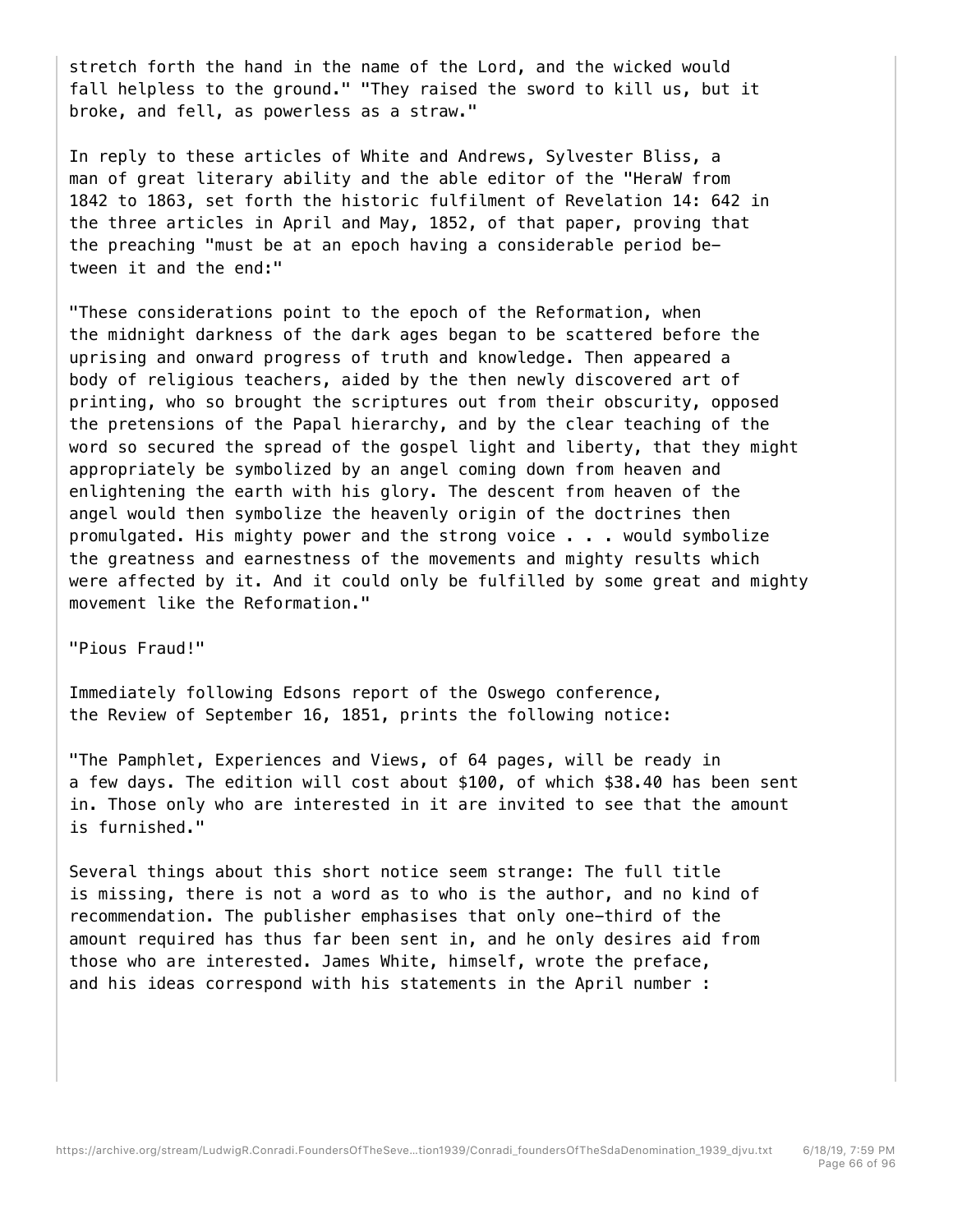Preface of the first edition/ We are well aware that many honest seekers after truth and Bible holiness are prejudiced against visions. Two great causes have created this prejudice. First, fanaticism, accompanied by false visions and exercises, has existed more or less everywhere. Secondly, the exhibition of mesmerism, and what is commonly called 'the mysterious rappmg, are perfectly calculated to deceive, and create unbelief relative to the gifts and operations of the spirit of God."

As proof texts, he only mentions Acts 2 : 17; Joel 2 : 28. 'Knowing that mesmerism is dangerous, he had nothing to do with it. , But to what a degree, about that time, he tried to prevail on his own wife to quench her spirit, one can see from his article "Gifts of ^he, Gospel Church and also in this short notice. He gives not the slightest hint that he has omitted anything from her first visions! In order to eliminate from memory the tract, published in 1847, he calls this "the first edition That the whole thing was an intentional "pious fraud" can easily be discerned from the fact that the visions are not given in their chronological order and that the most important vision, that of February r» 1846 is given without date, and inserted between visions of later date. That there was at that time no great demand for this new publication is evident from the fact that the contributions for it came in rather slowly By March 6, 1852, \$82.50 had been received, and James White, as publisher, declared, on March 31, 1853:

th " We ,. have ° n hand a quantity o£ the Pamphlet entitled A Sketch of the Christian Experience and Views of Ellen G. White. The author has recently added a few notes of explanation which make the little work of more interest As it was not fully paid for by donations, we conclude to sell it at ten cents a copv.

It seems very strange that, in the usual list of publications, this pamphlet is not mentioned; and that during these years Mrs White wrote no contributions for the Review. Under all the circumstances it was evidently thought by the editor that silence would be the best means of causing the small 1847 edition to be forgotten, and to establish faith in the pious fraud" of 1851. On January 10, 1854, there is a notice of a Supplement to Christian Experience, 52 pages/ price 6 cents.

Seventh Day Adventists Secure Their Own Publishing Plant In

Rochester, In 1852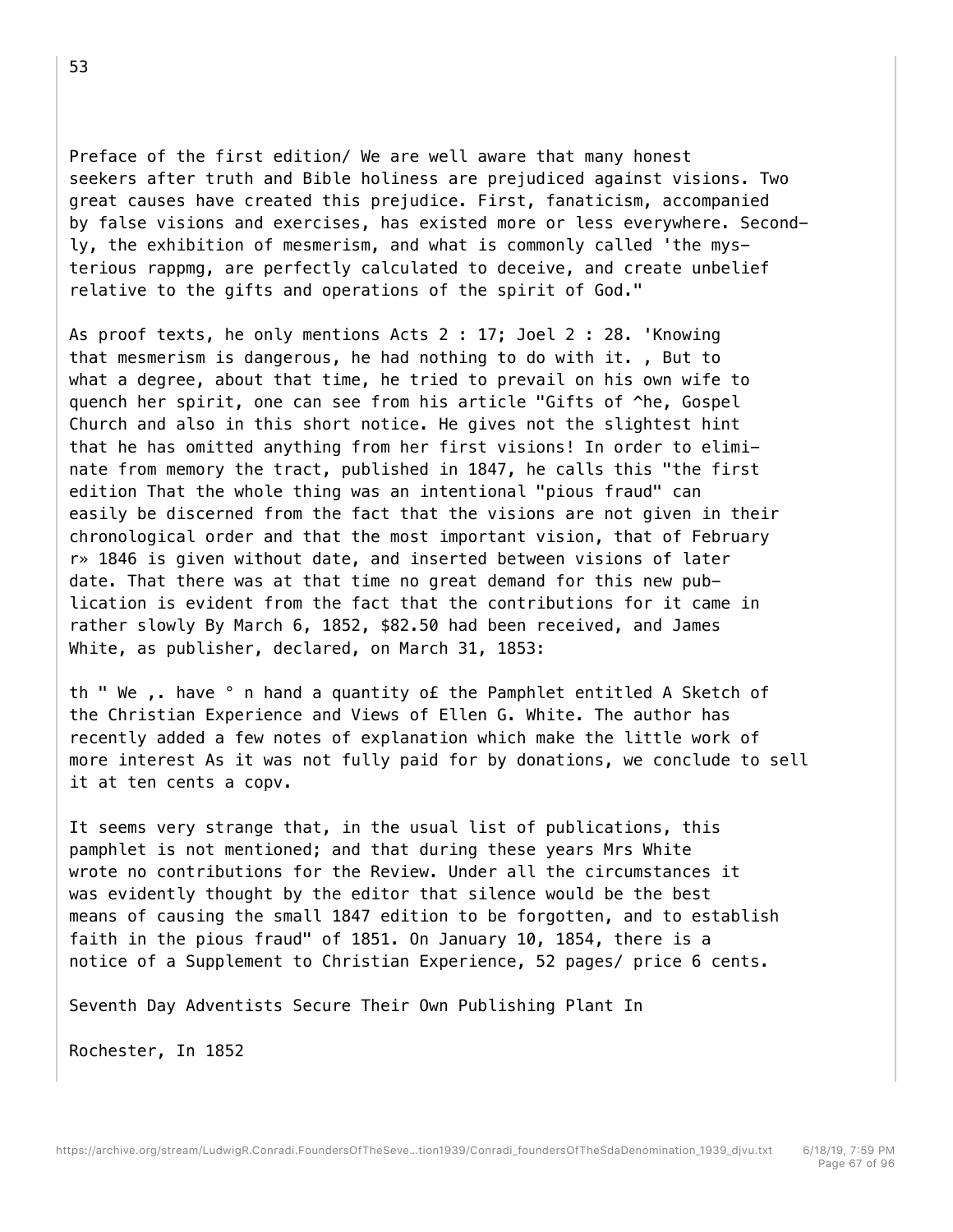• Until this time, all printing was done in outside offices, which kept open on the Sabbath. Under most discouraging circumstances, the publishing work of the Seventh Day Adventists was removed in April 1852 to Rochester, New York. But Edson advanced funds from the sale of his farm to purchase a Washington hand-press, with type and material for fitting up the office.

54

## "Croziers Mutilated Tract Still Recommended by White in 1852."

Already the last numbers of the second volume were crowded with articles concerning the Sabbath. Editor J. Marsh of the Har $*$ binger, devoted his paper to the "Age-to-Come" and the "No-Sabbath" doctrine. This furnished Crosier the sought-for occasion to make use of the Harbinger from November, 1852, for a similar purpose. It was quite easy for Andrews to meet Crozier's new arguments that Revelation 14 would be fulfilled during the millennial age. Regarding the Sabbath, Andrews launched nine long articles against Crozier. Later, these were put into a 48-page pamphlet, 4000 copies of which were printed. Dr. J. H. Kellogg told the present writer that he had called on Brother Crosier and found him of a very kind disposition. As the Doctor was then a typesetter in the Review office, at Battle Creek, Michigan, he found the cellar still full of the unsold tracts issued against Crosier, as there was no demand for them, after the tiresome nine articles had appeared.

James White took special care to reprint in the four numbers, September and October, of the Review, under the captions fci The Sanctuary 1 ' and "The Priesthood", Crosier 1 s mutilated tract (pp. 68-69, 76- 77, 84-85, 90-91). He thus introduces it:

"This is a very interesting and important subject. And wc hope that it will be fully brought out by some one soon, and presented to the readers of the Revieiv."

J. N. Andrews responded to this request, and from December 23, 1852, he published in the Review four articles, headed "The Sanctuary" (Vol. Ill, pp. 121, 129, 137, 145). As for the correct chronology, Andrews cites the reader "to a very valuable work of S. Bliss, entitled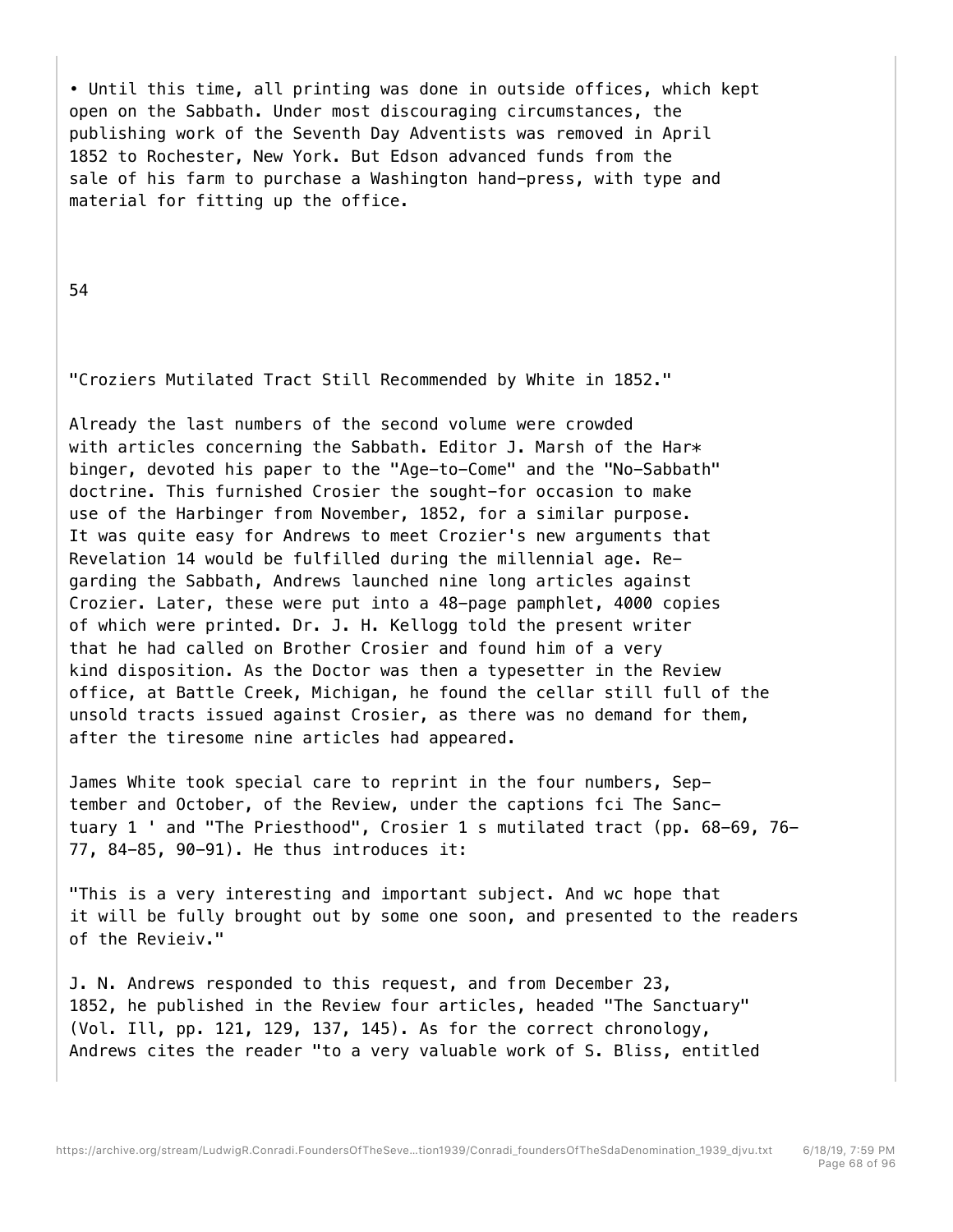Analysis of Sacred Chronology." As authorities that "The Most Holy" should be anointed at the end of the 70th week, he referred to Litch and Professor Whiting; but entirely overlooked the fact that since the Most Holy was at that time anointed, it was also from that time in use. As to the cleansing of the sanctuary he follows Crozier, stating that:

"The following valuable remarks on this important point are from the pen of O. R. L. Crozier, written in 1846."

But in so doing, he erred with him in not sharply distinguishing between the scapegoat and Azazel. As the two birds (Leviticus 14: 49 ff.) were necessary to cleanse from leprosy, so likewise there were two goats necessary to represent the wonderful atonement work of Christ.

## 55

From the March number of 1853 (p. 184) we learn that, by this time, there was also ready a 3000 edition of Andrews' tract on the sanctuary. But in the same Review there was also a continuation of a long poem entitled "The Warning Voice of Time and Prophecy, " in which Uriah Smith praised the work of the Seventh Day Adventists as a wonderful fulfilment of prophecy. With him, a new star had arisen, who, from July, 1854, took the place of Bates on the publishing committee; and who, from December 4, 1855, also took the place of James White as editor. From March 21, 1854, he wrote about the sanctuary. His articles were printed as a pamphlet, which, by 1877, had grown to a

book of 244 pages in size. In his preface, he praised Andrews as "die pioneer in the presentation of the subject."

The writings of Uriah Smith and Andrews about the sanctuary sufficed, and poor Crosier, who according to Mrs. White's vision and her letter of April 7, 1847, had "the true light on the cleansing of the sanctuary"; and, who according to God's own "will" wrote out the view, was no longer quoted. But from the Advent Christian History (p. 249), we learn that, at their meeting in Leroy, near Battle Creek, Mich., the Advent Christians extended a call to Crosier to preach the gospel :

"Pursuant to notice, Brethren from various parts of Michigan assembled at Leroy, Calhoun Co., in Oct., 1858, and after mutual discussion heartily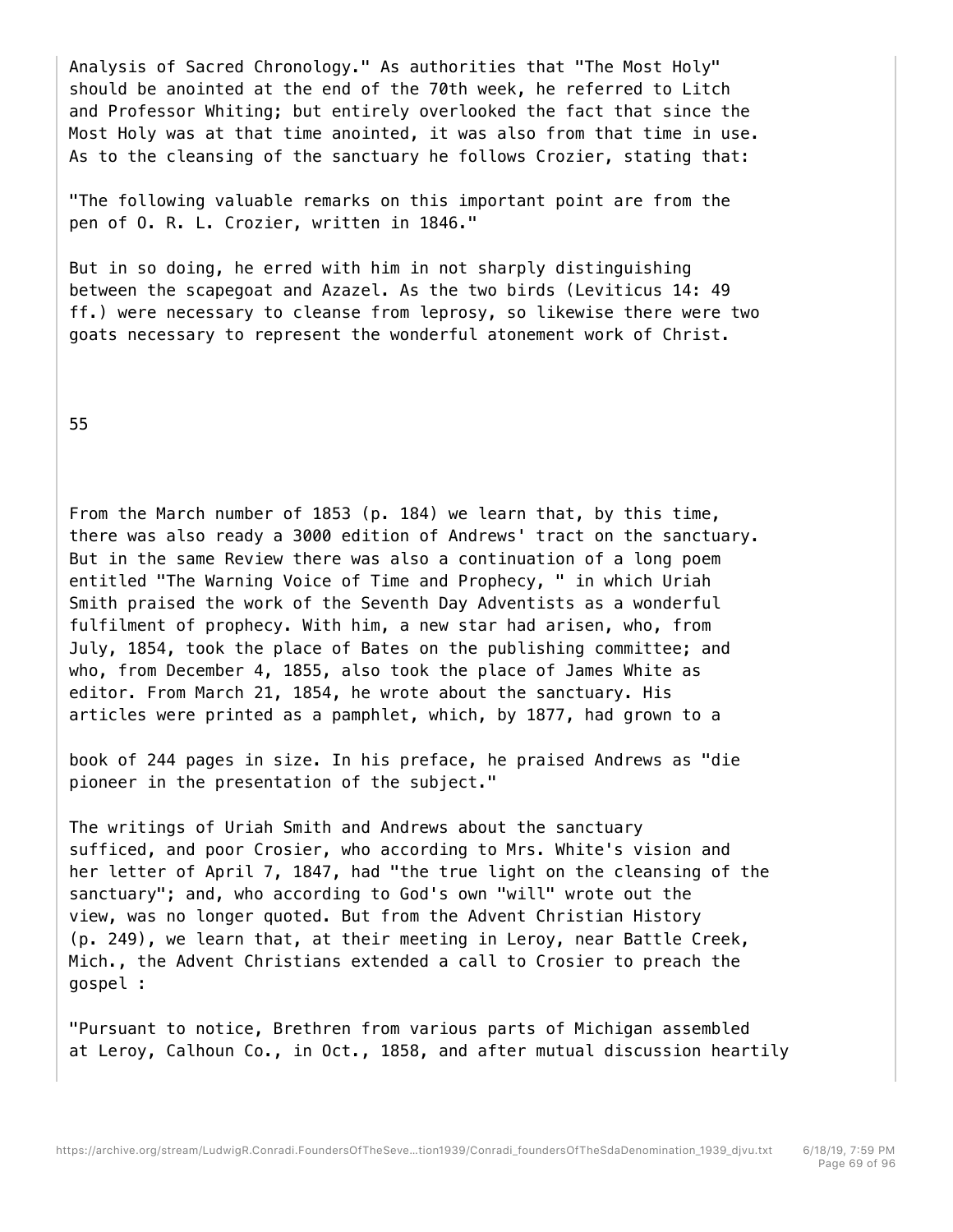concurred in organizing under the name of Michigan Church Conference, elected officers for the year, appointed three evangelists : Miller, Seymour, O. R. L. Crozier."

Croziers Own " Reminiscent S\etch" in 1900

According to the same work (p. 251), he was appointed, in 1859, to present and discuss "Prophecies relating to the present." From the Review of July 3, 1860, we learn that, during a Seventh Day Adventist Conference, held at Caledonia, Michigan, he asked, in the tent, that he be granted ten minutes time to state some facts. As this was refused, he then spoke outside the tent. But, as late as 1900, when he was eighty years of age, he furnished "a reminiscent sketch" for the Search' light, published by E. P. Dexter, at Battle Creek, Michigan, who kiridly gave me a copy of the paper, and also a cliche of his photograph. From his sketch is quoted the following:

"Perhaps it was the Midnight Cry of the parable that made such a stir a little more than fifty years ago. The church had been put to sleep by Dr. Whitby's Temporal Millennium, and the cry: 'Behold He cometh !' woke us up. There was so much to learn and to do in so short a time, if it was not all learned and done just right, it would seem that we might

56

be excused. Clearly those who tried to learn and to do should be kindly patient with another. Perhaps, unfortunately, we have been smitten with the sect mania and have added to Babylon about a dozen daughters. If so, better be 'coming out.' How to do it? Well 'most any' can answer that: (!) Don't be selfish. (2) Always be willing to trade error for truth. (3) Be sure to stand squarely on the New Testament; then you will not be far from the. Old Testament, too." "Now we know that there is no prophetic period having the appearing of Christ for its terminal event. His second coming is a theme so bright and so good that when the church looks at it and the first resurrection, they do not care to notice anything else; for when he is here all will come right. But waiting, studying details, is a means of grace. How many things intensely interesting cluster about the glorious Advent. Standing in 'the time of the End— No! Running to and fro in it— the great Head-Light reveals in the blessed word, and in the beautiful world, so many things that had to be, that we become reconciled to our disappointment. And so the Lord would have it. You remem-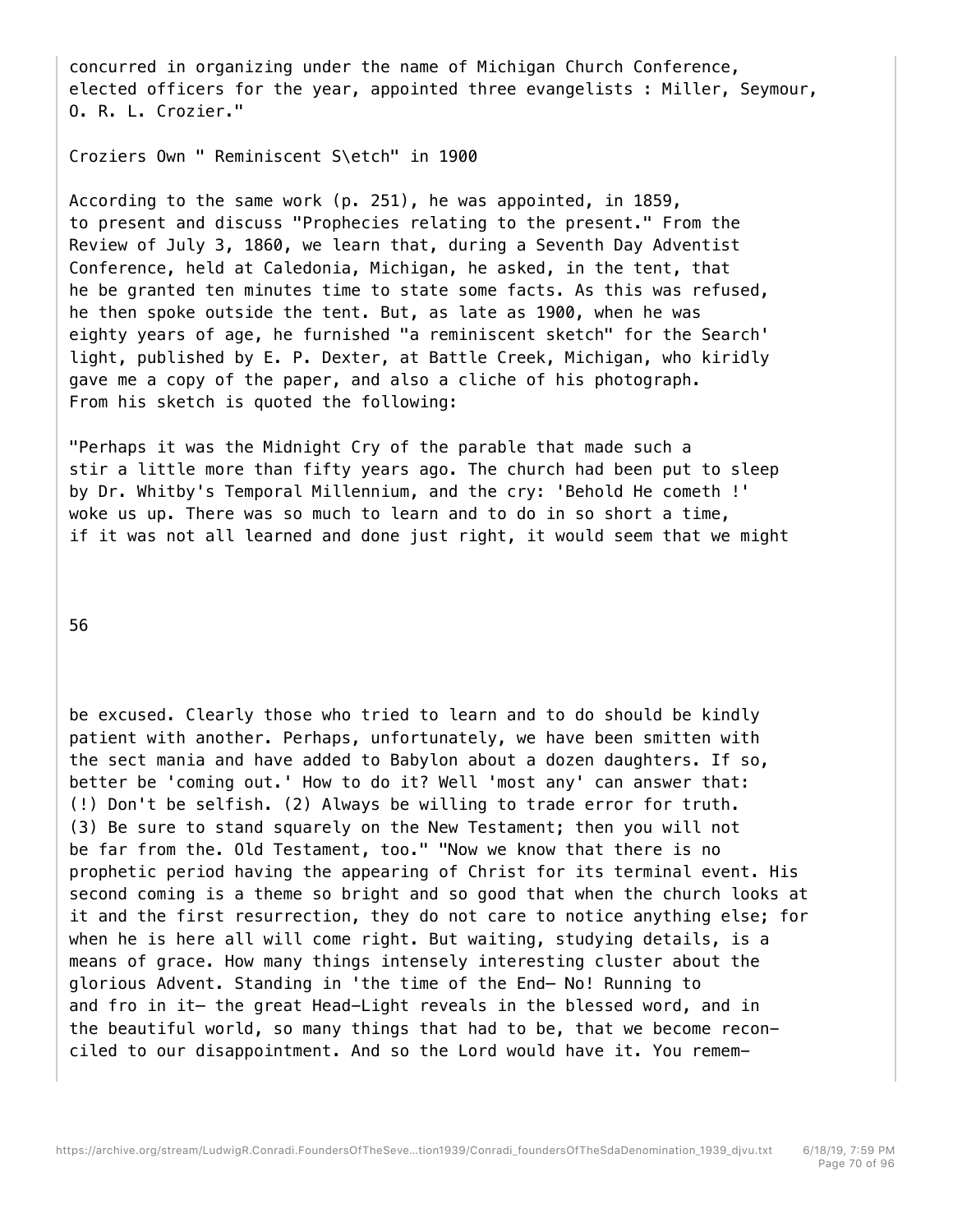ber how he said to his disciples, when they could not endure him to go away: 'If ye loved me, ye would rejoice, because I said, I go unto the Father: for my Father is greater than I.' And 'If I go not away, the Comforter will not come unto you : but if I depart I will send him unto you.' What a wonderful chapter the Comforter has put in the history of the world and the church. Jesus has not been idle. He has kept his angels, myriads of them, busy watching and touching every detail. And think of the fruits,— the Gospel to the Gentiles, the army of martyrs, the millions of households in a large portion of the world, serving God constantly for more than 1800 years. And each individual saint to be looked after (and each sinner, too), and every ruler, and the nations struggling with each other  $-$  'so far, and no further'  $-$  the grand result working out under the Comforter's administration. When the timid disciples come to see it, how glad they will be that Jesus did it Just so."

As A Main Evidence, Andrews Misuses A Statement J^ever Made

by Luther

Andrews and White had written a considerable number of articles for the Review, partly to refute Crosiers view that the messages in Revelation 14 were not to be proclaimed till the millennial age, partly also to refute the statements in the Advent Herald that their proclamation had already begun in the middle ages. Meanwhile, Crosier s followers had grown to a considerable number, and the Herald also remonstrated. In order to refute both, Andrews launched, beginning January 23, 1855, eight articles in the Review, which, in the fall of that year, appeared as a pamphlet, entitled The Three Angels of Revelation 14: 642. Here Andrews makes the following statement for the first time, as counter-proof, that Luther never proclaimed the Messages:

"Martin Luther did not make this proclamation, for he thought the judgment about 300 years in future. And finally the history of the church presents no such proclamation in the past." "Its total silence respecting

57

such a proclamation is ample proof that it never was made, and should put to silence those who affirm that it has been made." (Review, Vol VI p. 162.)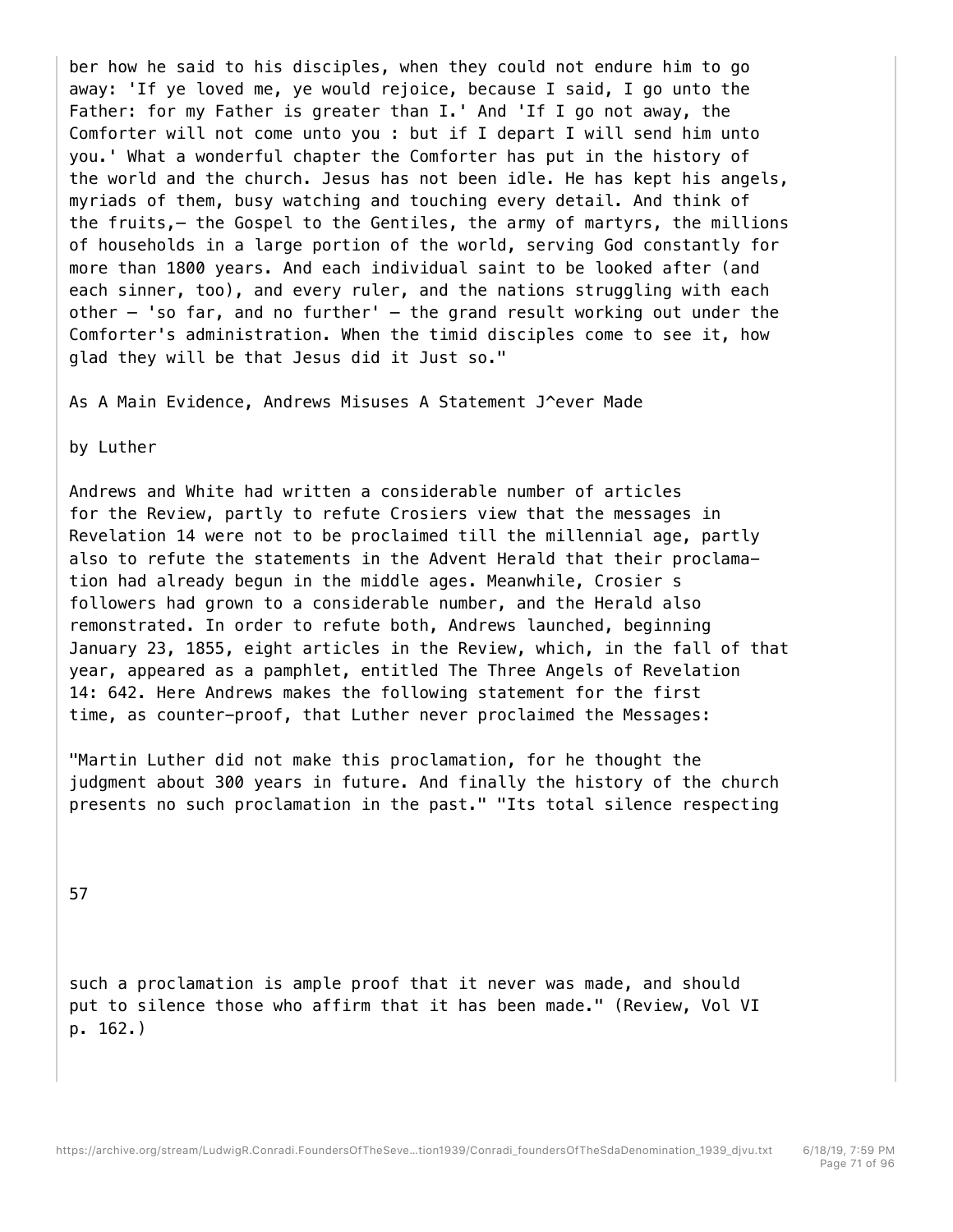Andrews does not tell where this quotation is found, but Winter uses it already in 1844 in the Advent Harbinger, page 71, without saying where Luther's statement may be found. In his book entitled, The Voice of the Church on the Coming Kingdom of the Redeemer' published in 1855, D. T. Taylor was in full harmony with S. Bliss to the end that the Advent message never ceased its warning. In 1881, Hastings revised the work, and in his preface (p. ix), he queries:

"How are we certain that the judgment is hundreds of years distant from us, when, for ages past, the church has considered it near to them"' Have we a new revelation? Has God not rather proclaimed that the hour of his judgment is at hand? Has he not said, 'Behold I come as a thief?"

In an array of seven hundred prominent witnesses, who expected that the Lord's coming was imminent, quite a number of statements are given from the pen of Luther, and of Melancthon (pp. 154-159). But among them one is quoted that seems like a shrill discord among all the rest:

"Near the time of his death, he said, I persuade myself verily that the day of judgment will not be absent full 300 years more. God will not can not, suffer this wicked world much longer" (Table Talk Chapters 1 and 9.) ( ?) . '

Table Tal\ was not written by Luther, and in vain did the present writer hunt in the German editions for such a statement, even in the new Wittenberg edition. The statements from Luther's own pen state the contrary, beginning in the year 1522 and ending near his death in 1545:

1530. "The world runs and hastens so surely to its end that I am

often strongly impressed that the last day will come sooner than we can

£l" s h the translation of the Holy Scriptures." (Erlangen Edition, XLII 232-321, on Daniel.)

"For the gospel has therefore shone so clearly forth now in order that Christ will execute both pope (which he has already commenced) and Turk and check their power, to fully redeem us by his glorious appearing which we expect daily." (Erlangen Edit., XLI, 225, Hes. 38-39.)

1534. "For we are now as Dan. 2 states only the last toe of the great image. Wherefore have we, having reached the end of the world, the defiance, that is but a little while, we are now about to take the last' leap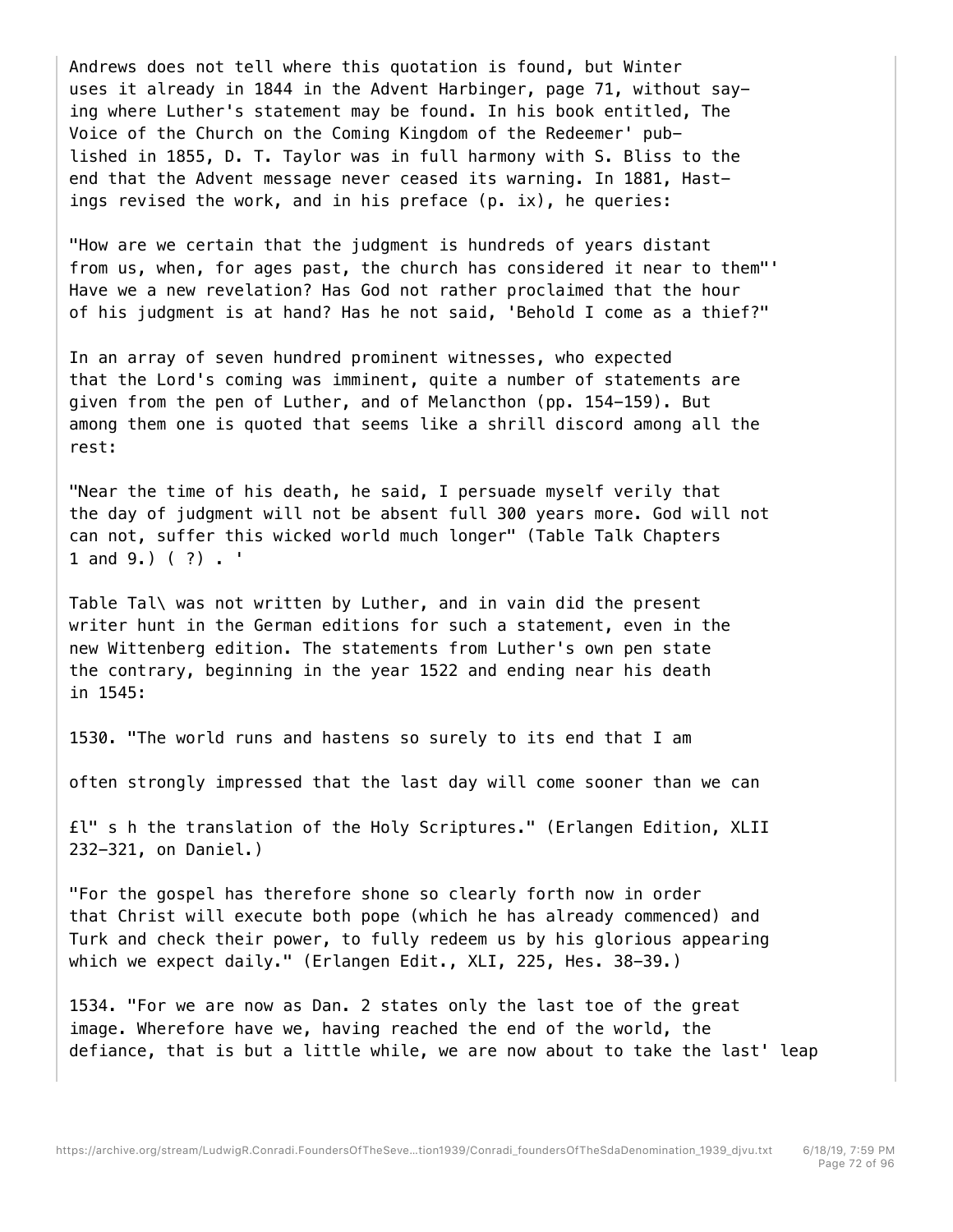? n r d i7f ~ e t U f w s }l\*l l al] be Sieved with Christ." (Erlangen Edit, LI, 153. To I Cor. 15.)

58

Elliott (Horae Apocolypticae, II, 134) testifies about Luther: "The prevalent idea of its being near at hand, remained with him even to his dying hour."

His great consolation was always that the day of judgment had surely dawned upon the papacy with the renewed light of the gospel. So that, at the time of the burning of the papal bull, he exclaimed :

"O Lord Christ! Look down upon this, let the day of judgment come and destroy the Devil's lair at Rome. Behold him, of whom St. Paul spoke in 2nd Thessalonians 2: 2-3 ff." (Weimar, edit. VI, 453.)

That Taylor is used as an authoritative source is clearly shown by the Great Controversy (edited 1911, pages 302-303) . Andrews is utterly disregarded, but Taylor-Hastings is stressed in a few lines opposite on page 335 about Luther giving the message with growing loudness:

"We are past the age of darkness. A mighty voice began three centuries ago (written in 1855) to 'proclaim the hour of God's judgment at hand.' It waxeth louder and louder. The Lord cometh !"

From this very Taylor, who made such a positive statement about the proclamation of the judgment hour ever since the Reformation, Andrews dared to garble his apparent evidence that Luther never could have fulfilled Revelation 14! This false statement Seventh Day Adventist writers still retain in their works, though the present writer, in his letter of June 2, 1931, called the attention of Editor Wilcox and five other Seventh Day Adventist leaders to its spuriousness.

"The Impelling Force of Prophetic Truth"

This is the title of a work of over 600 pages, the material for which the present writer collected in the British Museum library during a period of six months research, to provide a mass of material, as evident proof that the statements of the Advent Herald and Editor Bliss during the years 1851-1852 were sound, and not "absurd" as White and Andrews contended. But that the contrast might be even more striking,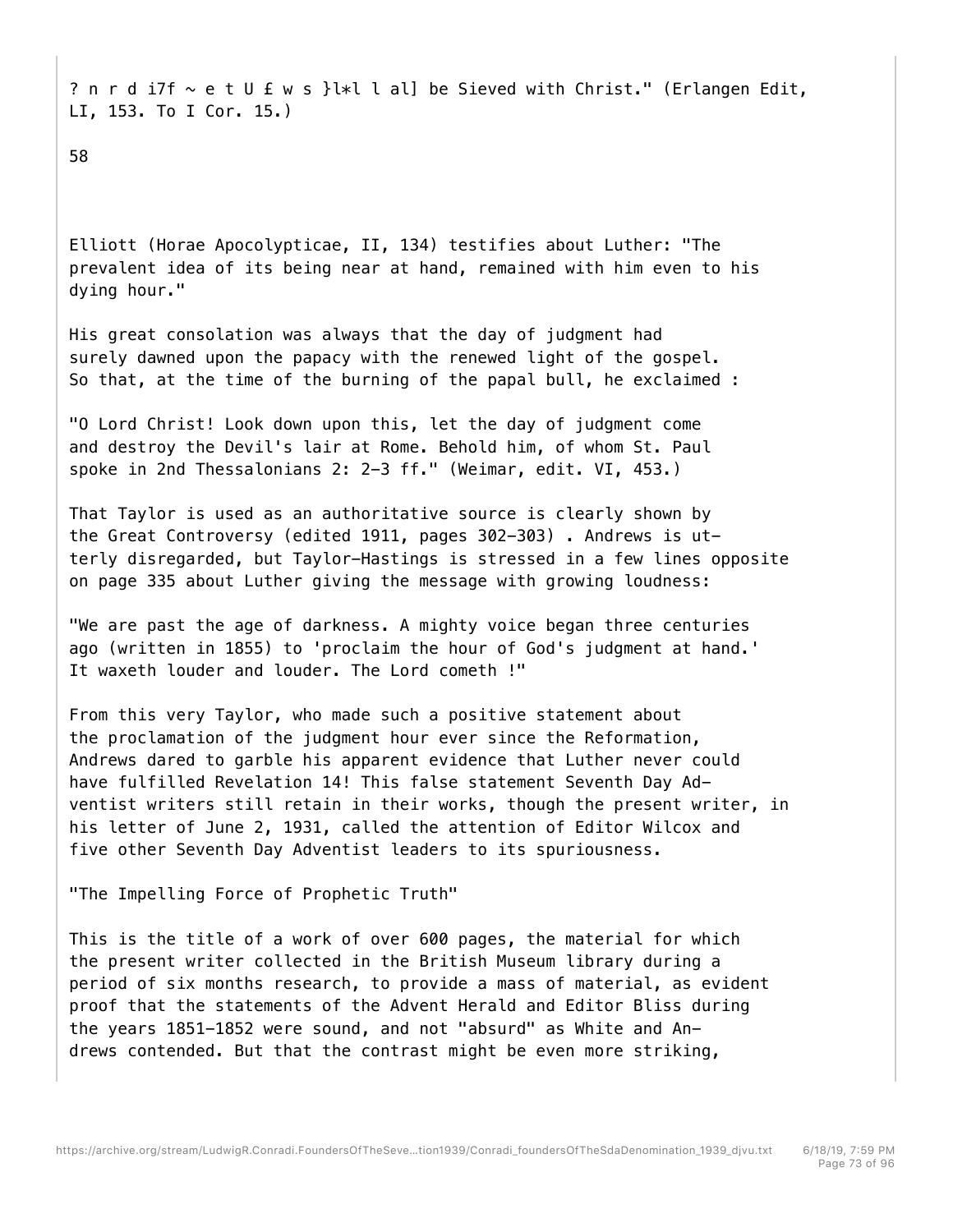we add what Uriah Smith (Thoughts on Daniel and Revelation, Watford, 1921, p. 554) has boldly claimed concerning the Reformation;

"Here some seem disposed to make quite a determined stand, claiming that Luther and his co-laborers gave the first message, and that the two following messages have been given since his day. This is a question to be decided by historical fact rather than by argument; and hence we inquire for the evidence' that the Reformers made any such proclamation. Their teaching has been very fully recorded, and their writings preserved. When and where did they arouse the world with the proclamation that the hour

59

of God's judgment has come? We find no record that such was the burden of their preaching at all. On the contrary, it is recorded of Luther that he placed the judgment some 350 years in the future from his day."

Not knowing at the time what Editor Bliss had done, I submitted my MS. to the Review office. It was not until after several years had passed after I had handed it to Editor Wilcox that he gave me his view and counsel:

■

"Dear Br. C. : I have now completed the reading of your MS. The manuscript surely shows a large amount of research and extensive reading and you have brought together data and facts not found in any other volume. I would suggest a cutting out of all references to earlier interpretations of the three- fold message of Revelation 14, because I can not believe that any of the Reformers or preachers of past ages have ever given that message. I would cut out all reference to visions connected with the past movements for the reason of misunderstanding, for fear that some might think you were drawing an analogy between past and present movements.

"F. M. Wilcox."

"June 3, 1931."

Strange contrast! Smith claiming that there is "no record that the Reformers made any such proclamation." If such records are pro-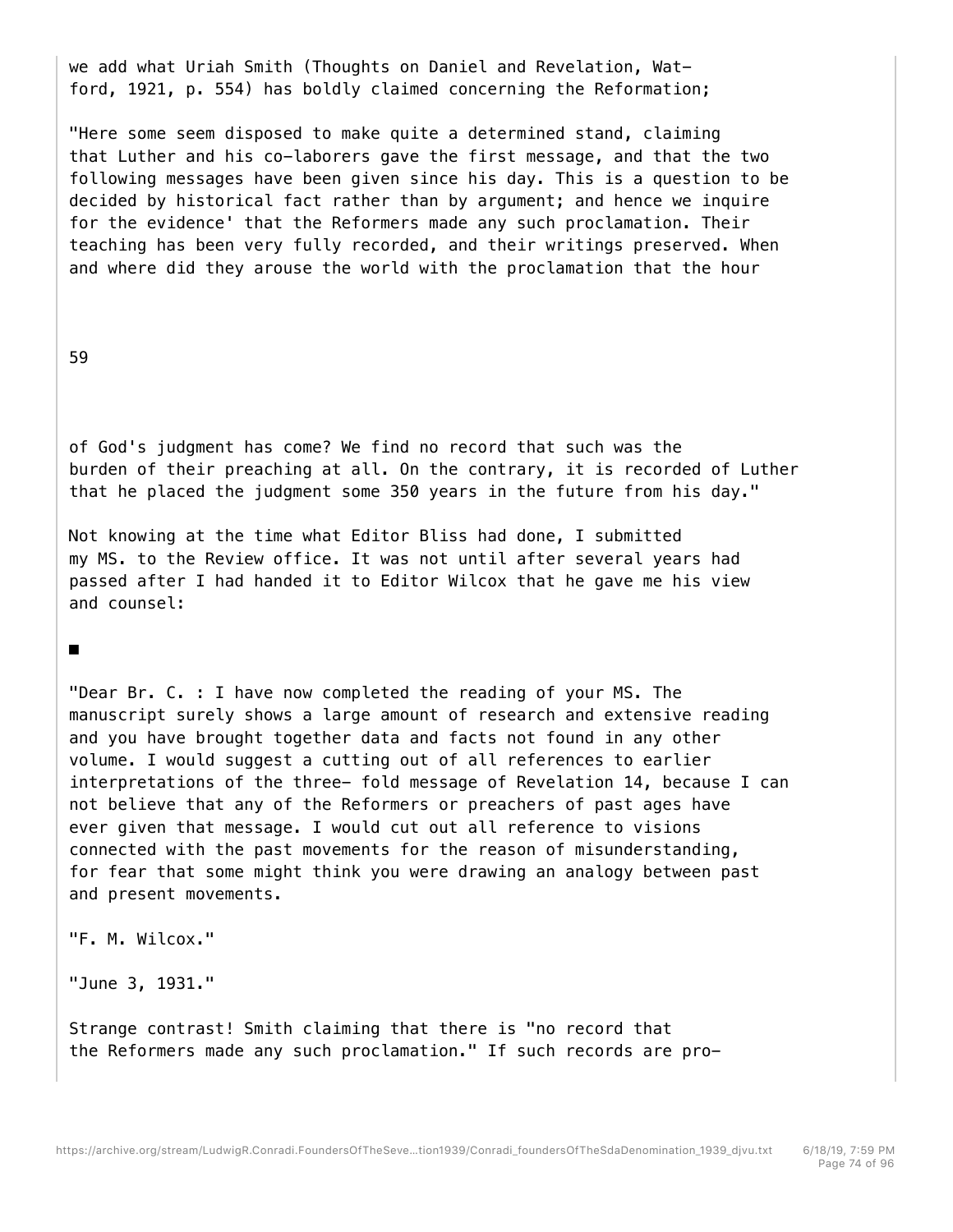duced from scores of commentaries and works in mass, Editor Wilcox suggests, in order to uphold his august opinion, "a cutting out of all references to earlier interpretations of the three-fold message of Rev. 14!" Such apparent contradictions decided the present writer, in 1931, when, for a week he met with thirty-four leading Seventh Day Adventists, in Omaha, Nebraska, henceforth to stand for the truth as it is in Christ Jesus, foretold in prophecy, and its exact fulfilment recorded in the annals of historic truth, without regard to egotistical claims of any church or sect, The above named work, The Impelling Force of Prophetic Truth, most highly recommended by leading religious journals of Great Britain and of the United States of America, contains a picture of a silver coin struck in honor of Luther, representing him as the angel, given the very message "Babylon is fallen," which I found at Wittenberg. During the centenary celebrations of the Reformation, in 1631, 1731, 1744, there were printed large editions of a picture representing the Lutheran Church as a candlestick, with the Bible underneath, and the Holy Spirit above; to the right, was Luther, and an angel sounding Revelation 14: 6; to the left, was the Elector and over his head, Revelation 18: 4, "Come out of her." \*

## i ■ m— ■■ \*

\* Impelling Force of Prophetic Truth can be obtained from Thynne & Co., Ltd., 28-30 Whitefriars Street, Fleet Street. London. E.C. 4, London, England, by remitting 5 shillings and 6 pence (\$1.25), with the order.

## 60

"The identical picture of the candlestick of true religion as the same is, in short, represented in the Augsburg Confession, being annointed by the Holy Spirit, founded on the rock of the Apostles and Prophets in the word of God, also kept in clear light in view of the most secure protection during one hundred and seventy- eight years, and preserved

until the end of the world." (See page 62).

61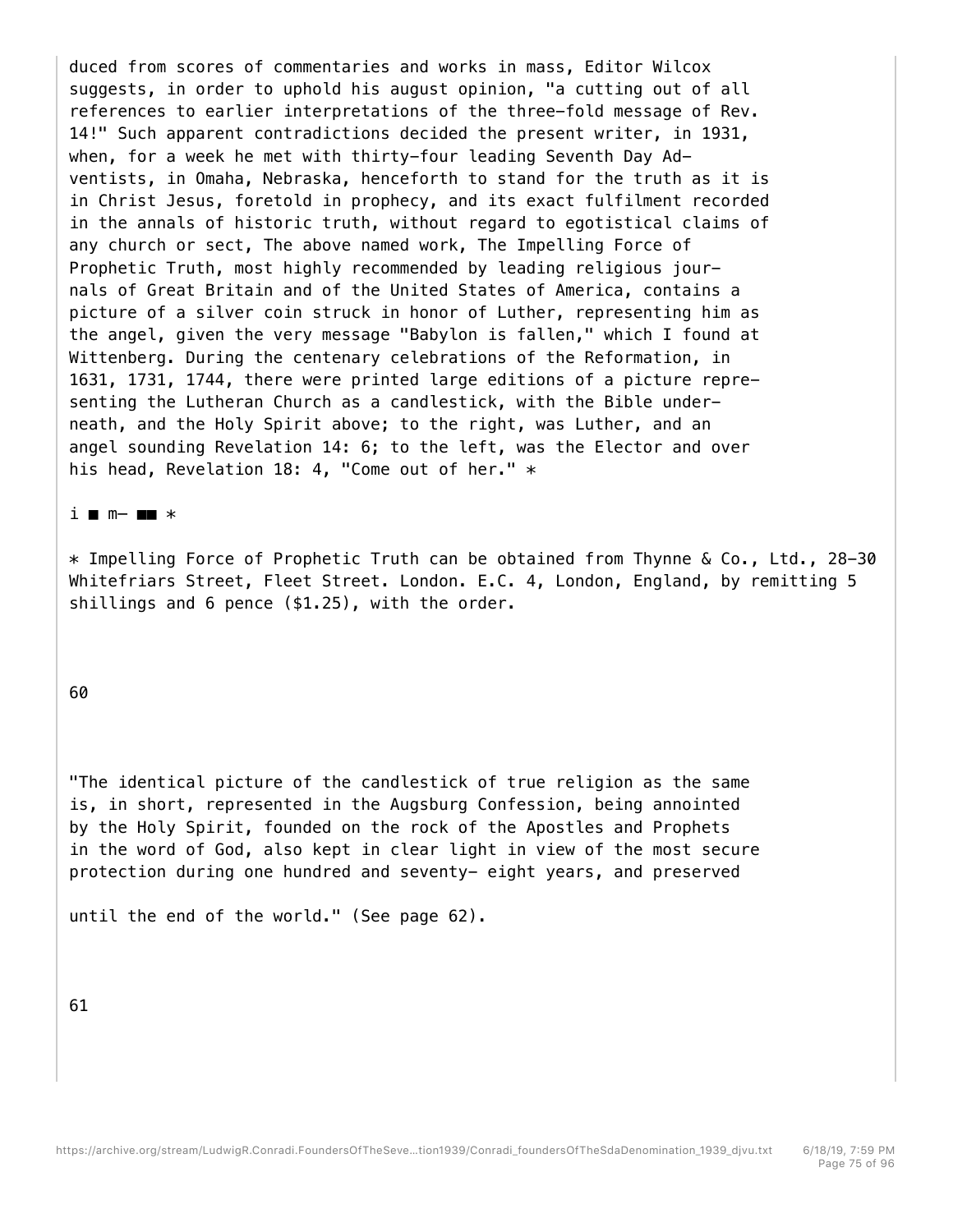Martin Luther and the Gospel of the Reformation

To what extent the gospel message of Revelation 14: 642; and 18: 4 ff., was the divine moving power of the Reformation is indi' cated by the preceding illustration which was used in the several celebrations of the Reformation in 1631, 1731, and 1744, with the various inscriptions printed in German and Dutch. From these Bible texts, it is clear that Luther proclaimed the everlasting gospel in its purity, and that the Elector of Saxony (Wittenberg) was the first ruler to take that step out of the spiritual Babylon.

The inscription at the bottom of the illustration reads as follows:

"The identical picture of the candlestick of true religion as the same is, in short, represented in the Augsburg Confession, being annointed by the Holy Spirit, founded on the rock of the Apostles and Prophets in the word of God, also kept in clear light in view of the most secure protection during one hundred and seventy-eight years, and preserved until the end of the world." •

The whole structure rests upon three mountains upon which is this inscription:

"And are built upon the foundation of the apostles and prophets, Jesus Christ himself being the chief corner-stone.- Ephesians 2 : 20."

Trampled under foot in the foreground are the papistical errors condemned in the Augsburg Confession; namely,

"Rejecting, or the refusal of, the cup at the Lord's Supper ; Compulsory celibacy of the priests ; The Mass a sacrifice ; Compulsory auricular confession; Distinction of meats at festivals and fasts; Monastic vows; Secular domination -by bishops to the spiritual disadvantage and corruption of the church."

On the face of the Ark of the Covenant, which rests on the summits of the three mountains, is shown the celebration of the conclusion of the "Munster'Osnabritc\er Peace of 1649." Above this is inscribed, "The Passau Treaty and Contract, 1555." Upon the Ark rests the Holy Bible, with an angel at each end. Just above the Bible is written, "Law and Gospel."

An inscription on the base of the candlestick proclaims that, "The Word of God rests in eternity." Each of the seven branches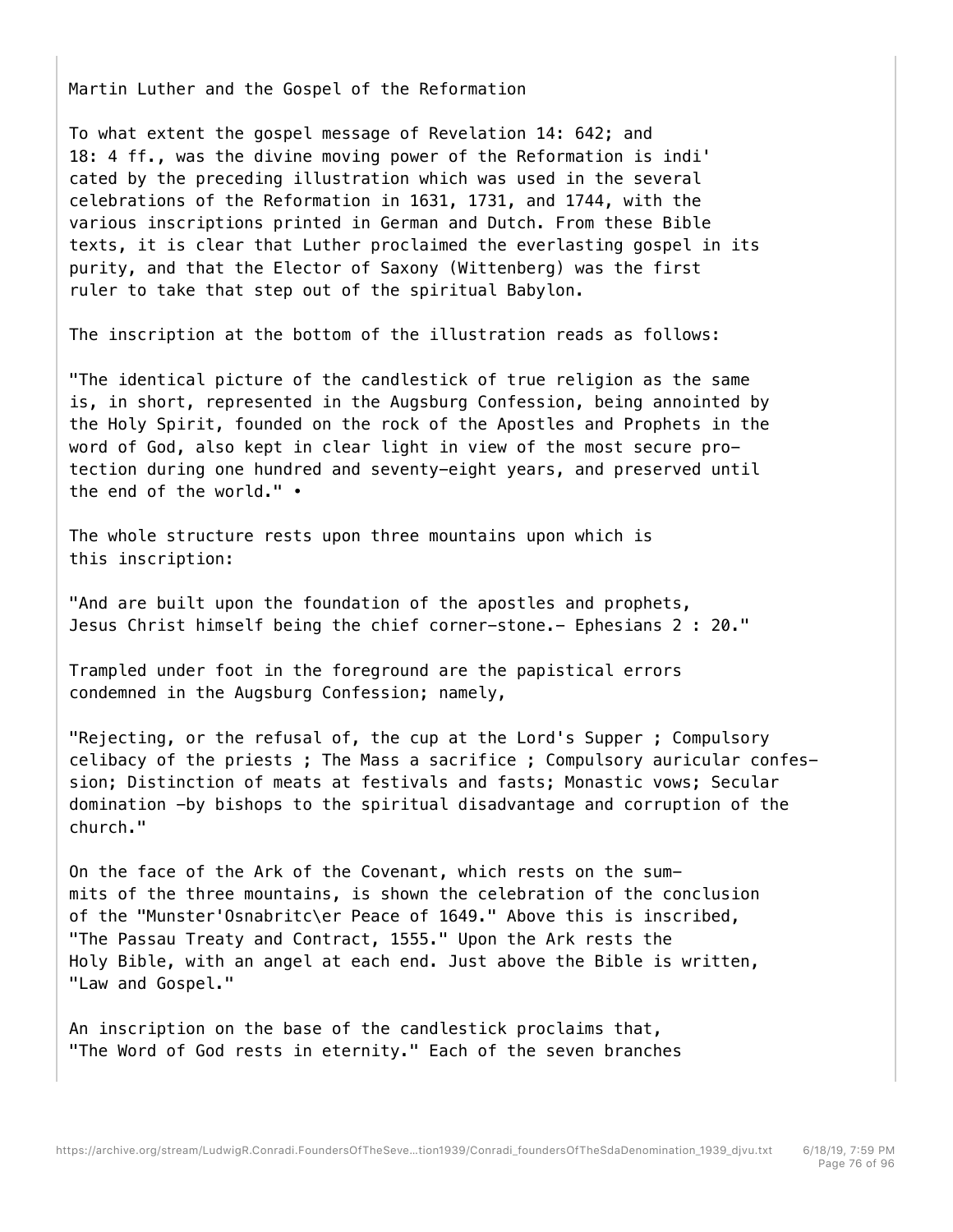of the candlestick, which is overshadowed by the Holy Spirit, in a triplet of pictures illustrates its several powers; namely,

Attracting, Enlightening, Sanctifying, Comforting, Strengthening, Preserving to eternal life.

62

The angel on the left, facing the Elector, holds in his hands the "Augsburg Confession." Beneath this angel is written, "Behold, he that keepeth Israel shall neither slumber nor sleep. Psalm 121: 4." In his left hand, the Elector holds a rod, symbol of "Law, the staff of Moses the taskmaster ." Written along the rod, just above the Electors hand, appears, "To this 1 hold fast." Beneath the rod and between the Elector and the end of the Ark, is inscribed,

"That good thing which was committed unto thee keep by the Holy Ghost which dwelleth in us. 2nd Timothy 1 : 14."

Resting upon the ground beside the Elector, at his right, is the herald's shield, above which is written, "The sword be my herald's

decoration. I fear not because God is with me." To the left of the sword appears,

"But continue thou in the things which thou hast learned and hast been assured of, knowing of whom thou hast learned them. 2nd Timothy 3: 14."

Just above the point of the sword, as the real moving power con' cerning the outcome, is the following:

"Come out of her [the spiritual Babylon], my people, that ye be not partakers of her sins, and that ye receive not of her plagues. For her sins have reached unto heaven, and God hath remembered her iniquities.

Revelation 18: 4-5."

On the right hand, opposite the Elector, stands Luther. Just above his herald's shield on the ground at his left, is written, "My heart rests amid roses, but stands amid the cross." Above this is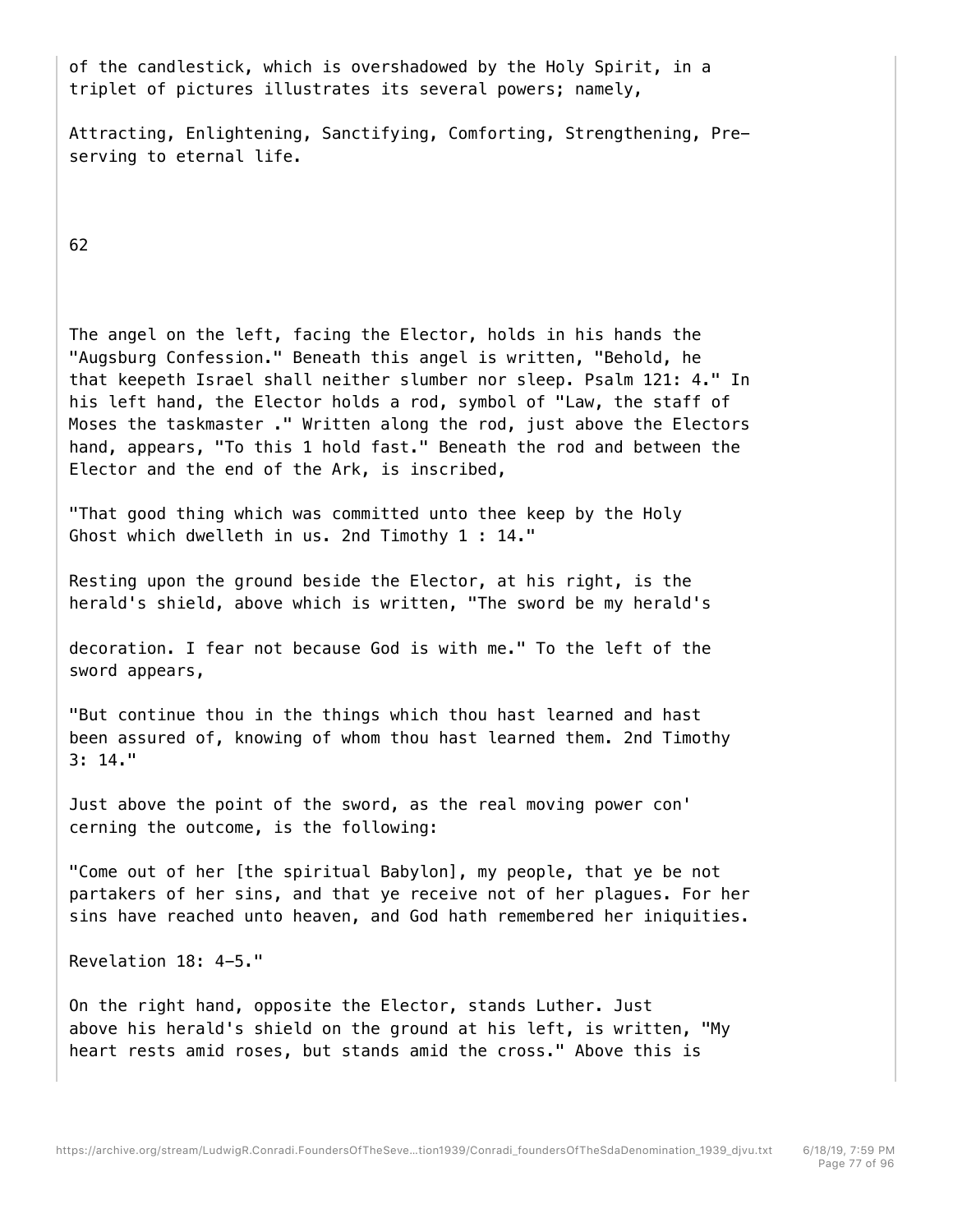inscribed,

"For I have fought a good fight, I have finished my course, I have kept the faith: Henceforth there is laid up for me a crown of righteousness, which the Lord, the righteous judge, shall give me at that day: but not to me only, but unto all them also that love his appearing. 2nd Timothy 4: 7-8."

p

In front of Luther, near the right hand end of the Ark, is written the following:

"Fear not, little Hock ; for it is your Father's good pleasure to give you the kingdom. Luke 12: 32."

Near the tip of the flowering olive branch which Luther holds in his right hand, is found, "The Gospel is signified by Aaron s flowering olive branch. Numbers 17: 8."

63

Along the olive branch, from the hand upward, is written, "This 1 teach diligently."

The angel on the right, looking downward toward Luther, holds in his right hand a book, entitled, "The Everlasting Gqsphl." In his left hand, he holds a trumpet whence streams forth this message:

"And I saw another angel fly in the midst of heaven, having the everlasting gospel to preach unto them that dwell on the earth, and to every nation, and kindred, and tongue, and people, saying with a loud voice, Fear God, and give glory to him. Revelation 14 : 6-7."

Herein it is unmistakenly proven that Luther founded his work of the Reformation upon these divine messages in the 14th chapter of Revelation. And, as the papal abuses of his day remain until the present time, and to them has been added that of the Pope's infallibility, this threefold message, with its everlasting gospel preached in its purity, is as necessary today as the only means of salvation, as it was four hundred years ago. In leading German Bibles (Stuttgart's edition, e. g.,) Revelation 14: 6-7 is marked as one of the twelve texts for the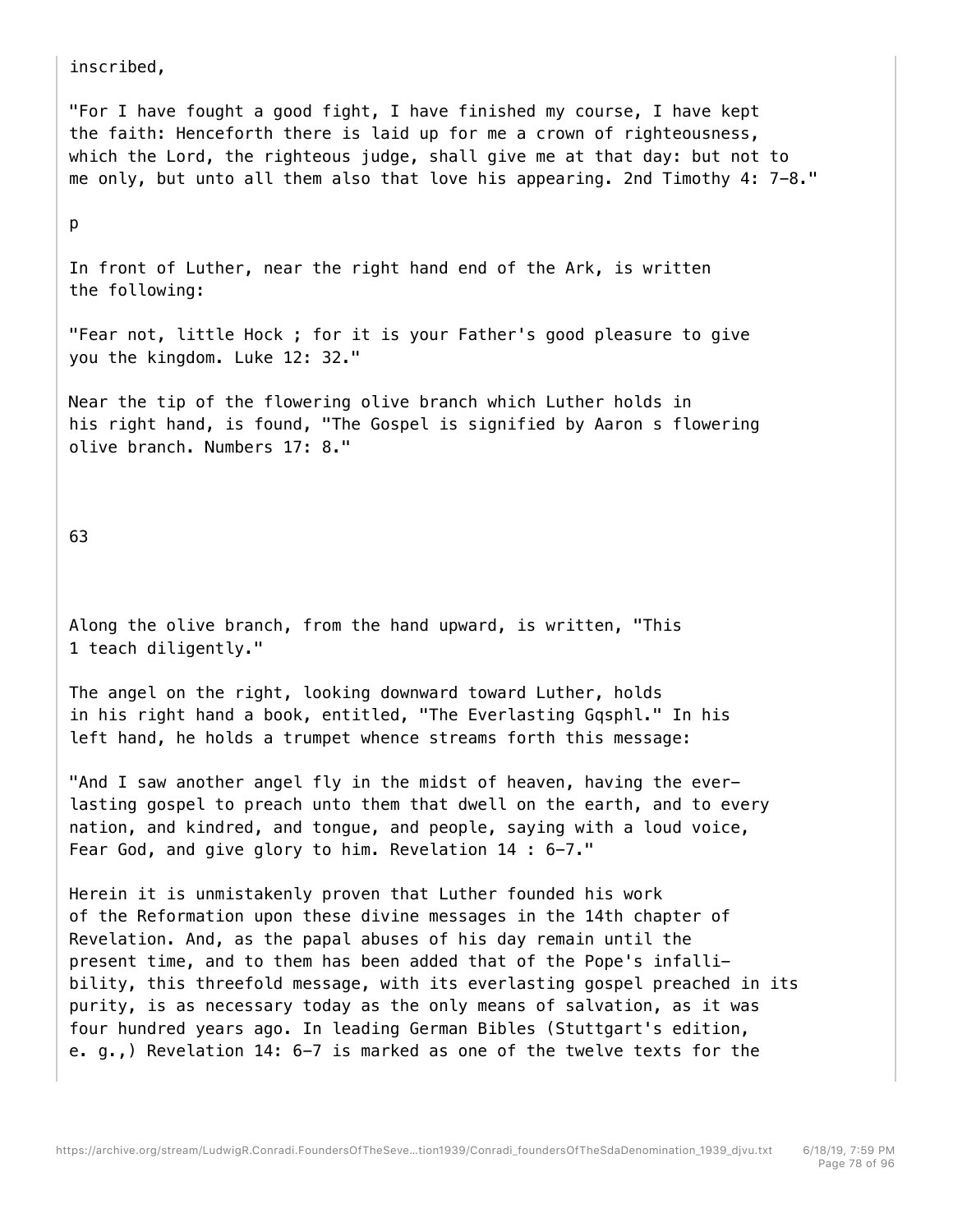festival of the Reformation. (Appendix, pp. 26, 16).

The Visions Questioned, and Finally Made A "Test"

James White tried his best to gain Validity for the substitute of the

1847 tract; but, as long as a considerable number of copies existed, the omissions were questioned. Besides the Harbinger, there arose the "Messenger Party," who, in August, 1854, in the Messenger of Truth, sharply criticized the visions; so that James White, in the Review of October 16, 1855, (Vol. VII, p. 61) under the heading "A Test," declared :

"There is a class of persons, who are determined to have it that the Review and its conductors make the views of Mrs. White a Test of doctrine and Christian fellowship. . . . What has the Review to do with Mrs. W's views? The sentiments published in its columns are all drawn from the Holy Scriptures. No writer of the Review has ever referred to them as authority on any point. The Review for five years has not published one of them. ... It should be here understood that all these views as held by the body of Sabbath-keepers, were brought out from the Scriptures before Mrs. W. had any view in regard to them,  $\ldots$  . If we choose to believe Mrs. W's views which harmonize with the Word, this is our business and nobody's else."

But when the opposing party was turned down and' separated, then a conference was called on November 16, 1855; and J. Bates was made chairman. The publishing plant was to be removed to Battle

64

■

Creek, Michigan, and Brother White was to be subject to the advice of the financial committee. Bates, Cottrell, and J. H. Waggoner were "appointed to address the saints in behalf of the Conference, on the gifts of the church. " This committee recommended, on account of its good tendencies:

"to your candid consideration the contents of the book entitled 'Experience and Views/ believing them to be agreeable to the word of God,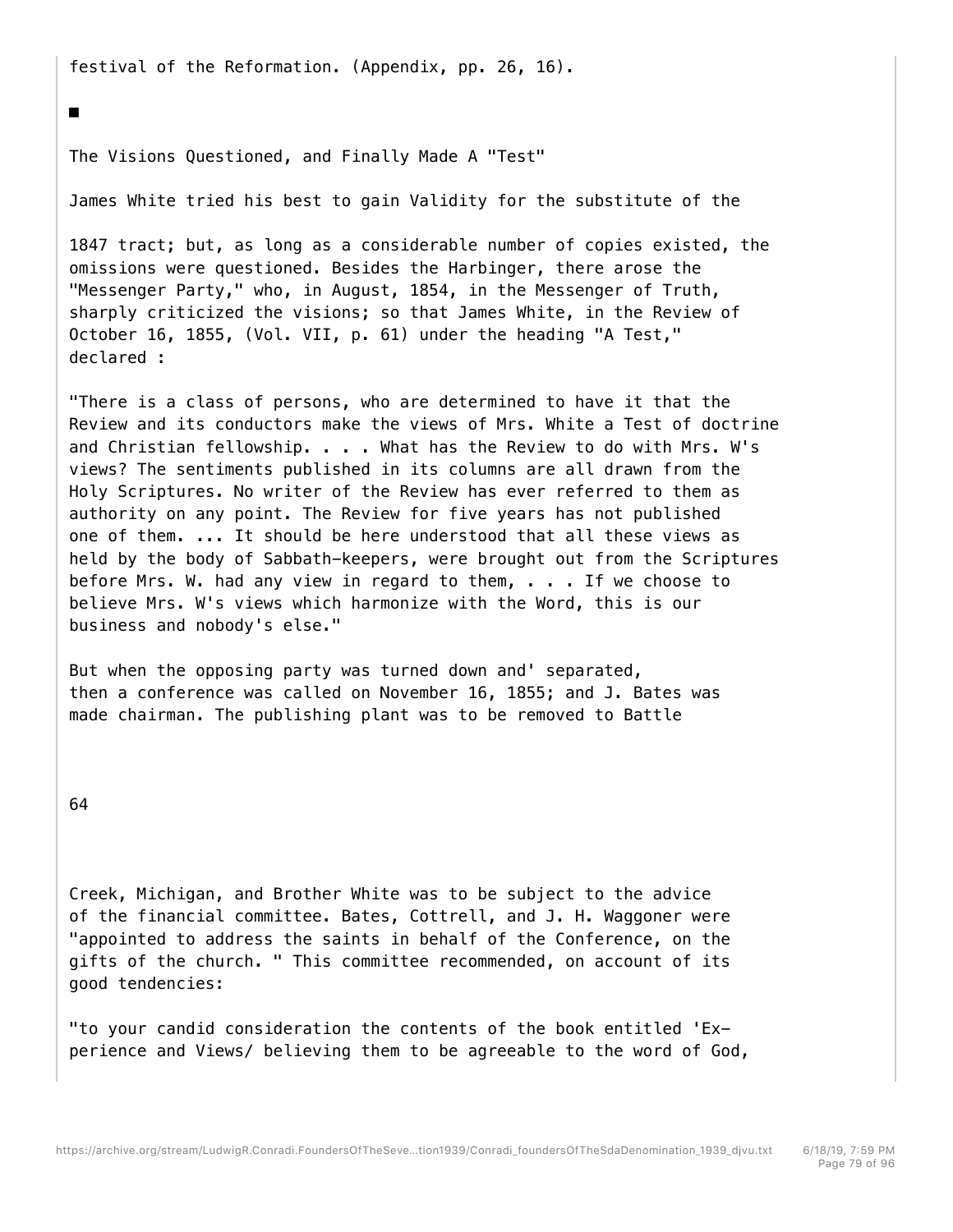and the spirit of the Gospel. Dear Brethren, while we hold these views as emanating from the divine Mind, we would confess the inconsistency (which we believe has been displeasing to God) of professedly regarding them as messages from God, and really putting them on a level with the inventions of man. We fear that this has resulted from unwillingness to bear the reproach of Christ, and a desire to conciliate the feelings of our opponents, but the Word and our own experience have taught us that God is not honored, nor his cause advanced, by such a course." ''To say that they are of God, and yet we will not be tested by them is to say that God's will is not a test or rule for Christians, which is inconsistent and absurd."

This report appeared, December 4, 1855 (pp. 78-79) in the first issue of the Review printed in Battle Creek, Uriah Smith being editor. Mrs. White's earliest comment on this, entitled "Captivity Turned," is quite suggestive:

''At the Conference at Battle Creek . . . God wrought for us. The minds of the servants of God were exercised as to the gifts of the Church. If God's frown had been brought upon his people because the gifts had been slighted and neglected, there was a pleasing prospect that his smiles would again' be upon us, and he would graciously revive the gifts again, and they would live in the church, to encourage the fainting soul, and to correct and reprove the erring." (Spiritual Gifts, II. 203.)

## ■

Her husband became so pliable that, in an article (p. 92), entitled 'The Testimony of Jesus," written under date of December 18, he made this new comment on Revelation 12: 17:

"Sabbath-keepers often quote this text, yet we think but few understand and realize its full import. There can be no doubt, but 'the commandments of God,' mentioned in this text, are the decalogue ; but what is 'the testimony of Jesus'? Men may give different answers; but it should be distinctly understood that the Bible gives but one answer, to this important question. Said the angel to John, 'The testimony of Jesus is the spirit of Prophecy.' (Revelation 19: 10.)

Hitherto, Bible texts, e. g., I Peter 1: 10; Revelation 1: 19; 12: 11, had served to give, even to the Whites, the correct interpretation, harmonising Revelation 12: 17 with Revelation 14: 12, and stressing Revelation 19: 10. ''The Spirit, soul and substance of prophecy, is the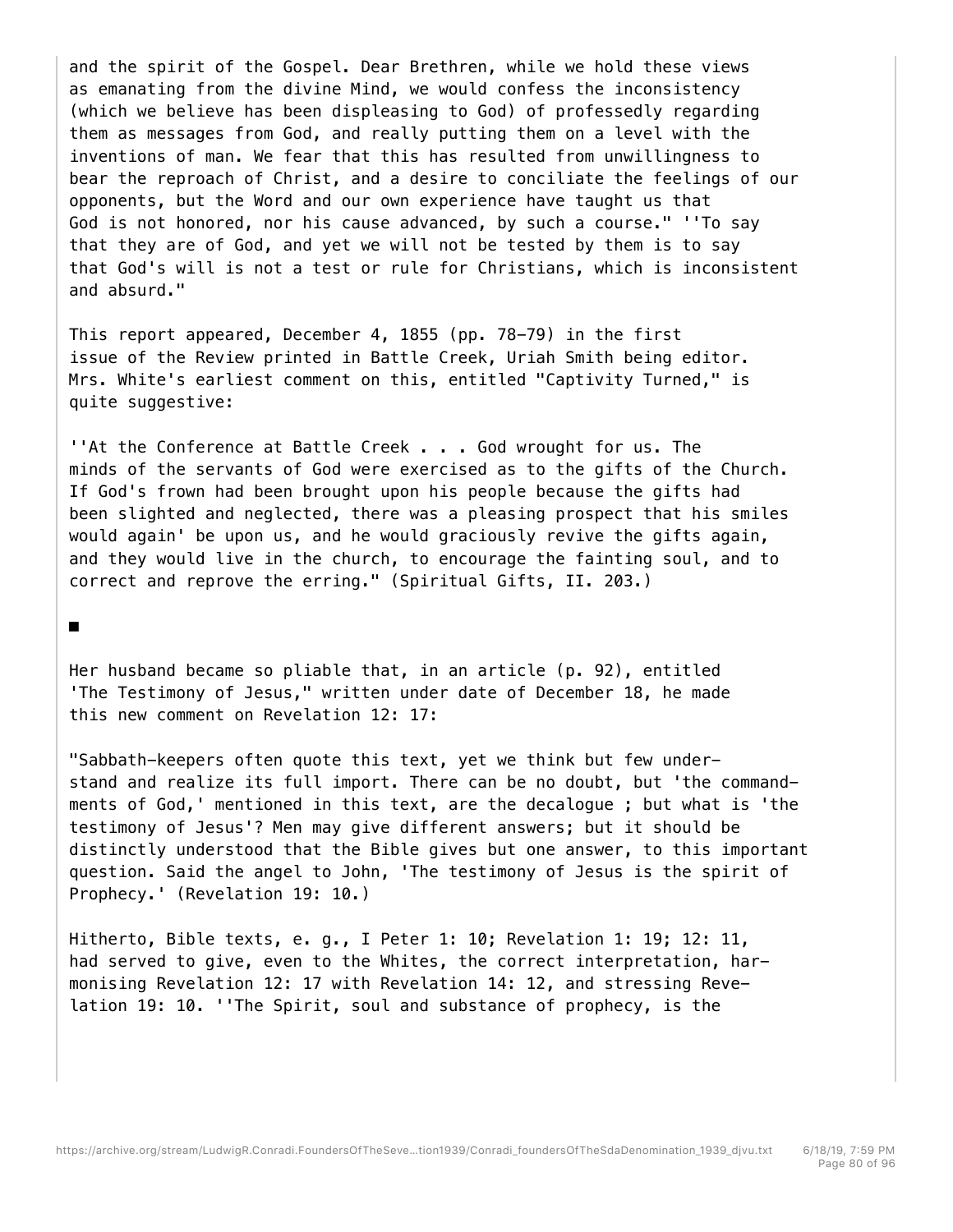testimony of Jesus." (Life Sketches, p. 335). Henceforth Mrs. White's pen enjoyed the fullest liberty. When she pretended to have seen in vision what no one prophet ever saw — the main events since the fall of Satan until his destruction, — Cottrell, the second member of the special committee, could set forth, in 1858, in a nine page introduction, that the Seventh Day Adventists, as the remnant, had, according to Revelation 12: 17; 19: 10, in Mrs. White, "the testimony of Jesus." (Spiritual Gifts, Vol. I, pp. 746). In 1860, in "Spiritual Gifts," Vol.

2 , she recorded anew her own experiences, views, and labor. Prefacing Vol.

3, Facts of Faith, in 1864, James White praised Spiritual Gifts as the great boon of Seventh Day Adventists above human creeds (pp. 9'32). But, strange to say, she here records in Chapter 6, entitled "Crime before the Flood," the successful amalgamation of man and beast. As a result of her prolific writings, in Visions, 1868, Uriah Smith had to answer not less than fifty 'two objections, the last one dealing with "suppressions;" but, instead of honestly confessing them, he made the matter worse by his puerile excuses.

The Misleading Preface of the Publishers, in 1881

The original unabridged edition of the early visions was published in 1847. In the edition of 1851, a number of very important omissions were made, which gave rise to serious objections. The long delay of the reprint caused the opponents "to make loud claims that there was a desire to suppress" important parts of her visions. A new edition finally became "imperative," by 1881. But when the publishers, in full harmony with James White, wrote their preface, they dodged the real issue, calling the abridged edition of 1851 the original edition, instead of that of 1847, thus misleading the public by an intentional falsehood:

"Footnotes giving dates and explanations . . . will add to the value of this edition. Aside from these, no changes from the original work have been made in the present edition, except the occasional employment of a new word, or a change in the construction of a sentence, to better express the idea, and no portion of the work has been omitted. No shadow of change has been made in any idea or sentiment of the original work, and the verbal changes have been made under the author's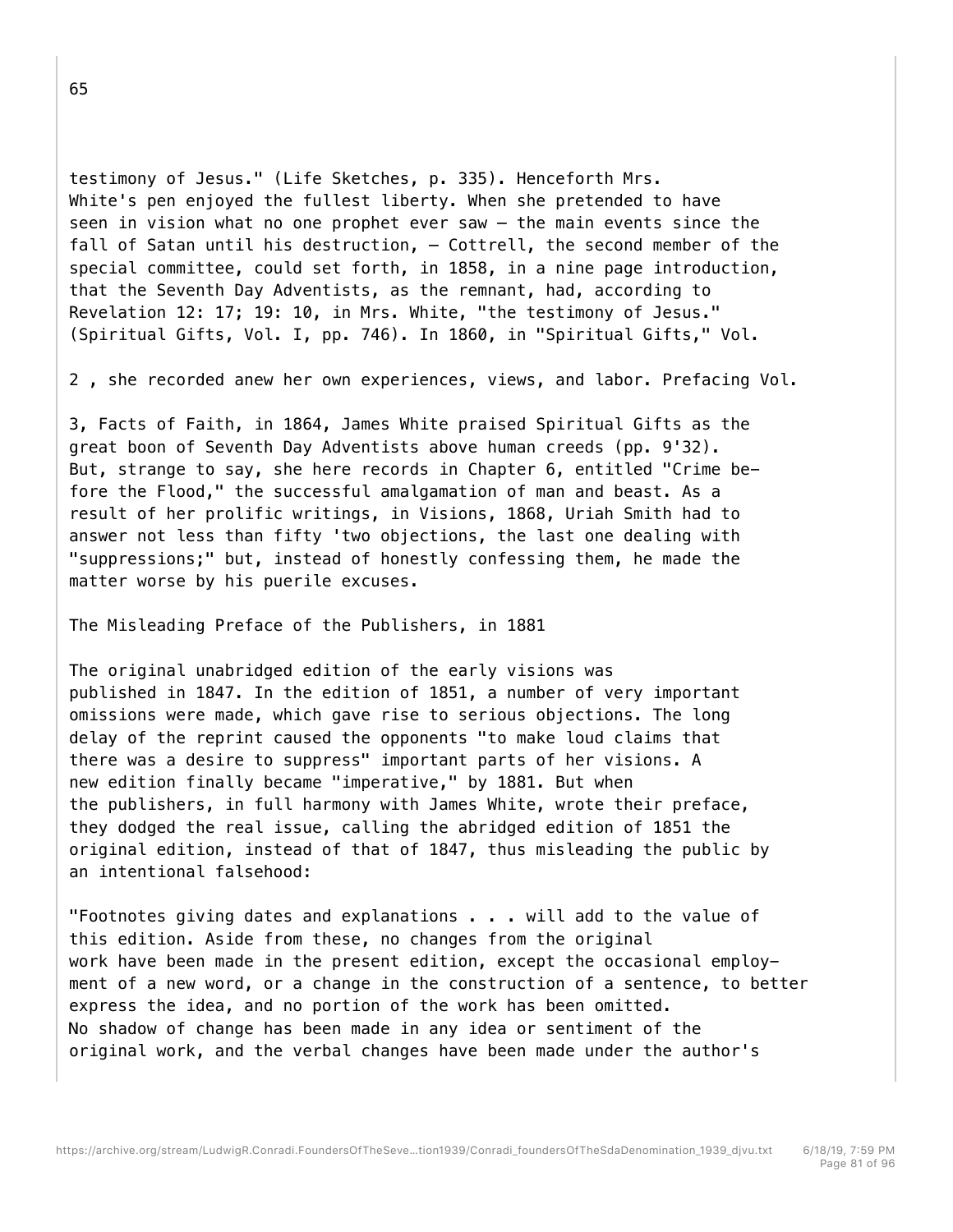own eye, and with her full approval." Publishers.

The present writer, being asked in 1899 to provide the German edition with a preface, and having no knowledge of the 1847 edition, on the strength of this misleading preface, asserted that there had never been any omissions; and naturally called the edition of 1851 the

66

original edition. But, in reality, important omissions from the original visions were perpetuated in the 1881 edition; the appearance of truth had been preserved, but at the cost of Christian honesty. The few remaining copies of the original 1847 edition were most carefully guarded, until Editor Woodward, of Portland, Maine, obtained the copy of G. W. Amadon long enough to photograph the omissions. His copy aroused me to question my successor, L. H. Christian, about the matter. Obtaining his original copy, I have since translated and published it in German, adding notes of explanations, and printing all omissions in heavy type.

But in spite of all information obtained from original documents found in libraries, proving that Mrs. White is a false prophetess, the former President of the Seventh Day Adventists, W. A. Spicer, nevertheless emphasised as late as 1929, in his Certainties of the Advent Movement, Washington, D. C, that Seventh Day Adventists accepted Mrs. White as an inspired prophetess. We find such sentiments as: "The Spirit of prophecy in the two movements, 1 ' the exodus and the Seventh Day Adventists (pp. 181-228). As Moses, the prophet, led Israel forth to the earthly Canaan, so the gift of prophecy by Mrs. Ellen G. White certainly leads the Seventh Day Adventists to the heavenly Canaan! "No years seem more marvelously to manifest the divine origin of this gift than those early years, when a young woman of seventeen and eighteen and onward was bearing messages." But from those early visions from God, Seventh Day Adventists dare to drop out whole sentences; and, for years, have tried to hide the facts! How contradictory the Seventh Day Adventist position really is, the pamphlet, entitled, Divine Revelation the Prophetic Gift, written by F. M. Wilcox, chief editor of the Review, plainly reveals, when, on p. 32, he stresses the alternative: "The source of inspiration either from above or from beneath. " And yet he himself dares not to consider them "an Addition to the canon of Scripture." If the fol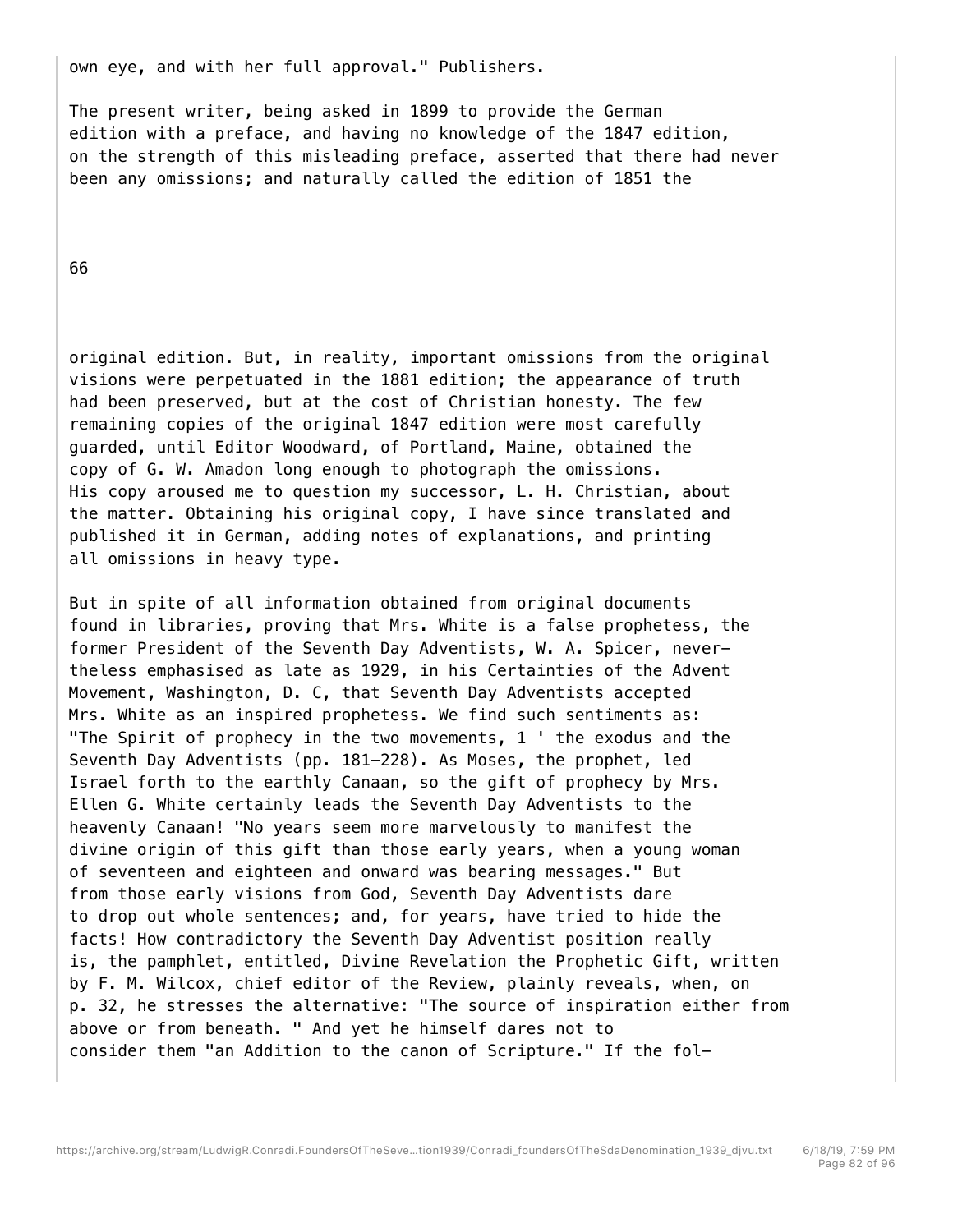lowing statement of his is correct, why not?

"As Samuel was a prophet to Israel in his day, as Jeremiah was a prophet in the days of Captivity, as John the Baptist came as a special messenger of the Lord to prepare the way for Christ's appearing, so we believe that Mrs. White was a prophet to the church of Christ today. And the same as the messages of the prophets were received in olden times, so her messages should be received at the present time."

Mrs. White is regarded as an equivalent, in every respect, to John the Baptist, even, the greatest of all the prophets; and yet her writings are unworthy "to be an addition to the canon of Scripture!" In her

67

-

behalf, he even quotes Revelation 12: 17; 19: 10, on the title page. Why does he hesitate to draw from his premises the only possible conclusion? Because he is well aware that thousands of Seventh Day Adventists are not ready to accept such a conclusion. His hesitation confirms us in our own conclusions, drawn from all the other evidence; and, therefore, we do not hesitate to apply to Mrs. White the warning of our blessed Lord: "Beware of false prophets, who come to you in sheep's clothing."

Human Unscriptural Fallacies

1. From 1840 until 1843/44, William Miller of New England assumed that "about the year 1843" Christ would clean the sanctuary by fire, thus creating, with the Millennium, a new earth. When 1843 ended, he extended the time to the 21st of March, 1844, the Jewish New Year. When his assumption failed, he openly confessed it. (Spiritual Gifts, Vol. I, pp. 96401) Mrs. E. G. White "W. Miller, The First Angels Message" of Revelation 14: 6-7.

2. From March 22 until October 22, 1844, S. S. Snow, gradually gaining a mighty influence over all Adventists, stressed, not only thatall unbelievers of his message were fallen Babylon; but, by misinterpretation of Mark 13: 32, claimed that the Father had revealed to him thai the 22nd of October, 1844, was the definite date of Christ's coming to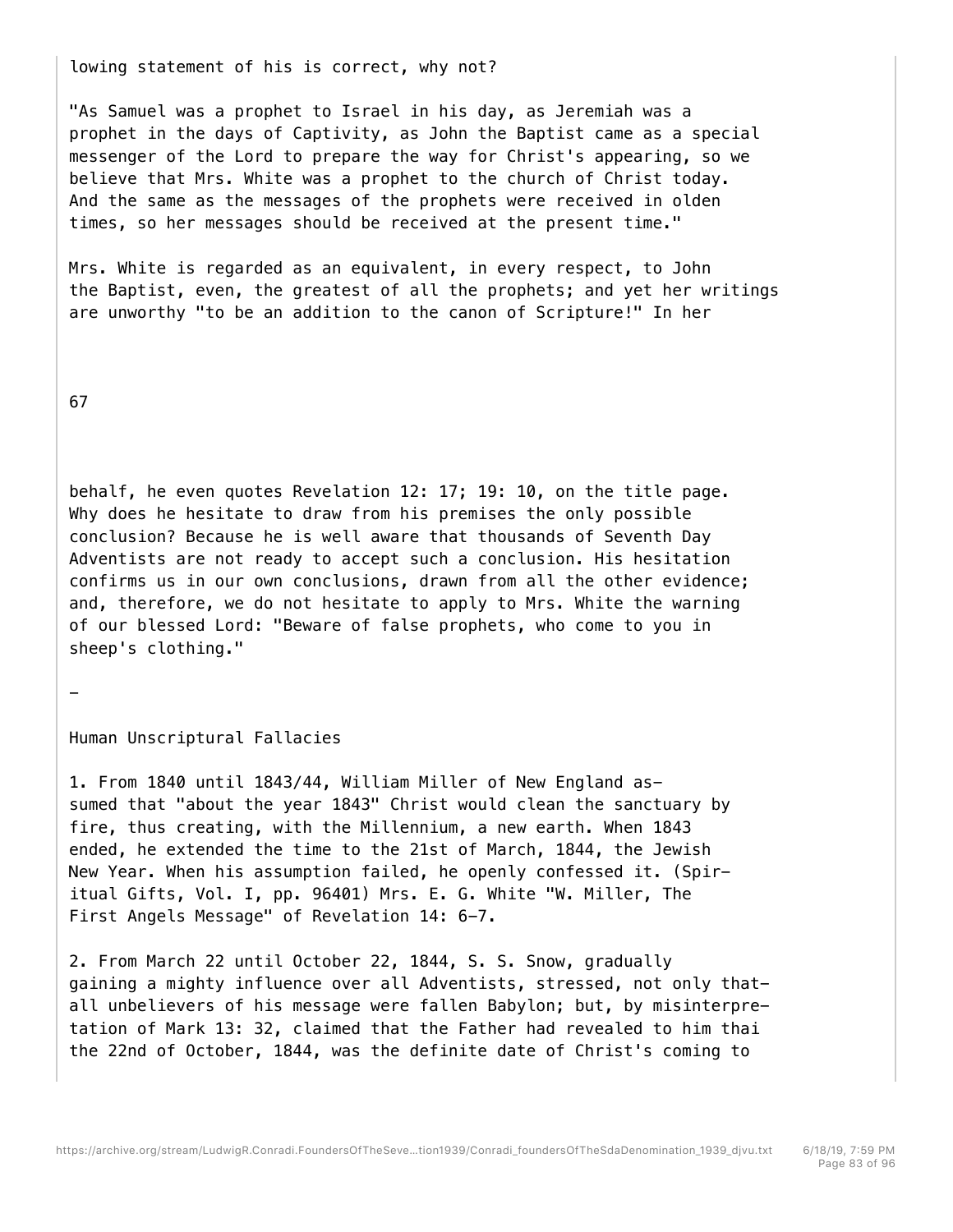exchange the righteous and to destroy the wicked. A tarrying of six months (in reality over seven) was caused, as Ezra did not arrive in Jerusalem before the fifth month, and needed several months to start the rebuilding; but that the great date of delivery was the jubilee year of the atonement day. That this jubilee year was still years in the future, and that the Jewish day of atonement was on the 23rd day of September, did not matter to him.- In order to gain time, he adopted the reckoning of the Karaites, a small sect in Crimean Russia. After this new failure, he fixed the atonement day of 1845 as the right date. In her vision in December, Prophetess White, but seventeen years old, declared the midnight cry of Snow to be the bright light, giving the second angels message. (Spiritual Gifts, Vol. I, pp. 101408).

3. As James White, with many other Adventists, was deceived in 1845 also, Crosier published his pamphlet on the 7th of February, 1846, claiming in a lengthy introduction and conclusion, that the entrance into the most Holy perhaps took place on the 22nd of October, 1846; but, within a year, he withdrew it all, placing the entrance into

68

the most Holy in the future millennium. Mrs. White, by a vision, en' dorsed the pamphlet, April 27, 1847; but took off both legs and the head, and left it a lifeless trunk. (A Word, p. 12).

4. In 1850, Captain J. Bates urged that the seven drops of blood were evidence of seven years duration. This the prophetess endorsed on June 27, 1850. Thus both expected that Christ would come out of the most Holy in 1851. (Early Writings, pp. 54-57). As editor, James White doubted this, and proved its fallacy.

5. In 1851, J.N. Andrews, along with James White, later with U. Smith also, attempted to prove that the two horned beast was to be realized in the United States of America; and that it would finally enforce a world-wide observance of Sunday as the mark of the beast, in contrast to the Sabbath as the seal of the living God, In this, the prophetess White saw the fulfilment of the third angels message in Revelation 14: 9-12. (Spiritual Gifts, Vol. I, pp. 116-124). This view, endorsed by Prophetess White, and presented as the third message, has been accepted by the Seventh Day Adventists since 1851. Their numbers have increased to upwards of 400,000, and have spread over all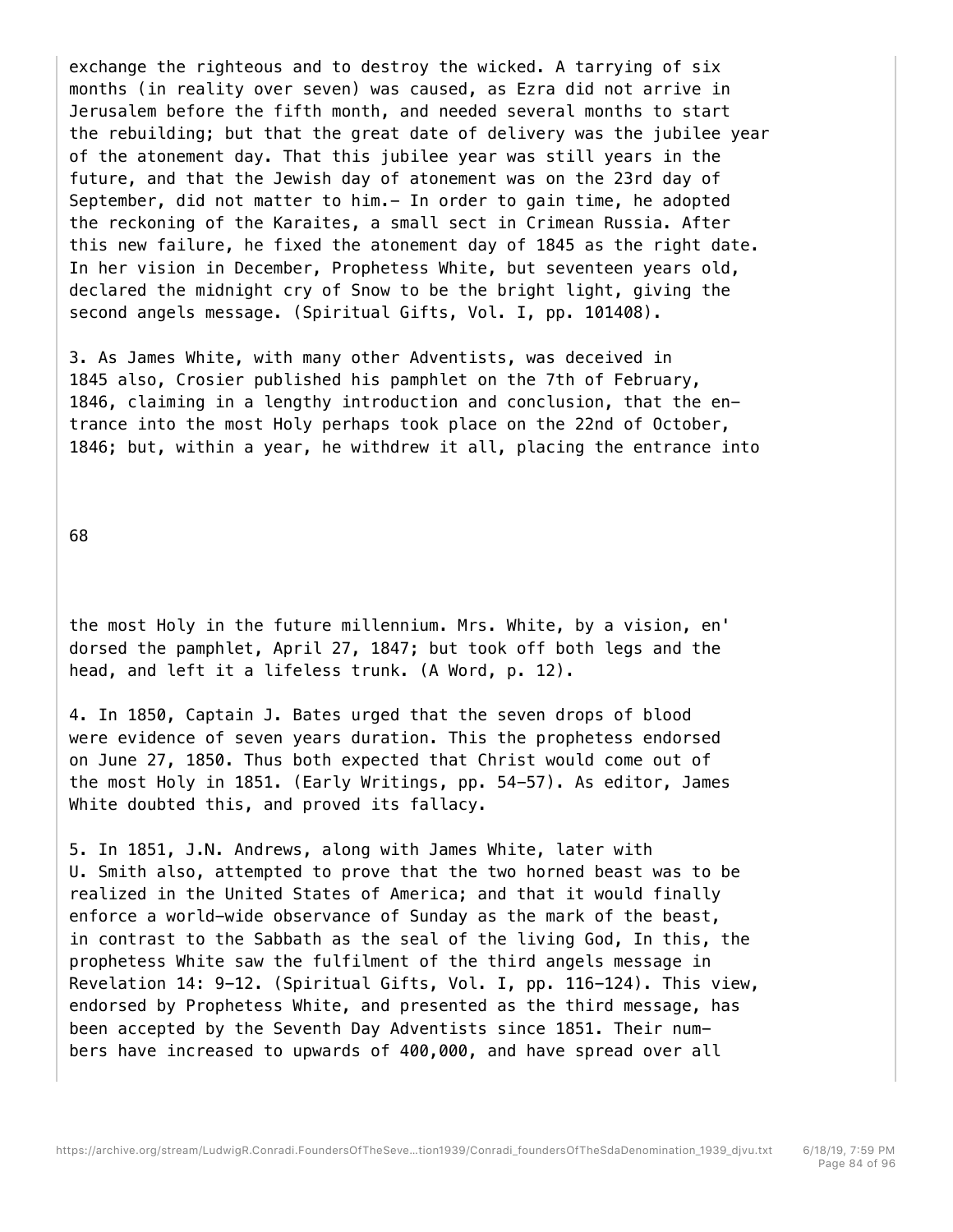the earth; but they are still waiting for its fulfilment. Fallacy after fallacy has been an outstanding mark in their history.

Divine Prophecies and Their Exact Fulfilment

1. Before the foundation of the world, between the Father and Son, there was a covenant of grace, that in Christ by love we should be holy by faith. (Ephesians 1 : 4).

2. Created perfect, Adam and Eve fell; but, as the first prophecy, they heard the gospel in Eden. Abel believed, and Enoch was translated. (Genesis 3: 15; Hebrews 11: 4-5).

3. As the most perfect type of Christ, Melchisadec, being king of righteousness and peace and priest of the Most High, blessed Abraham. (Hebrews 7: 1-4).

4. Blessed, Abraham believed Christ's power against hope, which was imputed to him for righteousness. God made the covenant of grace with Abraham 430 years before Sinai; and by oath insured the inheritance to him and Christ. (Romans 4: 18-25; Galatians 3: 14-48).

5. As the angel of the covenant, Christ freed Israel from Egyptian bondage; Moses beholding his glory by faith. But Israel rejected salvation in Christ, and perceived not his perfect type in the continual

69

lamb-offering; thus Israel ended the bondage of the law; but the glory of

the Most Holy remained hidden. (2 Corinthians 3: 7-15; Galatians 4: 24).

6. Solomon turned to other gods in his old age, and Israel and Judah followed and defiled the sanctuary with most detestable idolatry; therefore the temple was burned, and God's hidden glory departed forever. Esekiel set forth divine judgments in prophetic time; and, by the same standard, Daniel foretold the New Testament persecutions of the saints in three and a half times. The seven times (2,520 years) began with the Assyrian bondage of Israel, and form the perfection of mathematics, being exactly divisible by any of the ten numerals. (1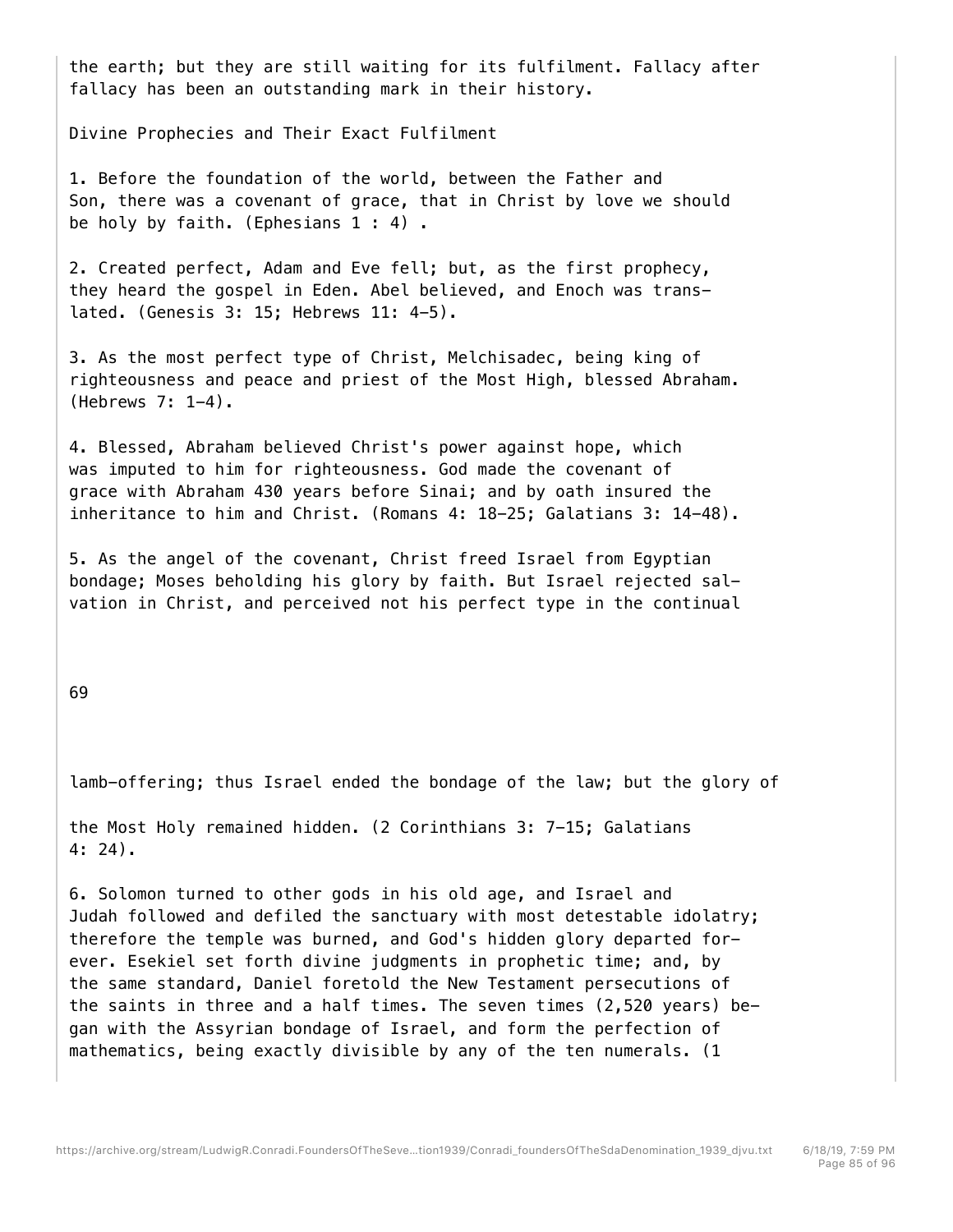Kings 11: 741; Eze\iel 4: 6, 8: 6; Daniel 7: 25).

7. Christ, "the wonderful numberer 1 (palmoni — margin — Daniel 8: 13), enlightened the prophets so that they "testified before-hand" his sufferings and glory. In the seventy prophetic weeks, as the first part of the Sanctuary Cycle, covering 2,300 years, the great atonement work of Christ was to be perfected, and at the end of the 2,300 days "the sanctuary should be justified." (1 Peter 1: 10-12; Daniel 8: 12 — margin: Hebrew, justified).\*

8. By divine instigation, King Cyrus and Darius agreed to rebuild; but not ere Artaxerxes so decreed, and sent Esra at New Year, 457 B. C, when the seventy weeks, and, with them, the 2,300 years began. (Ezra 1: 2; 6: 1; 7: 9-26). "Antiochus took away the daily sacrifice

\* The Hebrew tsadaq, being a suffix of the word Melchisedeq, is a very pregnant term for the accounted righteousness by faith, which this king evidently enjoyed. Both the verb and noun are used several hundred times in the Bible to denote righte ousness; but only in Daniel 8: 14, is the passive form (niphal) found. Young in his Concordance translates it "to become, be accounted righteous." Keil says "the sanct uary is brought into the right state": Gesenius gives the following: "Nitzdeq-Kodesh — t he sanctuary will be made righteous; i. e., its honor will be vindicated;" the Masoret ic Text of the scriptures reads, "then shall the sanctuary be victorious." Gesenius, Hebrew Grammar, "Nitzdek-kodesh (nifal meaning passive): to be declared just, hence to be vindicated from wrongs. Daniel 8: 14." A careful reading of Danie l 8: 11-14 settles the fact that the wicked one manifests himself to the prince of the host (C hrist). He does this by taking from him the daily sacrifice, representing the true lamb-offeri ng and casts down the Sanctuary, and therewith the truth. In Daniel 11: 31; 12: 11, it is written that by placing the abomination that maketh desolate, instead of the daily sacrifice, he does pollute the Sanctuary. Instead of the perfect lamb-offering, a desecrating abomination is placed, which must, first of all, as it is seen in II Ch ronicles 29: 16, be removed. After its removal the true everlasting offering is the justifyi ng means of vindicating the Sanctuary. The abomination was already there when the Egyptian golden calf was so placed. Later, in Hosea 8, when the house was filled with the wicked abominations; later, when Antiochus as a weak type desecrated the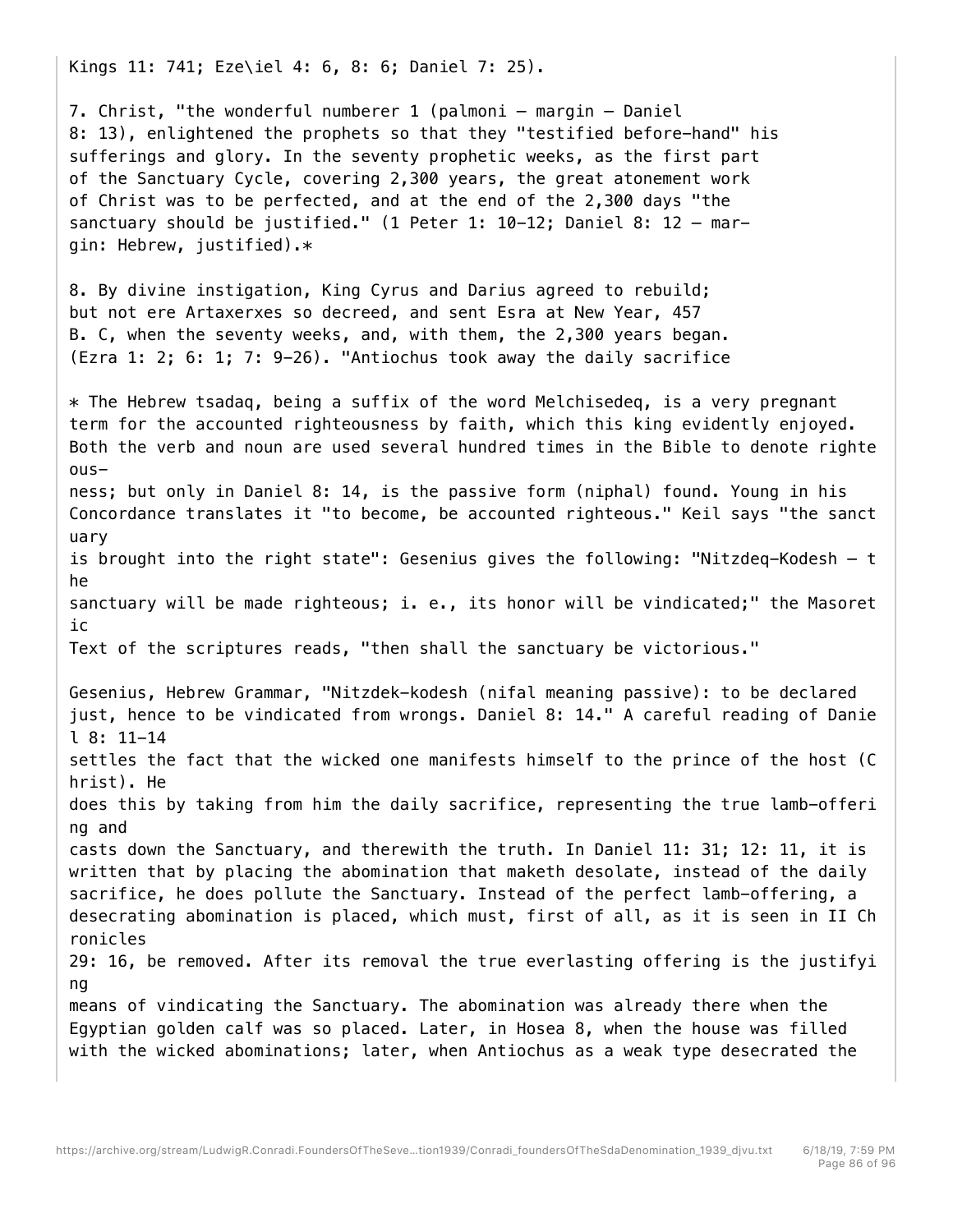Sanctuary; later, when Roman paganism did it; then, when the Roman Catholics with their idolatrous transubstantiation did it; and, later yet, in eastern Rome, the Mo hammedans were guilty of the same abomination. When all this pollution would be remove d and Christ gained his place as the only true sacrifice, then would the Sanctuary be justified.

70

for a few years; the Romans for many ages, and cast down the temple;" thus Antiochus is but a weak type of the New Testament Antichrist during the long period of the apostasy in Western and in Eastern Rome. The Maccabees nowhere expressed hopes of Christ as the future Messiah.

9. When Christ appeared in the flesh and lived a sinless life as the Lamb of God, the culmination of all prophecy was reached. The Bap' tist pointed to him as the Lamb of God, testifying "This is the Son of God." John 1: 29-34; Hebrews 10: 9.

10. When Christ died in the midst of the seventieth week, the atonement was finished by the one sacrifice, reconciliation for iniquity having been made, Christ brought everlasting righteousness, sanctified, was anointed as the most Holy at the resurrection, the disciples testi' fying that they beheld his glory, full of grace and truth. (Daniel 9: 24; John 1: 14).

11. Christ sat down on the right hand of the Majesty on High, as our great high priest and king, after the everlasting order of Mel' chisedec. After his ascension the very image of the things came, and Christ as the Holy One, the author of life, became the chief corner stone of the temple, the apostles and prophets the foundation, and all believers the lively stones. (Hebrews 1: 3; 7: 21-28; Ephesians 2:  $20 - 22$ ).

12. On the day of Pentecost, the Twelve filled with the Holy Spirit, presented the name of Christ as the only salvation. Through their ministry, the 144,000 of natural Israel believed, were sealed as the first fruits to God and the Lamb, were marked in the book of the Lamb, having his and his Father's names in their foreheads. (Acts 3: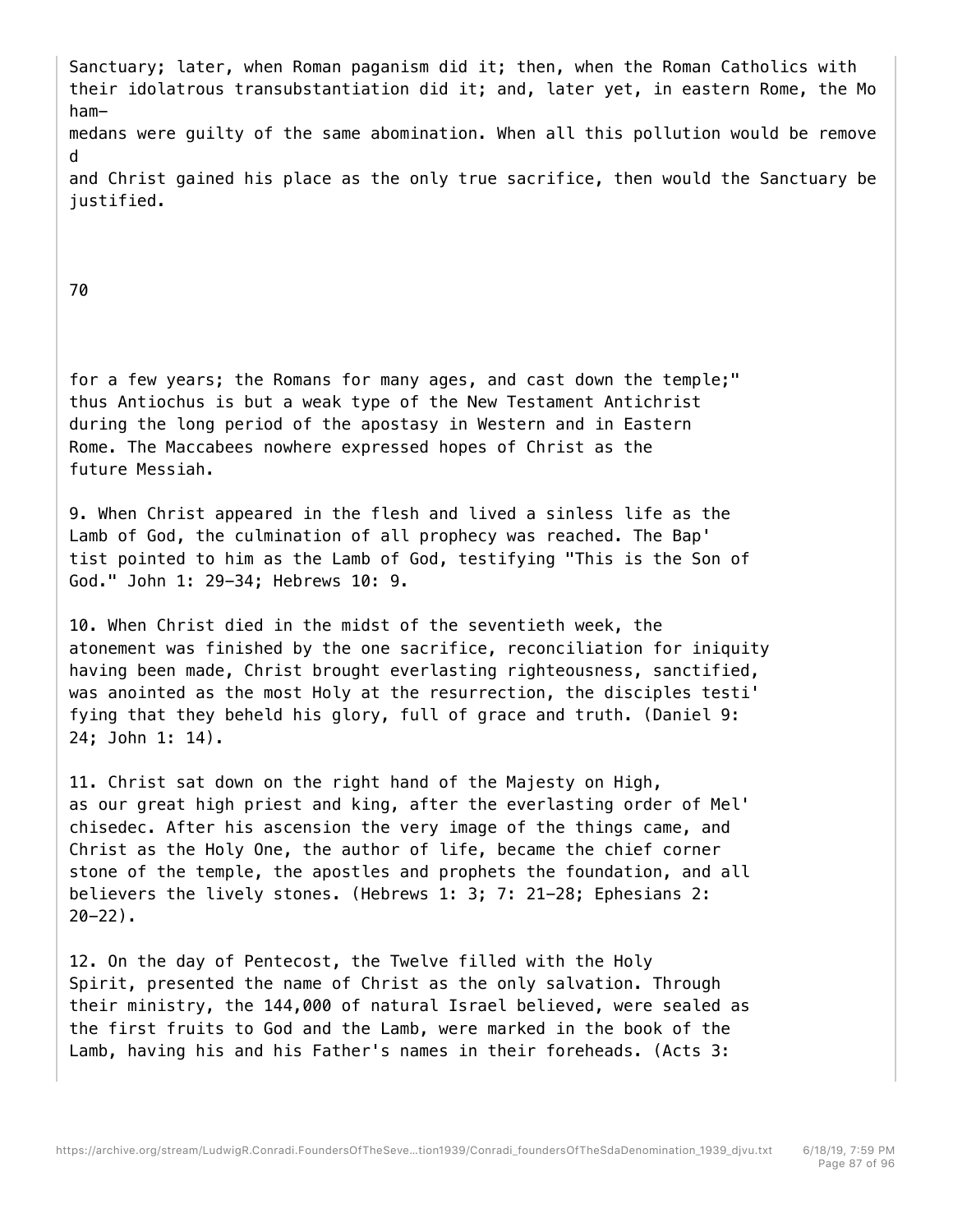37-41; Revelation 7: 4; 14: 4).

13. According to the solemn promise to Abraham, the gospel was given to the Gentiles by the ministry of Peter; they were filled with the Holy Spirit in Camrea; and Barnabas, with Paul, raised up a large church at Antioch. Directly "by the Revelation of Jesus Christ," Paul had received the full light of the gospel; and, on account thereof, cir' cumcision and the ceremonial law ceased as shadows among the Gentiles. (Acts 10: 34-48; 11: 20-26; Galatians 1: 12).

14. The Judai^ers tried to pervert the gospel at Antioch, and protested at the council at Jerusalem; but the Twelve, with Paul, set

71

forth the truth. Under great persecutions, Paul cursed the perverters and exposed the mystery of iniquity. (Acts 15: 1, 5, 24; Galatians 1: 6-9; 2 Corinthians 11: 2-15; 2 Thessalonians 2:7).

15. Later on the part of the Gentiles the apostasy from the Moral Law, confirmed by the gospel, began with Constantine and fully developed in the papacy. (Daniel 7: 25; 2 Thessalonians 2: 3'?; Revelation 17: 4-5).

16. Gospel and Law being thus perverted, Christ sent forth four angels with trumpets of wrath against the Western Roman empire, overthrew it in 476 A. D., thus creating the deadly wound. (Revelation 8: 7-12; 13: 2-3).

17. None of the ten rulers daring to claim the empire, the bishop of Rome quickly filled the vacant; and, in 533 A. D., Justinian, as emperor of the East, declared the bishop to be head of all the churches. The papacy helped to create, in 800 A. D., the German Roman empire; and by the great red dragon's investigation, the deadly wound was healed; and the beasts out of the sea and out of the earth were ready for action. (Revelation 13).

18. Under the first trumpet of woe, Mohammed appeared, Jerusalem was conquered; and, during five prophetic months, or 150 years, the Saracenic empire, with Bagdad as its capital, spread. Under the second woe, the Turks completed the subjugation of Eastern Rome,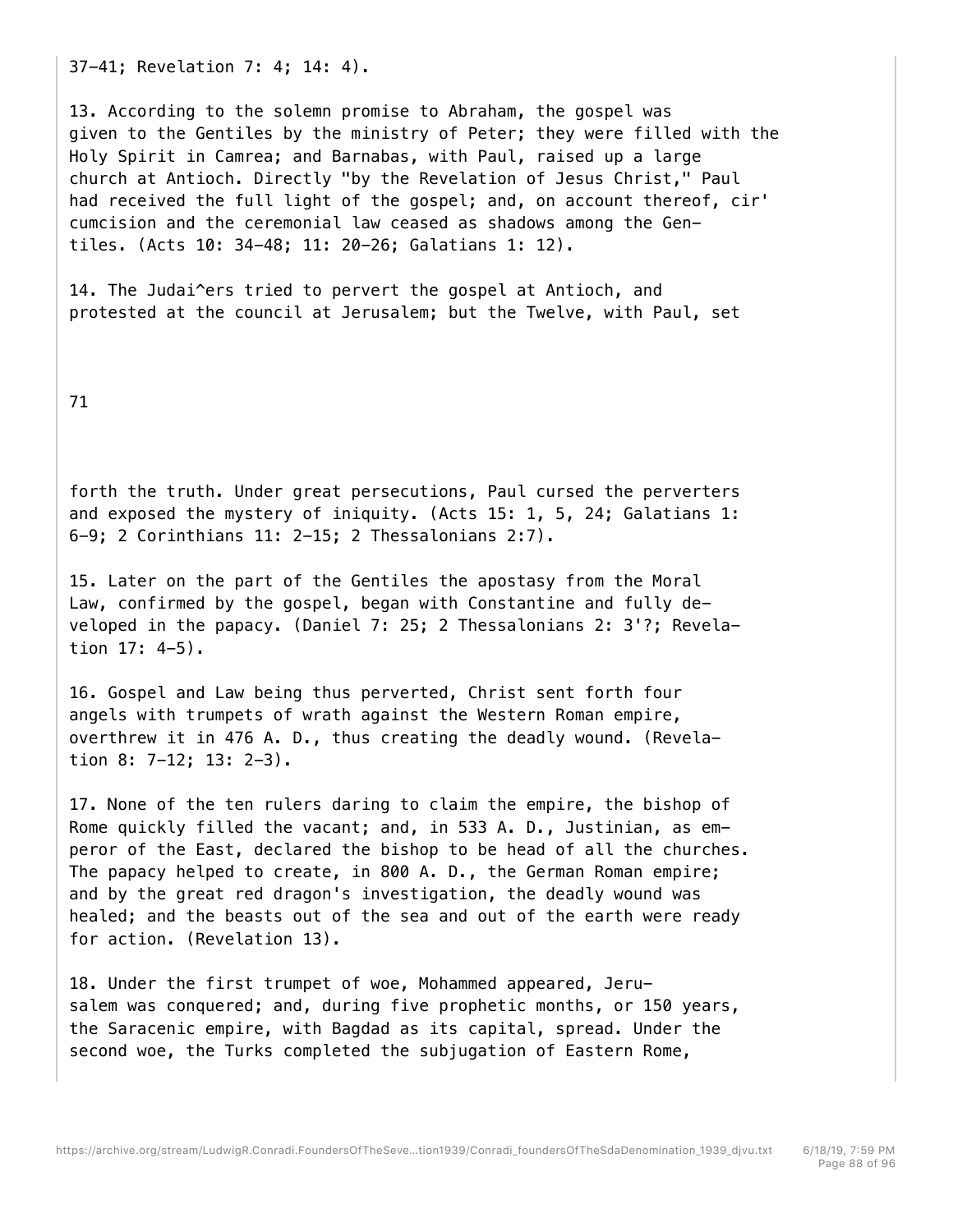raising Constantinople as their capital in 1453 A. D. Their power was to last an hour, a day, a month, and a year, or 391 years, ending in 1844 A. D. (Revelation 9).

19. Beginning with the 1260 years of apostasy, the Threefold Message, as a unit, sounded its warning, having the everlasting gospel to evangelise, warning against fallen Babylon and the mark of the Beast, threatened by Rome under capital punishment. As a sign of distress, the two witnesses prophesied during the 1260 years in sackcloth, the pure woman had to be shielded in the wilderness, and the Reformation could only stress the restoration of the perverted gospel; but true baptism and the true rest day caused great distress. (Daniel 7: 25; Revelation 7: 14; 11: 2-7; 12: 14,45; 13: 7-18; 14: 643).

20. The Ancient of Days, having declared by oath that after  $2 > 1 / 2$ times, the power of the saints should no longer be broken, beginning with the French Revolution he poured out the seven vials of judgment

72

against the wicked. But for the wise, Christ in his mercy instigated the great missionary movement. In 1792, the Baptist and the London mis' sionary societies led out; and the British and the American Bibl§ Societies followed, distributing many prophetic works. (Daniel 7: 944; 12: 4; Revelation 15, 16).

21. Prom 1452 onward, prophetic expositors pronounced the 2,300 days as years. Pastor J. P. Petri of Seckbach fixed the commencement of the 70 year-weeks also as the beginning of the 2300 year-days, thus 457 B. C— 1844 A. D. (Aufschlusz Zahlen Daniels und der Offenbar' n °g> P- 9 ). In London, the commentator Hans Wood (under M. D.) fixed the same date in 1787; many followed, among them, the noted chronologist W. Hales (A J^ew Analysis of Chronology, London, Vol. II, p. 517). In 1827, Mehemet Ali, being informed by his minister of war and he by the later Bishop Gobat of Jerusalem of the neat fall of Turkey out of Daniel, was about to subdue Turkey. In his dire need, the Sultan appealed to the great powers. As spokesman for the powers, England demanded, as the great issue, the abolition of capital punishment of Christian converts from Islam, as set forth in the Koran. Finally, on the 21st of March, 1844, the Sultan decreed that, "The Sublime Porte engages to take effectual measures to prevent henceforth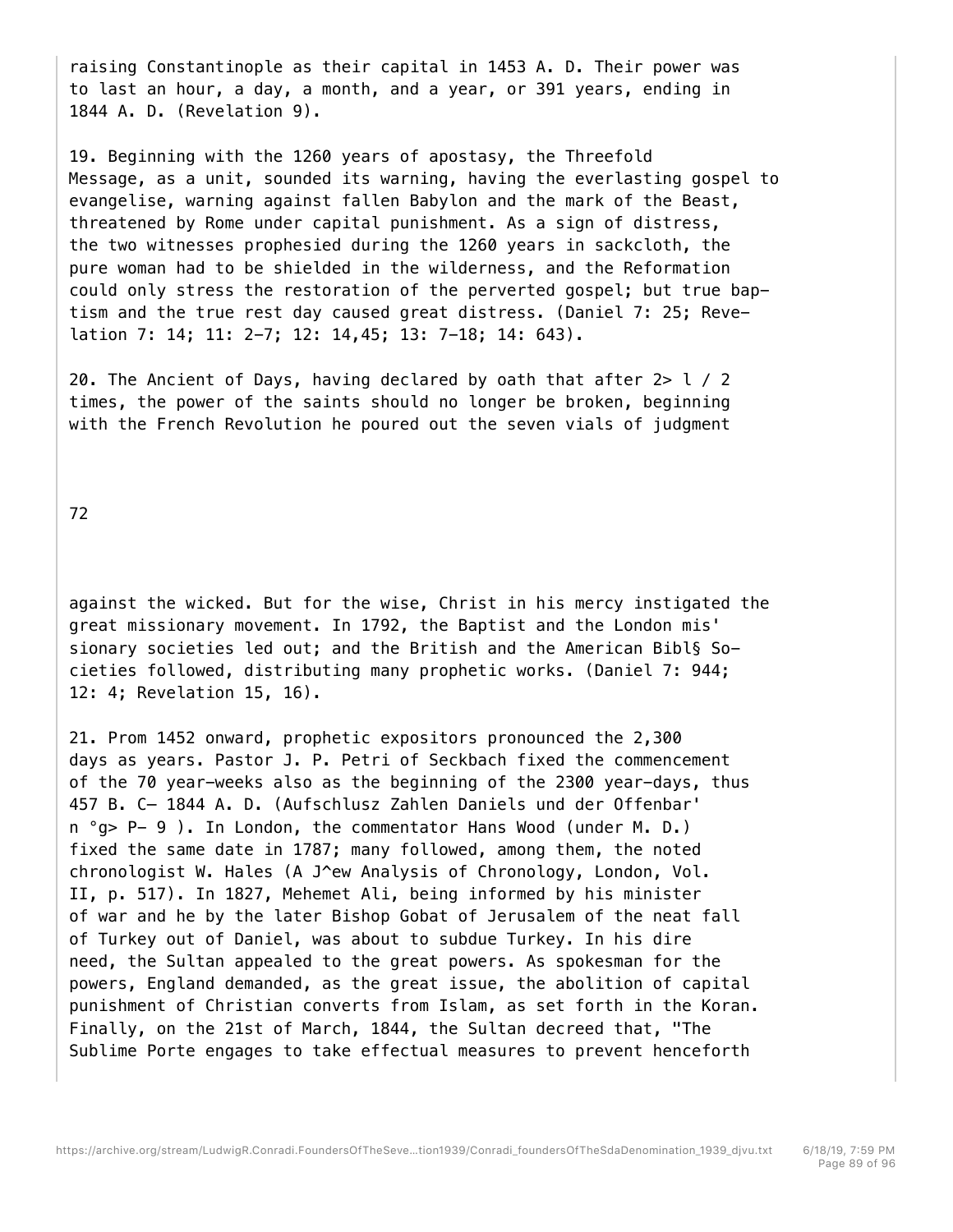the execution and putting to death of the Christian who is an apostate." E. Bickersteht, who with others had set the date Jewish New Year 1844, describes the fulfilment by full diplomatic references. (Practical Guide, London, Sept. 24, 1844, pp. 384-94).

22. Beginning at the New Year 457 B. C, the persecuting papal power was broken at the end of 1260 years, and the Mohammedan power at the end of exactly 2300 years. Since then the everlasting gospel is being freely preached as "a witness" in one thousand tongues to all the world, (Matthew 24: 14). Christ's oath in Matthew 24: 14, is in full harmony with Daniel 12: 7, that, after the 7> l / 2 times, the oppression of the saints would cease; and the oath in Revelation 10: 6-7, that the time of oppression would be no longer; but that, at the beginning of the sounding of the seventh angel, the mystery of God as revealed in the everlasting gospel, "should be finished, as he had declared to his servants the prophets." "Blessed," indeed, is he who defends Truth as the most precious gift of Christ, and who heeds his admonition: "Behold, I come as a thief. Blessed is he that watcheth, and keepeth his garments, lest he walk naked, and they see his shame.'" (Revelation 16: 15).

L. R. CONRADI.

73'

INDEX OF AUTHORITIES

(The pages given refer to this pamphlet, and not to those of the authorities cited. The index, though not exhaustive, and often inconsistent, is

\*

believed to be sufficient for all practical purposes.) Advent-Herald (Himes-Biiss) , pp. 7, 9, 48, 51, 53, 57, 59.

Advent-Review (Uriah Smith, et al.), pp. 9, 10, 16, 18, 23, 35, 37, 42,

43, 46, 48, 51, 53, 54, 55, 56, 57, 60, 64, 65, 67.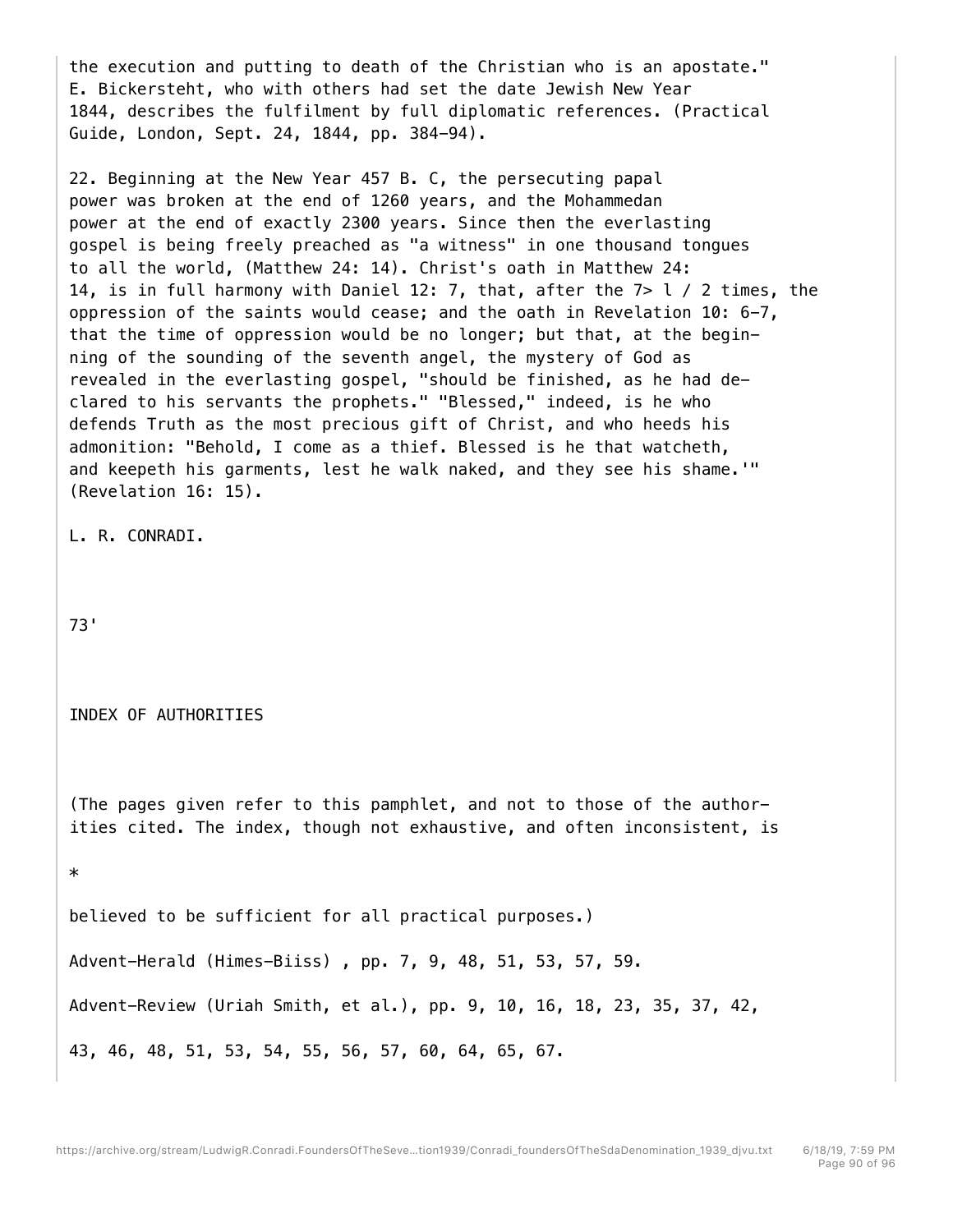```
Andrews, J. N. 
Quotes Martin Luther in Advent Harbinger, p. 58. 
The Sanctuary (in Advent Review), p. 55. 
The Three Angels of Revelation, pp. 52, 57. 
Bates, Joseph 
A Seal of The Living God, pp. 35, 37. 
Beast with The Seven Heads, p. 48. 
* 
Fairhaven, p. 46. 
Second Advent Waymar\s, p. 33. 
The Opening Heavens, pp. 27, 29, 30, 31. 
The Seventh Day Sabbath, p. 27. 
The Typical and The Antitypical Sanctuary, p. 41. 
Bickersteht, E., Practical Guide, p. 73. 
Bliss, S., Analysis of Sacred Chronology, p. 55. 
Canright, D. M., Life of Mrs. White, pp. 12 (footnote), 35. 
Conradi, L. R. 
(German Seventh Day Adventist) Adventbote, p. 18. 
The Impelling Force of Prophetic Truth, pp. 59, 60 (footnote). 
75
```
Cooke, J. B., Advent Testimony, p. 27.

Crosier, O. R. L.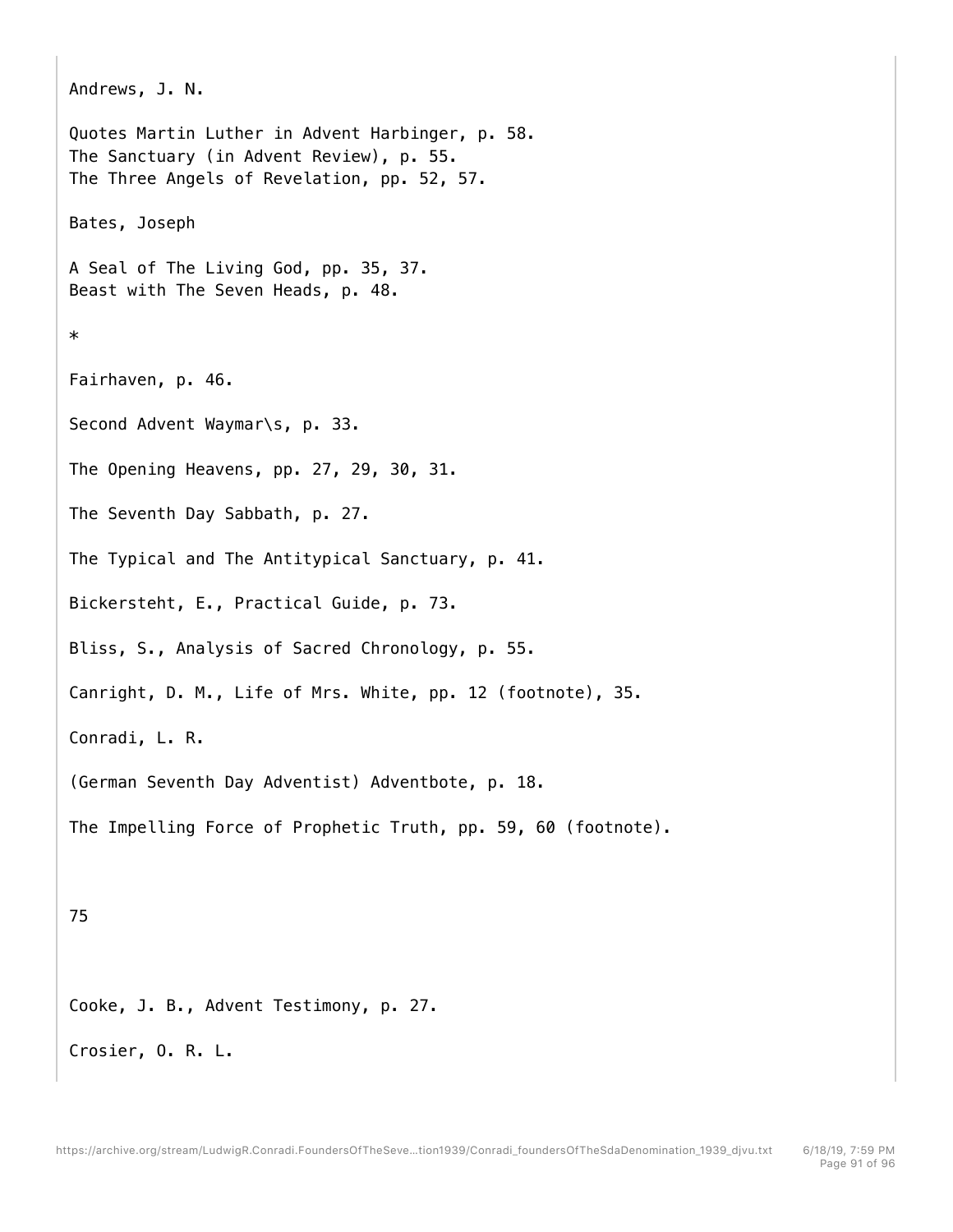```
Advent Review Extra, p. 44. 
Midnight Cry, p. 56. 
Reminiscences, p. 56. 
The Day Dawn, pp. 16, 19, 24, 25, 32, 33. 
The Day-Star, pp. 20, 23. 
The Day-Star Extra, pp. 18, 19, 23, 26, 32, 33 
Whitby's Temporal Millennium, p. 56. 
Dexter, E. P., The Search Light, p. 56. 
Edson, Hiram 
The Advent Review Extra, p. 44. 
The Time of The End, p. 40. 
Elliott, E. B., Horae Apocolypticae, p. 59. 
Froom, L. E. 
The Ministry, p. 18. 
Statement of, p. 18. 
Gensenius, Hebrew Grammar, p. 70 (footnote). 
Hahn, Franklin B., Day 'Dawn, p. 16. 
Hales, W., Analysis of Chronology, p. 73. 
White 
Himes, J. V. 
Advent Herald, p. 9. 
Morning Watch, p. 9. 
Tract on Prophecy, p. 52. 
Jacobs, E.
```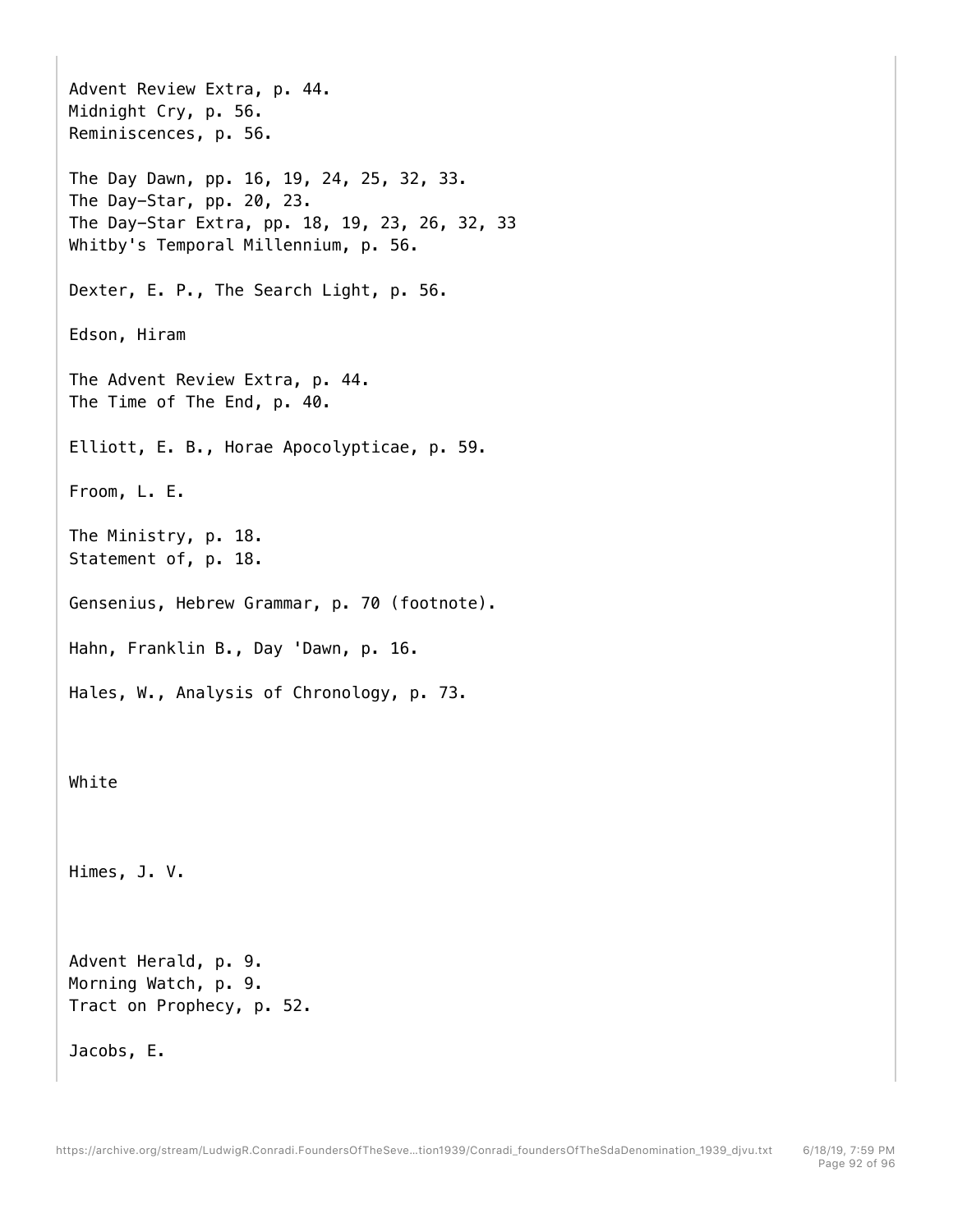```
Advent Review, p. 42. 
The Day-Star, pp. 15, 16, 17, 19, 20, 23, 24, 25. 
Western Midnight Cry, pp. 7, 15. 
Johnson, Albert, Advent Christian History, pp. 10, 43, 56 
76 
Kellogg, Dr. J. H., (Cited), p. 55. 
Loughborough, J. N., Rise and Progress of the Seventh Day Adventists, 
pp. 13, 29, 47. 
Luther, Dr. Martin 
Table Tal\s, p. 58. 
The Everlasting Gospel, p. 64. 
Wor\s of: 
Erlanger Edition, p. 58. 
Weimer Edition, p. 59. 
Marsh, J. 
' Advent Review, p. 10. 
Snow's Midnight Cry, p. 12. 
The Harbinger, pp. 35, 48, 55, 64. 
The Voice of Truth, p. 63. 
"Messenger. Party", Messenger of Truth, p. 64. 
Miller, William 
Lectures, p. 48. 
The First Angel's Message, p. 68.
```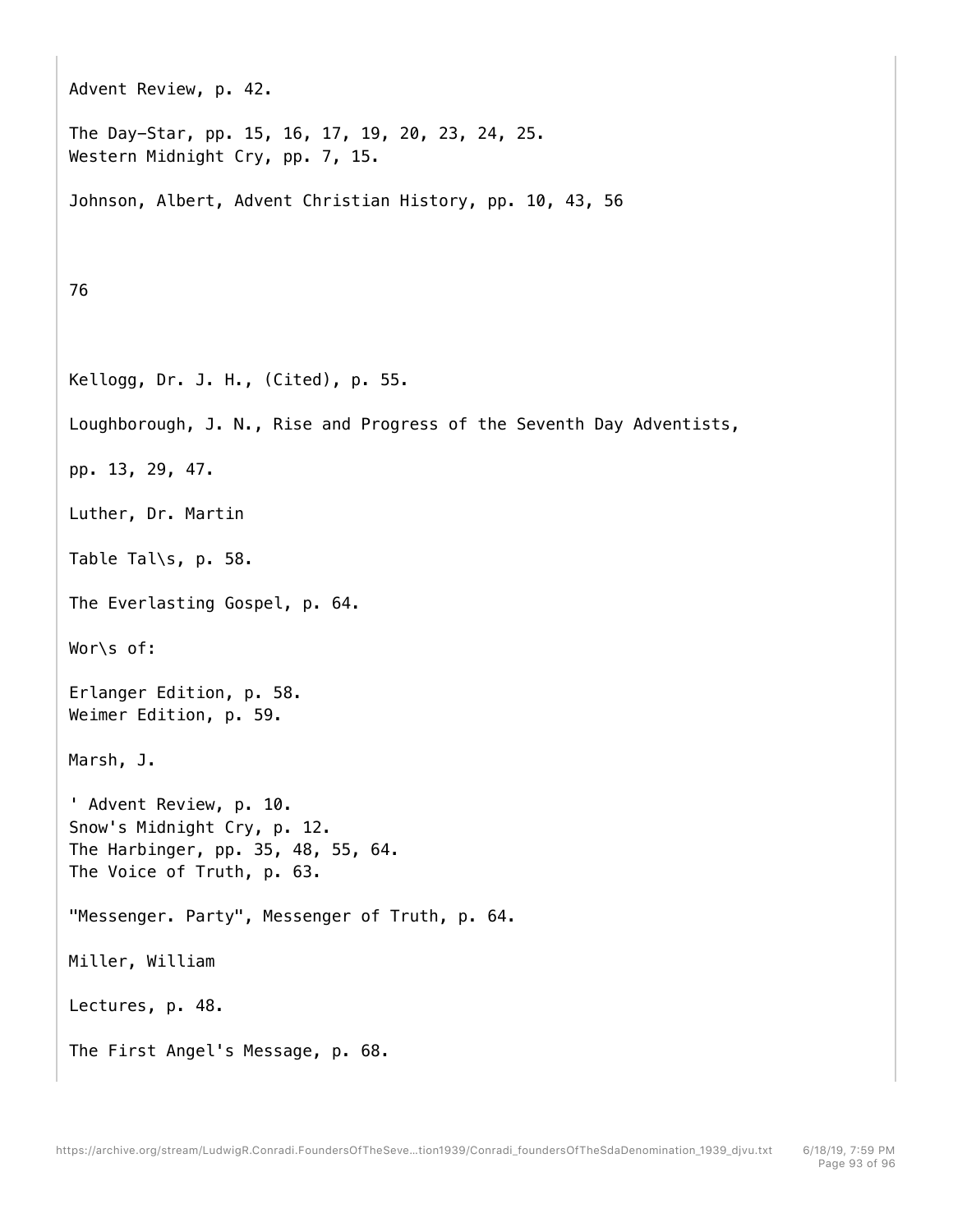Morning Watch, (Successor of Midnight Cry), p. 9. Olsen, M. E., Origin and Progress, etc., pp. 13, 26 (and footnote), 29. Petri, J. P., Aufschuits Zahlen Daniels, etc., p. 72. Preble, T. M., Hope of Israel, p. 27. Preston, Rachel, "Caused forty Adventists to keep the Sabbath"), p. 27. Purvey, , Protestant Commentary on the Apocalypse, p. 32. Sears, Clara, Days of Delusion, p. 8. Seventh Day Baptists in Europe and America, p. 21. Smith, Uriah The Sanctuary (in Advent Review), p. 56. Thoughts on Daniel and Revelation, p. 59. 77 Snow, S. S. Cited in A Word to The Little Floc\, p. 7. The Advent Harbinger and Midnight Alarm, r. 55, 58, 64. The Jubilee Standard, pp. 11, 28. The Voice of The Prophet Elias (Elijah) , pp. 11, True Midnight Cry, 12, 15, 47. Voice of Truth, p. 35. Spicer, W. A., Certainties of The Advent Movement, p. Stowe, C, The Three Angels of Revelation 14, p. 51. Taylor, Daniel T. Cited in Great Controversy, p. 59. The Voice of The Church, pp. 58, 59.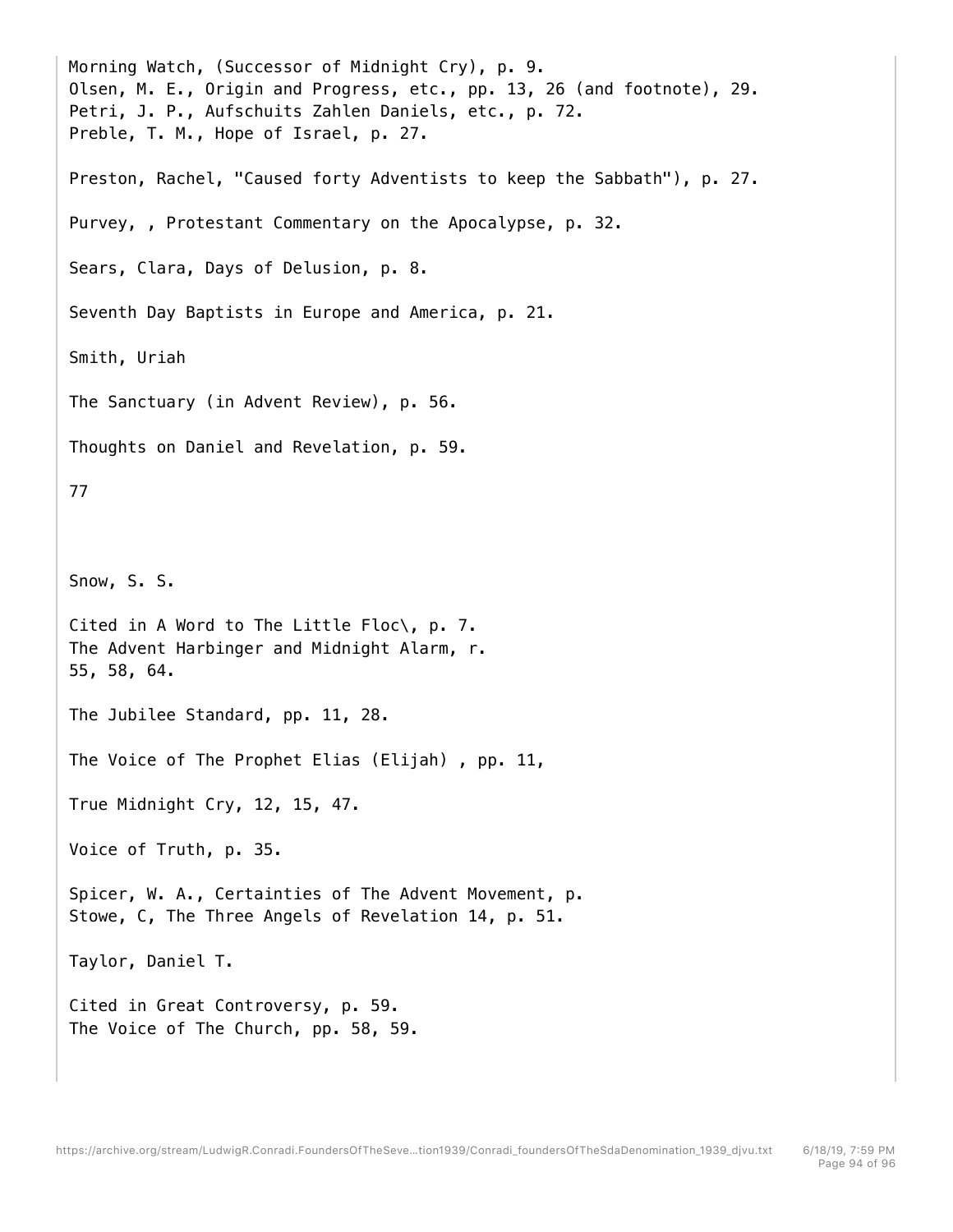Truesdail, Mrs., Letter of, p. 29. White, Ellen G. (Harmon) DayStar, pp. 20, 23. Experiences and Views, 20, 53, 54, 65. Early Writings, pp. 17, 38, 39, 41, 48, 69. Sketch of Christian Experiences, p. 54. Spiritual Gifts, pp. 65, 68, 69. Testimonies, pp. 13, 28, 35, 45. White, James Advent Review, pp. 23, 45, 46. A Word to The Little Floc\, pp. 11, 12, 15, 18, : 32, 48, 52, 53, 69. Life S\etches, pp. 13, 66. Present Truth, 36, 37, 38, 39, 42. Sabbath Herald, pp. 45'46. Seven Last Plagues, p. 48. Synoposis of The Seal, p. 37. 78 Wilcox, F. M. Divine Revelation, p. 67. Letter of, p. 60. Woodward, E. P., The Safeguard and Armory, p, 12 (footnote), 13 (footnote).